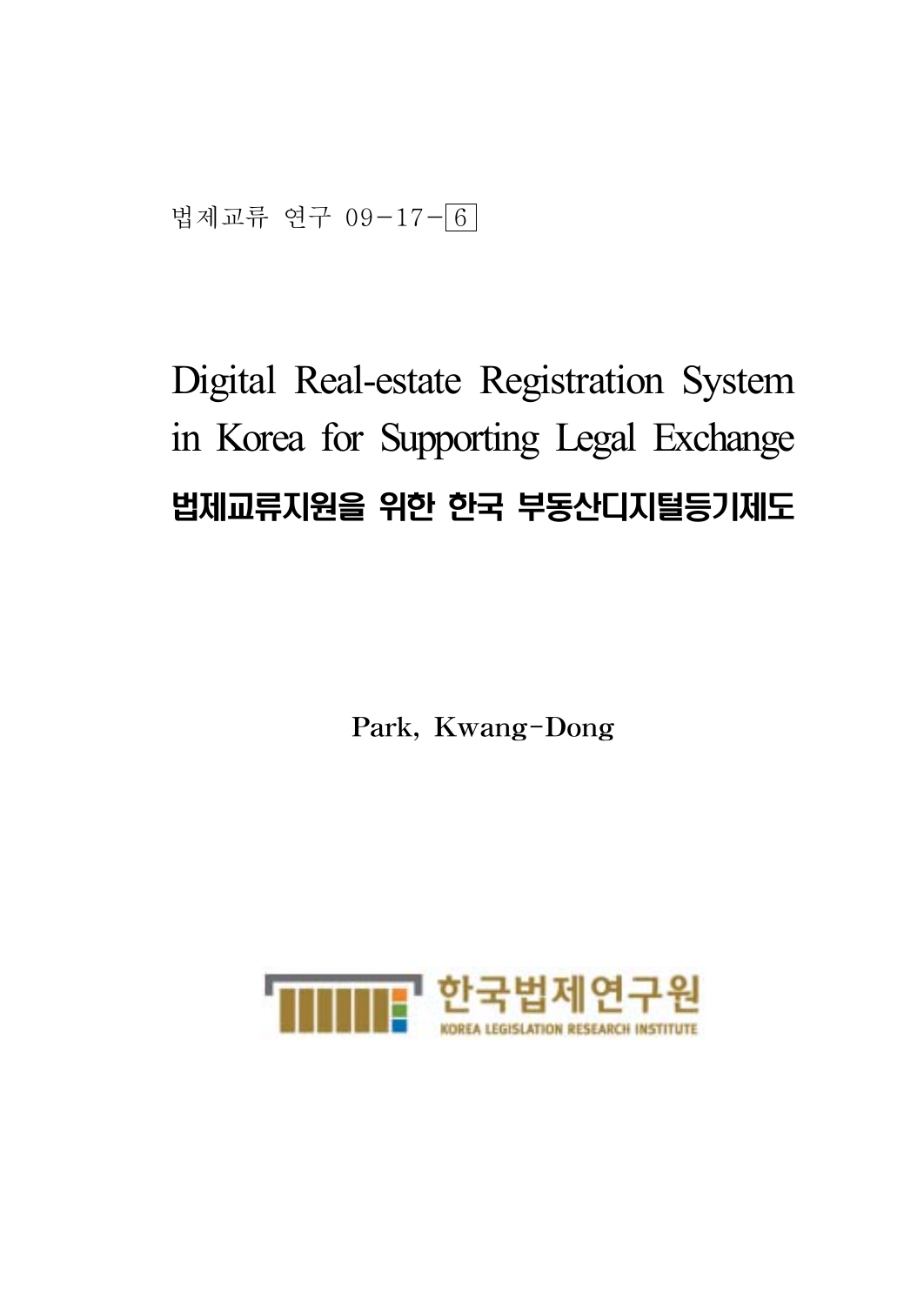# Digital Real-estate Registration System in Korea for Supporting Legal Exchange 법제교류지원을 위한 한국 부동산디지털등기제도

연구자 : 박광동(부연구위원) Park, Kwang-Dong

2009. 10. 30.

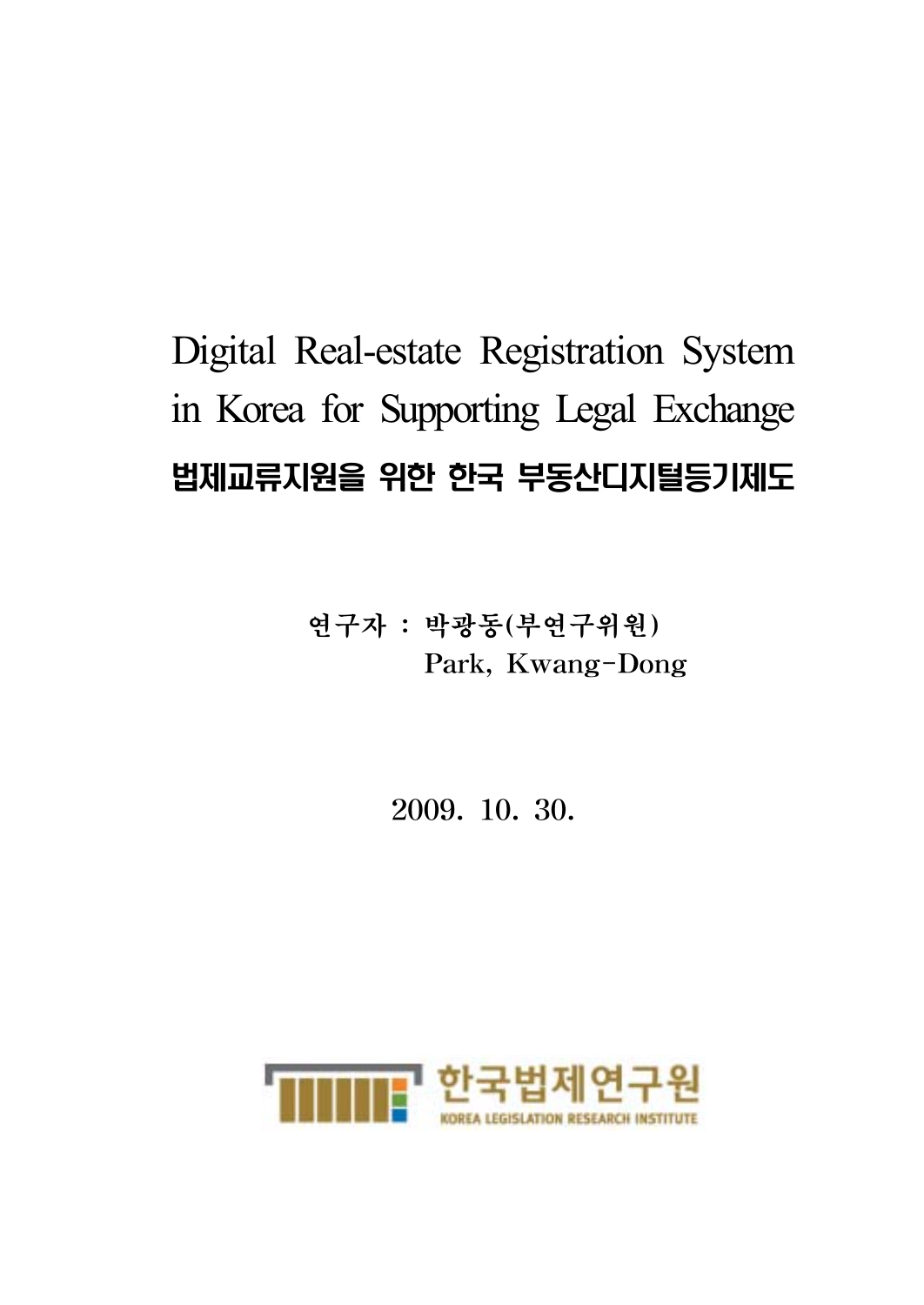## **SUMMARY**

Recent development of science calls for changes in legal system, particularly in real-estate registration system.

To be specific, the registration system that has computerized paper register is now in the stage to digitalize application for registration.

In this situation, The Supreme Court extended the second round of computerization work for the court register affairs to 2010. The main computerization work includes applying, inquiring and issuing of the register transcripts on the internet. Also, the Supreme Court revised some of the provisions of the Property Register Act("Act") by which one could apply for the digital register starting on Jun, 2006(Article 177.8 and 177.10, the Act inserted).

Major details of the amendment include acceptance of digital application for registration in addition to the existing personal application and in case of real-estate digital registration, substitution of digital documents for paper application or attached documents. In addition, in case of digital application, attendance of the party or representative to registration is not exceptionally required and delivery of paper registration certificate may be substituted with a notice of information.

For the unification of reception time of online application and off-line application, the time when a given information has arrived at the electronic processing system is considered as the reception time of digital application. In the amendment, clauses for the obligation to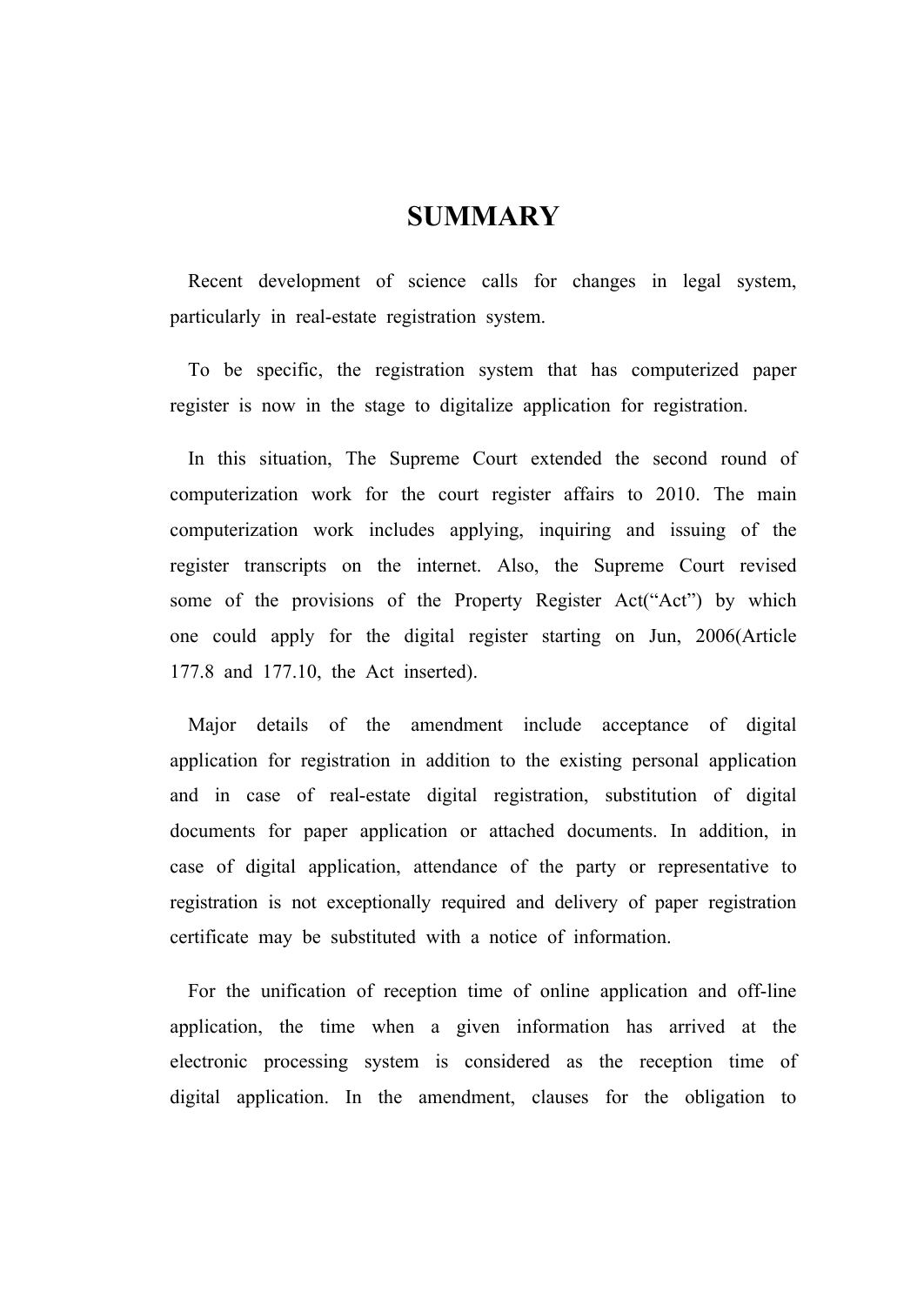prevent registration information from leaking and punishment is newly established in a way to protect personal information.

Hence, the method of applying for registering properties can be largely divided into 2(two): the current off-line register application method characterized by using the existing e-Form and the on-line digital register application method. Out of the two, the sphere which the Supreme Court seeks several ways with the deepest interest is the on-line digital register application for properties.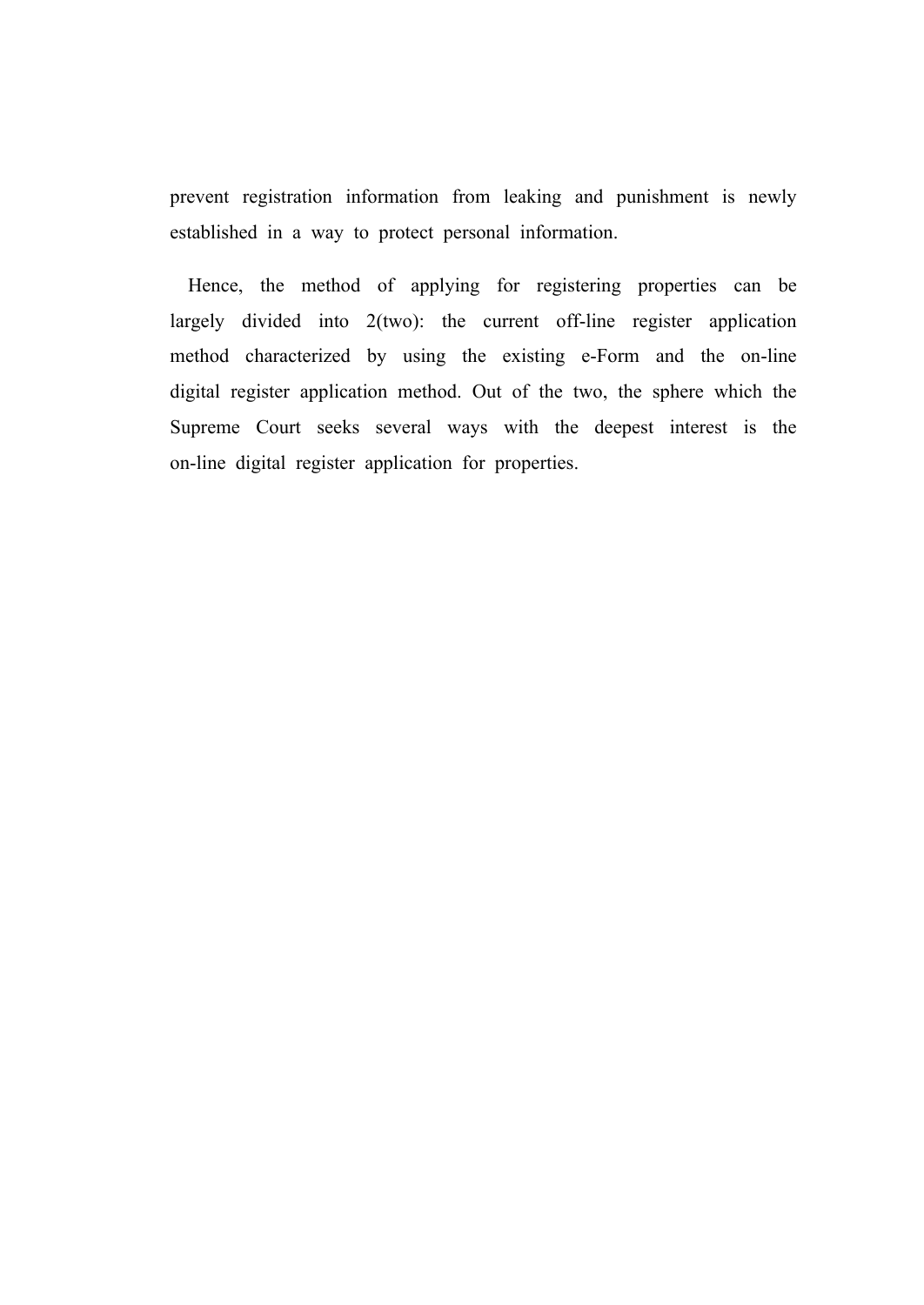## **Contents**

| Chapter $\mathbb I$ . The Outline of Real Estate Registration                               |
|---------------------------------------------------------------------------------------------|
|                                                                                             |
|                                                                                             |
| 2. The history and features of the property registration                                    |
|                                                                                             |
| I. The history of the property registration system of Korea  12                             |
| II. The characteristic of real-estate registration system …………… 21                          |
| 3. Effect of registration <b>contract that the contract of registration</b>                 |
|                                                                                             |
| II. Provisional Registration manufactured and 28                                            |
| III. The effect of previous notice registration <b>·······················</b> ········· 29 |
|                                                                                             |
|                                                                                             |
|                                                                                             |
|                                                                                             |

## Chapter 3. The real estate digital registration system ·············· 41 1. The current situation and the application procedure. ··········· 41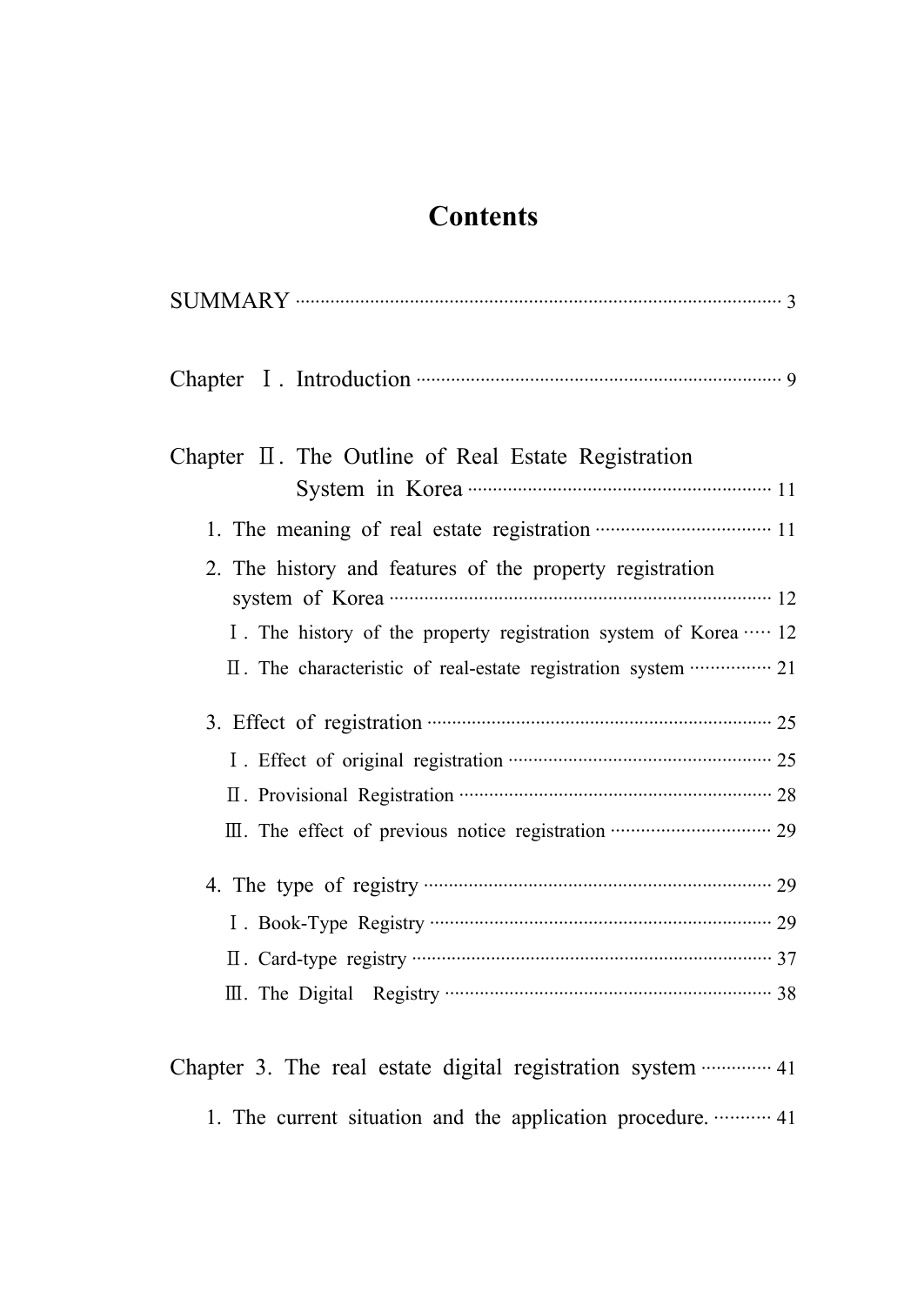| I. The current situation <b>contract the contract of the current</b> situation <b>contract to the current</b> situation                                                                                                             |
|-------------------------------------------------------------------------------------------------------------------------------------------------------------------------------------------------------------------------------------|
| II. The application procedure <b>CONFIDENTIAL SET A</b> 1                                                                                                                                                                           |
| III. The characteristic of the legislative system ······························· 46                                                                                                                                                |
|                                                                                                                                                                                                                                     |
| 2. The Registration of Real Estate Act revised particulars                                                                                                                                                                          |
|                                                                                                                                                                                                                                     |
| 3. The content of the concrete procedure <b>manufacture</b> 52                                                                                                                                                                      |
| I. The main characteristic <b>much contained</b> and the state of the state of the state of the state of the state of the state of the state of the state of the state of the state of the state of the state of the state of the s |
|                                                                                                                                                                                                                                     |
|                                                                                                                                                                                                                                     |
|                                                                                                                                                                                                                                     |
| V. The withdrawal, supplement and rejection of the digital                                                                                                                                                                          |
|                                                                                                                                                                                                                                     |
| VII. The procedure after the registration completion                                                                                                                                                                                |
| - the notice of the information of registration certificate  78                                                                                                                                                                     |
| VII. The procedures after registration completion                                                                                                                                                                                   |
|                                                                                                                                                                                                                                     |
| Chapter 4. The effectiveness and the Direction of                                                                                                                                                                                   |
|                                                                                                                                                                                                                                     |
| 1. The effectiveness <b>CONFIDENT</b> 103                                                                                                                                                                                           |
|                                                                                                                                                                                                                                     |
| II. Improvement Effect of The Public Service ···························· 112                                                                                                                                                       |
|                                                                                                                                                                                                                                     |
| 2. Direction of Development in the Registration System  116                                                                                                                                                                         |
| I. Expanding the role of courts for strengthening of<br>the public trust and protection of the property right  116                                                                                                                  |
|                                                                                                                                                                                                                                     |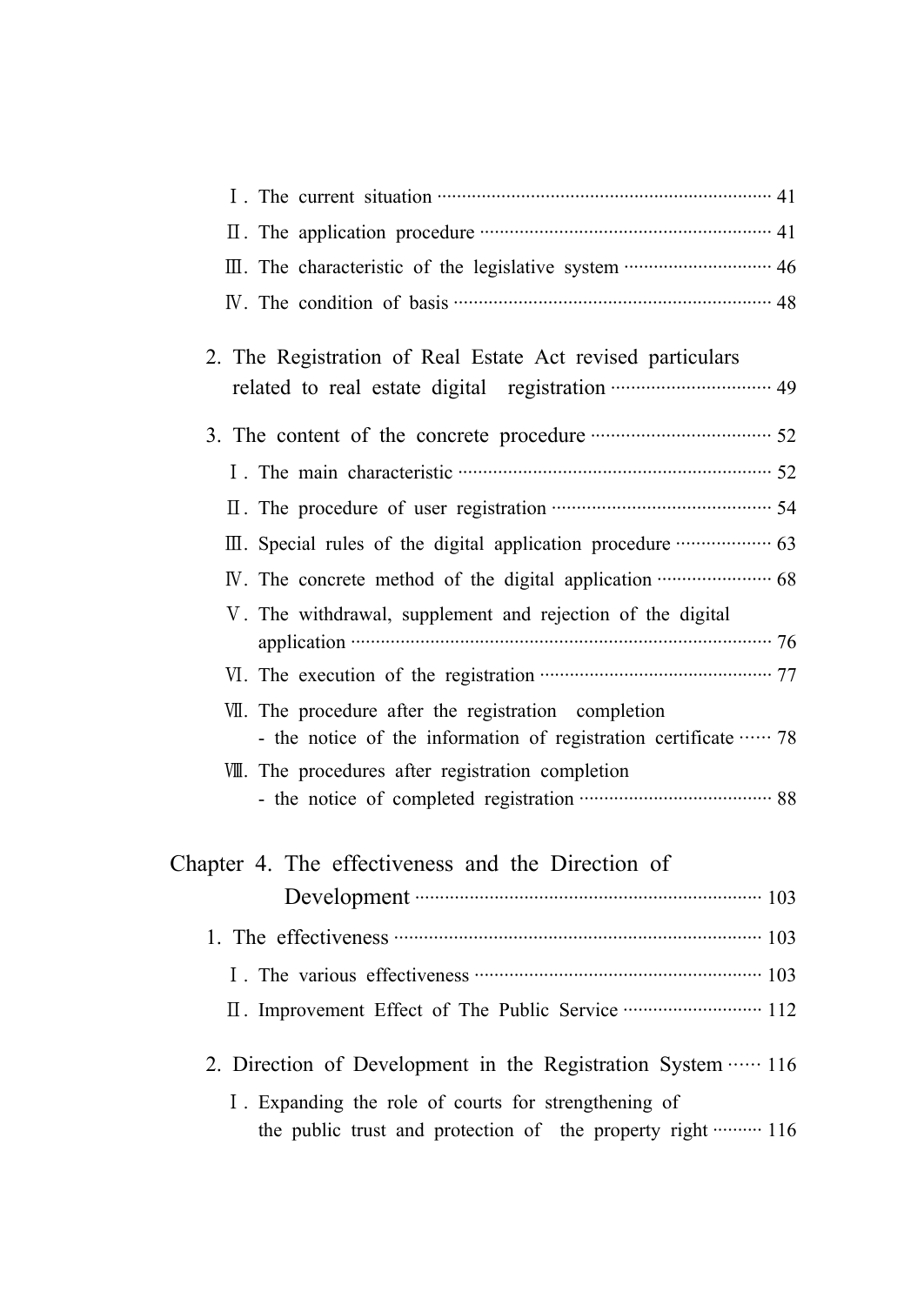| $\Pi$ . The continuous enhancement of the completed registration            |
|-----------------------------------------------------------------------------|
| service $\cdots$ 117                                                        |
| $\mathbb{II}$ . The securement of the infrastructure for the performance of |
|                                                                             |
|                                                                             |
| [ Annex ]                                                                   |
|                                                                             |

|--|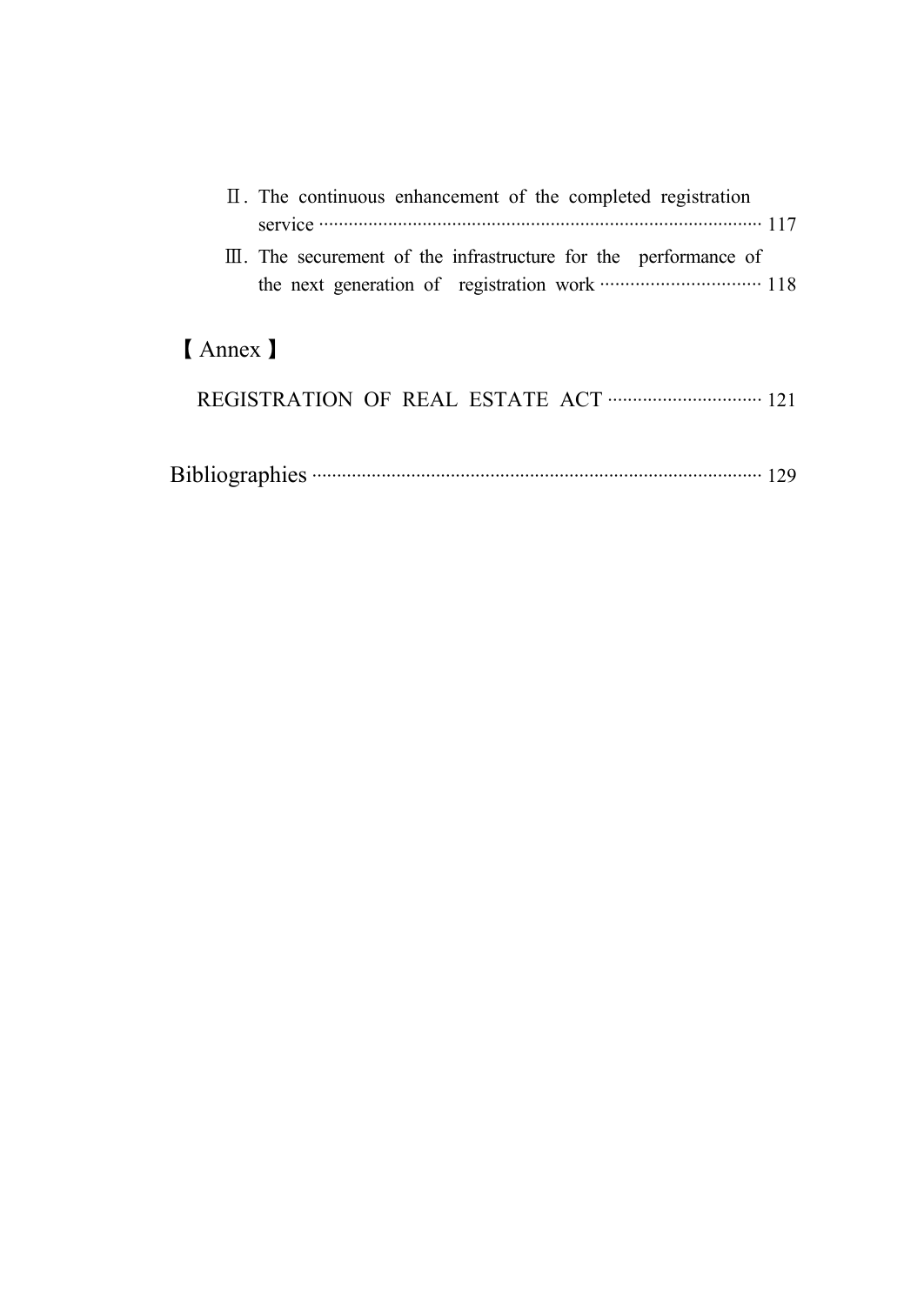## **Chapter** Ⅰ**. Introduction**

In the belief that the continuing and rapid development of information technology would contribute to solving the problems caused by an increasing amount of registration work in a reasonable way, the Supreme Court started to examine the possibility of digitalizing the register in the late 1980s. In 1994, the Supreme Court commenced to develop an application system for the digitalization of the register on a full scale, and eventually in September, 2002 it completed the digitalization of all the register in registry offices all over the country, successfully putting the huge amount of paper register of 45 million parcels into the newly formed digital database.

The large-scale digitalization of the register by the Supreme Court has made a great number of changes in the register work procedures. The introduction of the concept of the digital register led to an innovative service for the general public, enabling a more efficient and accurate register service using the newly developed application system. Besides, the establishment of the national register network enabled the service for the public to be accessible everywhere, providing on-line services of processing registration applications, viewing and issuing of the certified copies and abstracts of the registry.

In the meantime, citizens and registrars asked for a more comprehensive service such as receiving registry applications on line1). To incorporate these demands, the Supreme Court has extended the second register digitalization project until 2010, This project will make people

<sup>1)</sup> National Court Administration, Current status and prospect of computerization of registration services, National Court Administration, 2008, p.2, p.328.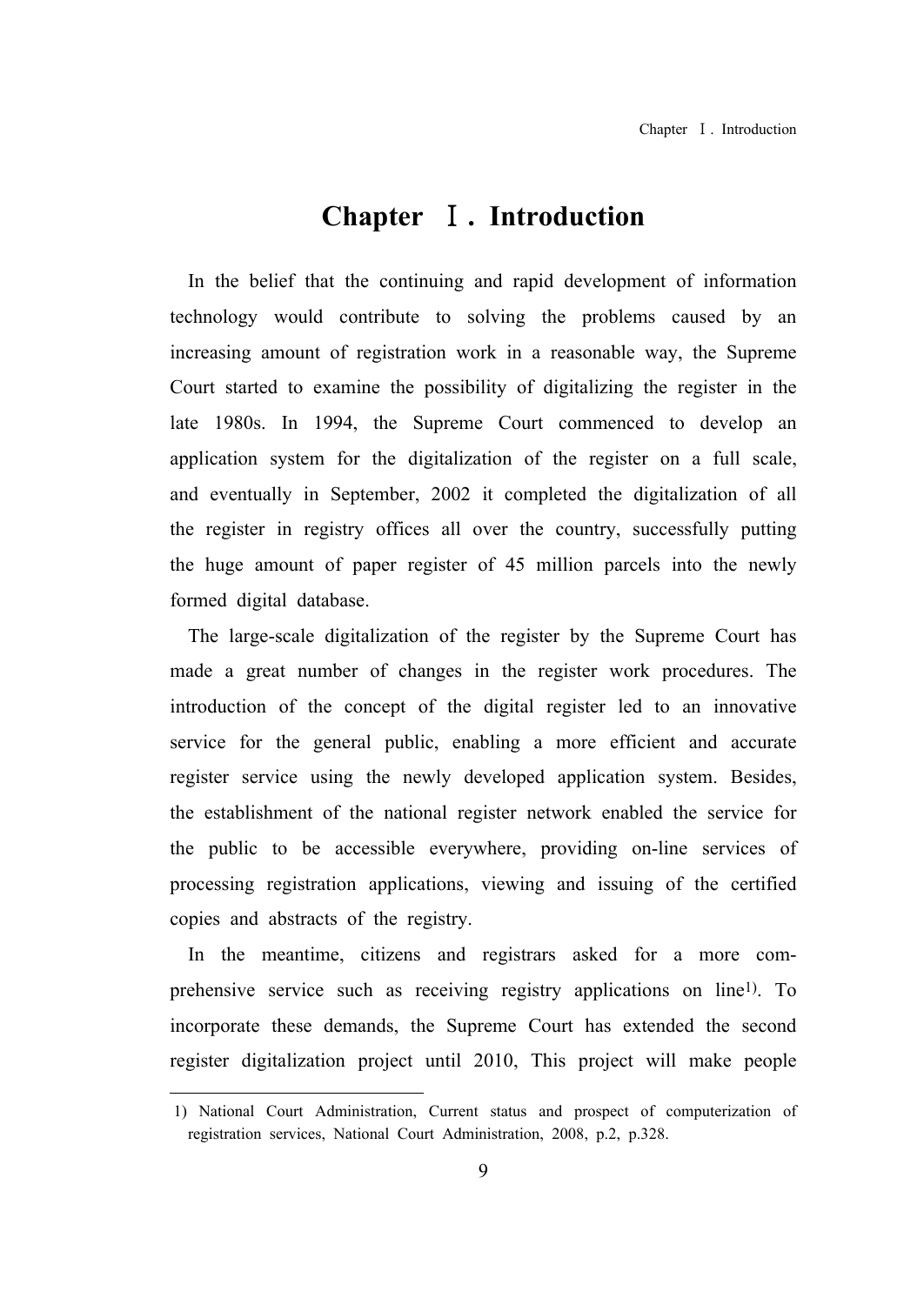Chapter Ⅰ. Introduction

to lodge registration applications, view a certified copy of register, and have related documents issued through the internet. In addition, the Supreme Court amended some provisions in the Registration of Real Estate Act to make it possible for people to lodge digital real estate registration applications from June 1, 20062).

<sup>2)</sup> Kwang-Dong Park, The rationalizing method of law system about application of real-estate digital registration, Comparative Private Law No.13(2), The Korean Association of Comparative Private Law, 2006.6, pp191-192.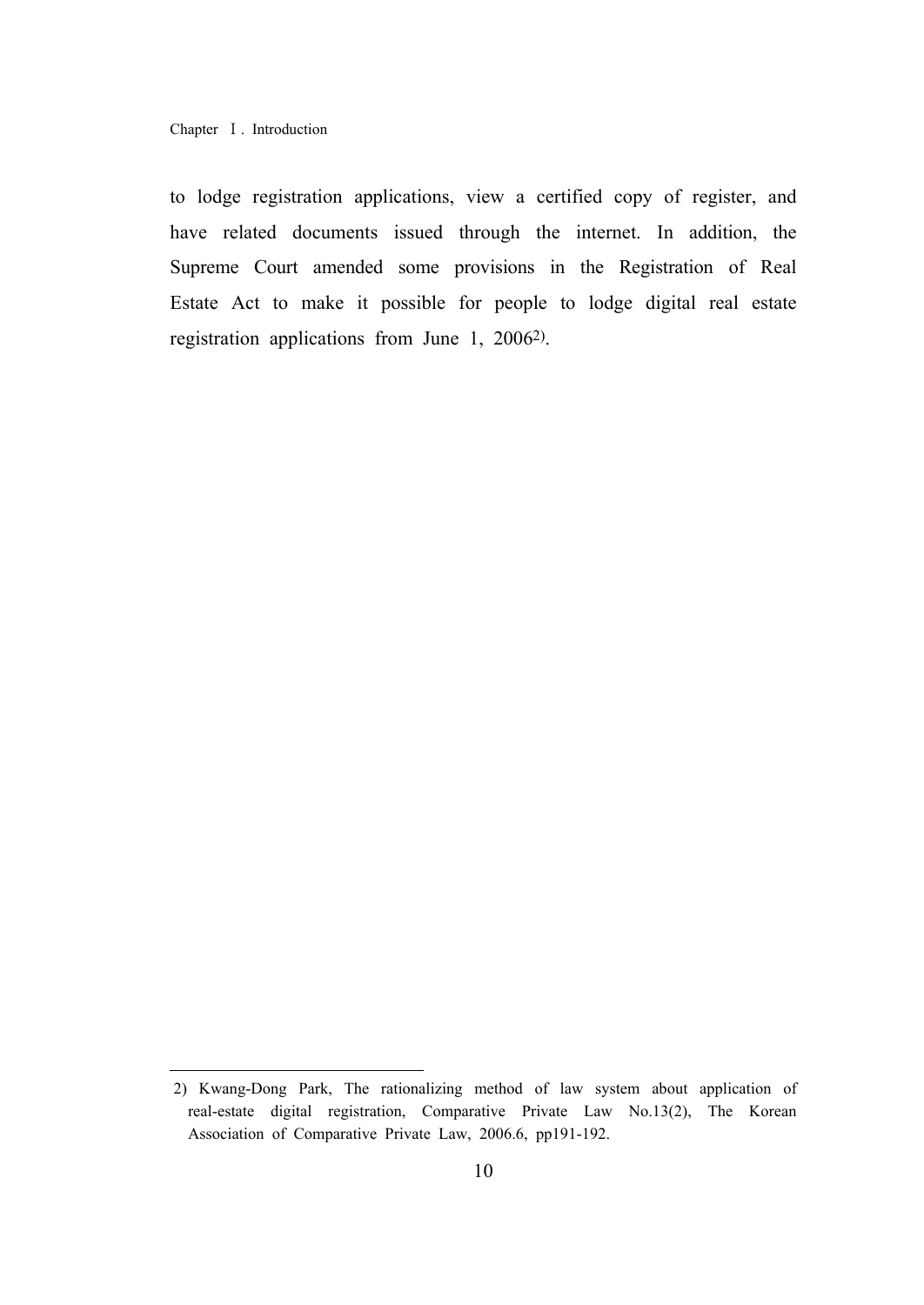## **1. The meaning of real estate registration**

The concept of registration consists of two different procedures: substantive and procedural. Substantive registration means that a registrar fills in the blanks on a registry form with factual information on legal relationship in regards to a property or the act of writing in itself. On the other hand, adjective registration includes not only filling in the description column but also writing in the indication column following the legal procedures prescribed by the relevant law3).

The two meanings can be combined into a more thorough definition of registration; It means that a registrar who is a government official makes an entry about changes in real rights to immovables in a legal book which is a register following the due process of law, or it means the entry itself.

In the past, the registration of real property meant making an entry in the official register or the entry itself. However, since the digitalization of the whole register has turned the previous manual register into a closed one, the concept of registration has changed as follows: when handling registration process using the digital processing system, the auxiliary memory devices such as magnetic disks, tapes, or other electronic methods of storing information which record and store registration information are considered as official registers. In this case, registration of real property means that a registrar makes an entry in an

<sup>3)</sup> Sang-Tae Lee, Real Right Act, Bubwonsa, 2009, pp.76-77.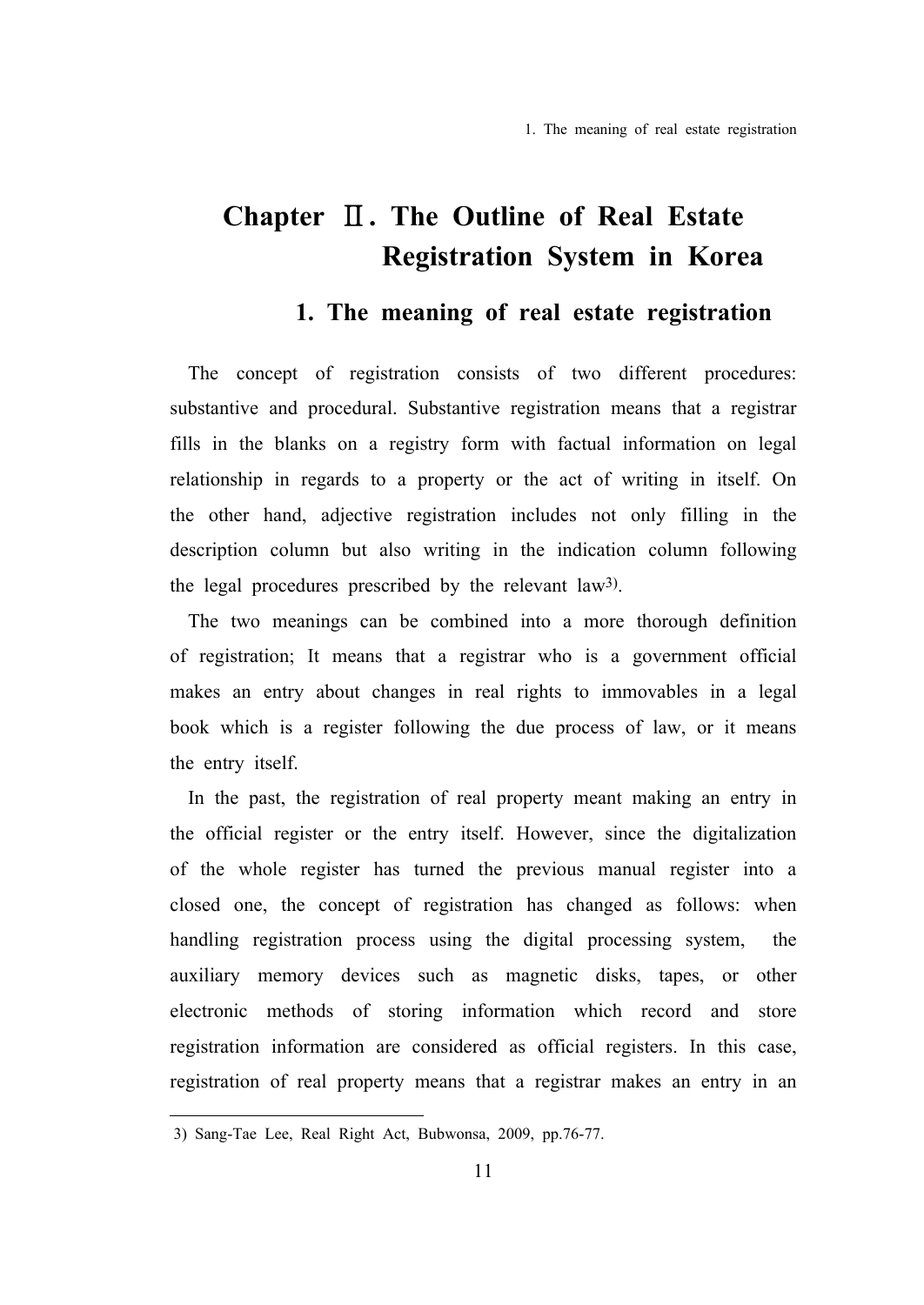auxiliary memory device or it means an entry itself. Even though registration is done using the digital real-estate registration system, the old closed manual register can still be open to the public. Therefore, the previous register as well as the current one is significant.

## **2. The history and features of the property registration system of Korea**

## Ⅰ**. The history of the property registration system of Korea4)**

#### **1. The system of land administration before the modern age**

The general landholding principle was state-owned, which was based on the Royal domain ideas from the ancient to the Joseon Dynasty, but private ownership of land was generally recognized from the age of the Three States.

During the Joseon Dynasty, the government drew up a cadastre called 'Yang An' and revised it every 20 years for tax collection.

## **2. The system of "Ga-Gye"(Proof of the ownership of a house) and "Gi Gye"(Proof of the ownership of land) after the opening of Kwang-wha do port in 1876**

Since the opening of the port in 1876, foreign settlements around Seoul, Pyeongyang, Busan, Incheon, Wonsan and other areas caused the problem of how to recognize foreigners' land ownership. Therefore, the system of Ga Gye and Gi Gye was introduced to certify house and land

<sup>4)</sup> National Court Administration, Registration services for real estate〔Ⅰ〕, National Court Administration, 2007, pp.17-25.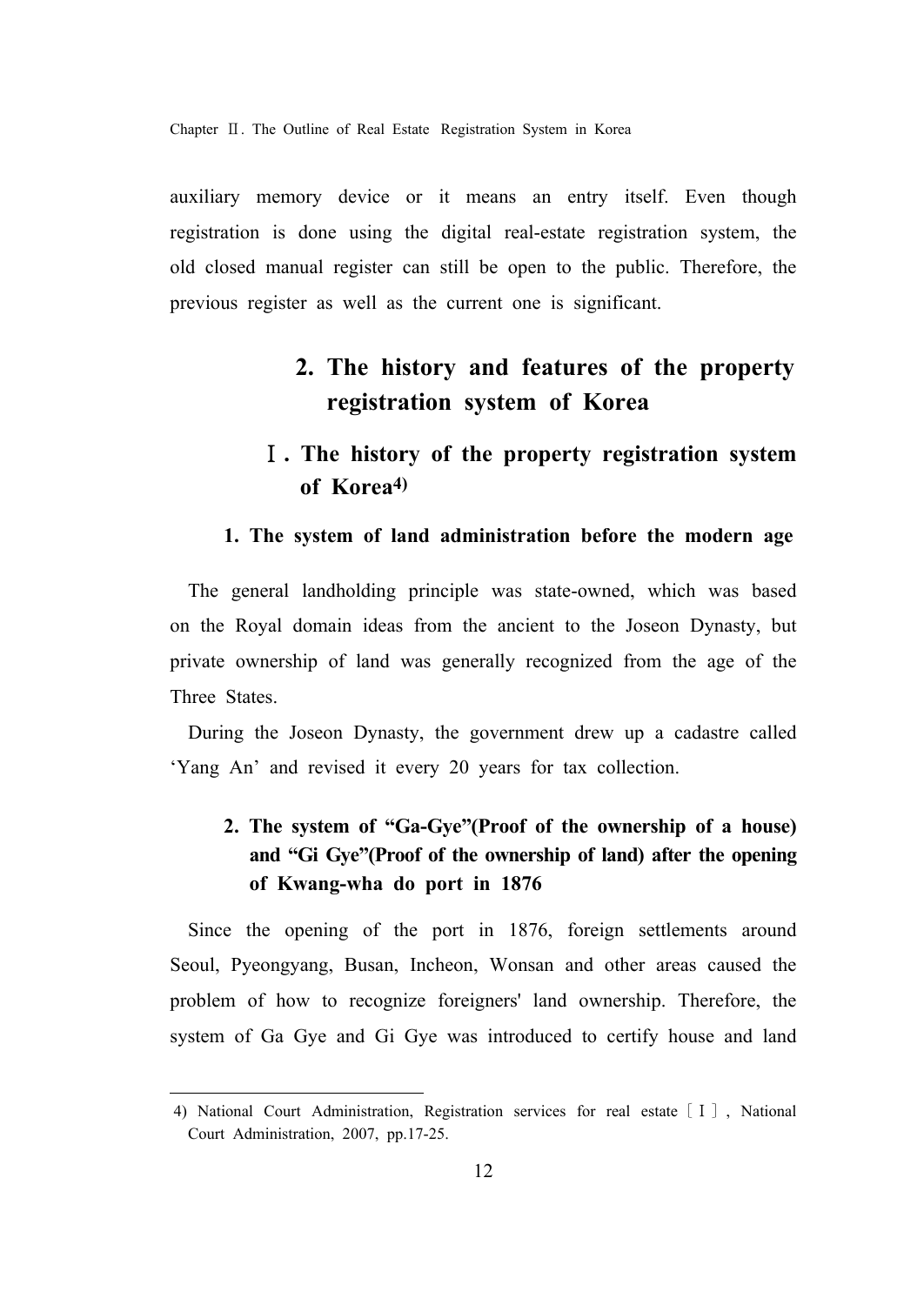ownership. This system lasted from 1893 to 1906, which can be regarded as the birth era of the modern property registration system.

Ga Gye or Gi Gye was not a requisite for establishing and transferring the ownership of land or houses, but someone who had Ga Gye or Gi Gye could safely claim his or her right over others.

#### **3. The certification system**

The certification system was introduced and implemented from 1906 to 1910, which can be regarded as the beginning era of the modern registry system even though it was not a perfect one.

## **(1) The law regarding purchase and sale, exchange, concession and pawn of land and buildings**

This law was established by "Dae Han Ja Kang Hoe" in 1906. The law stipulated that if a certain owner wanted to trade, exchange, cede, or pawn land or a building, he or she had to submit a proof showing the ownership of his property and a document explaining the reason of such action to his or her village chief and had the documents certified. After the certification from the village chief, the transaction had to be granted an official approval by the magistrate of his or her district and then the magistrate had to record the grant in a register for public reading.

#### **(2) The rule of land and buildings certification**

The rule of land and buildings certification was made in October 1906. This system had a function of public announcement through drawing up a public register, what was called "certification book" and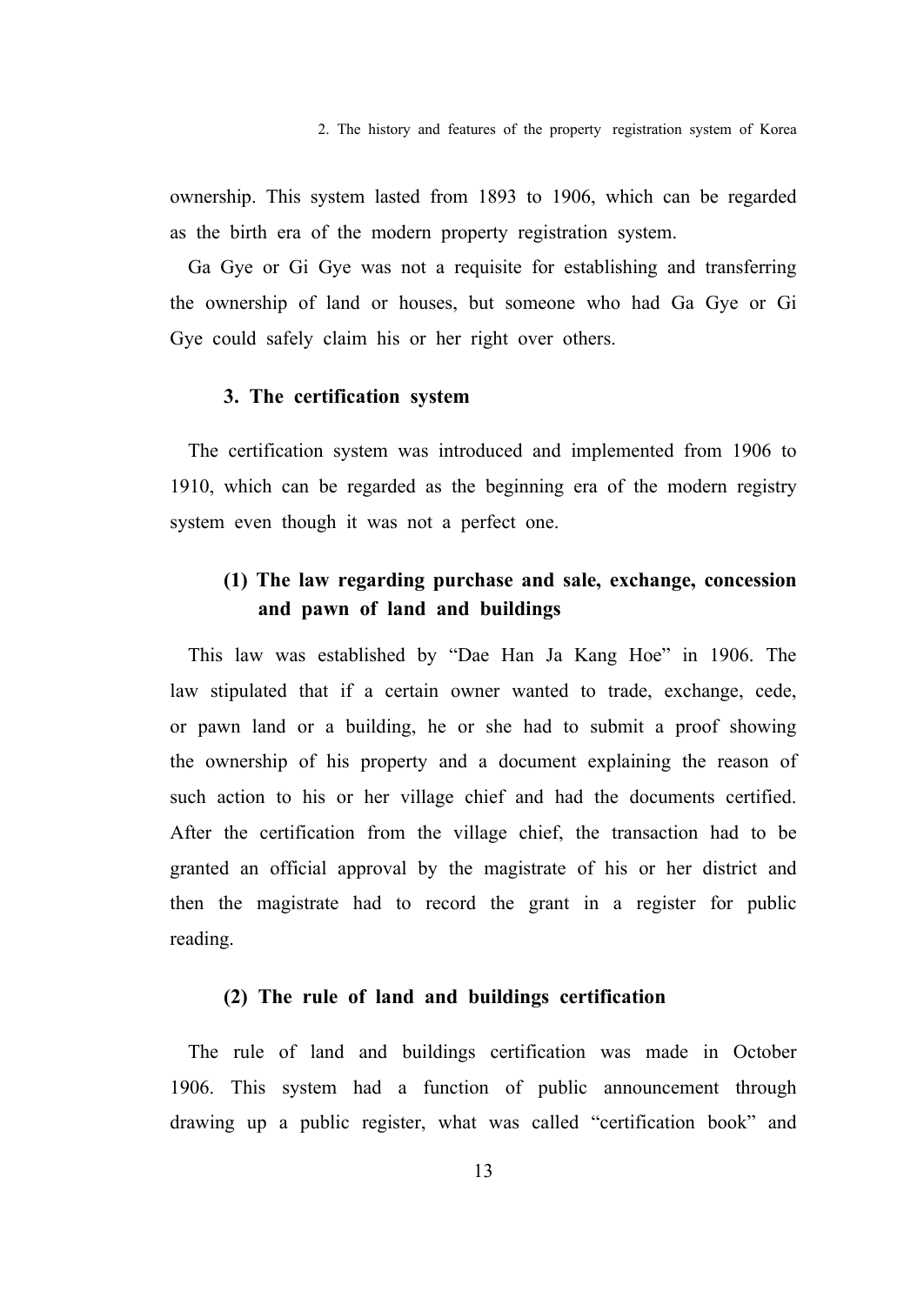increased the reliability of the certification book by adopting the method of examination. It means that the registration system saw a remarkable advance. Also, enforcement rule of land and buildings in pawn was enacted around the same time, and was mainly provided for auction procedure.

#### **(3) The rule of land and buildings ownership certification**

This rule was that the people who acquire the ownership through the lawful cause such as purchase and sale, donation, and others before enforcement of the rule or the others except purchase and sale, donation, exchange after enforcement of the rule should apply for the certification of ownership to the magistrate of a county or "Bu Yun" of the location. The rule of land and buildings certification with respect to the procedure should apply.

#### **4. The land investigation enterprise**

#### **(1) The certification system**

Japanese imperialism successively promulgated "The Joseon Civil Act" and "The Joseon Registration of Real Estates Act" in March 1912 so "The Civil Law" and "The Registration of Real Estate Act" of Japan were applied to Joseon as it is. However, the Registration Act was enforced in some parts of only 9 cities such as Seoul, Busan, Incheon, and others and its enforcement was postponed in the rest of the country because all sorts of conditions were not prepared for enforcement of the real estate registration system all the way along the line like inadequacy of the land register system. Therefore, the existing real estate certification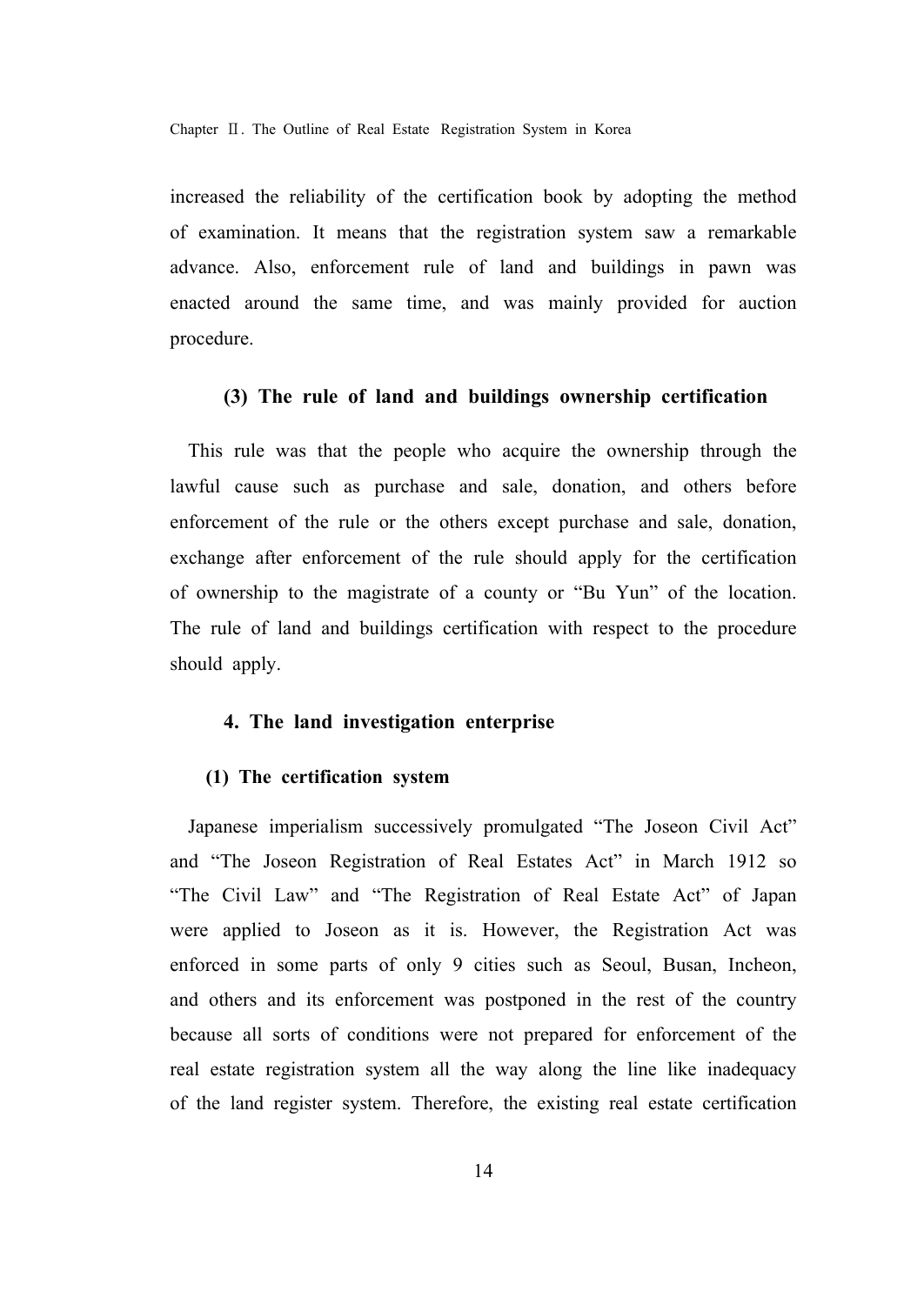2. The history and features of the property registration system of Korea

system was still lasted by enacting 'The Joseon real estate certification Act' for public announcement through substituting of registration in the region where the Registration Act`s enforcement was postponed. 'Joesun real estate certification Act' just had supplemental feature which lasted until enforcement of 'The Joseon Registration of Real Estates Act', so the gradational enforcement of 'The Joseon Registration of Real Estates Act' from the region where the cadastre was completed by the land investigation of Japanese imperialism had substituted the certification system with the registration system.

#### **(2) The registration system**

The Japanese imperialism authorities promulgated the land investigation Act in August 1912, investigated the land, assessed the owner and began the ruling. And when the land investigation was made progress in April 1914, the rule of the cadastre was enacted and the cadastre was newly made through the result of the land investigation, and then the registry was based on this.

## **5. The enactment and revision of the current real estate registration Act**

#### **(1) The enactment of the current real estate registration Act**

After the liberation from Japan in 1945, the period of the American military administration and the establishment of the Republic of Korea government, the existing registration system was lasted by "The Joseon Registration of Real Estates Act" and the enforcement regulations until the enactment of new real estate registration Act through Article 100 of the constitution. Then Registration of Real Estate Act No.536 was enacted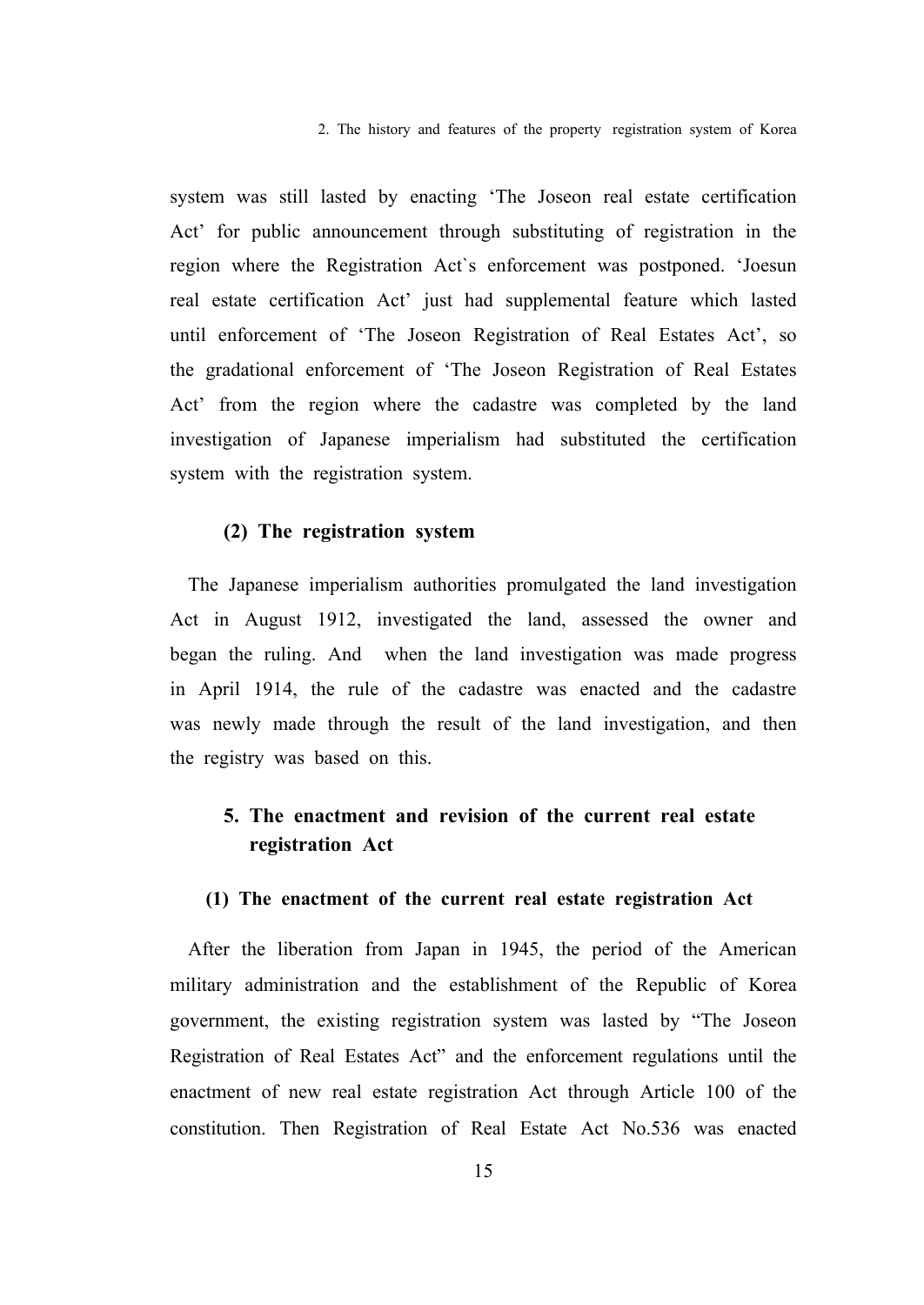and promulgated with enforcement of civil law in January 1st, 1960 and was enforced immediately.

Registration of Real Estate Act composed of the text of 187 Articles and 5 additional clauses, that is, the full text of 192 Articles is consist of 5 chapters such as general provision, register office and register, register book, procedure of registration and objection.

To prescribe the concrete matters related to enforcement of Registration of Real Estate Act, meanwhile, the Enforcement Rule of Registration of Real Estate Act was promulgated and enforced as Supreme Court Regulations No.63 in January 1st, 1960. Because of this, "The Joseon Registration of Real Estates Act" and "The Joseon Real Estates Registration Enforcement Rule" were repealed.

#### **(2) The revised particulars**

There were 23 times revisions from enforcement in January 1st, 1960 to September, 2009 in real estate registration Act.

#### **1) The first revision( Act No. 2170. January 1, 1970)**

It was about the revision followed by revision of State Properties Act.

#### **2) The second revision( Act No.3158, December 6, 1978)**

The contract shall be made up by approval seal contract document in real estate transactions.

#### **3) The third revision(Act No.3692, December 31, 1983 )**

The general revision were made for mechanization and streamlining of business registration process such as arrangement of provision followed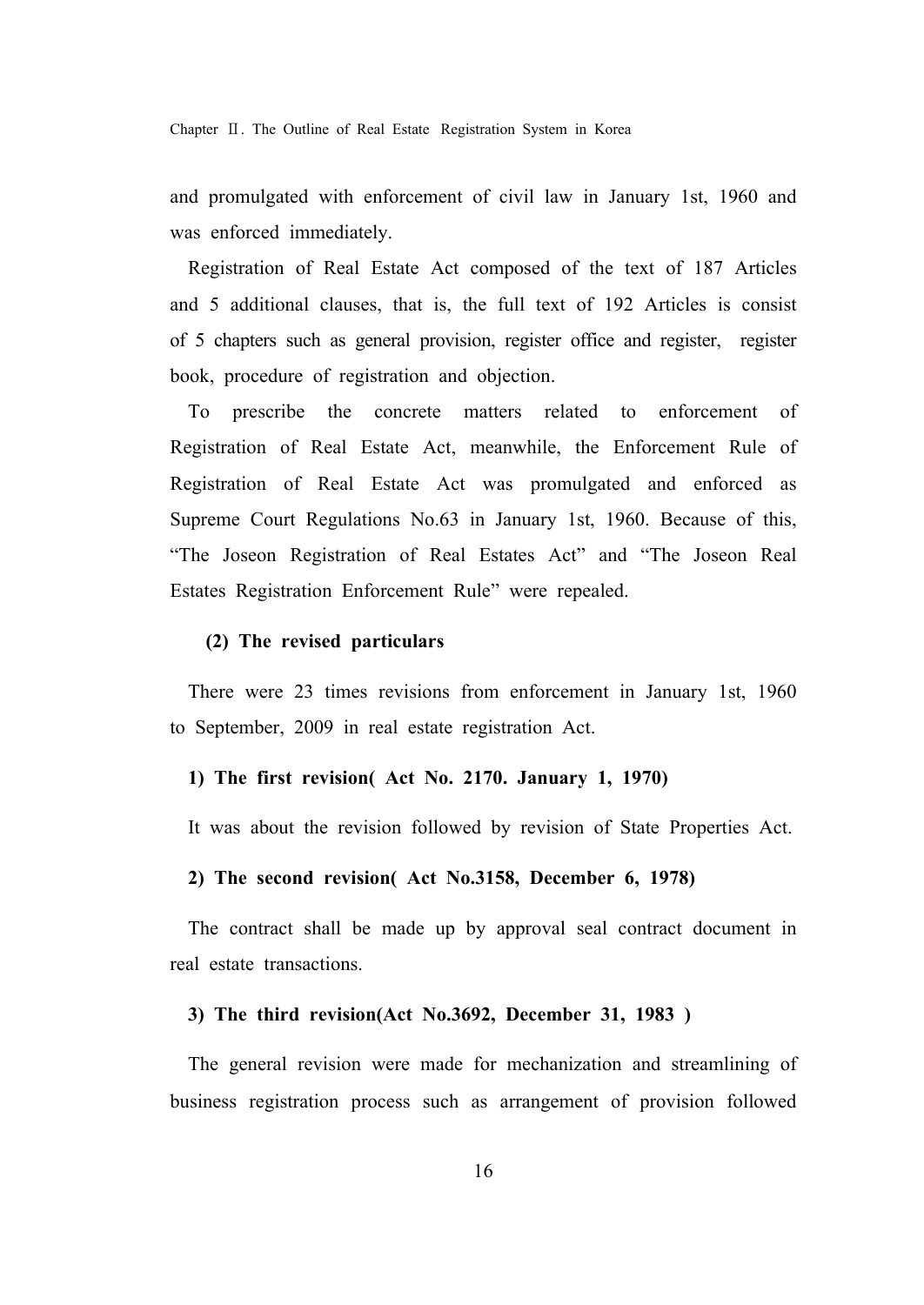by card-type registration form, improvement of registration procedure by certificate for prevention of unfair registration, etc.

#### **4) The fourth revision(Act No.3726, April 10, 1984)**

The new registration form of divided building was made as the exception of the registration system for the right of land related to enforcement of 'Act on the Ownership and Management of Aggregate Buildings'.

#### **5) The fifth revision(Act No.3789, September 14, 1985)**

The registration certificate about right of obligator for registration simplified the registration procedure in case of extinguishment ; mandatory provisions of Chinese characters use was eliminated in the entry of the registry and application form for registration ; some loop holes like terms in the current provisions were maintained and replenished.

#### **6) The sixth revision(Act No.3859, December 23, 1986)**

The register number for real estate registration was received to nation, local government, international institution, foreign government, foreigner, juristic person, incorporate body or foundation for registration.

#### **7) The seventh revision(Act No.4244, August 1, 1990)**

By enacting Act on Special Measures for the Registration of Real Estate(Act No.4244) for establishment of real estate trade, related provisions were consolidated ; the registration application liability system was established newly and title trust had been prohibited.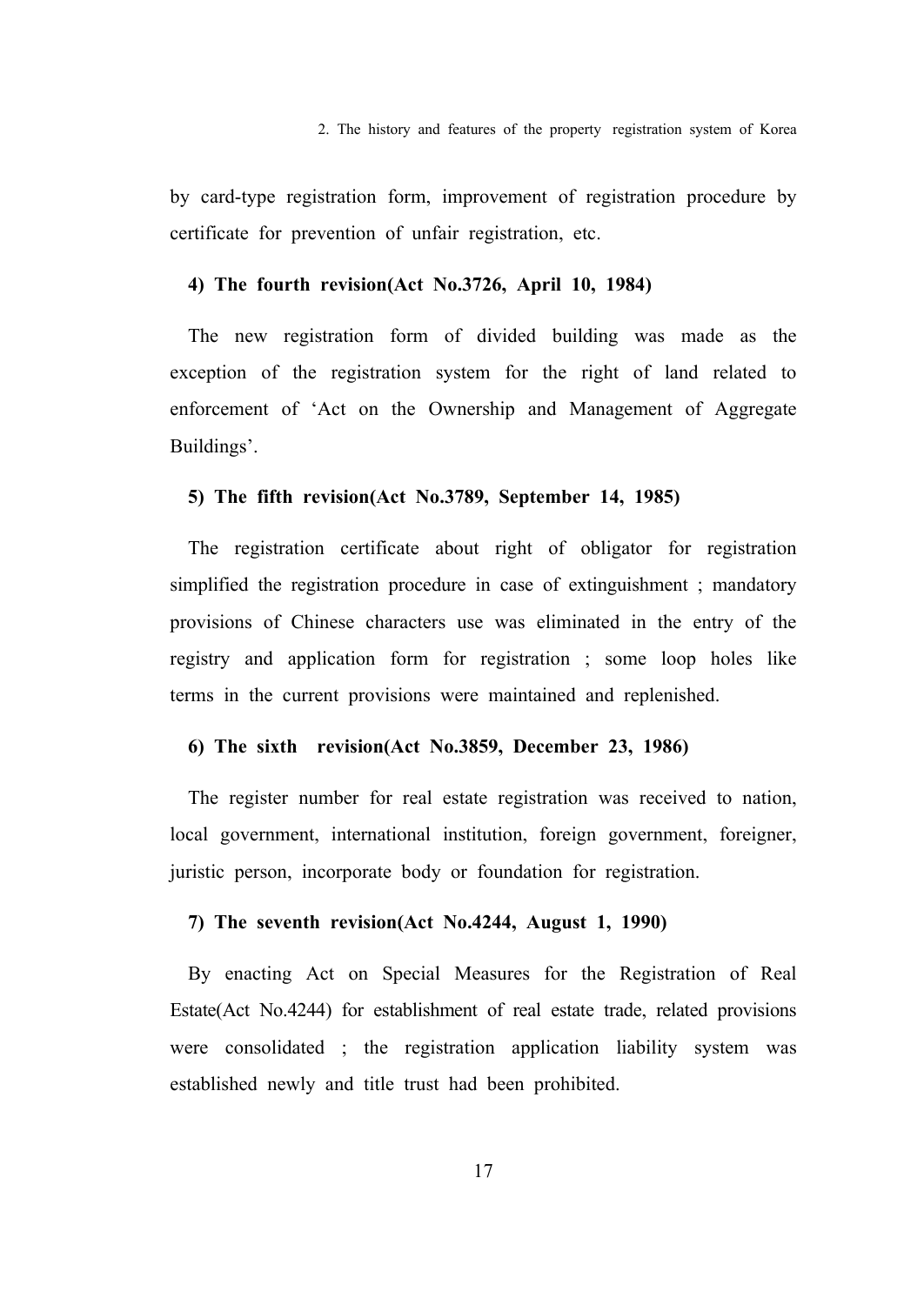#### **8) The eighth revision(Act No.4422, December 14, 1991 )**

The complexity of real estate registration procedure was solved and the system of prior notice registration and the system of certification attachment, etc were improved.

#### **9) The ninth revision(Act No.4522, December 8, 1992)**

It was the revision followed by the whole sentence revision of Immigration Control Act.

#### **10) The tenth revision(Act No.4592, December 10, 1993)**

It was the revision followed by joining 'Convention relating to the Status of Refugees and its Protocol' in December 3, 1992 ; for it, the provision related to refugees was enacted newly and inadequacy of the current provisions were improved.

#### **11) The eleventh revision(Act No.5205, December 30, 1996)**

The applicable provisions that pay the fee at registration application was made ; exceptional provisions about process of real estate registration work by Computerized information processing organizations was made.

#### **12) The twelveth revision(Act No.5592, December 28, 1998)**

For digitalization of real estate registration, the term and related provisions which were not suitable for registration work process by Computerized information processing organizations were improved.

#### **13) The thirteenth revision(Act No.6525, December 19, 2001)**

It was the revision followed by making series of class of registration work newly from January 1, 2002.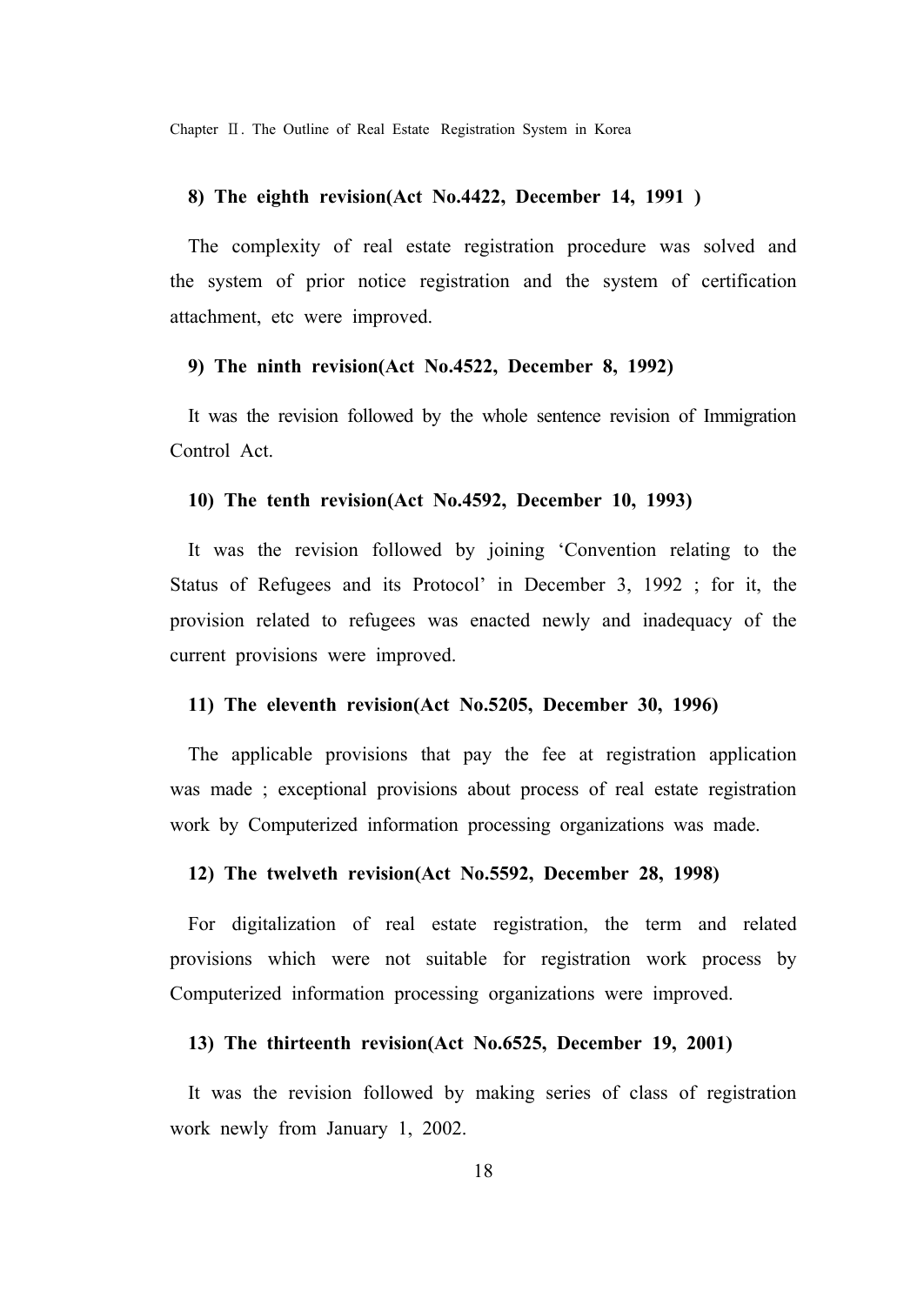2. The history and features of the property registration system of Korea

#### **14) The fourteenth revision(Act No.6631, January 26, 2002)**

It was the revision that was reflected in real estate registration procedure followed by Civil Execution Act Article 815).

#### **15) The fifteenth revision(Act No.6926, July 18, 2003)**

In case of application of expression registration about divided store of aggregate building, attached document for definitude related to boundary mark of divided store were improved.

#### **16) The sixteenth revision(Act No.7357, January 27, 2005)**

It is the section revision followed by revision of Attorney-at-Law Act.

<sup>5)</sup> Article 81 (Documents to be Attached)

 <sup>(1)</sup> Documents falling under any one of the following subparagraphs shall be attached to a written application for a compulsory auction in addition to the executory exemplification:

 <sup>1.</sup> For immovables registered as owned by the debtor, a certified copy of the register; and

 <sup>2.</sup> For immovables unregistered as owned by the debtor, a document attesting that they may be immediately registered in the debtor's name: Provided, That in case where such immovables are unregistered buildings, a document attesting that such buildings are owned by the debtor, a document attesting the parcel number, structure and size of such buildings, and a document attesting a construction permit or a construction report in respect of such buildings.

 <sup>(2)</sup> The creditor may request the public agency in charge of official books to attest matters under the proviso of paragraph (1) 2.

 <sup>(3)</sup> In the case of the proviso of paragraph (1) 2, when the creditor fails to attest the parcel number, structure and size of the buildings, he may request the court of execution to investigate it, concurrently with filing an application for auction.

 <sup>(4)</sup> The court shall, in the case of paragraph (3), have an execution officer investigate such case.

 <sup>(5)</sup> In case where the immovables have already been seized for the purpose of a compulsory administration, if the documents falling under any subparagraph of paragraph (1) are attached to the execution record thereof, a second attachment of such documents may be dispensed with.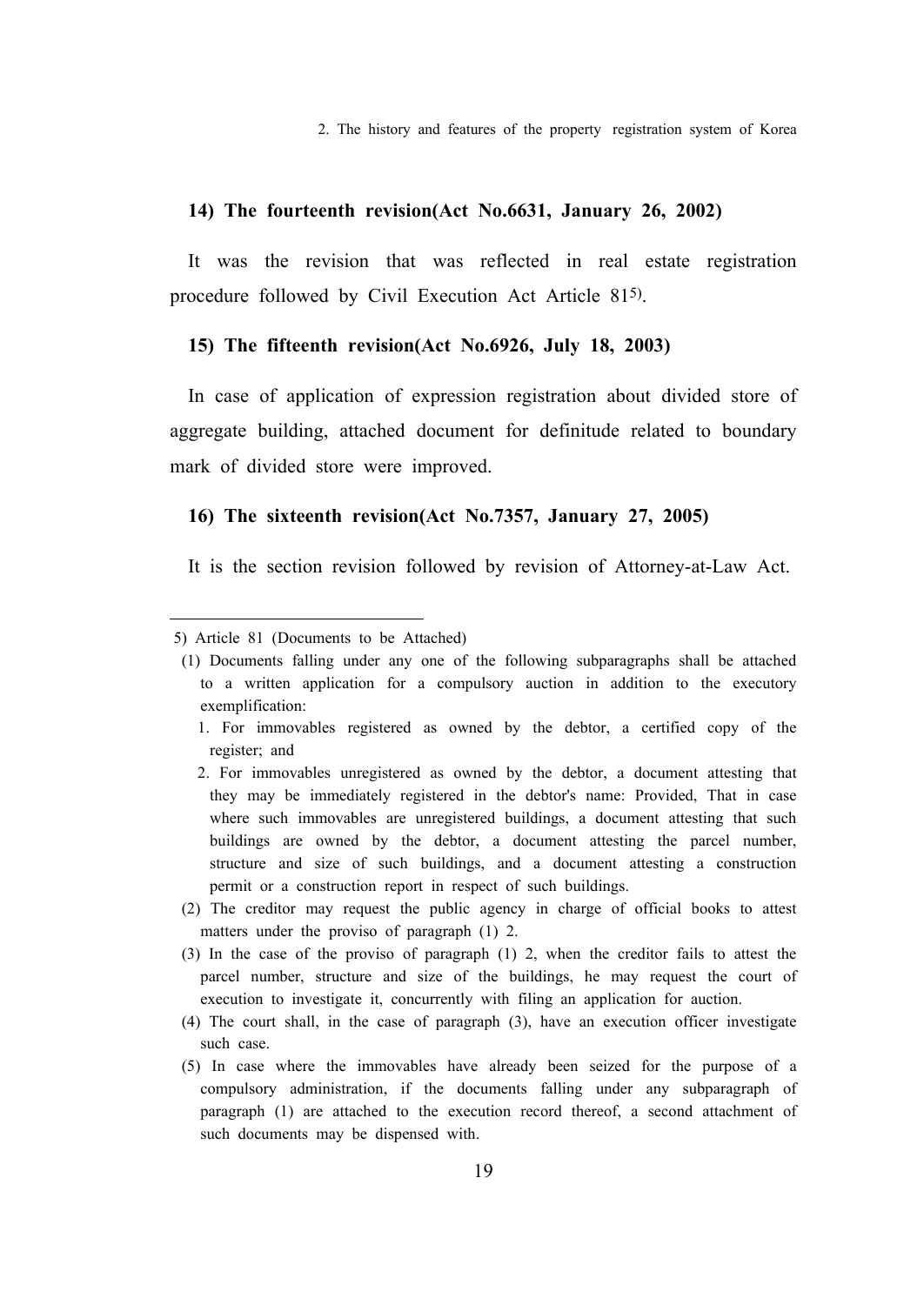#### **17) The seventeenth revision(Act No.7764, December 29, 2005)**

In case of application of ownership transfer registration caused by purchase and sale, recorded trade value in certificate of completion of trade report shall be recorded in application form for registration; recorded trade value in application form shall be recorded extra items column and column for holder of a right in real estate registry GapGu.

#### **18) The eighteenth revision(Act No.7954, May 10, 2006)**

For efficiency of registration work process and promotion of the people`s convenience related to application, the basis of registration application by Computerized information processing organizations was prepared; the occurred problems in using process of transfer registration of the right to use land of redundancy registration divided building and registration of combination of lots were improved ; some loop holes like terms in the current provisions were maintained and replenished.

#### **19) The nineteenth revision(Act No.8435, May 17, 2007)**

The enforcement date is January 1, 2008. It is the revision followed by revision of relatives and inheritance in Civil Law.

#### **20) The twentieth revision(Act No.8852, February 29, 2008)**

There were the name change followed by Government Organization Act.

#### **21) The 21th revision(Act No.8922, March 21, 2008)**

The law written by korean, purification of difficult term, observance of language standard, construction of natural and accurate law-sentence, condensation and articulation through improvement of system.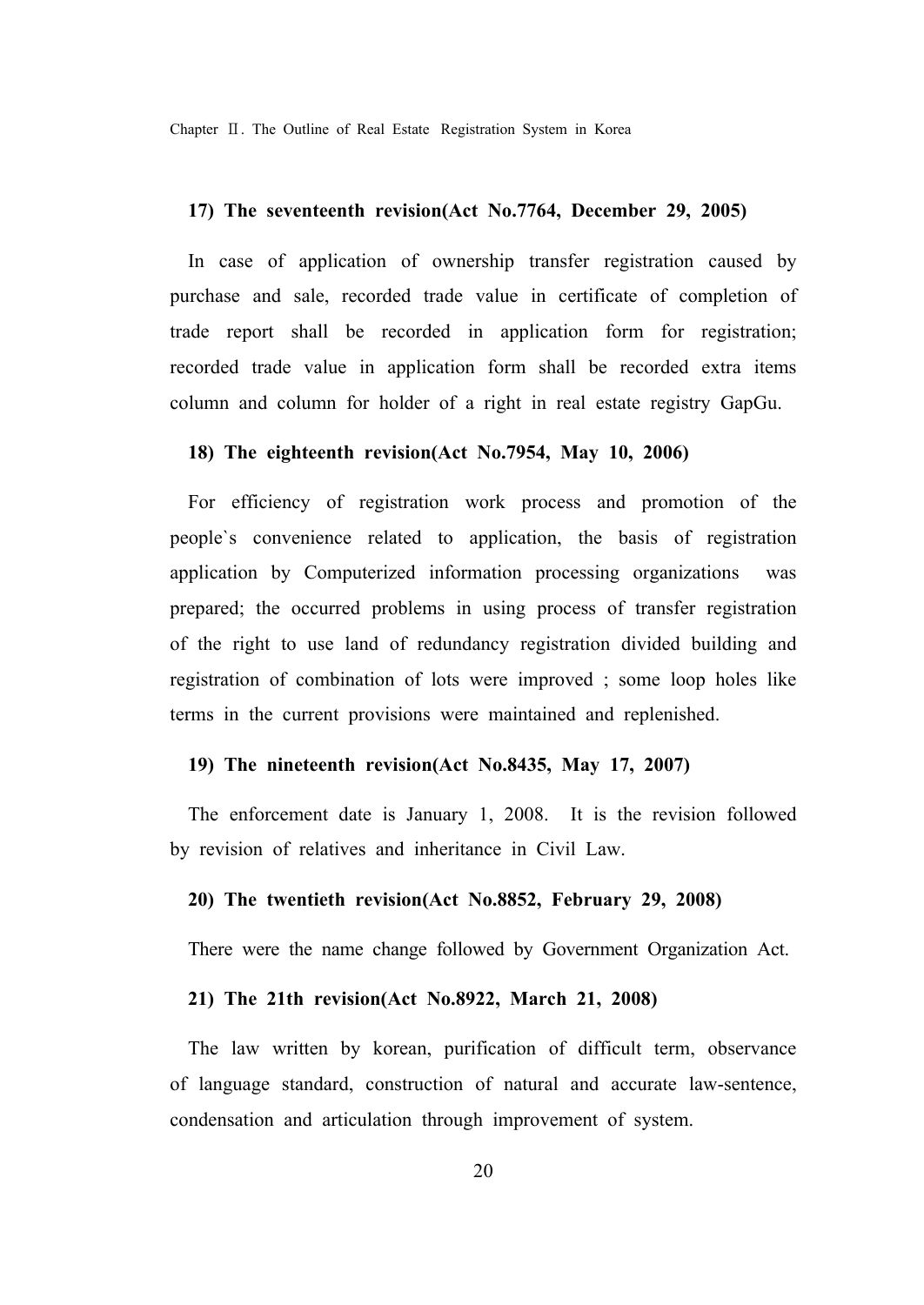2. The history and features of the property registration system of Korea

#### **22) The 22th revision(Act No.9401, January 30, 2009)**

It is the revision followed by revision of State Properties Act.

#### **23) The 23th revision(Act No.9774, June 9, 2009)**

'Cadastral Act Article 36, paragraph 3, the latter part' in Registration of Real Estate Act Article 90-2, paragraph 1 shall change to 'Land Survey, watercourse and cadastre of land Act Article 88, paragraph 3, the latter part' followed by Land Survey, watercourse and cadastre of land Act

'Cadastral Act' in Article 90-4, paragraph 1, 2 shall change to 'Land Survey, watercourse and cadastre of land Act'. This revision shall be enforce from December 10, 2009.

#### Ⅱ**. The characteristic of real-estate registration system6)**

#### **1. The control of registration work by the court**

The controlling agency of registration work may differ from country to country. The court controls registration work in korea.(Court Organization Act Article 2, paragraph 3).

### **2. The principle of material compilation and the duality of land cadastre and Building ledger**

The current registration system shall handle the registration work by establishing 1 registration form for each property followed by the principle of material compilation(Registration of Real Estate Act Article 15,

<sup>6)</sup> National Court Administration, op. cit(2007)., pp25-32.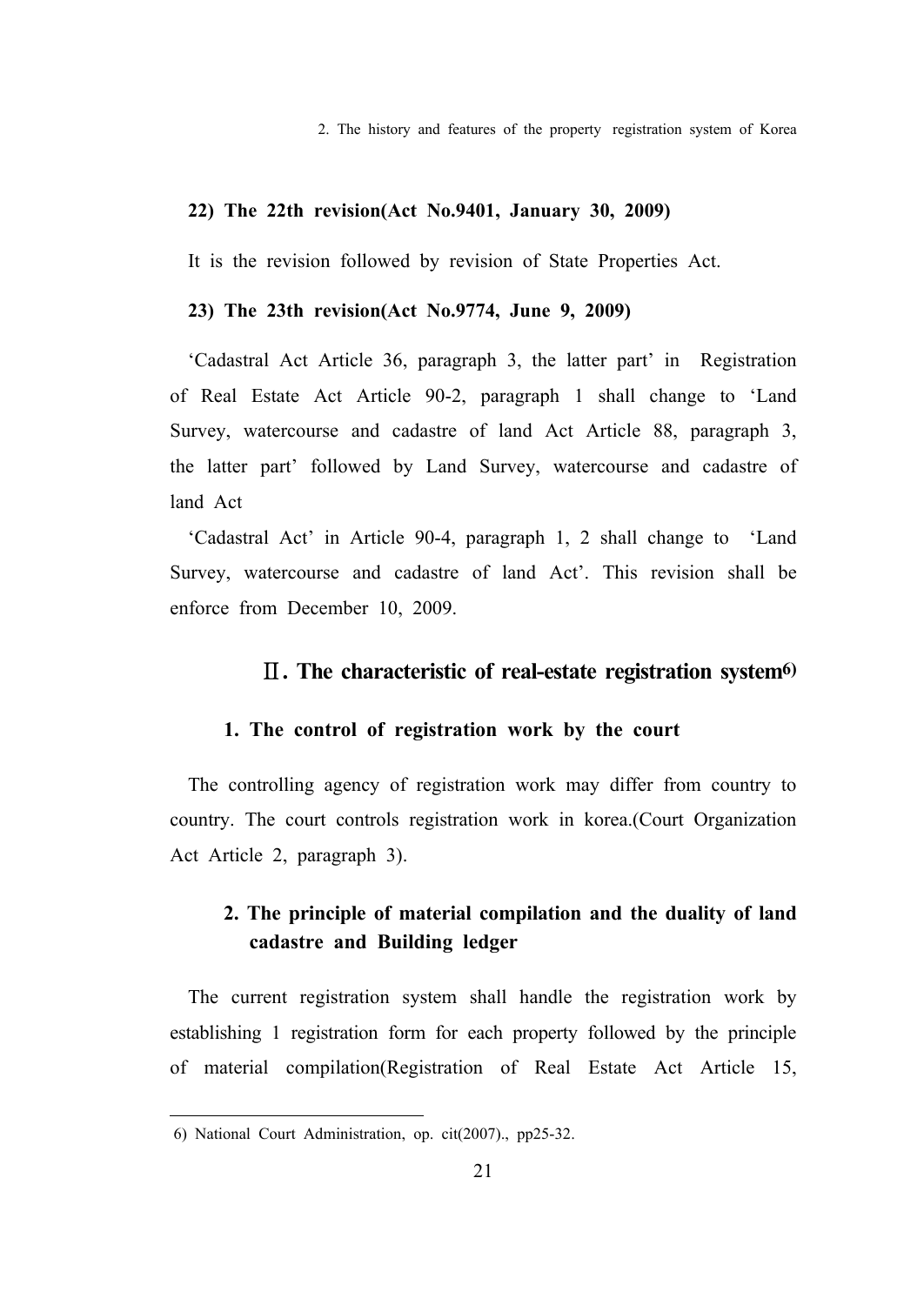paragraph 1) It is the principle '1 Real Estate 1 registration form'. Only the lands are treated as the independent real estate in most countries, but both land and building are treated as independent real estate in korea so there are the building registry as well as land registry.

#### **3. The duality of the registry and Cadastral**

The purpose of the registration and Cadastral are different. Namely, the registration is the system for transaction safety and Cadastral is the system for offering to administrative purpose like taxation an so on. In korea, the registry is managed by the court and Cadastral is managed by the competent authorities(Si, Gun,Gu).

Registration of Real Estate Act prescribed if the registration and Cadastral are discordance, application of another registration can not be applied about competent.(Registration of Real Estate Act Article 56) The mark of real estate is decided by Cadastra and the relationship is decided by the registry.

#### **4. The principle of joint application**

Registration of Real Estate Act is adopted the principle of joint application.(Registration of Real Estate Act Article 27, 28) Also, the both parties or agent should attend to register office for the application of registration.

The application form of registration and attached documents required by Registration of Real Estate Act should be submitted for the application of registration and the oral application should not be permitted. The written objection shall be submitted in case of the objection of the registrar`s disposition.(Registration of Real Estate Act Article 179).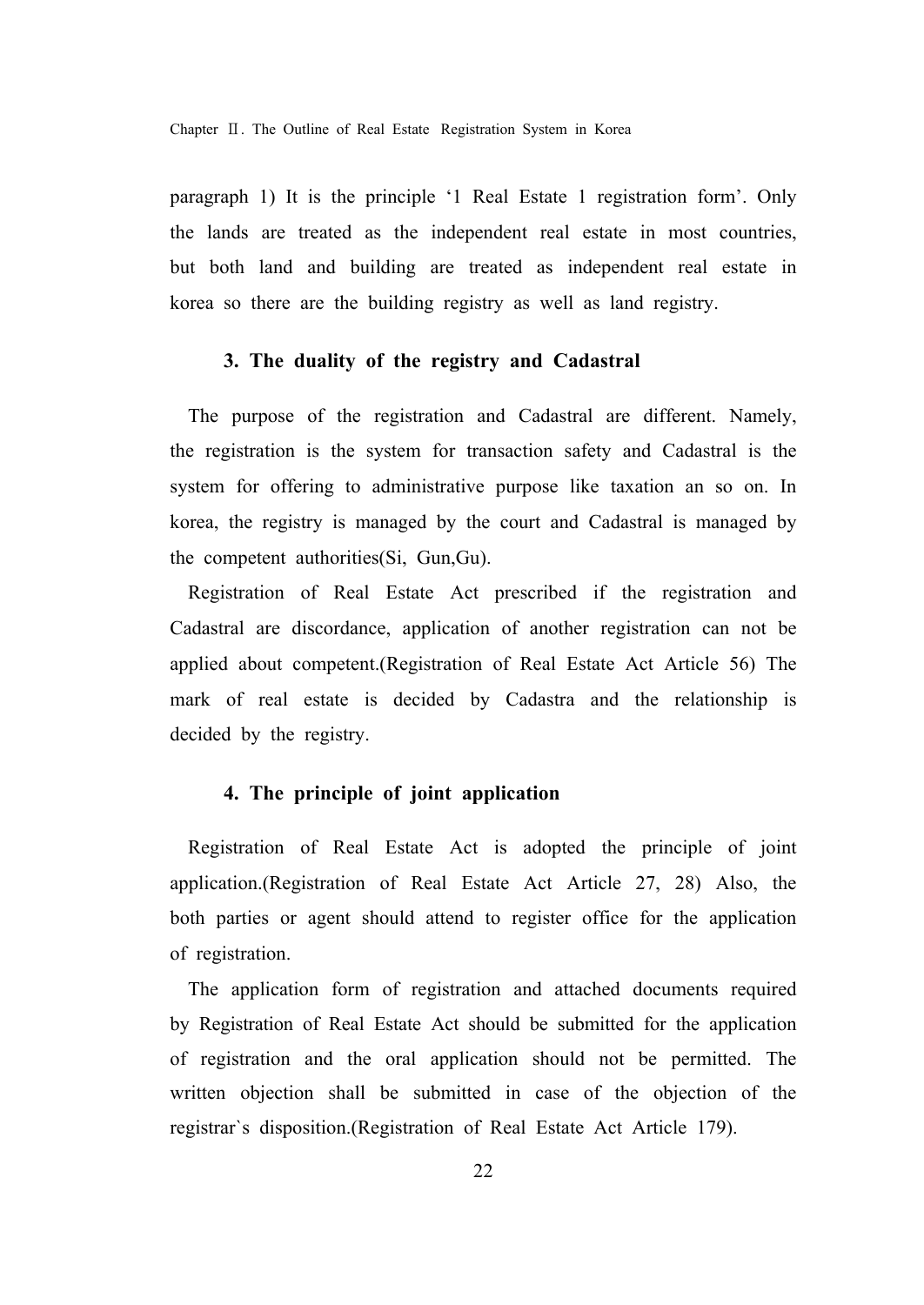2. The history and features of the property registration system of Korea

#### **5. The principle of formal judgment**

There is no substantive enactments in Registration of Real Estate Act of korea ; considering the nonexistence of general provisions about the right to judgement, the dependence about the documentary examination in the judgment way of the registrar, the principle of formal judgment has been adopted ; the registrar has the substantive right to judgment to investigate the related matters about the building mark in case of the application of divided building mark exceptionally(Registration of Real Estate Act Article 55, subparagraph 13).

#### **6. The principle of requisite for establishment**

Civil law have adopted the principle of requisite for establishment by regulating 'The change of acquisition and loss of real right by legal act related to real estate has the effect if it is registered' in Article 186 related to the effect of registration. Under the principle of requisite for establishment, the change in a real right by legal act needs two requisites declaration of will for change in a real right and registration ; however, real rights over immovables required the registration for the change in a real right are ownership, surface right, servitude, right to lease on a deposit basis, mortgage and pledge of rights can be registered(Civil Law Article 348, Registration of Real Estate Act Article 2) Right of possession and right of retention can not be registered and right of lease or redemptive right have the registration ability even these are not the real right.

On the other hand, in Civil law Article 187, there is the provision that change of real rights over immovables by succession, adjudication, auction and provisions of other law has the effect without registration. It is the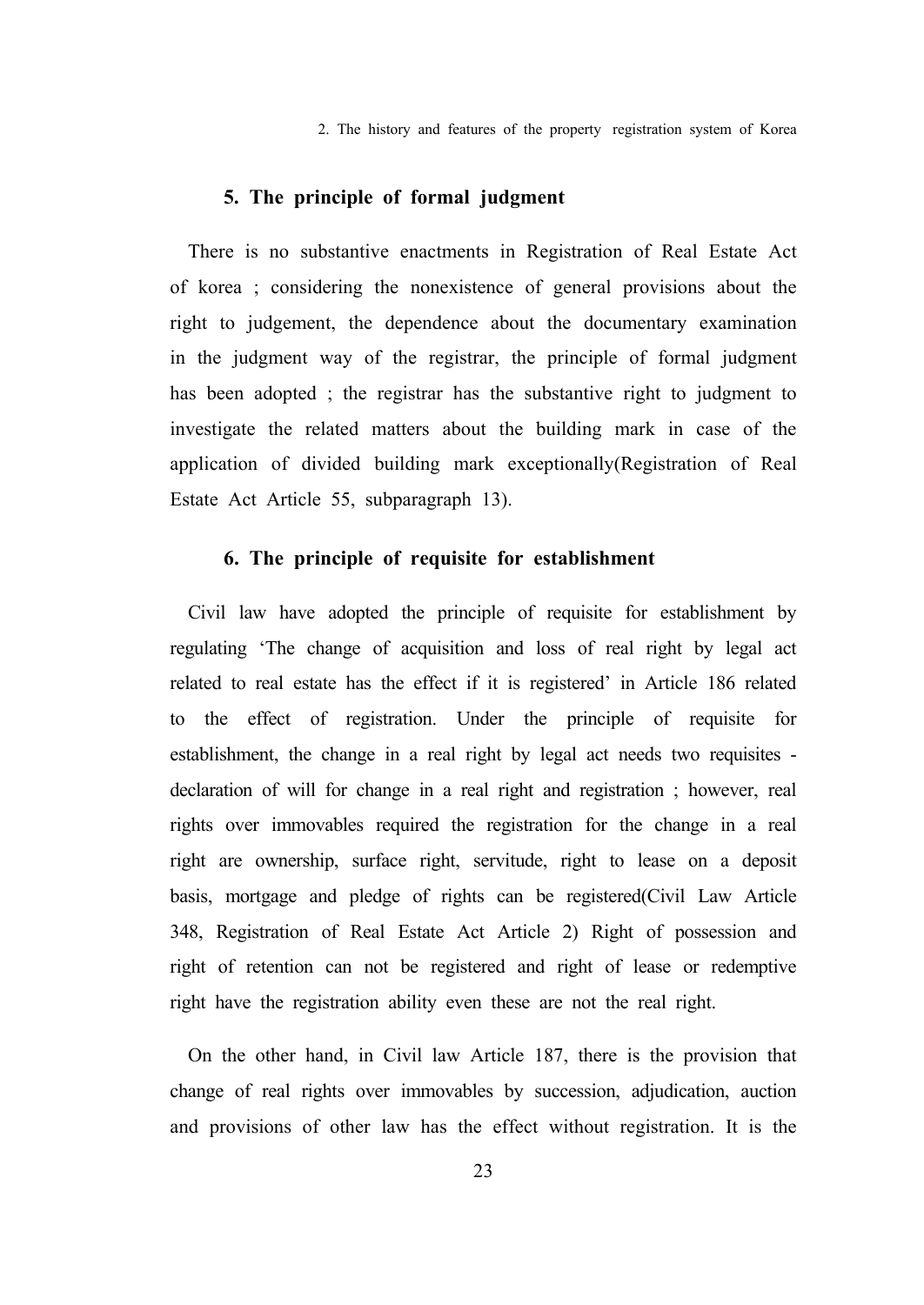special provisions of change of real rights ; even real rights over immovables had been acquired without registration, for disposition by legal act, the registration should been done. (Registration of Real Estate Act Article 187, proviso).

#### **7. Disapproval of the credibility**

The opinion that the real estate registration system in korea does not adopted the principle of public trust is the main opinion of the academic world and the court. Nevertheless, Civil Act has the provision that the third party in good faith should be protected in case of invalidation by nullity, cancellation, rescission, etc of cause act in Article 1077) to 1108) and Article 5489) for security of transaction. Also, in case of application of cancellation of registration, if the third party who has the relationship related to the registration exist, then acceptance form of

- 8) Article 110 (Declaration of Intention by Fraud or Duress)
- (1) A declaration of intention made by fraud or duress may be voidable.
- (2) If a third person has been guilty of fraud or duress in respect to a declaration of intention made to any other party, such declaration of intention may be voidable only in a case where the other party was aware, or should have been aware, of the fact.
- (3) The voidance of a declaration of intention under the preceding two paragraphs cannot be set up against a third person acting in good faith.
- 9) Article 548 (Effect of Rescission and Restitutio in Integrum)
- (1) If one of the parties has rescinded the contract, each party shall be liable to restore his other party to his original position: Provided, That the rights of third persons shall not be prejudiced thereby.
- (2) Interest shall be paid upon any money to be repaid in the case mentioned in the preceding paragraph as from the day on which such money has been received.

<sup>7)</sup> Article 107 (Declaration of Untrue Intention)

 <sup>(1)</sup> A declaration of intention shall be valid, even if the declarant has made it with the knowledge that such declaration is different from his true intention: Provided, That such declaration of intention shall be void if the other party was aware, or should have been aware, of the real intention of the declarant.

 <sup>(2)</sup> The nullity of a declaration of intention as mentioned in the preceding paragraph cannot be set up against a third person acting in good faith.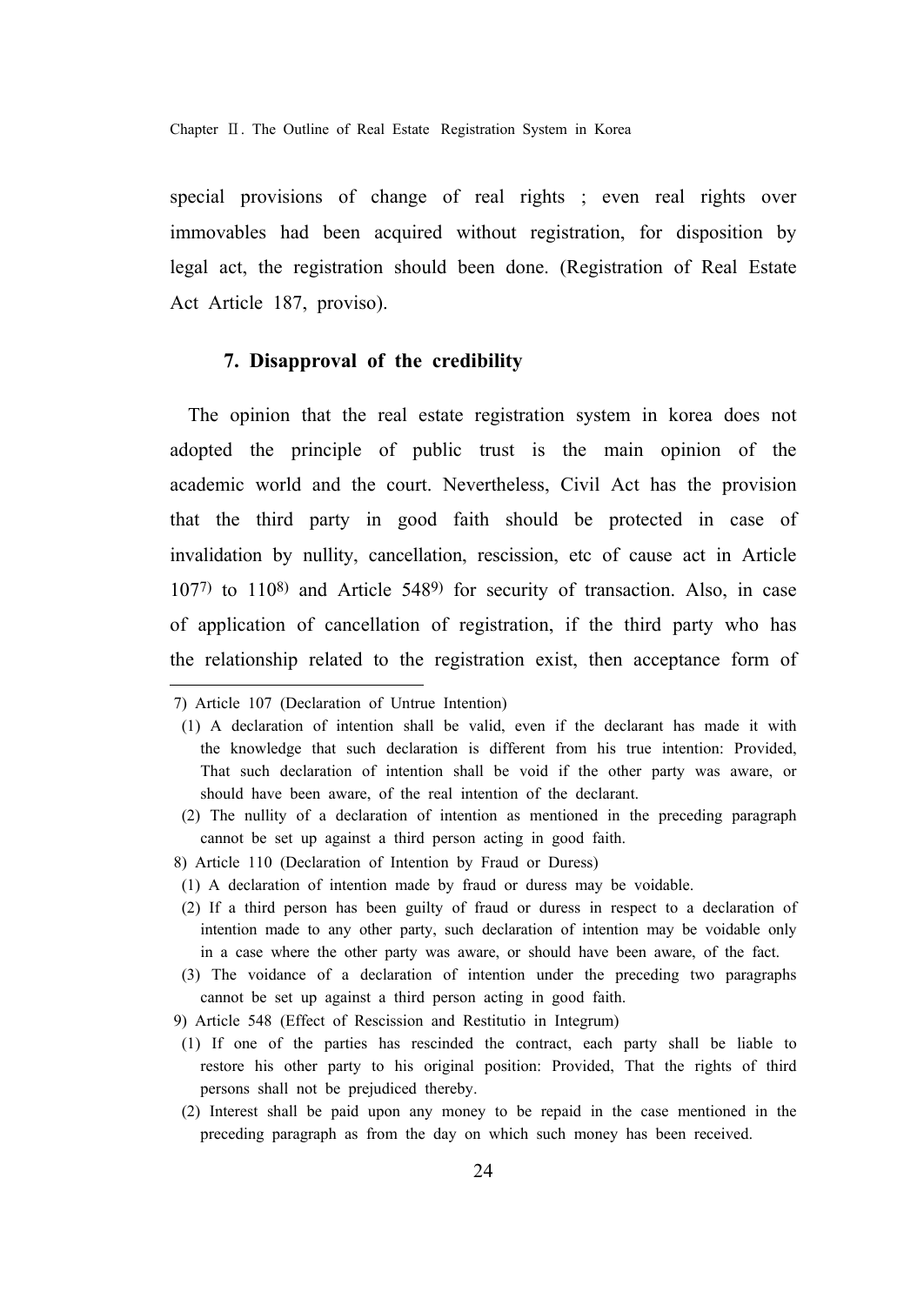the third party or certified copy of judgment which can oppose it should be attached to the application form.

Registration of Real Estate Act ensure the right of the person who trusts registration for cancellation and trade by enacting above.

## **3 . Effect of registration**

#### Ⅰ**. Effect of original registration**

#### **1. Effect of alteration of a right**

Under the current law which adopts formalism about change in a real right, the effect of change in a real right related to real estate shall be generated when real right act should be existed and the suitable registration should be finished(Civil Act Article 186) This is called 'effect of alteration of a right' and it is the most important effect of registration.

#### **2. The counterforce**

If a matter is not registered, only effect of bond between the parties shall be existed ; if a matter is registered, a party can oppose to the third party with this recorded matter. This is called 'counterforce'. For example, leasehold interest on real property(Civil Act Article 621, paragraph 2<sup>10</sup>), special agreement for repurchase(Civil Act Article 592<sup>11</sup>),

<sup>10)</sup> Article 621 (Registration of Lease)

 <sup>(1)</sup> The lessee of an immovable may, unless there exists any contrary agreement between the parties, request the lessor to cooperate in effecting necessary formalities for the registration of the lease.

 <sup>(2)</sup> The lease of an immovable, if registered, shall be effective against the third persons from the time registration has been effected.

<sup>11)</sup> Article 592 (Registration of Right of Redemption)

If, where the object of a sale is an immovable, the reservation of the right of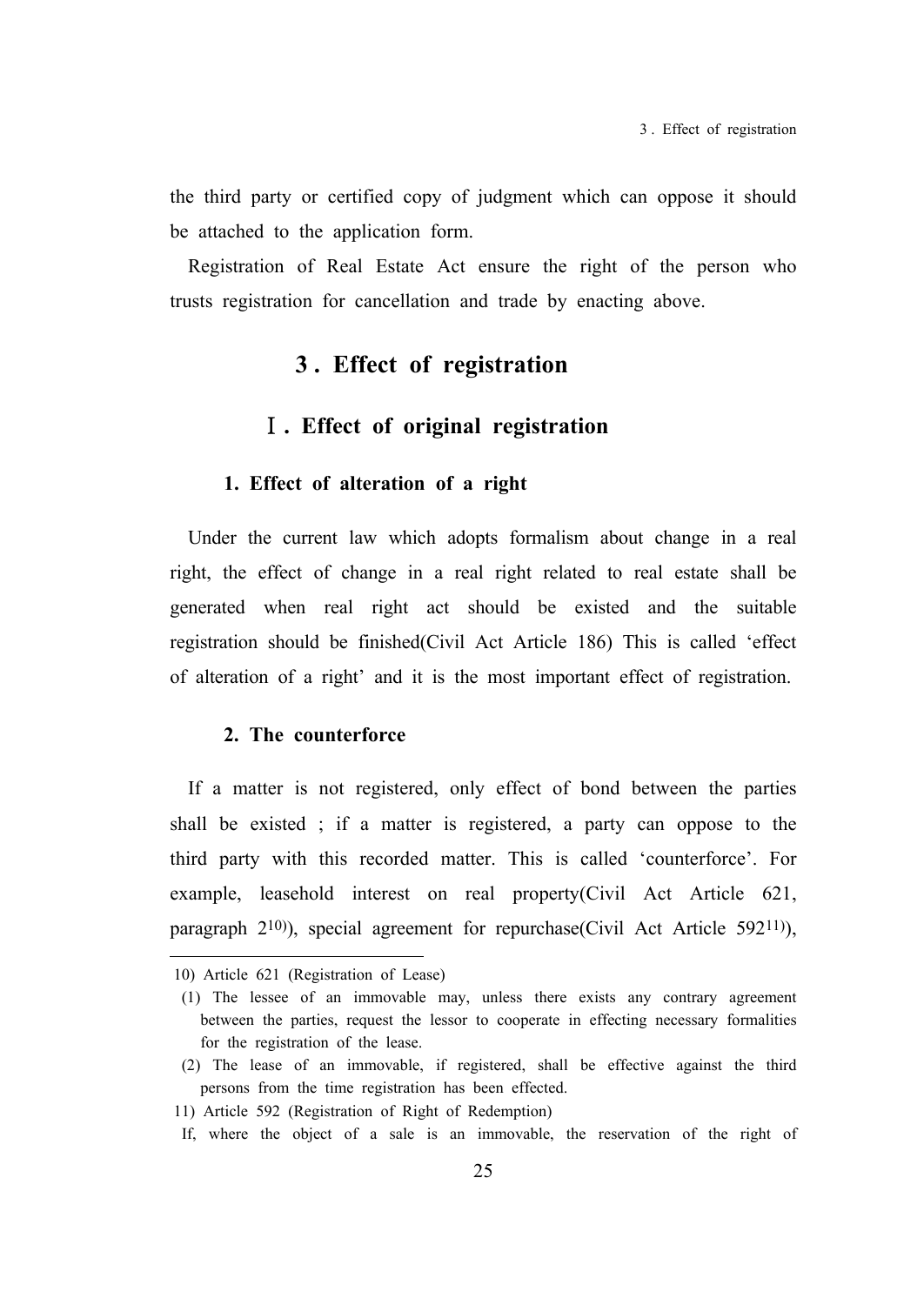trust registration(Trust Act Article 3, paragraph 112)), agreement for rent the price or the period of existence of surface right or right to lease on a deposit basis(Registration of Real Estate Act Article 140) can insist to the third party after the registration is completed.

#### **3. The effect of order confirmation**

The order of the recorded rights related to the same real property is decided by order of the registration when there is no other provisions in law(Registration of Real Estate Act Article 5, paragraph 2) ; it is called the effect of order confirmation. The order of the registration is decided be number of receipt in case of the registration recorded in same 'gu' of registration form(Registration of Real Estate Act Article 5, paragraph 2) ; the order of additional registration depends on order of main registration but the order of between additional registrations depend on the order (Registration of Real Estate Act Article 6, paragraph 1).

#### **4. The effect of possession**

If a person who is recorded as owner of real estate occupies the real estate peacefully and openly with intention of ownership and good faith without mistake for 10 years(Civil Act Article 245, paragraph 2). And this provision is provisions applicable mutatis mutandis to other property rights(Civil Act Article 248). This is called registry acquisitive prescription. The registration of this case has the same effect of possession in possession

redemption has been registered simultaneously with the registration of a sale, such registration shall be effective against the third persons.

<sup>12)</sup> Article 3 (Public Notice on Trust)

 <sup>(1)</sup> With respect to any right to property to be registered, the trust may be opposable to a third person by making a registration thereof.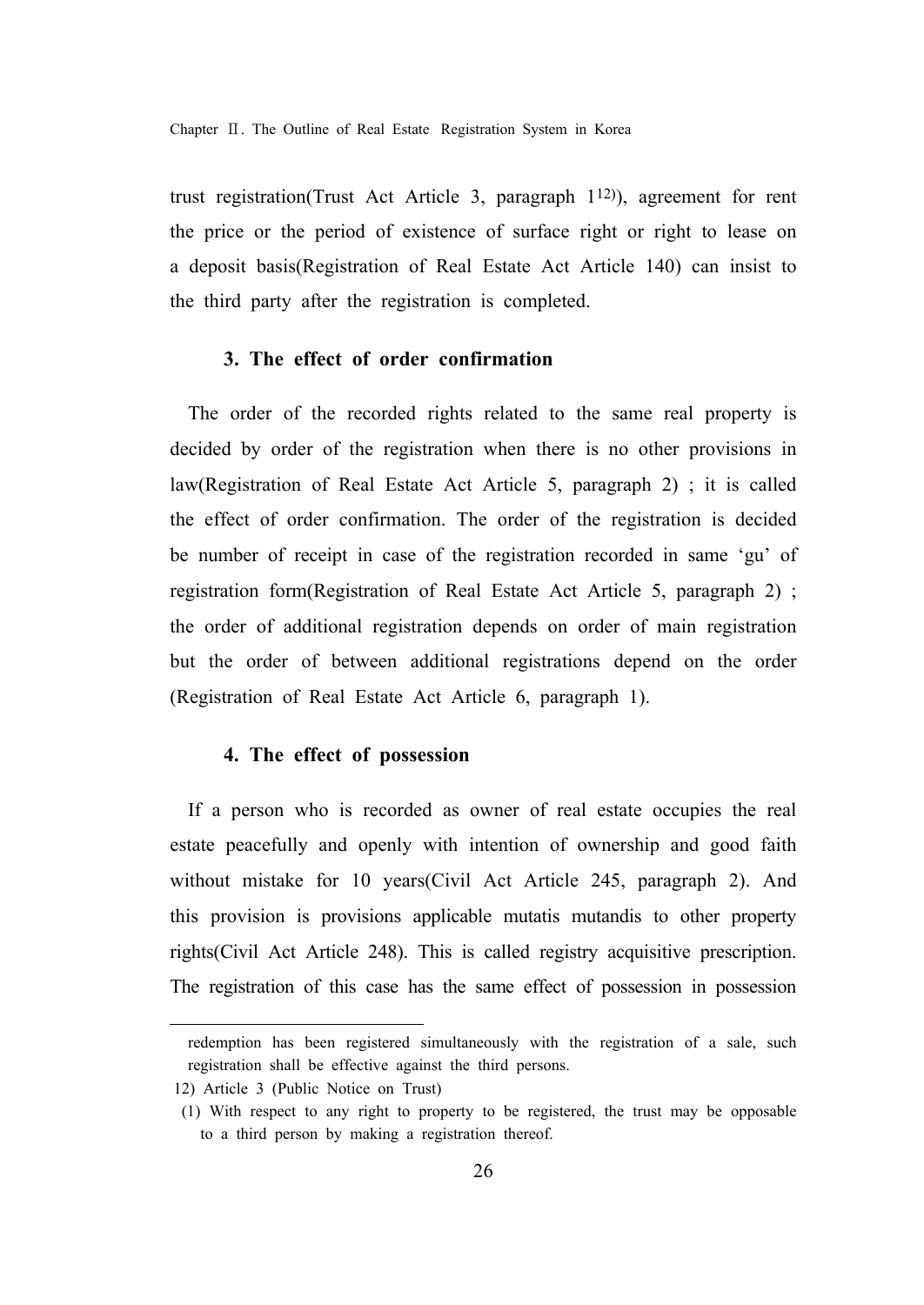acquisitive prescription of movable property. It is called the possessive effect of the registration.

The period of acquisition by prescription of real estate by possession is 20 years(Civil Act Article 245, paragraph 1),but the person who is recorded as owner in registry shall acquire the ownership when he/she possess directly for 10 years.

#### **5. The presumption power**

The presumptive effect that existence of a certain registration means the existence of corresponding substantive right relationship is called the presumption power of registration. There is no substantive enactment in the current law but the court and the academic world admit that idea. The person who denies the substantive right relationship has the burden of proof because registration of a certain right means the existence of the right which has recorded contents.

The content of registration is presumed as valid thing so presumption is admitted as follows ; a person who trusts the content of registration is presumed as good faith and no-fault ; a person who acquires real rights over immovables usually investigates the registry so he/she is presumed as having bad faith if evidence to the contrary is not existed.

#### **6. The power of later registration impediment**

Even invalid registration in substantive law, if a certain registration exists, it has a certain formal power. Namely, the establishment of contrary registration is impossible without cancellation of that registration by legal condition and procedure. It is called the power of later registration impediment.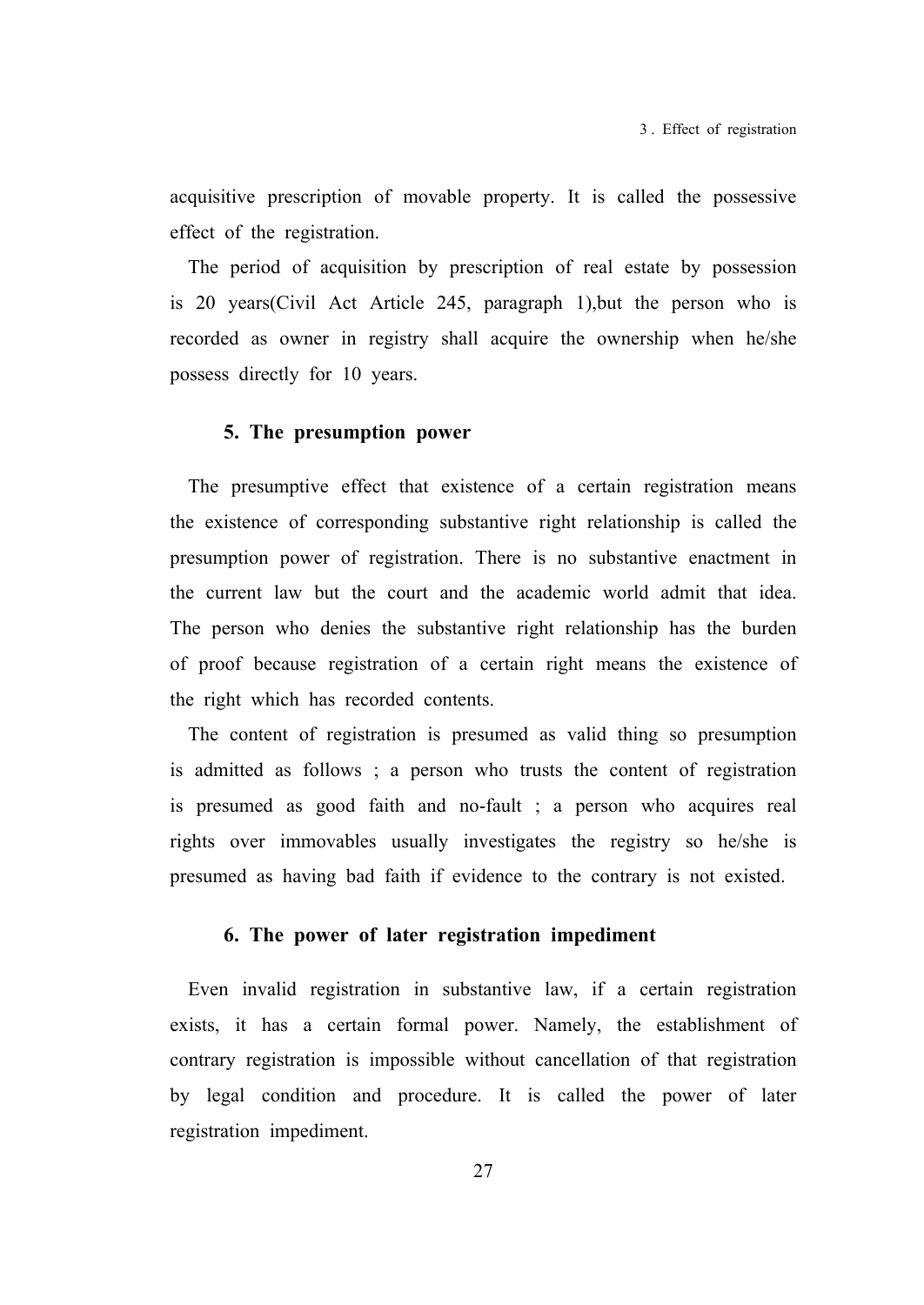### Ⅱ**. Provisional Registration**

#### **1. The effect of order preservation in original registration**

When original registration is done by provisional registration, the order of original registration depend on the order of provisional registration (Registration of Real Estate Act Article 6, paragraph 2). It is called the effect of order preservation in provisional registration. It is different from final registration in following aspects ; if original registration by provisional registration is terminated, the effect of order preservation is generated ; only provisional registration itself does not have the power to make change in a real right.

#### **2. The effect of provisional registration prior to original registration**

The effect of substantive law is not existed in provisional registration such as impediment of act of disposal by the person who establishes the provisional registration or opposition to the third party purchaser.

#### **3. The specific effect of provisional registration for security**

In case of completion of provisional registration for security by Provisional Registration Security Act, when the object of provisional registration for security is requested for auction by application of other creditor, the person who has right of provisional registration security can use claim for preferential payment by the order of provisional registration(same Act Article 13); the object of provisional registration for security is requested for auction(same Act Article 12).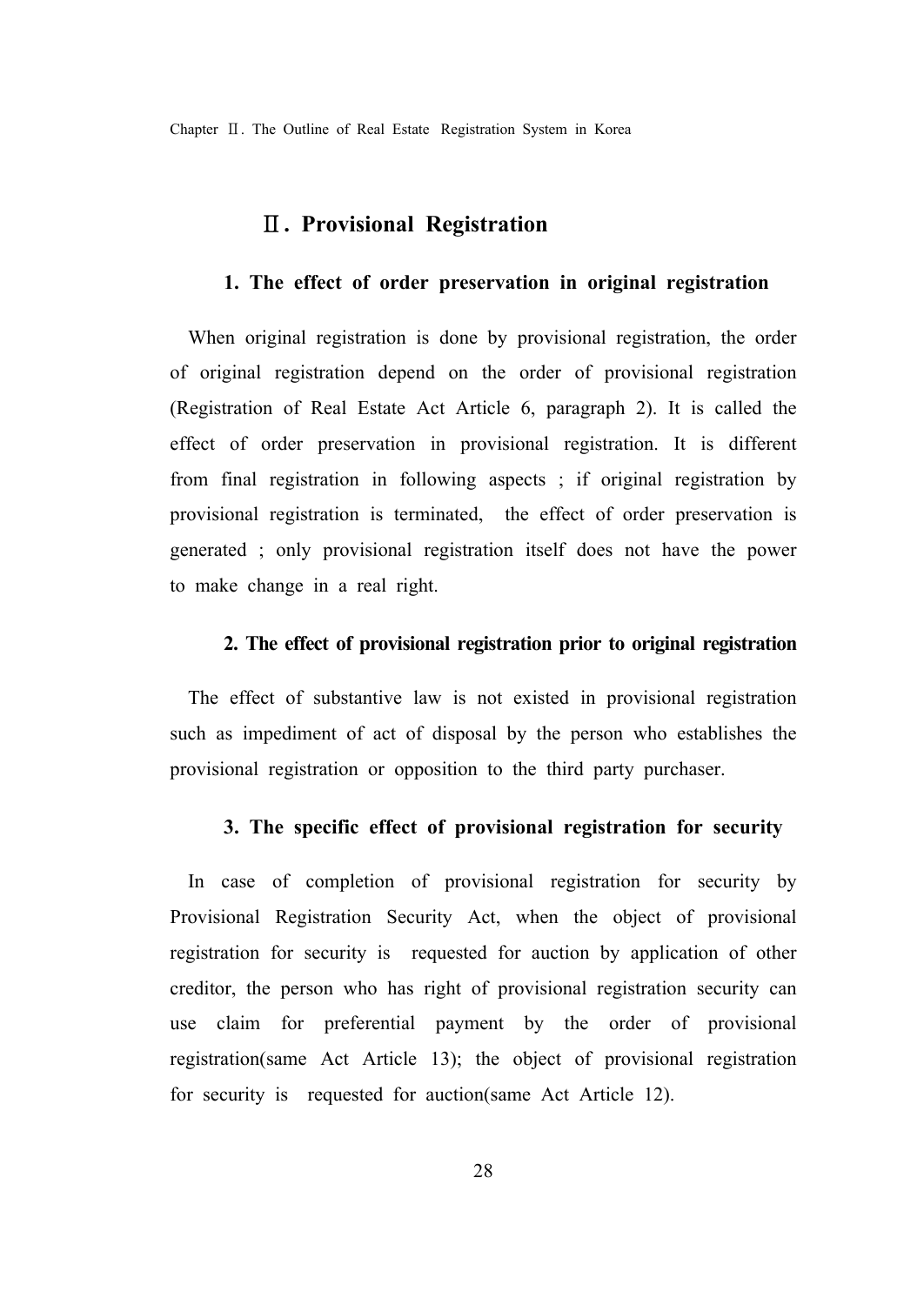#### Ⅲ**. The effect of previous notice registration**

The previous notice registration has the effect which alarms possibility of the loss by result of lawsuit to the person who wants to trade the real estate by notifying to the third party about institution of lawsuit. It is called the warning effect of previous notice registration but it is just the de facto effect. Therefore, previous notice registration does not have the effect of disposition limitation or order preservation. The presumption power is not admitted to the person who has the real causes of nullity or the real reason for revocation.

## **4 . The type of registry**

The type or registry have changed from Book-Type Registry to Card-Type Registry and Digital Registry.

### Ⅰ**. Book-Type Registry**

#### **1. The preparation**

(1) Book-Type Registry is the binding of unrecorded registry like a book. A registration form for A building or A lot is consisted of 3 papers ; 50 buildings or 50 lots were bound as a bunch to make a registry book. A registration puts 'column for registration number' and ' column for title' in first page, 'column for GapGu' in second page and 'column for EulGu' in third page. The matters to be registered were recorded in Book-Type Registry in order when registration application about real estate in certain district was existed(registration number is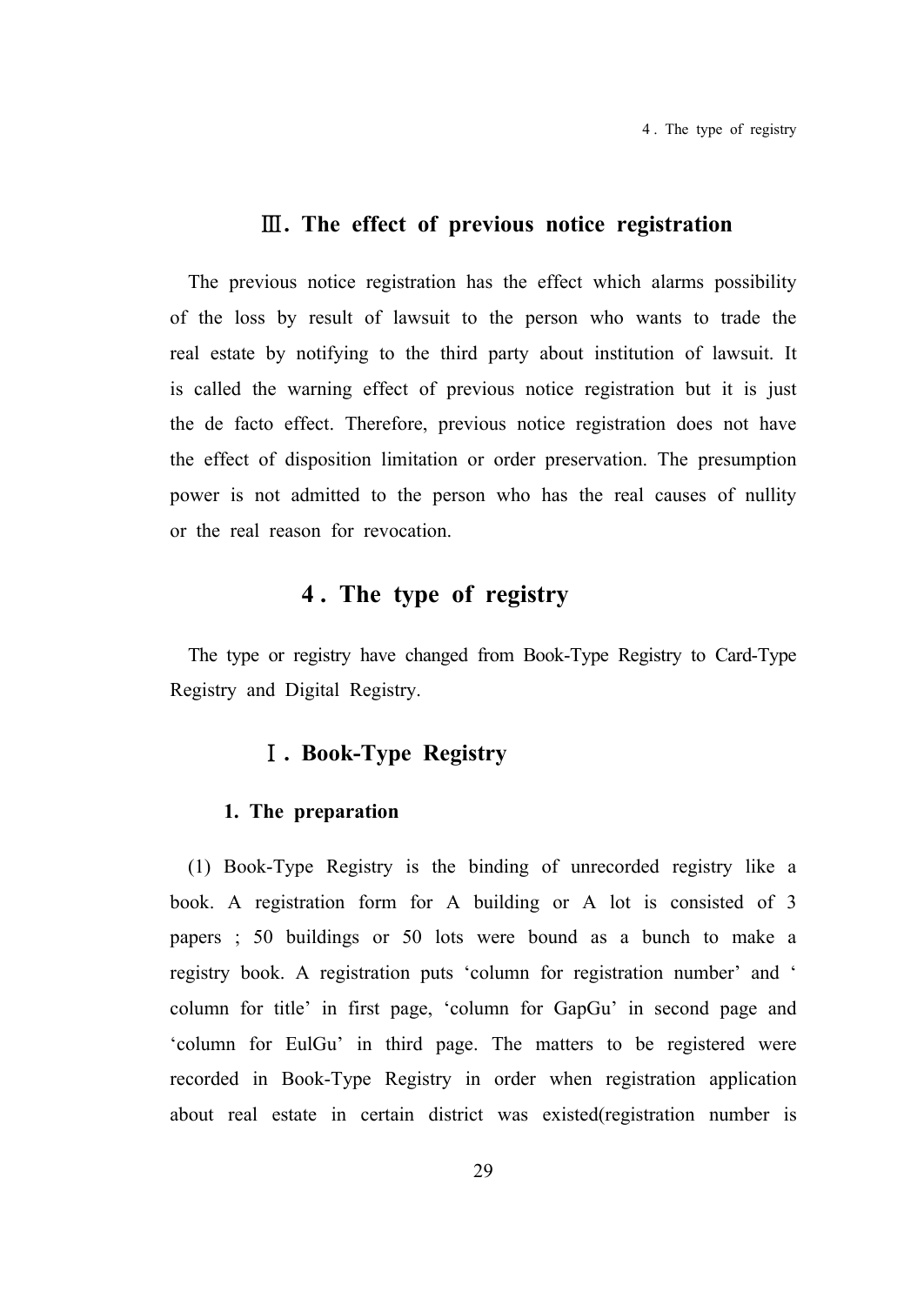entry of the order of these registration). Therefore, the order was decided by the order of registration form, not lot number.

<figure> Land(Building) registry Registration of Real Estate Municipal Rule [The enclosure form No.1 ]

| Dong                    | Eup<br>Myeon | Li<br>Dong |
|-------------------------|--------------|------------|
| Land(Building) registry |              |            |
| Volume No.              |              |            |
|                         |              |            |
| District Court          |              |            |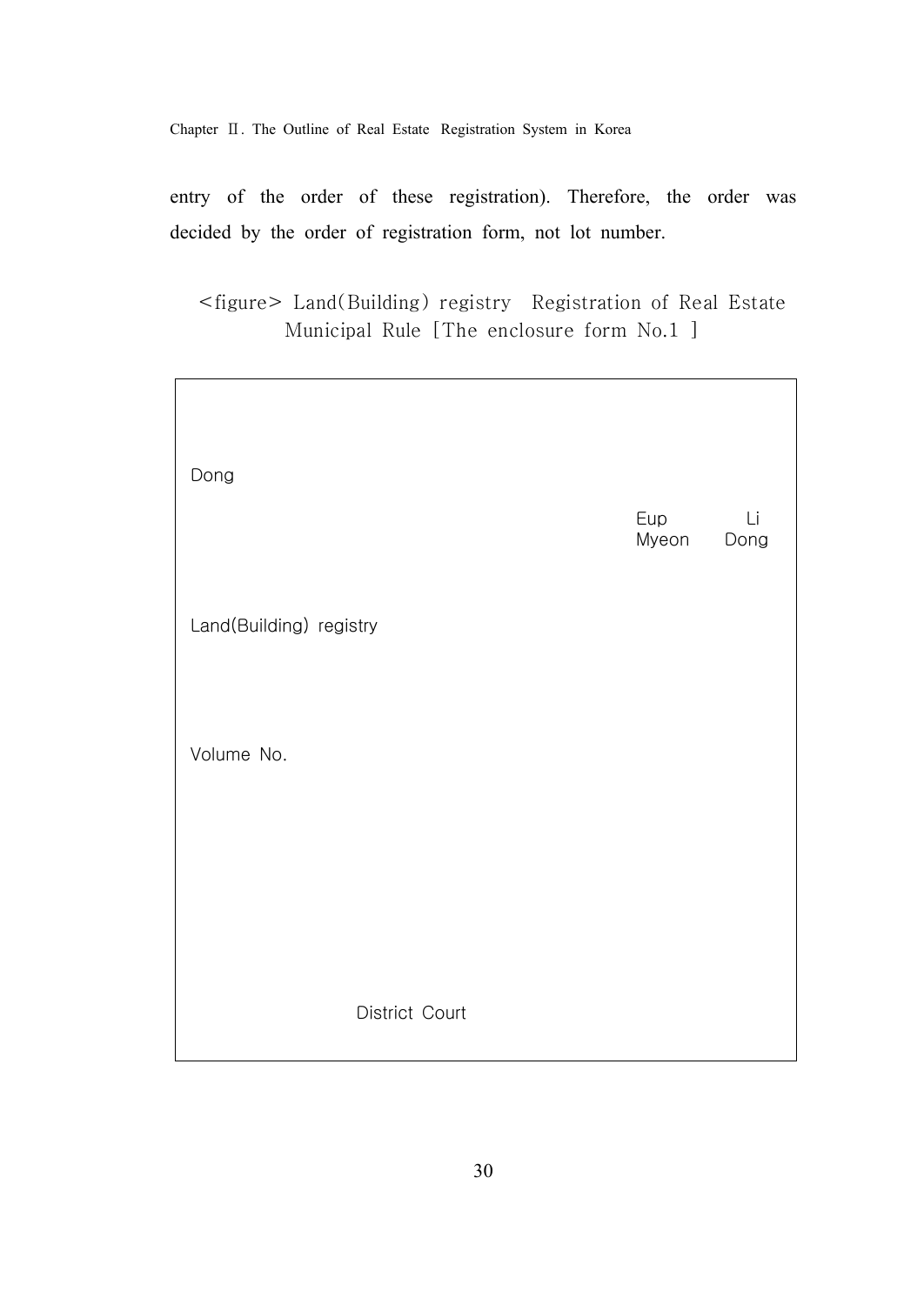$\sim$   $\bigcirc$ 

## <figure> column for title, Registration of Real Estate Municipal Rule [The enclosure form No.4]

|                          | No. |  |
|--------------------------|-----|--|
| Registratio<br>-n number | No. |  |
|                          | No. |  |

|      | Quantity of Cards                                                           |  |  |  |  |  |  |  |
|------|-----------------------------------------------------------------------------|--|--|--|--|--|--|--|
|      | $\left[1-1\right 1-2\left 1-3\right 1-4\left 1-5\right 1-6\left 1-7\right $ |  |  |  |  |  |  |  |
|      | $ 2-1 2-2 2-3 2-4 2-5 2-6 2-7$                                              |  |  |  |  |  |  |  |
| None | $3 3-1 3-2 3-3 3-4 3-5 3-6 3-7 $                                            |  |  |  |  |  |  |  |

| column for title (Real Estate mark)                                                                     |  |  |  |  |  |  |
|---------------------------------------------------------------------------------------------------------|--|--|--|--|--|--|
| indication number $\vert$ column for indication $\vert$ indication number $\vert$ column for indication |  |  |  |  |  |  |
|                                                                                                         |  |  |  |  |  |  |

| Dong | No. |  |
|------|-----|--|
| Dong | No. |  |
| Dong | No. |  |

| Gapgu(ownership)                                 |             |  |                    |  |             |  |  |  |
|--------------------------------------------------|-------------|--|--------------------|--|-------------|--|--|--|
| forlcolumn<br>forlcolumn<br>forlcolumn<br>column |             |  |                    |  |             |  |  |  |
| numbering in order                               | description |  | numbering in order |  | description |  |  |  |
|                                                  |             |  |                    |  |             |  |  |  |
|                                                  |             |  |                    |  |             |  |  |  |

| Dong | No. |   |
|------|-----|---|
| Dong | No. |   |
| Dong | No. | ົ |

| Eulgu(Rights except ownership) |             |  |                     |  |             |  |  |
|--------------------------------|-------------|--|---------------------|--|-------------|--|--|
| column                         | forlcolumn  |  | forlcolumn          |  | forlcolumn  |  |  |
| numbering in order             | description |  | Inumbering in order |  | description |  |  |
|                                |             |  |                     |  |             |  |  |
|                                |             |  |                     |  |             |  |  |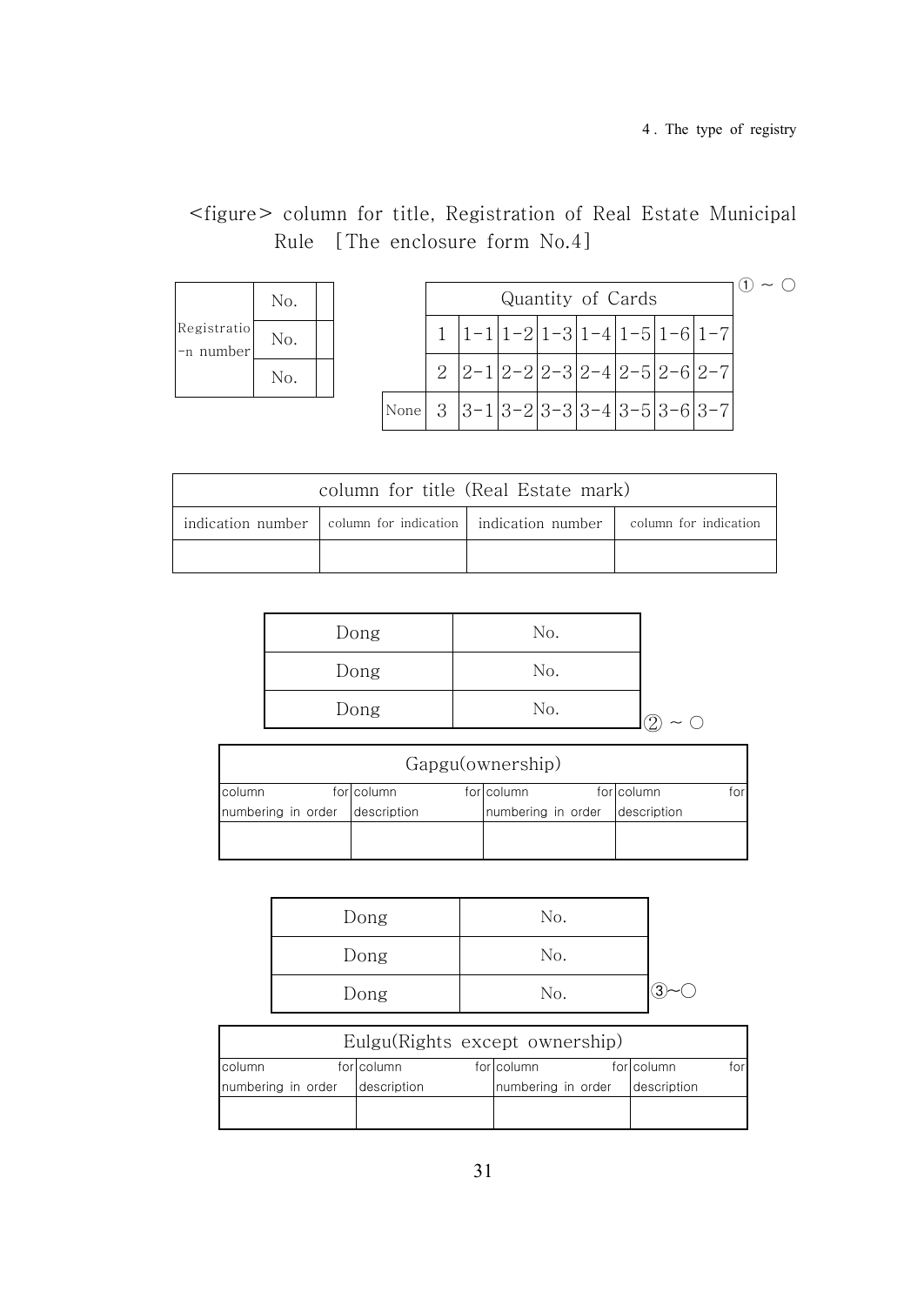## <figure> Certified copy of registry Current vaild matters Registration of Real Estate Municipal Rule

#### (1) Land (The enclosure form No.12)

#### 0000 Si 00 Gu 000 Dong 000 Inherent Number 0000-0000-000000

| <b>[column for title]</b>    |            |                           |                            | (Land mark)                 |                                       |
|------------------------------|------------|---------------------------|----------------------------|-----------------------------|---------------------------------------|
| indication<br>number         | receipt    | lot number<br>of location | classificati<br>on<br>land | ground<br>of<br>larea       | cause of registration & other matters |
|                              |            |                           |                            |                             |                                       |
| [Eulgu]                      |            |                           |                            | (matters of ownership)      |                                       |
| column<br>numbering<br>order | for<br>inl | registration<br>purpose   | receipt                    | οf<br>cause<br>registration | holder of a right & other matters     |
|                              |            |                           |                            |                             |                                       |

※ The part of solid line express details of cancellation.

number of issue11419911408916118010332301AR00100553SJI12801K11211 1/2 date of issue 0000/00/00

#### 0000 Si 00 Gu 000 Dong 000 Inherent number 0000-0000-000000

| [Eulgu]                             | (Matters of rights except ownership) |         |                             |                                   |  |  |  |  |  |
|-------------------------------------|--------------------------------------|---------|-----------------------------|-----------------------------------|--|--|--|--|--|
| column for<br>numbering in<br>order | registration<br>purpose              | receipt | οf<br>cause<br>registration | holder of a right & other matters |  |  |  |  |  |
|                                     |                                      |         |                             |                                   |  |  |  |  |  |

Fee 0000won competent registry office 000000 00000

※ The part of solid line express details of cancellation.

number of issue 11419911408916118010332301AR00100553SJI12801K11211 2/2 date of issue 0000/00/00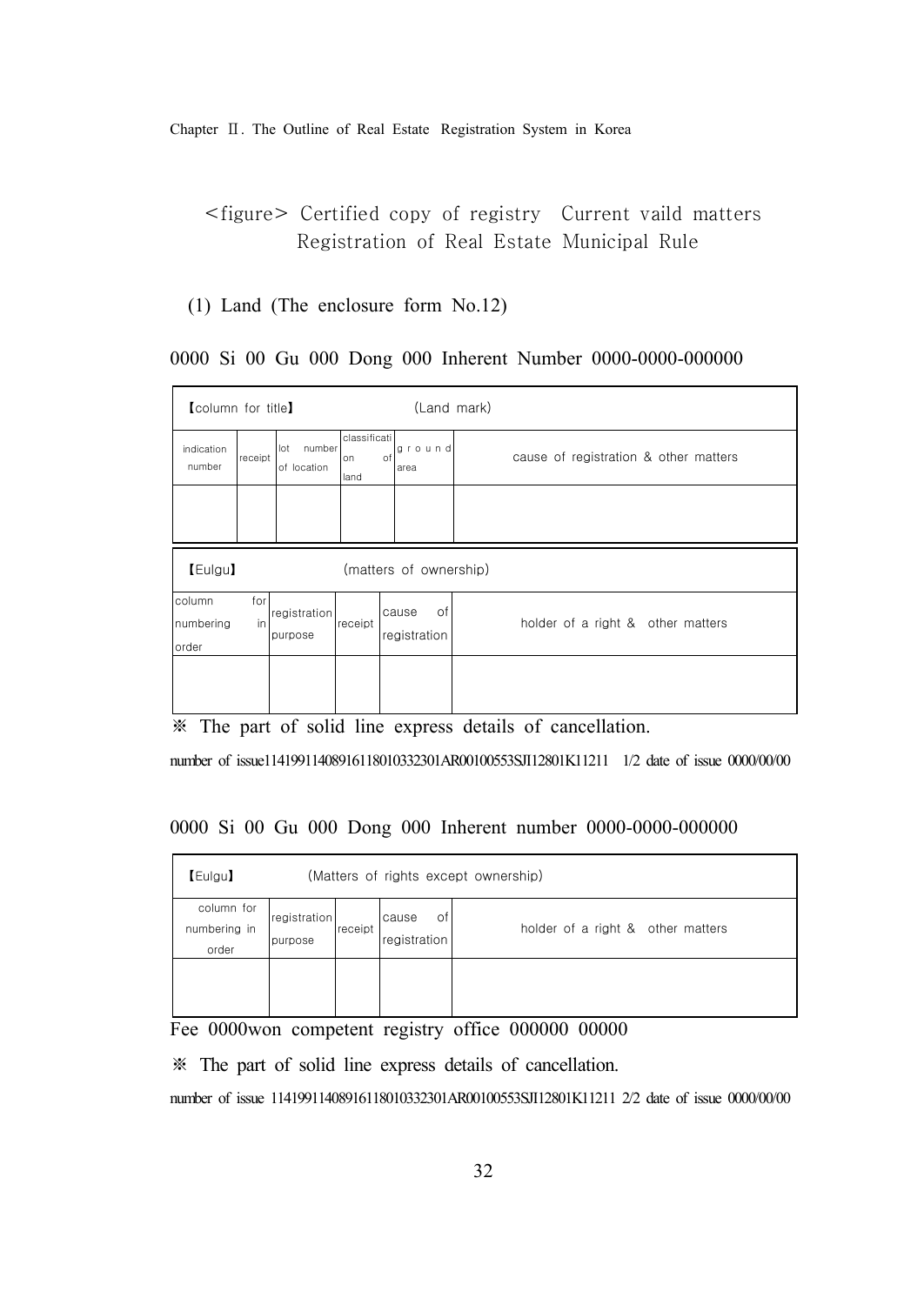#### (2) The Building (The enclosure form No.12-1)

#### 1) general Building

#### 0000 Si 00 Gu 000 Dong 000 Inherent number 0000-0000-000000

| <b>[column for title]</b>              |               |                          |                              |                                                                 | (Building mark)                       |
|----------------------------------------|---------------|--------------------------|------------------------------|-----------------------------------------------------------------|---------------------------------------|
| number                                 | pt            |                          | & building number            | indication receil lot number of location details of<br>building | cause of registration & other matters |
|                                        |               |                          |                              |                                                                 |                                       |
| [Gapgu]                                |               |                          |                              | (matters of ownership)                                          |                                       |
| column<br>for<br>numbering<br>in order | on<br>purpose | registrati receil<br> pt | cause of<br>registrati<br>on |                                                                 | holder of a right & other matters     |
|                                        |               |                          |                              |                                                                 |                                       |

※ The part of solid line express details of cancellation.

number of issue11419911408916118010332301AR00100553SJI12801K11211 1/2 date of issue 0000/00/00

#### 0000 Si 00 Gu 000 Dong 000 Inherent number 0000-0000-000000

| [Eulgu]                                |                                     | (Matters of rights except ownership) |                              |                                   |
|----------------------------------------|-------------------------------------|--------------------------------------|------------------------------|-----------------------------------|
| column<br>for<br>numbering<br>in order | registrati receil<br>on.<br>purpose | pt                                   | cause of<br>registrati<br>on | holder of a right & other matters |
|                                        |                                     |                                      |                              |                                   |

※ The part of solid line express details of cancellation.

number of issue 11419911408916118010332301AR00100553SJI12801K11211 2/2 date of issue 0000/00/00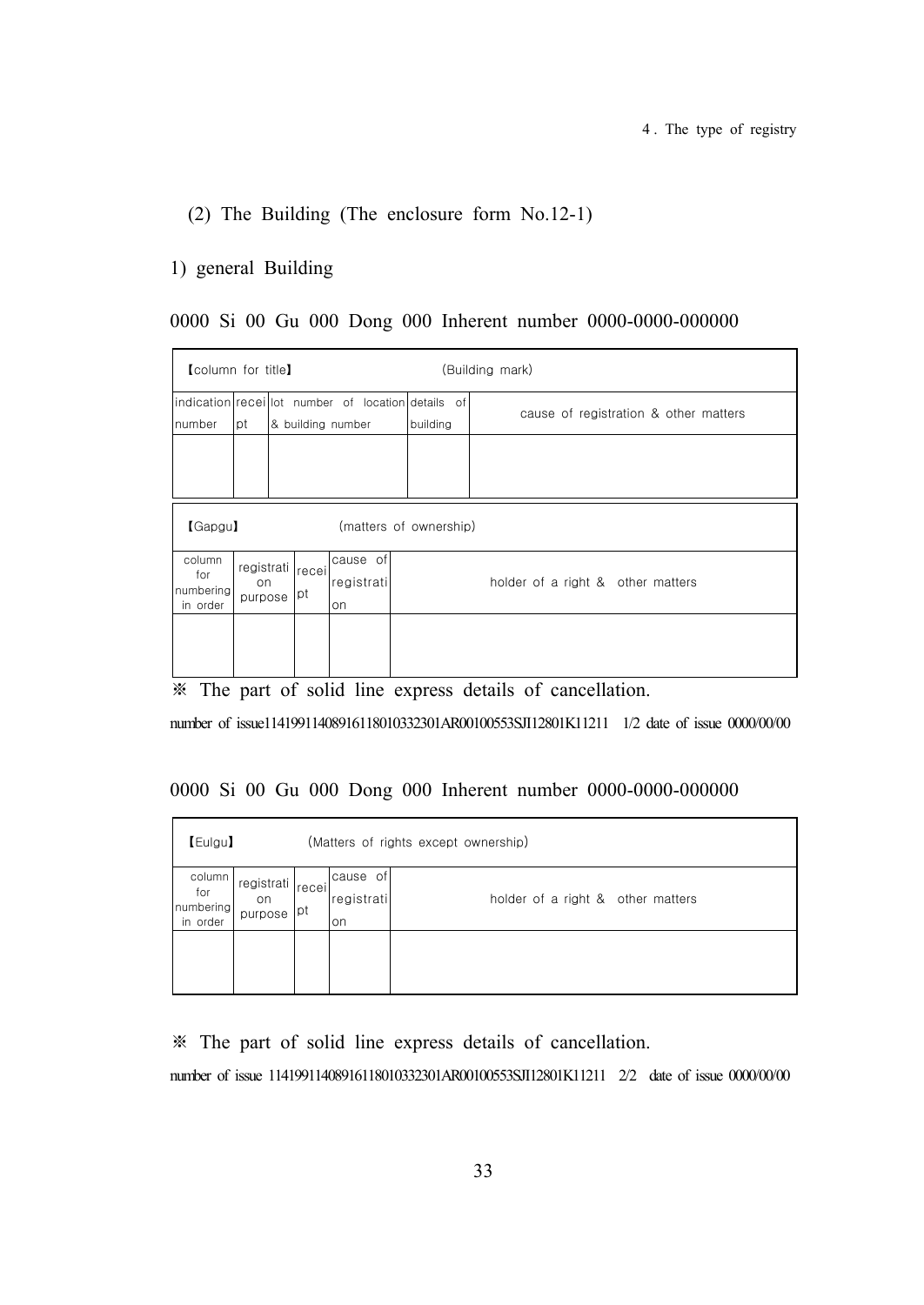2) The aggregate building(The enclosure form No.12-2)

|  |  |  |  | 0000 Si 00 Gu 000 Dong 000 Inherent number 0000-0000-000000 |
|--|--|--|--|-------------------------------------------------------------|
|  |  |  |  |                                                             |

| <b>[column for title]</b> |                                            |              |                                                           |        | (land mark of a building)             |  |                                       |  |
|---------------------------|--------------------------------------------|--------------|-----------------------------------------------------------|--------|---------------------------------------|--|---------------------------------------|--|
|                           |                                            |              | indication receil lot number of location, name details of |        |                                       |  | cause of registration & other matters |  |
| number                    | pt                                         |              | 8 number of building                                      |        | building                              |  |                                       |  |
|                           |                                            |              |                                                           |        |                                       |  |                                       |  |
|                           |                                            |              | (land mark which is the purpose of right to a site)       |        |                                       |  |                                       |  |
|                           | Indication lot number of classification of |              |                                                           | ground | cause of registration & other matters |  |                                       |  |
| number                    | llocation                                  | area<br>land |                                                           |        |                                       |  |                                       |  |
|                           |                                            |              |                                                           |        |                                       |  |                                       |  |

※ The part of solid line express details of cancellation.

number of issue 11419911408916118010332301AR00100553SJI12801K11211 1/3 date of issue 0000/00/00

0000 Si 00 Gu 000 Dong 000 Inherent number 0000-0000-000000

| $\mathsf I$ column for title $\mathsf I$<br>(building mark of part of exclusive ownership) |                                  |                     |  |          |                                       |  |  |  |  |  |  |
|--------------------------------------------------------------------------------------------|----------------------------------|---------------------|--|----------|---------------------------------------|--|--|--|--|--|--|
| indication                                                                                 | receipt                          | building details of |  |          |                                       |  |  |  |  |  |  |
| number                                                                                     |                                  | number              |  | building | cause of registration & other matters |  |  |  |  |  |  |
|                                                                                            |                                  |                     |  |          |                                       |  |  |  |  |  |  |
|                                                                                            |                                  |                     |  |          |                                       |  |  |  |  |  |  |
|                                                                                            | (manifestation of right of land) |                     |  |          |                                       |  |  |  |  |  |  |
| indication type of right atio of right                                                     |                                  |                     |  |          |                                       |  |  |  |  |  |  |
| number                                                                                     | lto a site                       | lto a site          |  |          | cause of registration & other matters |  |  |  |  |  |  |
|                                                                                            |                                  |                     |  |          |                                       |  |  |  |  |  |  |

※ The part of solid line express details of cancellation.

number of issue 11419911408916118010332301AR00100553SJI12801K11211 2/3 date of issue 0000/00/00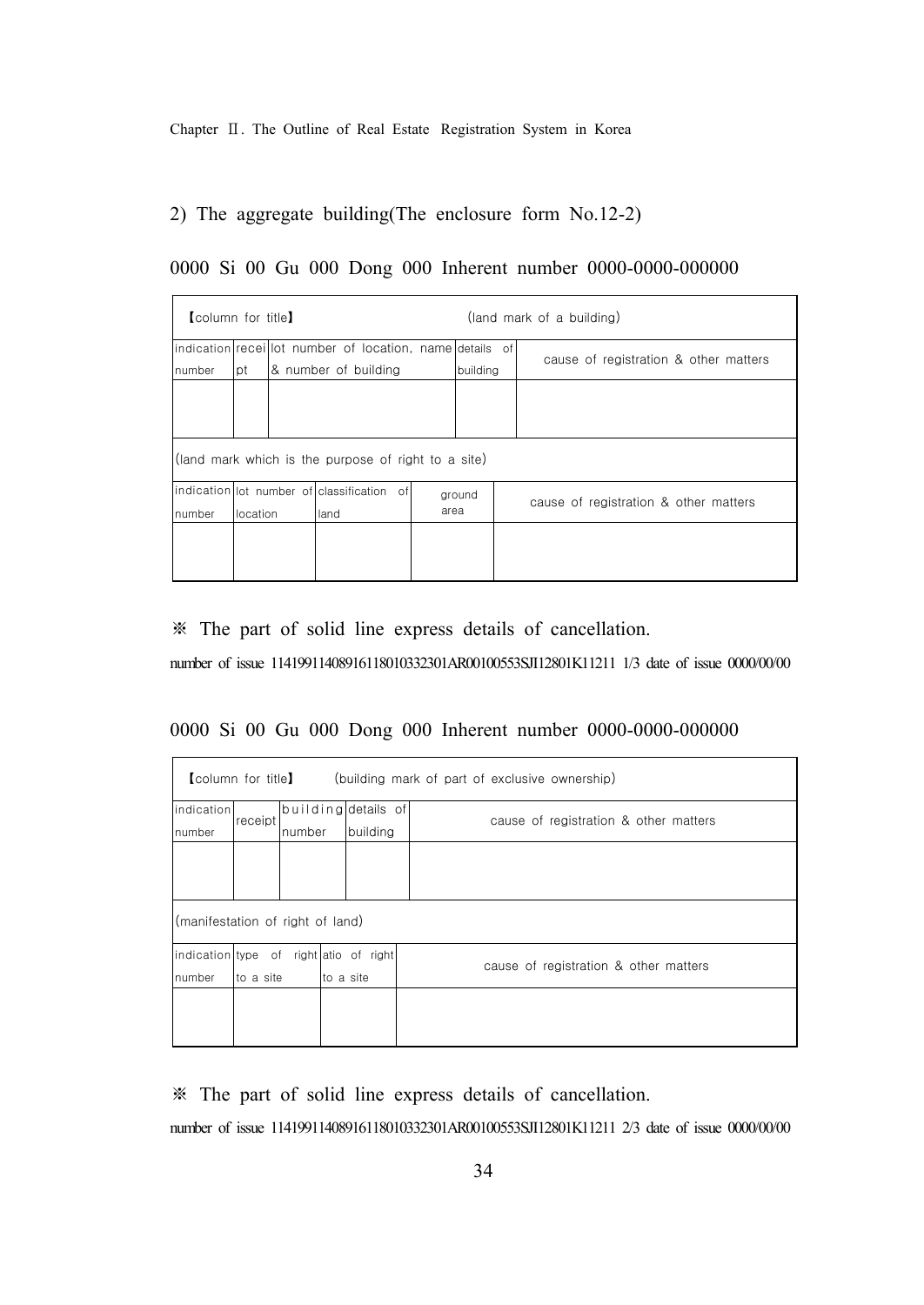| $\lceil$ Gapgu $\rceil$      |                                      |         | (matters of ownership)      |                                   |  |  |  |  |  |  |
|------------------------------|--------------------------------------|---------|-----------------------------|-----------------------------------|--|--|--|--|--|--|
| column<br>numbering<br>order | for<br>registration<br>in<br>purpose | receipt | οf<br>cause<br>registration | holder of a right & other matters |  |  |  |  |  |  |
|                              |                                      |         |                             |                                   |  |  |  |  |  |  |
| [Eulgu]                      | (Matters of rights except ownership) |         |                             |                                   |  |  |  |  |  |  |
| column<br>numbering<br>order | for<br>registration<br>in<br>purpose | receipt | cause<br>оf<br>registration | holder of a right & other matters |  |  |  |  |  |  |

0000 Si 00 Gu 000 Dong 000 Inherent number 0000-0000-000000

fee 0000won competent registry office 000000 00000

※ The part of solid line express details of cancellation.

number of issue 11419911408916118010332301AR00100553SJI12801K11211 3/3 date of issue 0000/00/00

(2) Book-Type Registry was the vertical type that register entries were recorded by Korean and Chinese characters before 1970; after 1970, the horizontal registry called 'new registry' was used by altering recorded characters. However, the whole vertical registry was not transferred to horizontal registry ; new registration form was established using it ; except this case, the previous form was still used until extinguishment of established registry.

#### **2. The continuation of registration form**

The continuation of registration form means the entry of register entries by using new registration form when there is no space in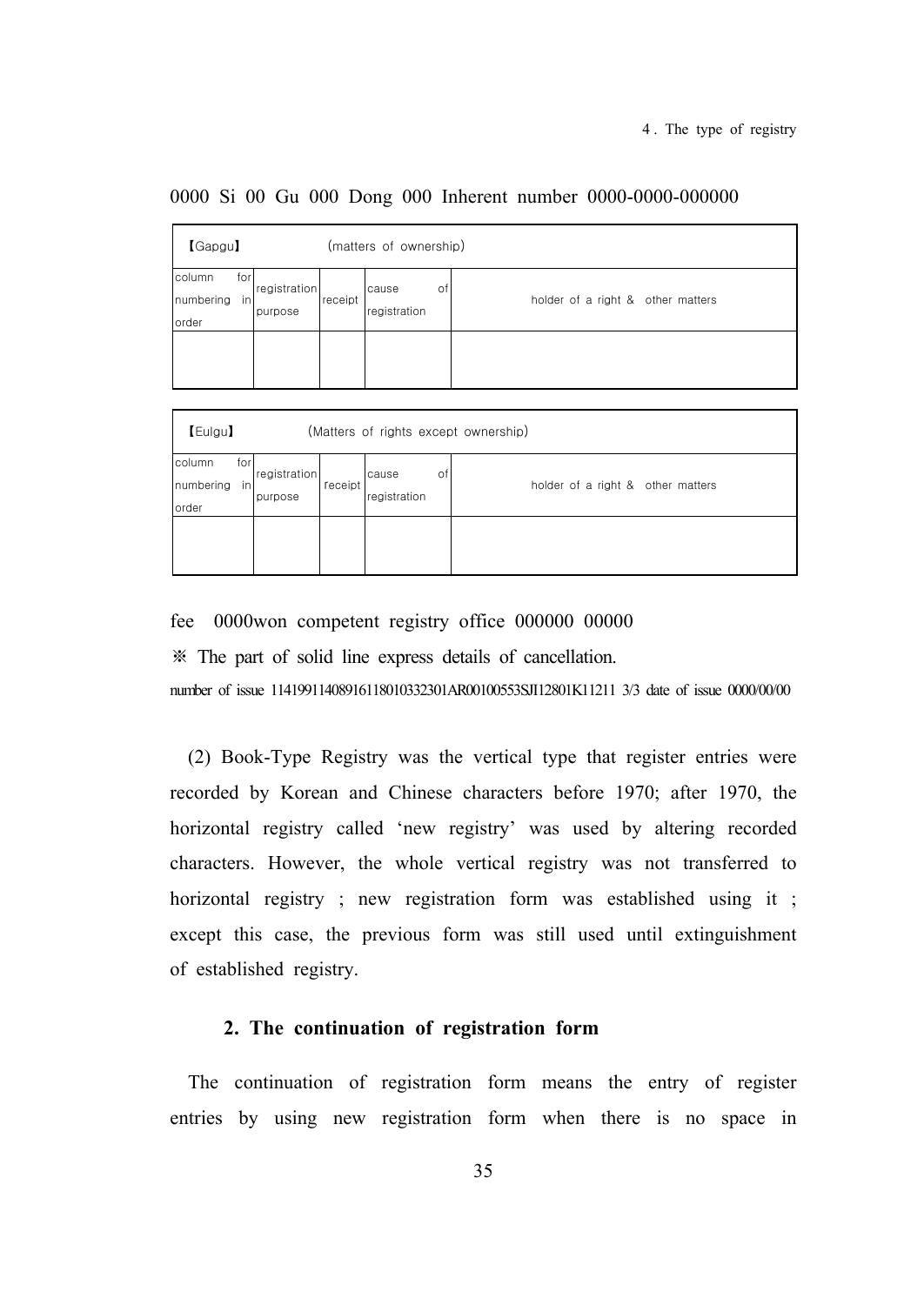column for title, GapGu or EulGu of registration form. However, Book-Type Registry did not permit the temporary establishment of registration form due to fixed binding so new form could not be bind after the previous one. Therefore, the special procedures were needed as below for clarifying relationship of previous registration form and later one.( December 31, 1983, Act No.3692, Registration of Real Estate Act prior to revision Article 86).

#### **(1) The treatment of new registration form**

The number of leaves of registry which bound previous form and its continuous registry shall record in column for registration number after copy of registration number of previous form. In case of using of new form, the order number shall be recorded followed by order number of the previous form continuously.

#### **(2) The treatment of previous registration form**

The number of books and leaves of registry which bound new form, the purpose of succession shall be recorded in column for registration number of previous registration form ; if a space is existed in column for title or other Gu of previous form, contents of registration which should be recorded in there shall be registered in that space.

#### **(3) The searching book**

Book-Type Registry was not recorded by order of preservation registration, etc, not binding order so the searching book was needed for searching the registration form of certain real estate. The number of land, the number of books and leaves of registry, registration number,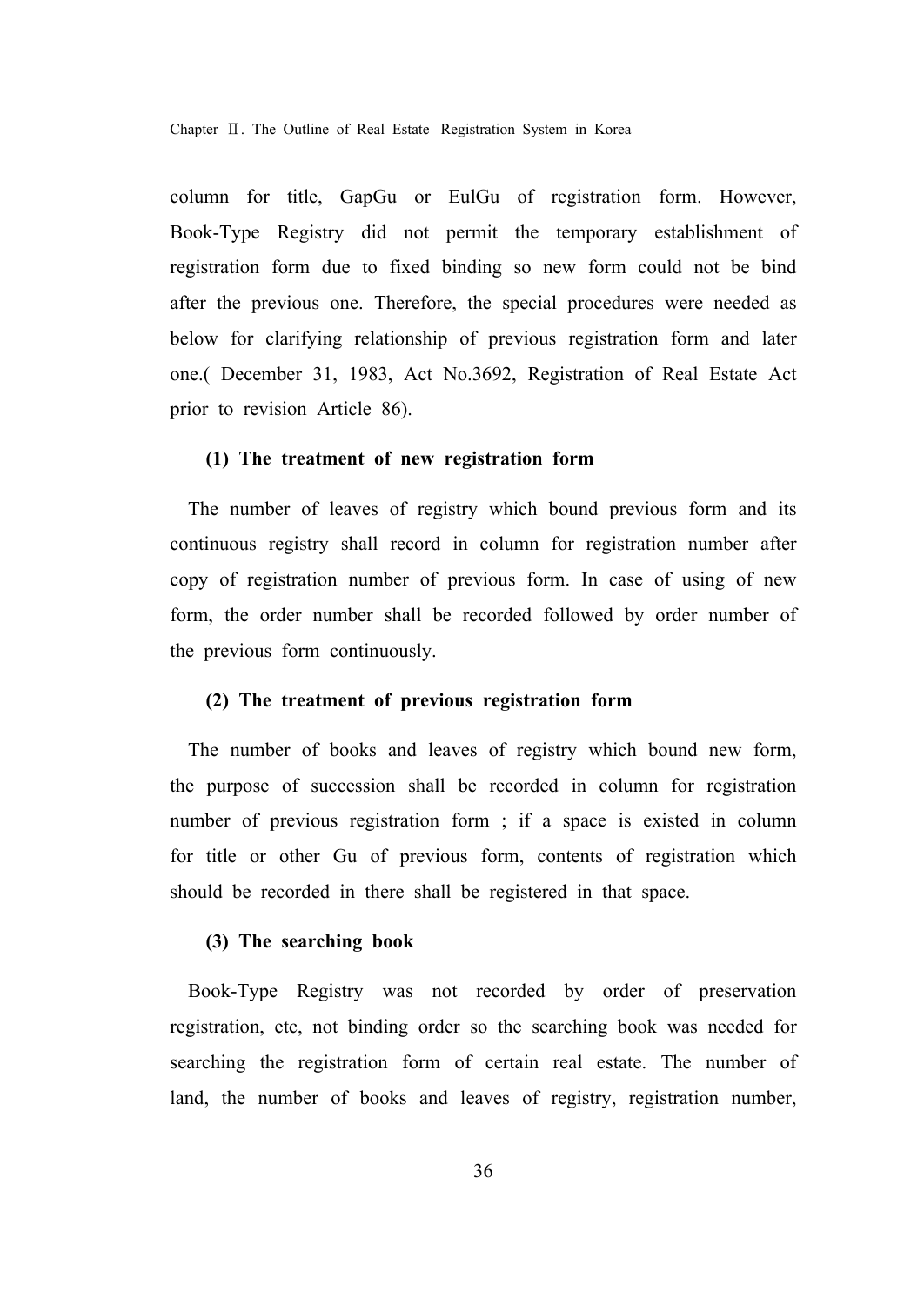advance of succession form were recorded in searching book, and its order was followed by order of land number. Therefore, if a person knows the land number of real estate, the number of books and leaves of pertinent registry could be searched.

## **(4) The problem of Book-Type Registry and converting to Card-Type Registry**

Book-Type Registry was not recorded by order of preservation registration, etc, not binding order so the searching book was needed for searching the registry. Therefore, in case of omission of entry in the searching book, searching registration form was impossible and double registration was able to be occurred. Also, due to use of typewriter was impossible, the form should be recorded by hand writing. The court decided converting to Card-Type Registry in June, 1973 for improving problems of Book-Type Registry and promoting registration work; December 31, 1987, the registry of whole real estate 23,748,649 lots had been changed to Card-Type Registry.

## Ⅱ**. Card-type registry**

#### **1. Characteristic of Card-type registry**

Card-type registry is the registry that card type registration form are bound in binder by order of land number. Card-type registry could add the registration form so addition or separation were easy and registration form was able to bind in order of land number. Therefore, the land number were recorded in column for registration number and searching book did not need anymore. The typewriter was available so registration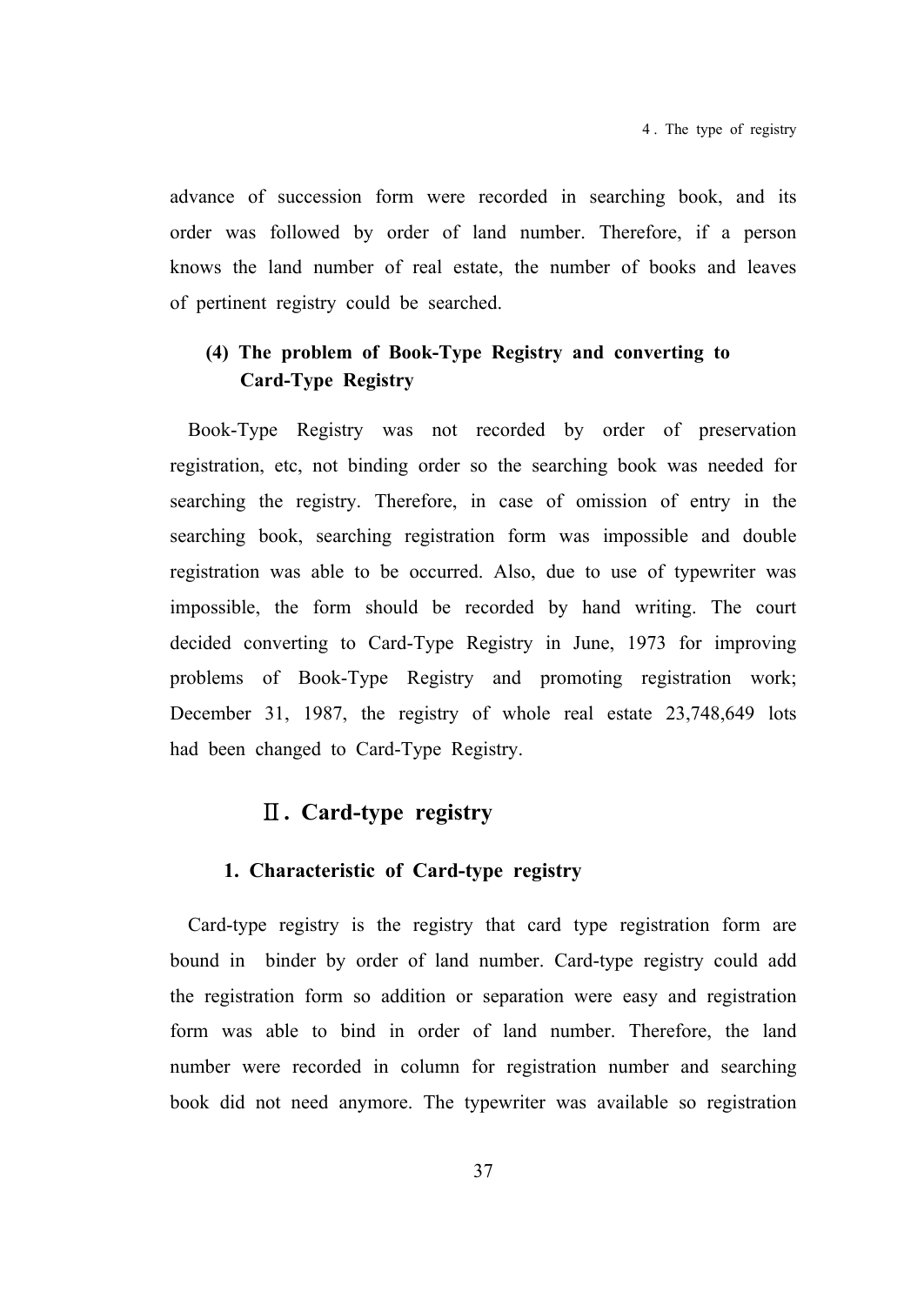Chapter Ⅱ. The Outline of Real Estate Registration System in Korea

work was able to process easier.

# **2. The binding method of Card-type registry**

Card-type registry is the binder registry so it is bound in order of a cover, a catalogue and registration form ; matters related to addition or removal of registration form, or matter of change in case of alternation of land number ; registration form was bound in order of land number in land registry or building registry.

# **3. Continuation of registration form**

The continuation of registration form had been convenience in Card-type registry because new registration form was able to bind after previous registration form ; in case of continuation of registration form, addition of registration form should marked on column for indication a number of cards on column for title(Registration of Real Estate Rules Article 8).

# Ⅲ**. The Digital Registry**

# **1. The general introduction**

# **(1) The meaning**

The digital registry is a secondary storage devices which is recorded matters to be registered ; it contains the electronic information storage media which is able to certainly record or keep a regular register entries by magnetic disk, magnetic tape or other similar methods.(Article 177-2, paragraph 1).

# **(2) The introduction of digital registry**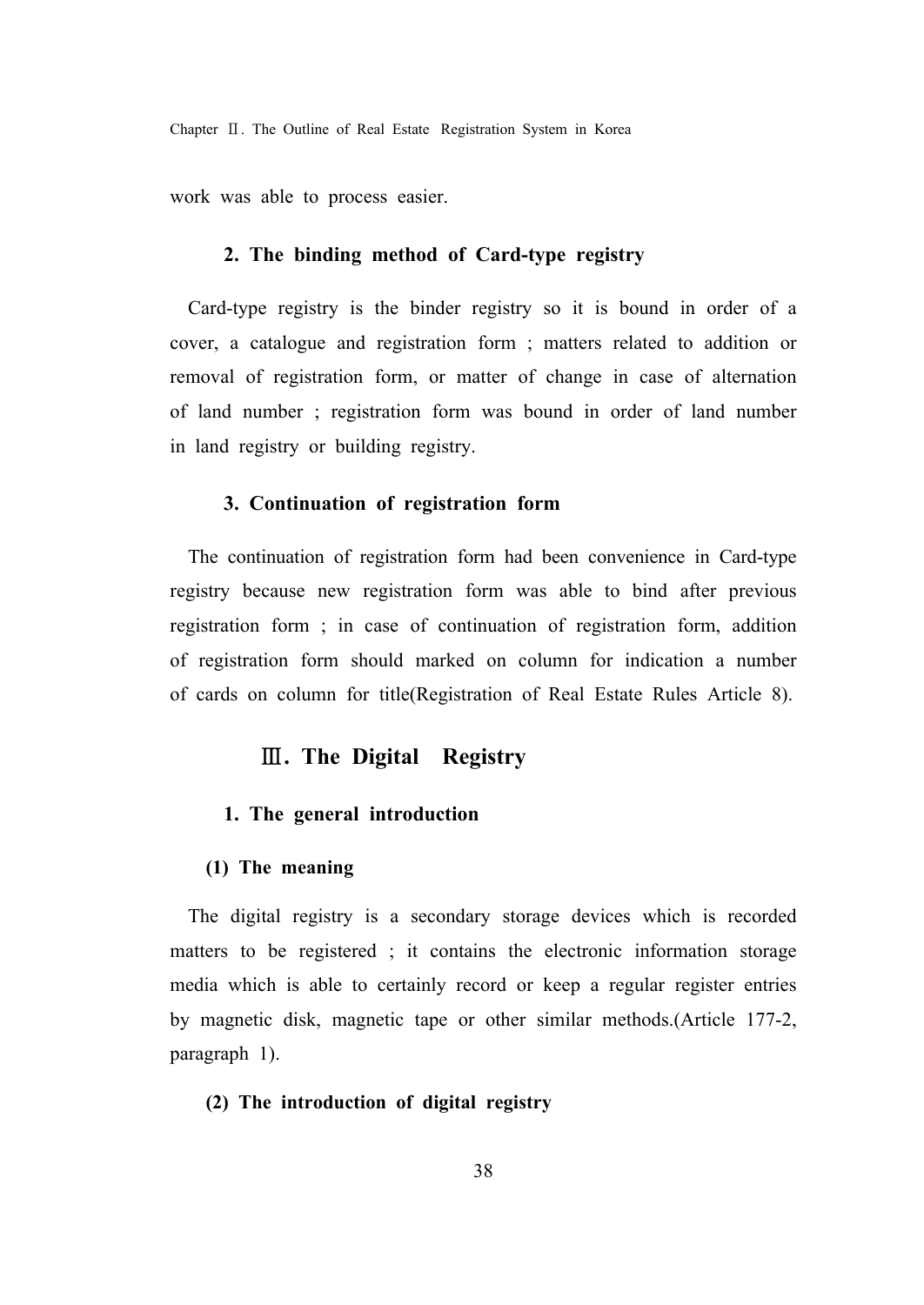Even though the registration service had become efficient by converting Book-Type Registry to Card-type registry, both registries were the paper registry so there still were the problem for issuing certified copy of register or abridged copy. Also, in case of issue of certified copy or abridged copy beyond district, inconvenience of civil petitioner and destruction danger of paper registry were still existed.

To solve this problem, digitalization of registration work was promoted ; the work that whole paper registry converted to digital registry in September 2002 was completed ; whole card type registry including converting reservation registry were computerized to digital registry ; Real Estate Management System have been developed with digitalization of registry for registration application work process, issue of certified copy or abridged copy and work statistics so work process of register office have been digitalized.

# **2. The type of digital registry**

The digital registry generally means the registry of AROS(Automated Registry Office Systems) ; The registry of AROS is the registry of database form which has continuance through mutual connection information in registration so various certified copies or abstracts are able to issue. However, there are some special cases which can not handle with AROS such as a new type of registration, ill-defined target equity, two ownership preservation registrations in one registry. In this case, AROS Text system was made for handling of registration work apart from AROS. AROS text system is similar to record matters to be registered using Word Processing Program and the registry by process of AROS text system does not have the connection information between registrations.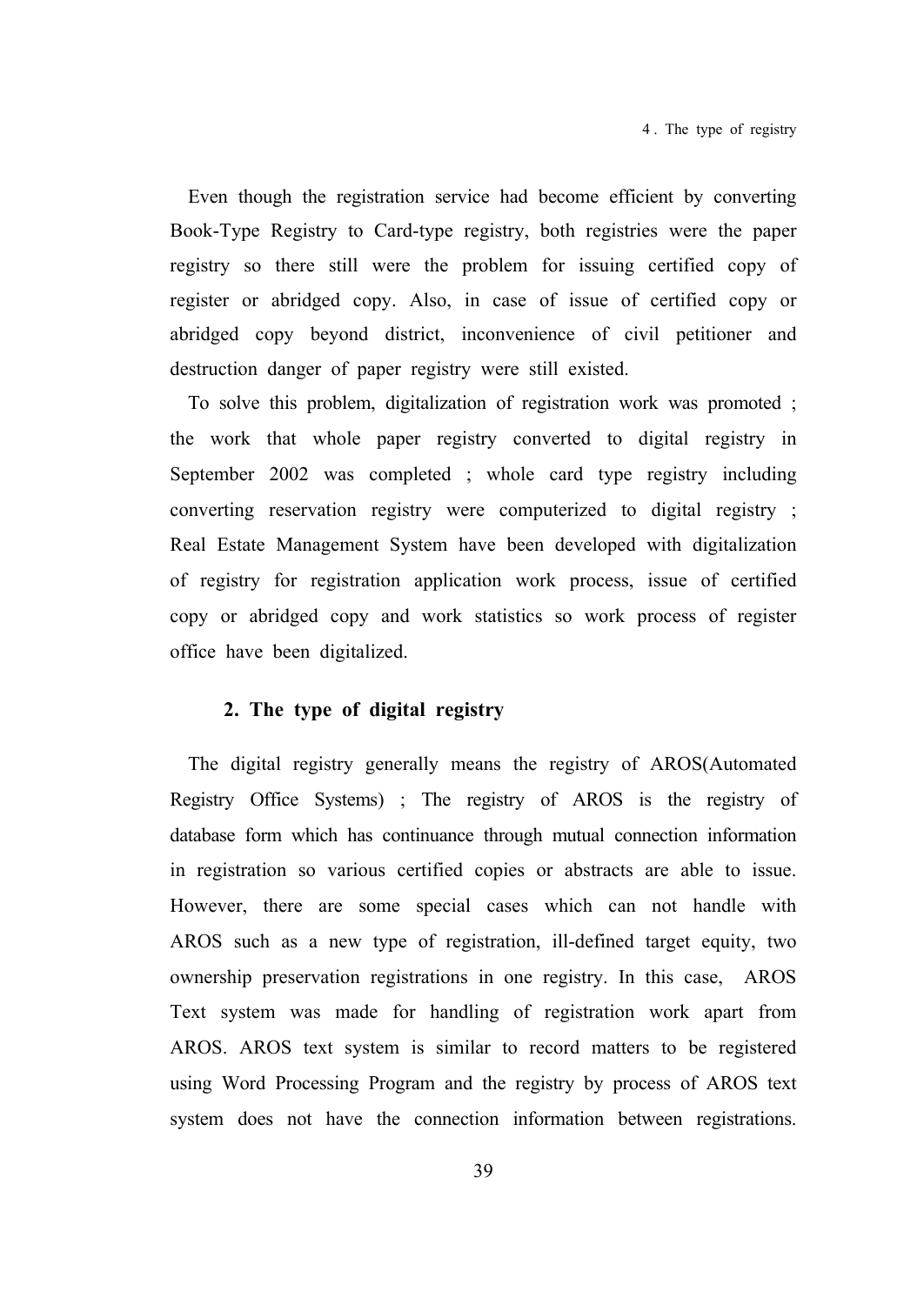Chapter Ⅱ. The Outline of Real Estate Registration System in Korea

Therefore, AROS text system does not have the management function of ownership portion and extract of specific registration matters is impossible so the issue-available type of certified copy or abridged copy are differ from AROS registry. AROS text registry is almost similar to paper registry except digital process of registration application or issuing of reading of certified copy.

On the other hand, closure registry is able to occur in digital registry due to combination of lots or extinguishment of building, etc so digital registry contains closure registry. Therefore, digital registry is able to classify as AROS registry, AROS text registry and closure registry because registration work processing system of each registry and the issue-available type of certified copy or abridged copy are different.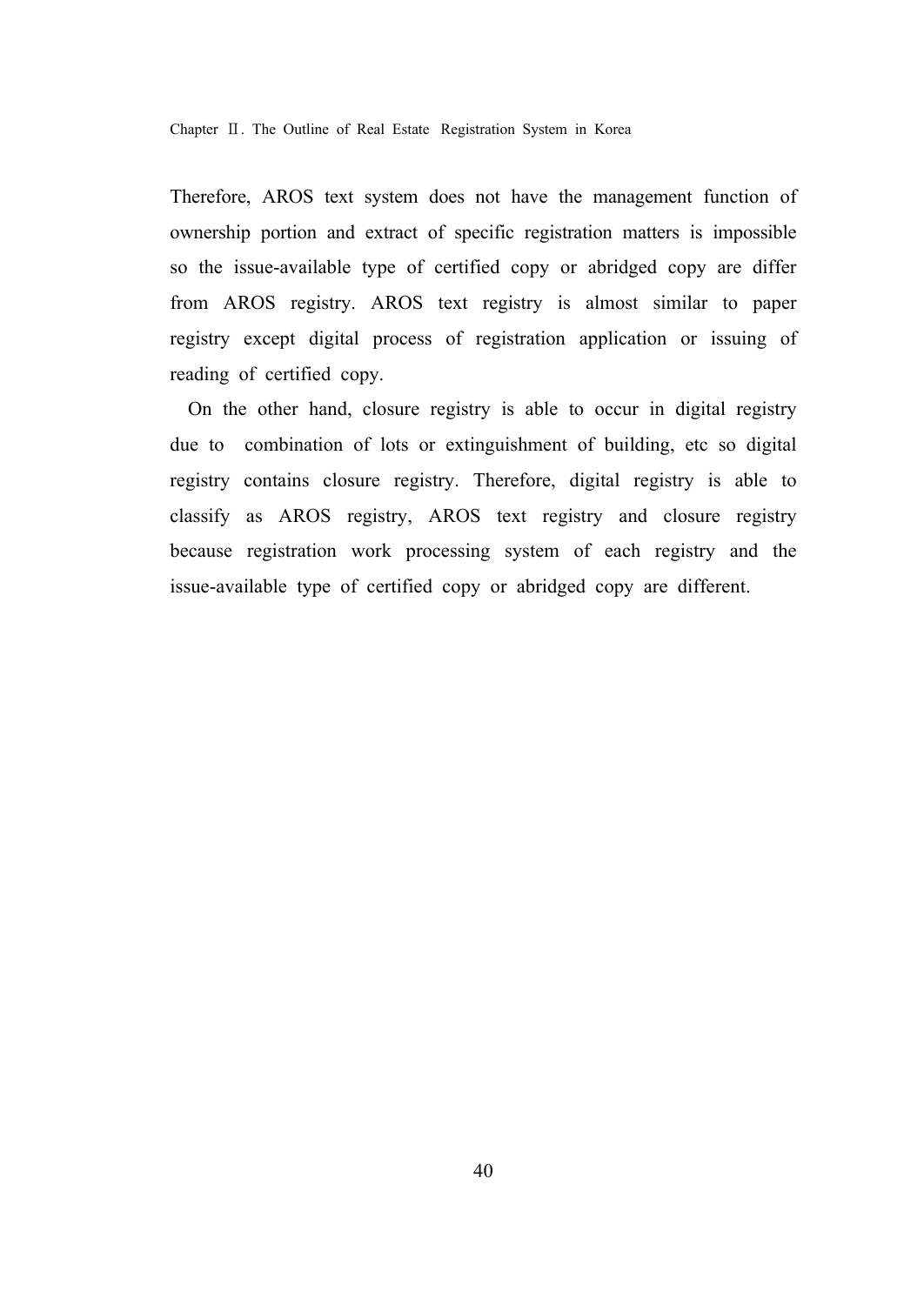1 . The current situation and the application procedure.

# **Chapter 3. The real estate digital registration system**

# **1 . The current situation and the application procedure**

# Ⅰ**. The current situation**

october 8th, 2007, digital registration application area have been expanded as 97 register offices so 157 offices among 205 register offices became digital application register office. And the kind of registrations that can digital application have been expanded step-by-step; 1st step 5, 2nd step 13, 3rd step 3 among 390. June 2nd, 2008, now is able to request for real estate registration by digital way at 204 divisions and registry offices etc.

Since June 1st, 2006, the system has enforced by way of showing an example, the total amount of digital application receipt cases are 204,511 until November 20th, 200813). On the other hand, October 24th, 2008, digital application grows at a constant rate now; completion of user registered cases that is a leading indicator of digital application are 3,525. (application of user registered cases are 4,135).

# Ⅱ**. The application procedure**

Nowadays, July 2009, the application procedure of real estate registration is separate from off-line, using electronic standard, and digital registration one.

<sup>13)</sup> http://www.iros.go.kr/index.html.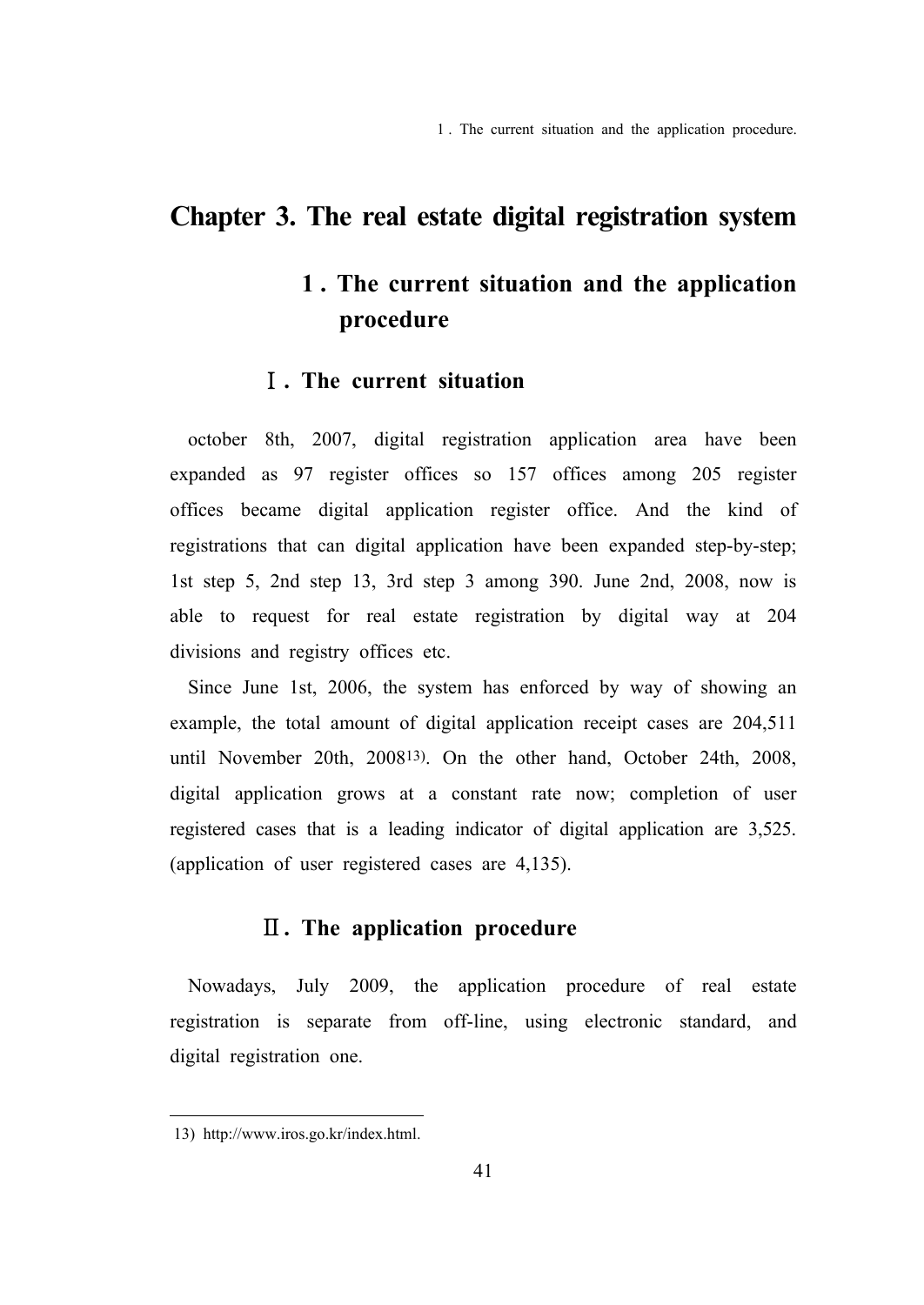First of all, view the existing application procedure of real estate registration. 1. Find informations of real estate. 2. If parties agree with each other about transfer of ownership. 3. Draw up an agreement at contract date of sale. 4. Before everything buyer pay vendor some deposit. 5. Later buyer pay vendor intermediate payment. 6. Buyer pay vendor surplus in a month from the contract date of sale. 7. If buyer pay vendor all price of purchase and sale, one of buyer or vendor, agent, or lawyer, certified judicial scrivener or broker what he/she has drawn up the contract request seal of approval how to submit the original copy and duplicate to a competent public office of real estate. In that case, after receiving the application the head of Si/Gun/Gu confirm the agreement that fulfill the conditions as stipulated in contract and judge sufficiency or deficiency. If the contract is clear after receiving a confirmation from the head of Si/Gun/Gu, they certify and deliver the agreement to requester directly.(The Supreme Court Regulations Clause 1 is based on The act of special measure of real estate registration).

After certifying contract of sale, Buyer pay registration tax through issuing notice of payment about registration tax. In cases a registration official receives the application for registration, he/she records in receipt book and delivers receipt to requester which is entered receipt date and number.(The act of registration of real estate Article 53 Clause 2) After the procedure is clear, a registration official shall prepare finished application of registration and redeem receipt from requester. In the concrete, in procedure about application for registration view, when parties of registration or agent request the registration he/she shall attach application for registration and others; ex. documents about cause of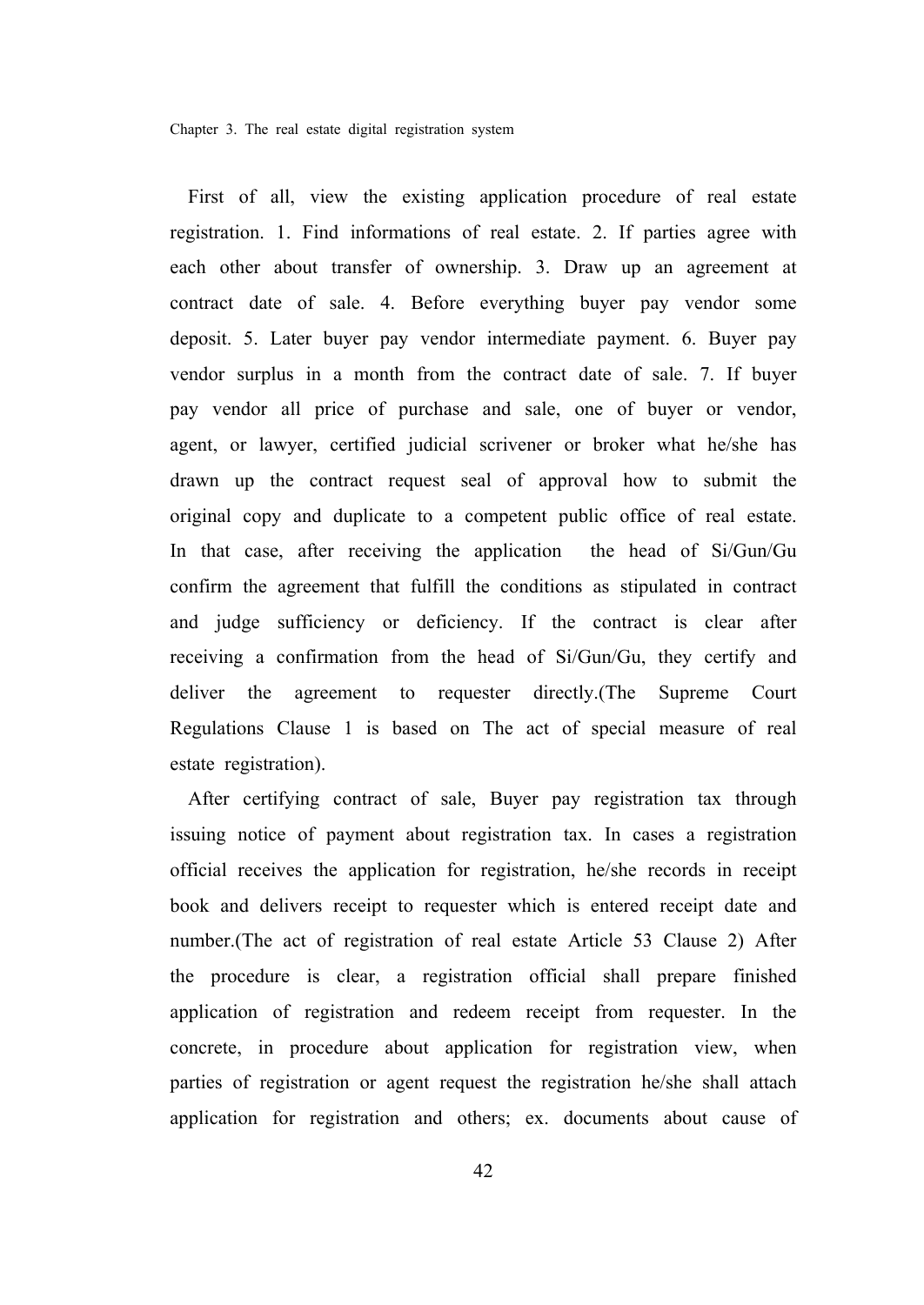1 . The current situation and the application procedure.

registration, finished certification on the registry of person eligible for registration, the letter of attorney(in case agent), certification about registry number for registration of real estate(in case non-incorporated association or foundation)(The act of registration of real estate Article 40 Clause 1 No.1) After civil petitioner requests the registration, the procedures by hand shall go through receipt, investigation, entry, correction, and post management.

Next, view the e-Form procedure that is between the existing and the digital application procedure of real estate registration, whoever have finished to join membership and certify real-name from Supreme Court internet registry office(http://www.iros.go.kr) is able to use e-Form system that is prepared to be based on receiving application for registration by visit. As the procedure, application record, payment for registration application fees(selection), registration application printing, and more are able to take advantage of e-Form system. But the practical receipt get achieved at time of visit in order to submit e-Form registration application and necessarily evidential documents for requesting registration to registry official.

① If civil petitioner want to use e-form system, first of all he/she join membership online, next click "e-Form application" menu and go to e-Form system page, and log-in into e-Form system.(registration & Log-In) ② Input the application entry. Filling in the application divides into three step, and is recorded indication of real estate, information of person eligible for registration and more for using practical registration. (input application entry) ③ Print recorded e-Form application and the letter of attorney if civil petitioner need to.(print e-Form application) ④ After requester and agent have sealed and signed e-Form application and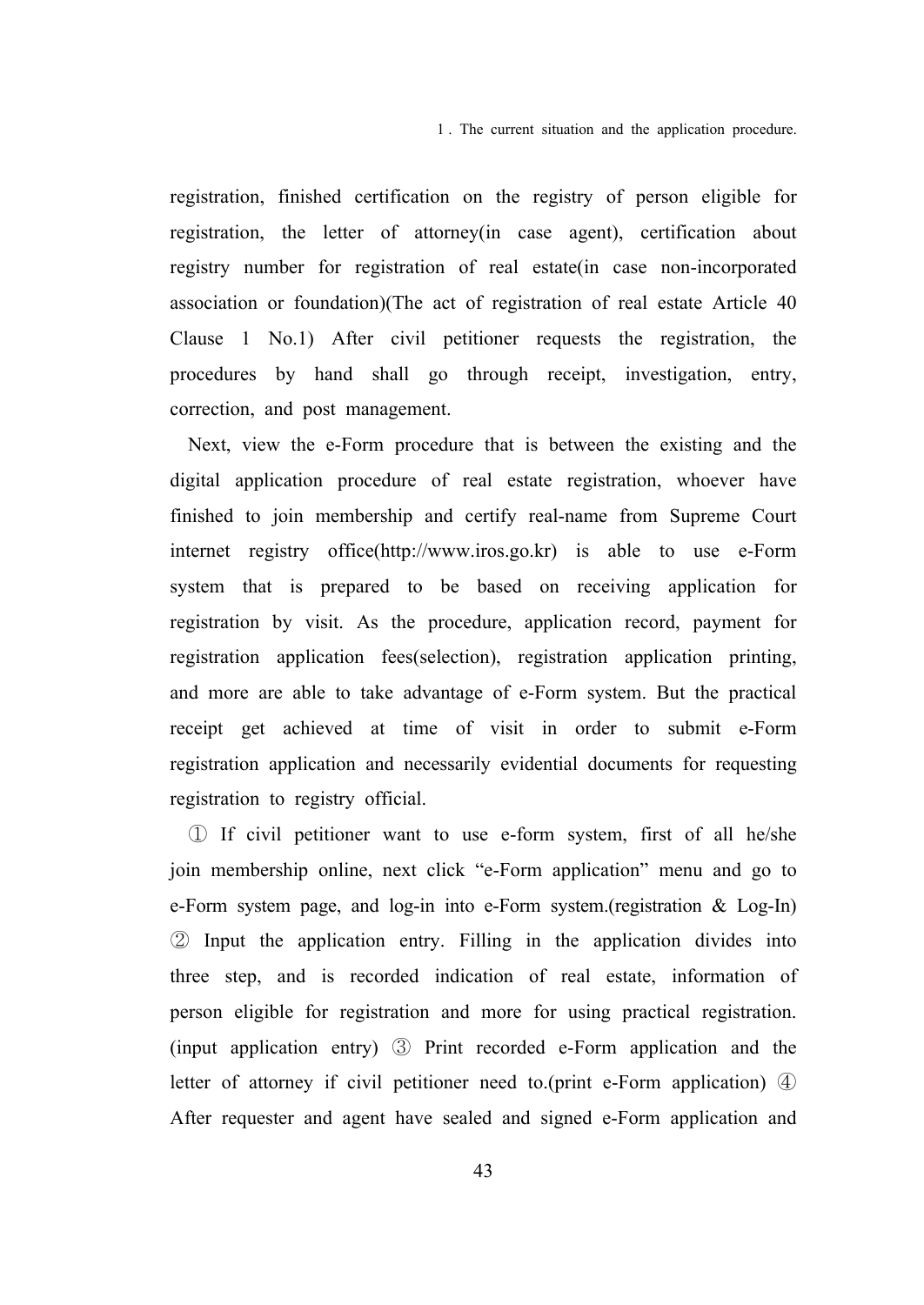the letter of attorney, civil petitioner submits those and evidential documents to visit registry office.(submit e-Form application and evidential documents) ⑤ Registry official is received a registration application case and grants e-Form number. After receiving the application, person who holds a right for registration and requester(agent) deliver receipt each by e-mail.(receive e-Form application and grant receipt number) ⑥ Civil petitioner can search a transaction list of received registration application case by submitting e-Form application to use "e-Form transaction list" menu in e-Form system. And in case of the application need to correct or rejects, civil petitioner can search an order for correction and rejection. (search transaction list about registration).

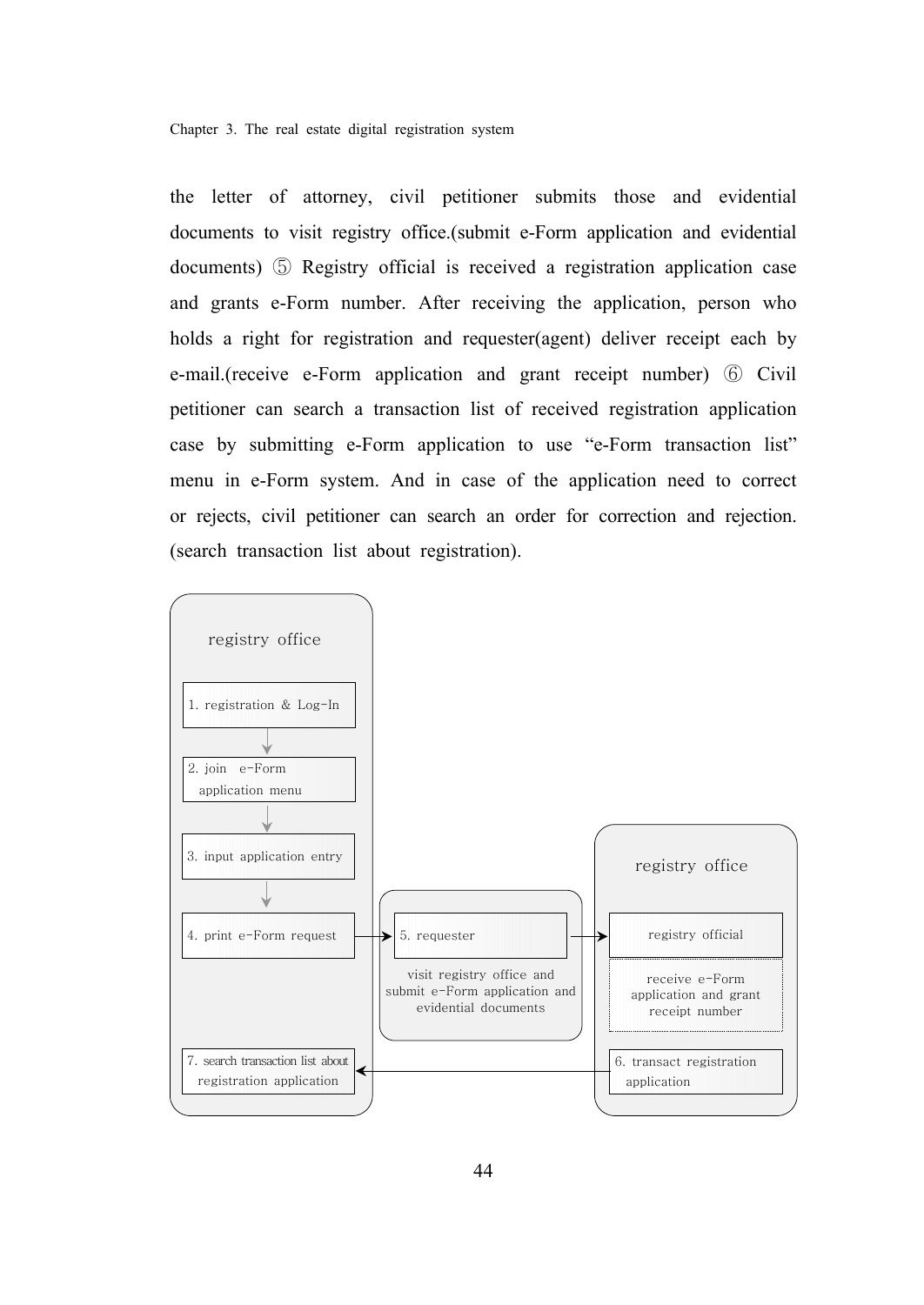Third, application procedures of the real estate digital registration are the same with the existing way before the application of registration ; but the difference may be shown after registration application.

Namely, View in the concrete, ① Before receiving the first digital application of real estate registration, civil petitioner visits registry office and registers his/her identification. After then, he/she go to the internet registry office homepage(http://www.iros.go.kr) and join membership.(join membership) ② Registered user logs in using registered certification and number for user registration.(user Log-In) And he/she select the kind of registration and registry office for applying, and then input information for applying real estate registration.(fill the application out) But, in case of agent, he/she fills the digital letter of attorney out and goes through admission.(the digital letter of attorney preparation and admission) ③ Civil petitioner pays registration application fees for credit card, transfer account, e-money.(payment for registration fees) ④ Civil petitioner delivers electronic application and some evidential documents(digital-signed digital documents) for applying registration, administrative informations for common use etc. by digital form.(submission) ⑤ And registry official searches and corrects application of real estate registration, at the same time creates finished information on the registry. After then, he/she issues finished information on the registry about requester and civil petitioner receives finished information on the registry by digital form at internet registry office.(search and correct task at registry office, finished information on the registry).

45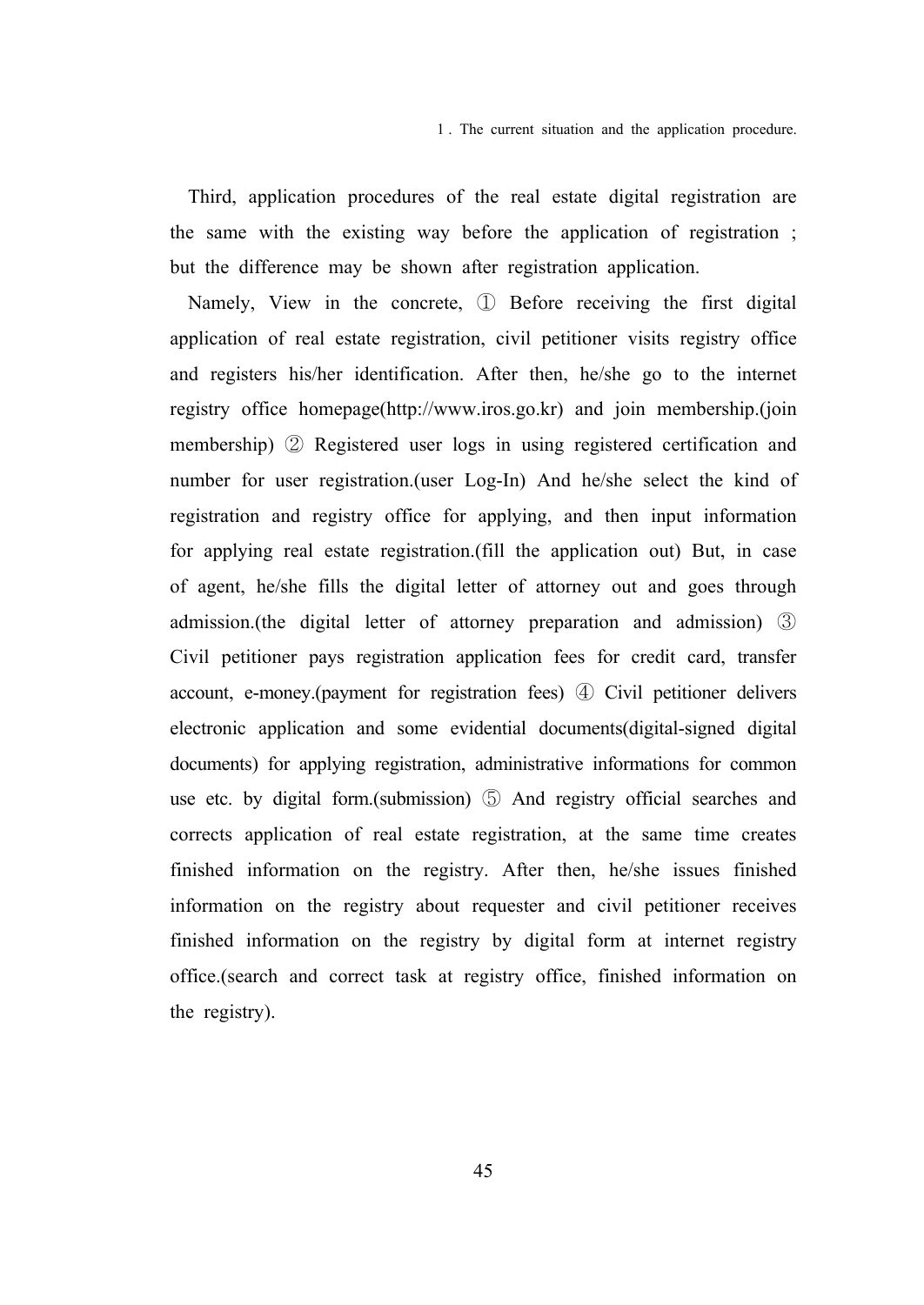



Ⅲ**. The characteristic of the legislative system** 

The certified copy or abridged copy of register can be issued beyond jurisdiction by introducing the digital registry and online issuance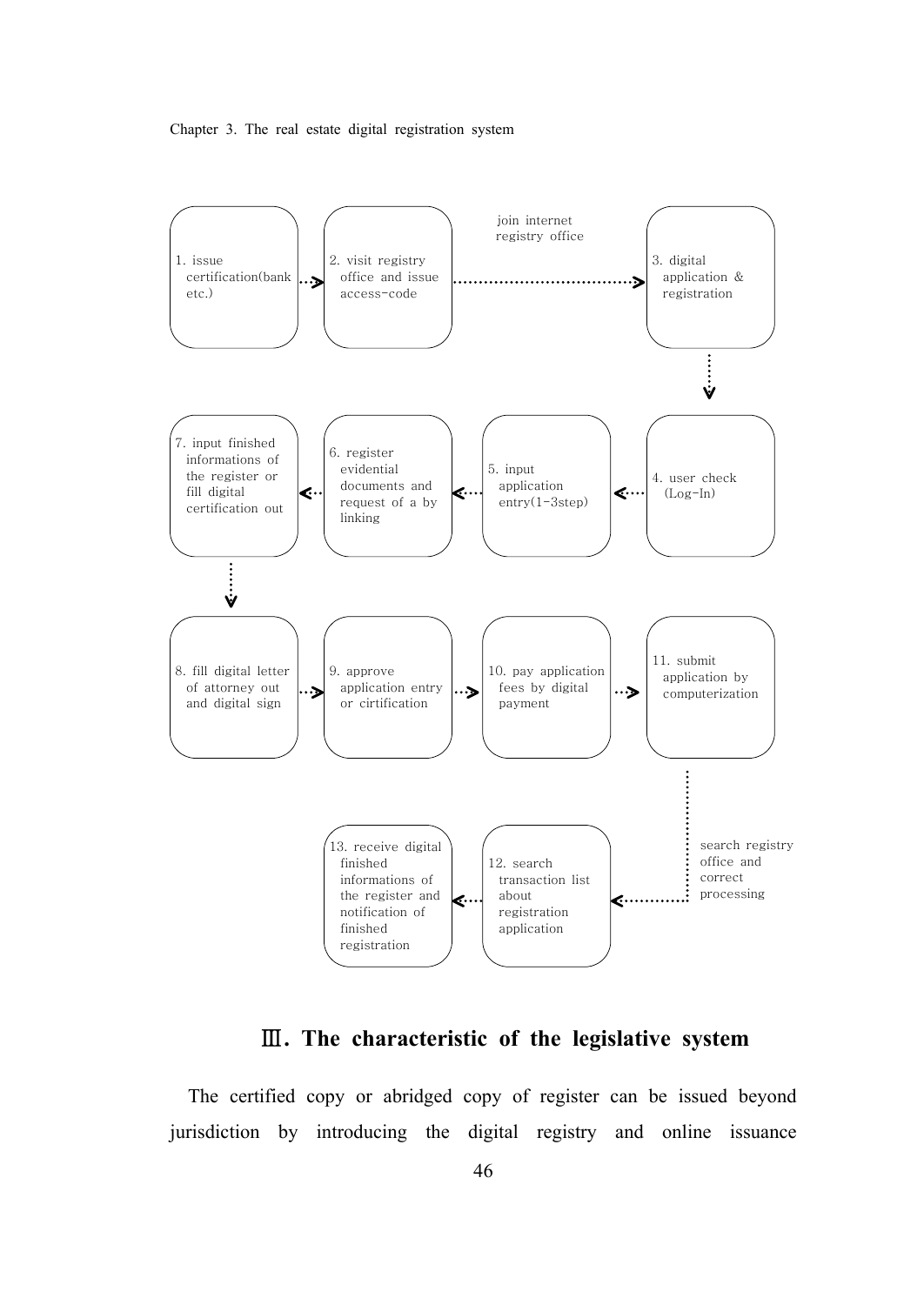through internet can be available ; Also, in case of the digital registry by AROS, the connection relationship among contents of registration can be established so the history of share acquisition of the specific person or understanding of valid matters and invalid matters have been possible, which the issuance of various type of certified copy or abridged copy can be possible.

The characteristic of general real estate registration are as follows. First, the real estate registration has the public notice function of real rights over immovables different from movable property. Second, it protects the transaction safety. The real estate registration is the system which prevents unpredictable damages to the third party who wants to trade the real estate by expressing the relationship of facts and rights about real estate. Third, it is the legal relationship between an individual and state organs.

The real estate digital registration also has this characteristic of general real estate registration, but it has different characteristic as follows.

First, even the registration is completed entirely in cyberspace, the party or the agent should meet each other in real space.

Second, intervention of related experts is shown strongly ; even the registration is completed entirely in cyberspace, the new type of intervention problem will be occurred by attorney-at-law or certified judicial scrivener, etc.

Third, there is multi-layered application of law. The various laws are applied to the previous real estate registration but this kind of application is shown in case of real estate digital registration remarkably.

Fourth, it has the relevancy of various agencies like the administration and the judiciary. Related to real estate digital registration, Ministry of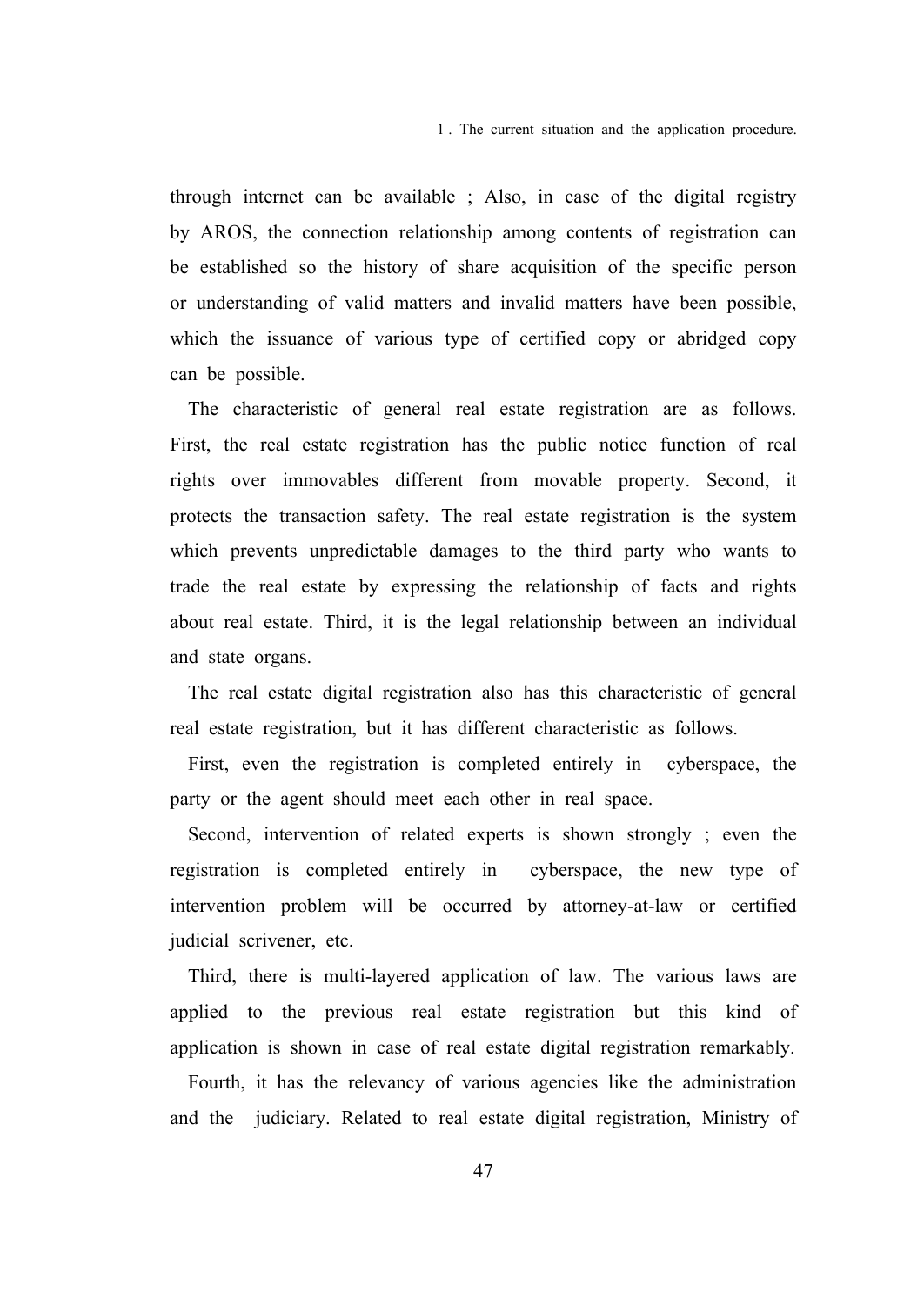Land, Transport and Maritime Affairs, Supreme Court, Ministry of Public Administration and Security and National Tax Service, etc have the interrelationship currently.

Finally, there is the problem how the real estate digital registration can apply to the current legislative system. The real estate digital registration in cyberspace is highly related to the current legal relationship so the existing law will be applied in principle ; the part hard to be applied in the existing legislative system will be regulated by revising or legislating new law.

# Ⅳ**. The condition of basis**

The following establishment should be built for the real estate digital registration. First, the real estate information should be digitalized for transfer of a right in the real estate digital registration. Second, the preparation of the standard registry able to be used in cyber-space is needed. Third, the digital document related to the real estate digital registration should be shared in related public agencies. Fourth, the digital signature, the digital certification system and the digital seal system should be prepared for having the identification of the registration applicant. The current digital signature and certification are related to the real estate digital registry especially. For example, the registration data is protected by using the digital signature to correction of the registry in real estate registration system. Fifth, the way which diminishes the declaration of will by mistake shall be prepared in Internet. Sixth, the system which can secure the authenticity of registration application contents should be existed. Seventh, the connection system of related information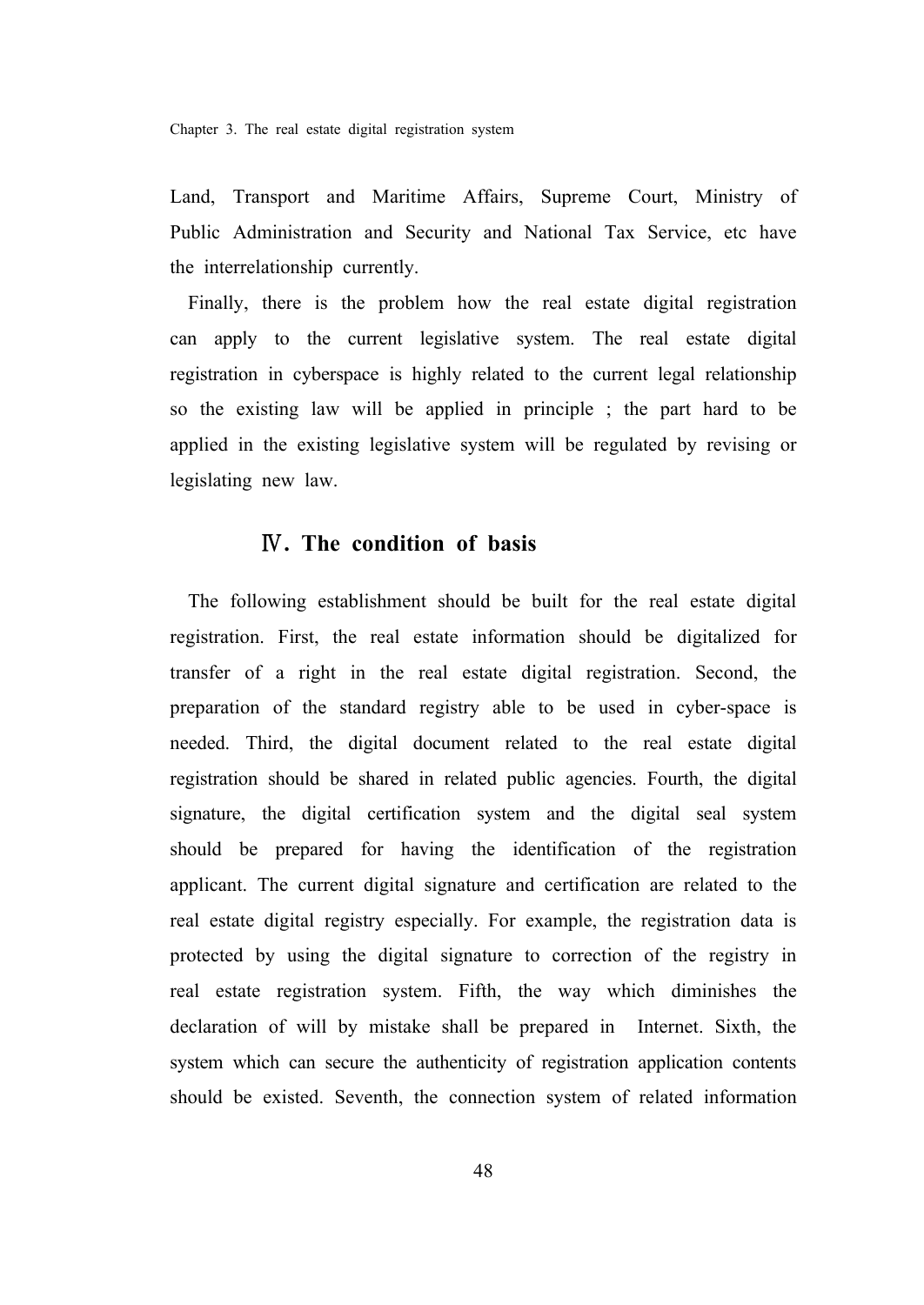2 . The Registration of Real Estate Act revised particulars related to real estate digital registration

such as real estate transaction information network and real estate digital transaction system should be prepared.

# **2 . The Registration of Real Estate Act revised particulars related to real estate digital registration**

There were 3 times huge revision in related to real estate digital registration.

First one was the revision of Registration of Real Estate Act in 1996. In that revision, to prepare the fund for real estate registration digitalization, the provision which collects the registration application fee from the applicant was enacted.( Registration of Real Estate Act Article 27, paragraph 3) And the exceptional case related to real estate registration work process by Computerized information processing organizations (Registration of Real Estate Act Chapter 4-2) ; in case of process by Computerized information processing organizations, certified copy of register or abridged copy means the document that prove all or a part recorded matters in registry and reading of registry shall be done by delivering the document or seeing the content using digital method(same Act Article 177-3); in case of process by Computerized information processing organizations, the delivery of data for taxation to head of a district tax office in the place of tax payment, the delivery of the digital disk or the document that is recorded the information to public office and the way to transmit by using digital network(same Act Article 177-5); in case of process by Computerized information processing organizations, the concrete matters related to registration work process procedure shall be enacted by Supreme Court Regulations.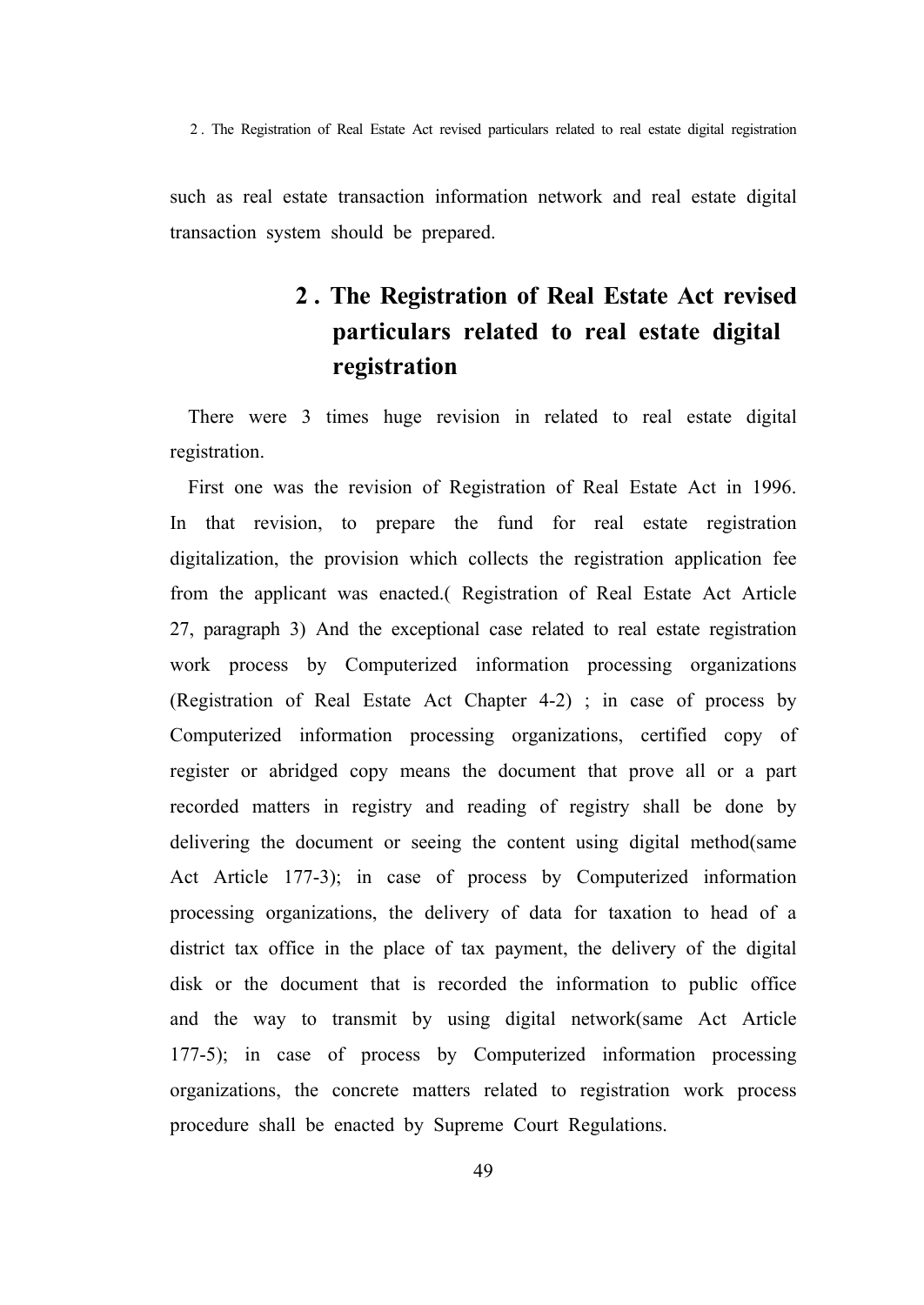Second one was the revision of Registration of Real Estate Act in 1998. In that revision, for real estate registration digitalization, the term and related provisions which were not suitable for registration work process by Computerized information processing organizations were improved.

The concrete contents are as follows ; in case of process by Computerized information processing organizations, the provision related to the way of character recording to registry or registration number shall not apply(same Act Article 177-4) ; chief of the office of court administration shall be able to be offered the digital data related to registration work process from national agency or local government and procedure provisions have been prepared in case of using digital registration data(same Act Article 177-5) ; In the register office where are chosen by Chief Justice of the Supreme Court, the existing registration shall computerize registration, and computerized registration entry shall be the registry when existing paper type- registration form is closed, and by changing registered person`s name to the one before the computerization and computerizing it, efficiency and productivity of real estate registration digitalization business have been improved (same Act Article 177-6) ; For decentralizing accident on duty of the registrar who process the registration work by Computerized information processing organizations and reducing liability of state compensation, matters about registrar`s finance deposit shall be used by chief of the office of court administration(same Act Article 177-7)14).

<sup>14)</sup> Kwang-Dong Park, A Study on the Revision Direction of Real Estate Registration Act, Legislation Research No.30, Korea Legislation Research Institute, 2006. 6, pp.263-264.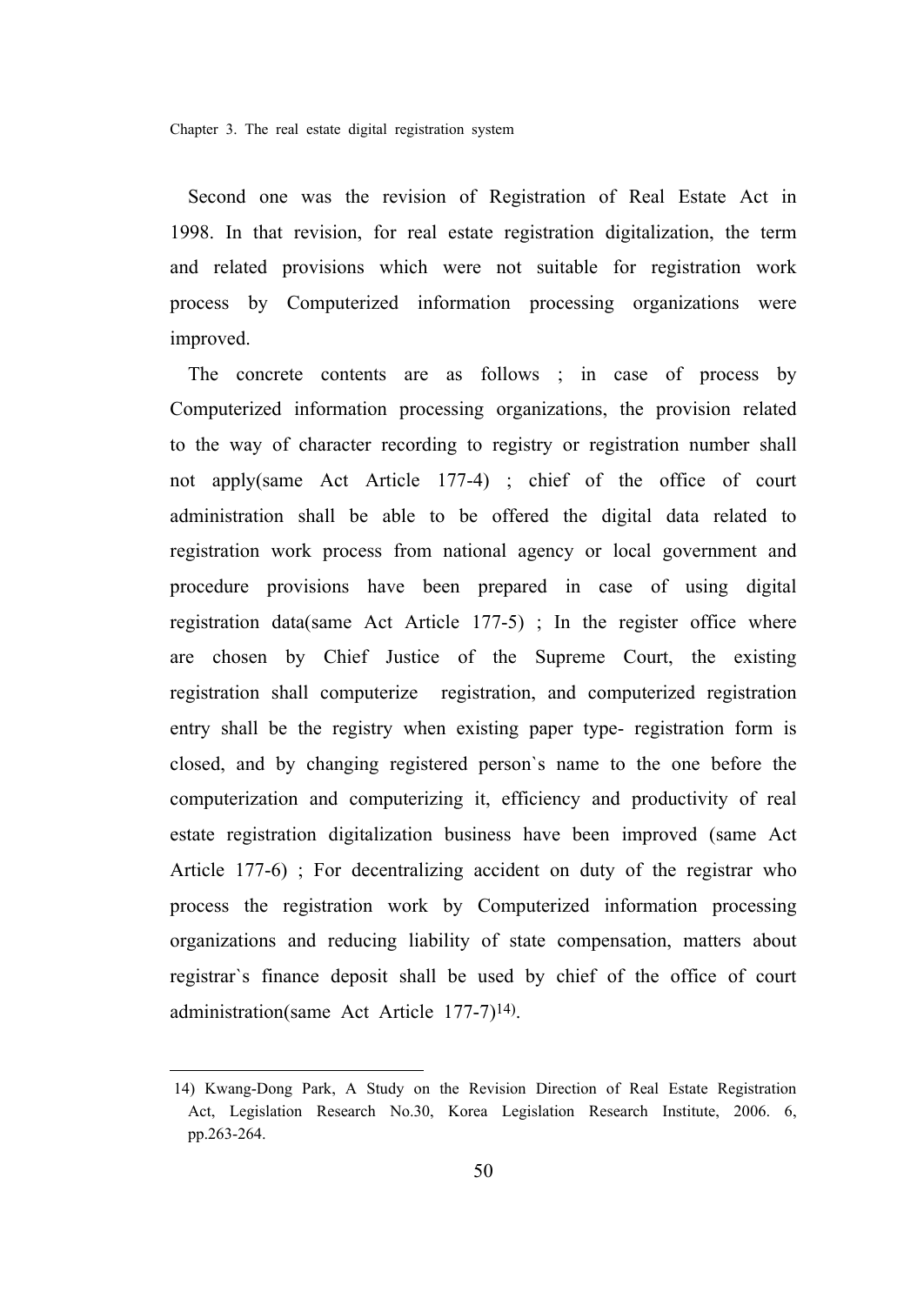2 . The Registration of Real Estate Act revised particulars related to real estate digital registration

Third one was the revision of Registration of Real Estate Act in 1996. The contents are as follows.

The provision that digital registration as well as paper application can be applied were prepared (Registration of Real Estate Act Article 177-8, paragraph 1,foregoing part) ; the party and the agent who want to do digital application should record in advance(same Act Article 177-8, paragraph 1, the latter part) ; plan that application form and attached document submit by digital method was prepared for digital application. And in case of submitting digital document, affixation of signature of applicant or preparing person could be changed with digital signature (same Act Article 177-8, paragraph 2) ; in case of digital application, the provision related to exclusion from application of principle of being present in person was enacted(same Act Article 177-8, paragraph 3) ; in case of finishing registration by computerized information processing organizations, notice of the required information can replace with the delivery of registration certificate and in case of digital application, the party or agent can offer the information about registration certificate instead of submission of registration certificate(same Act Article 177-9); the receipt time had been unified by regarding as completion of receipt if certain information is recorded in Computerized information processing organizations(same Act Article 177-10) ; the safe management duty about information of registration certificate of registrar was regulated, and the information of registration certificate should not be notified to registrar or the person who have a job related to real estate registration, on the other hand, the person who tell the secret information related to preparation or management of information of registration certificate or the person who get the information for unfair purpose(same Act Article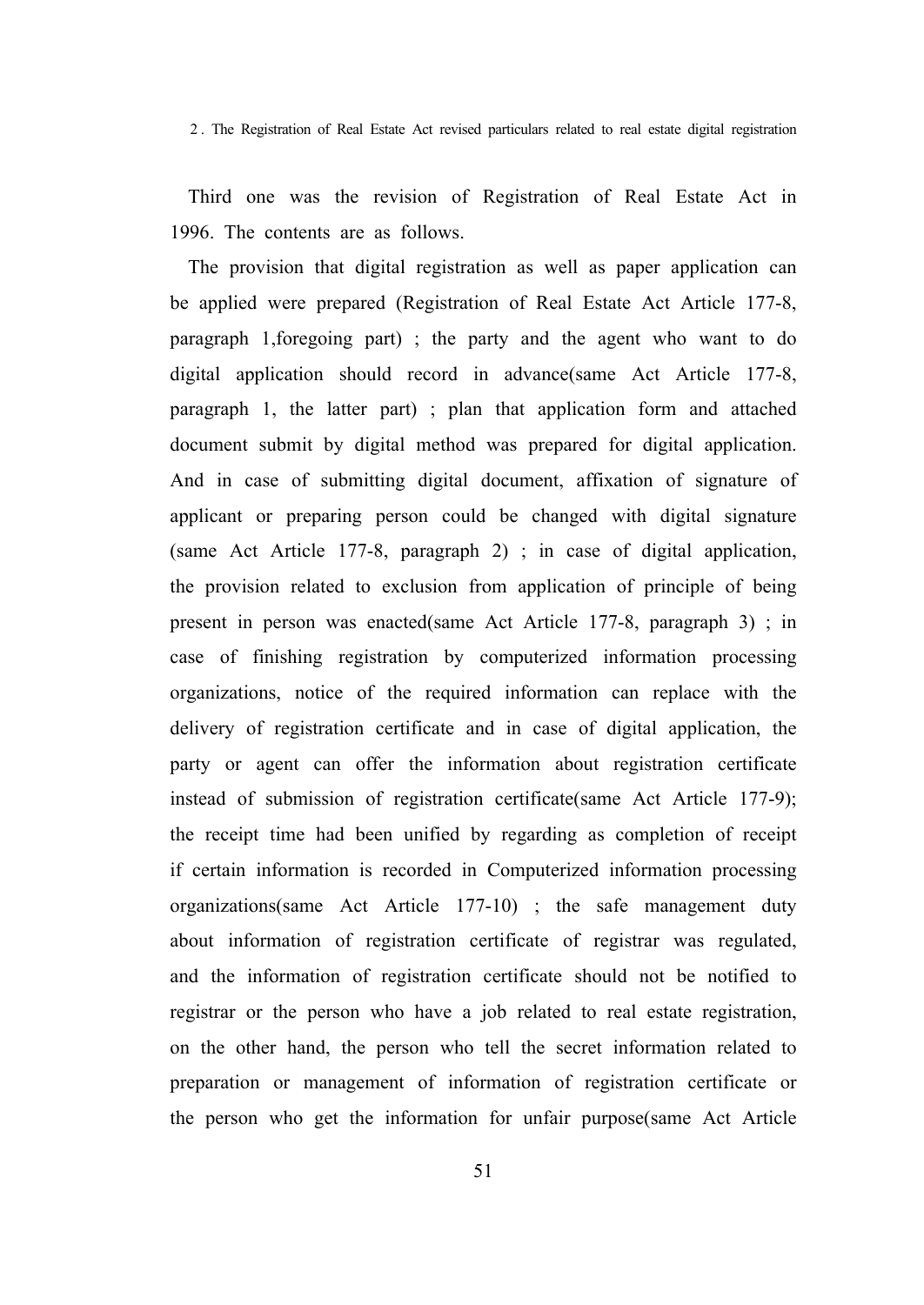186-3, 186-4) ; the provision which can request reading registry or delivery of the document in online without visitation of register office or use of unmanned Dispenser was prepared (same Act Article 21, paragraph 1)<sup>15</sup>).

# **3. The content of the concrete procedure**

# Ⅰ**. The main characteristic**

# **1. The preceding of the user registration**

The party or the qualified agent who want to apply the digital registration for real estate should do the user registration in advance(Act Article 177-8) The application of the principle of being present in person is excluded in case of the digital application( Act Article 177-8, paragraph 3), but the principal should attend to the register office for the user registration application so the principle of being present in person is maintained in case of the digital registration application.

# **2. The usage of written certification**

The certificate uses by means for identification of the parties and prevention of hacking in e-commerce by using Internet.

The certificate has two kinds of functions significantly in the digital application. One is the identification function with user registration number for the login to the digital registration system, another is the

<sup>15)</sup> Kwang-Dong Park, Current status of the digital registration system of Korea's immovable and movable property, and support for legal exchanges, A statement at the briefing session for CALE foreign researchers, Center for Asian Legal Exchange Nagoya University JAPAN, 2008. 8. 28.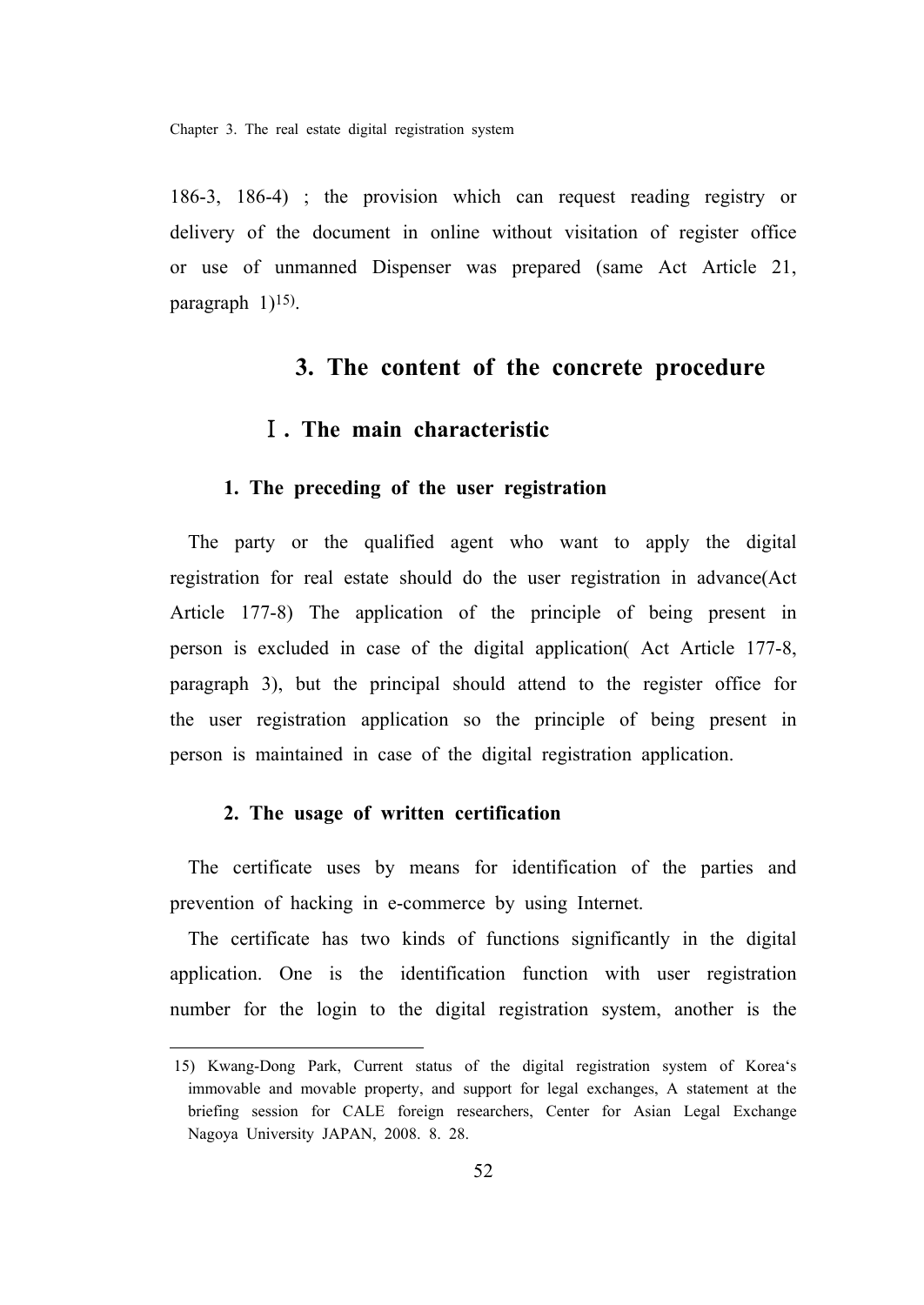prevention function of forgery including identification of title holder in preparation of digital document.

# **3. The digitalization of application form and the whole attached document**

The application form and attached document should de transmitted to digital application system for the digital application; Currently, the condition for digitalization of all documents are not completed so the exceptions that the paper document can be scanned and be transmitted shall be admitted in case of application of the qualified agent for activating the digital registration application.

|  |  | attached document |  |  |  |
|--|--|-------------------|--|--|--|

| type                                                                           | example                                                                                                                                                                                                      | processing<br>(a way of submission)    | in case of<br>principal request                          | in case of agent<br>request                                                             |
|--------------------------------------------------------------------------------|--------------------------------------------------------------------------------------------------------------------------------------------------------------------------------------------------------------|----------------------------------------|----------------------------------------------------------|-----------------------------------------------------------------------------------------|
| informations<br>which are<br>become                                            | resident registration<br>information, building<br>ledger information,                                                                                                                                        | request of<br>administrative           | when system<br>error, he/she<br>submits direct<br>action | when system<br>error, he/she<br>submits direct<br>action or scan                        |
| administrative I<br>informations<br>for common<br>use                          | certified information of<br>registration tax payment<br>(internet payment etc.)                                                                                                                              | informations by<br>linking             | cannot submit.<br>scan                                   |                                                                                         |
| necessarily<br>evidential<br>documents                                         | certifications which are<br>based on registrations, etc.<br>(digital certifications are<br>become the signed,<br>sealed and delivered title<br>holder)                                                       | submit digital<br>certifications, scan | certification                                            | certification                                                                           |
| which aren't<br>become.<br>administrative<br>informations<br>for common<br>use | certified qualification of<br>acquired farmland,<br>certifications for<br>registration tax which<br>are sure to issue<br>receipts(bank payment<br>etc.), drawings,<br>right-thumb fingerprint<br>and ID card | submit scan                            | cannot submit.<br>scan                                   | be able to<br>scan(need<br>certification<br>without<br>certification of<br>the parties) |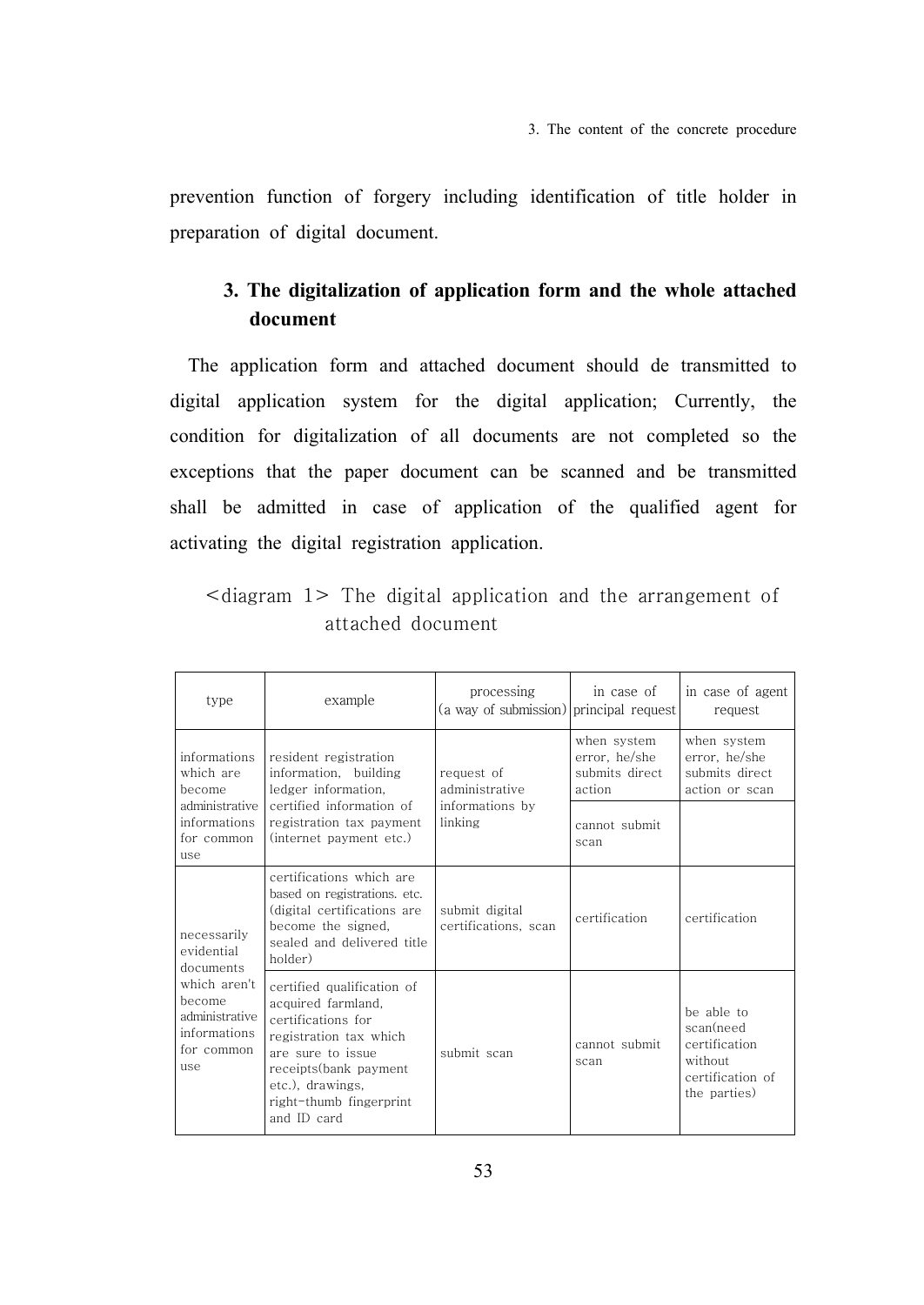| type                                                                                                                               | example                                       |                                                                                  | processing<br>(a way of submission) principal request        | in case of            | in case of agent<br>request |
|------------------------------------------------------------------------------------------------------------------------------------|-----------------------------------------------|----------------------------------------------------------------------------------|--------------------------------------------------------------|-----------------------|-----------------------------|
|                                                                                                                                    | a<br>letter                                   | registration<br>without<br>certifications<br>which are based<br>on registrations | be able to submit a<br>digital letter of<br>attorney or scan | cannot submit<br>scan | be able to scan             |
|                                                                                                                                    | of<br>attorney                                | registration with<br>certifications<br>which are based<br>on registrations       | submit a digital<br>letter of attorney                       | certification         | certification               |
| documents<br>which aren't<br>become<br>administrative<br>informations<br>for common<br>use and<br>aren't able<br>to submit<br>scan | written judgement-erased<br>registration etc. |                                                                                  | cannot digital request                                       |                       |                             |

# Ⅱ**. The procedure of user registration16)**

# **1. The person who needs user registration**

The party, attorney and certified judicial scrivener who want to apply the digital application by Registration of Real Estate Act Article 177-8 should attend to directly to the register office and do the user registration before the first digital application by issuing the certificate.

# **2. The application of system for user registration management**

The system for user registration management shall be established in Registration Information Central Office of National Court Administration

<sup>16)</sup> Guidelines for handling applications for cadastral registration of real estate through an electronic data processing system as prescribed by the registration regulation No.1277.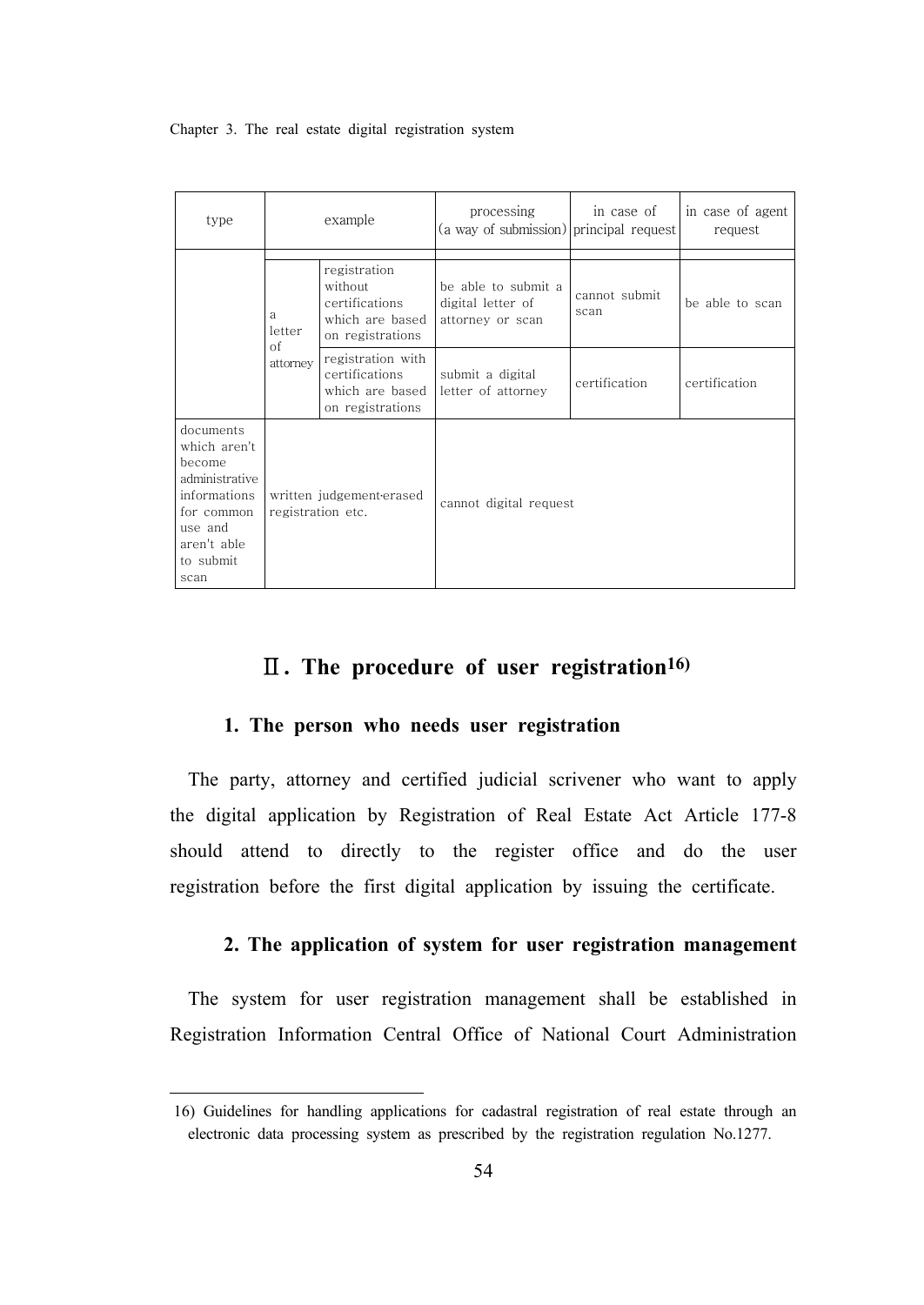and matters related to user registration information shall be managed.

# **3. The entries and attached documents of application form for user registration**

# **(1) The entries of application form**

The person who applies the user registration should entry following matters in enclosure No.1 application form.

1) Name, resident registration number(foreigner registration number in case of foreigner), address. phone number, member ID of Internet register office, digital mail address.

2) In case of qualified agent, the information which confirm that qualification except above 1) and location of office

<Figure 1>

The operational process guideline related to the user registration procedures (enclosure No.1)

| type of<br>request | $\blacksquare$ new $\Box$ cancellation of registered user<br>suspension of effects $\square$ recovery of effects<br>extension of valid period $\Box$ change |                  |                                    |  |
|--------------------|-------------------------------------------------------------------------------------------------------------------------------------------------------------|------------------|------------------------------------|--|
|                    | name                                                                                                                                                        |                  | resident<br>registration<br>number |  |
|                    | address                                                                                                                                                     |                  |                                    |  |
| requester          | tel                                                                                                                                                         | (home)<br>(cell) |                                    |  |
|                    | internet registry $ (1st)$<br>office membership $(2nd)$                                                                                                     |                  |                                    |  |

#### **Application form for user registration**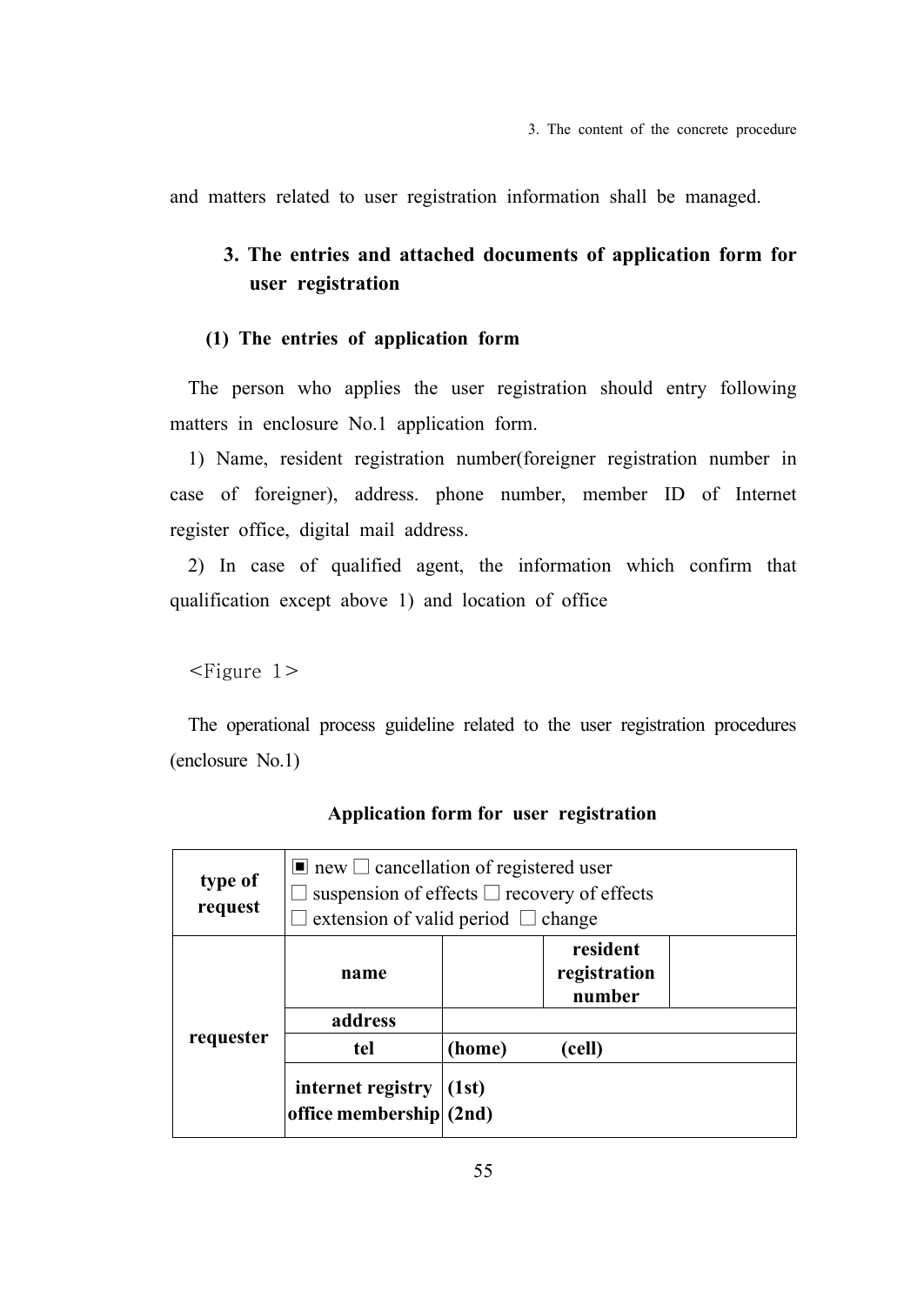|                             | ID                                                                                                                                                                                   | (3rd)    |                                     |  |
|-----------------------------|--------------------------------------------------------------------------------------------------------------------------------------------------------------------------------------|----------|-------------------------------------|--|
|                             | e-mail                                                                                                                                                                               |          |                                     |  |
| information<br>of qualified | $\Box$ certified judicial scrivener<br>$\Box$ attorney-at-law                                                                                                                        |          | qualified<br>registration<br>number |  |
| user                        | office address                                                                                                                                                                       |          |                                     |  |
|                             | tel                                                                                                                                                                                  | (office) | [FAX]                               |  |
| accompanying<br>documents   | 1. a certified copy (or abstract) of resident registration<br>2. translation<br>3. a certification of personal seal impression<br>4. a certified copy of qualified user registration |          |                                     |  |

- **FN) 1. Foreigner shall record foreigner registration number and domestic residence report number in column for resident registration number.**
	- **2. Resident registration number in application form should correspond with resident registration number in the certificate that uses for user registration in Internet register office.**
	- **3. The column for qualified person shall be recorded by the qualified agent such as attorney-at-law or certified judicial scrivener.**
	- **4. The qualified registration number is the number in registration certificate of certified judicial scrivener(attorney-at-law).**
	- **5. Foreigner shall attach certification of the foreigner registration fact or domestic residence report fact instead of certified copy or abridged copy of resident registration card ; if the registered name on the certification writes the foreign characters, the translation written by korean should be attached.**

Apply the user registration for the digital application

2○○○ year ○○ month ○○ day

Applicant  $\circ \circ \circ$  (signature and seal)

**( To)** ○○ **District Court** ○○ **register office**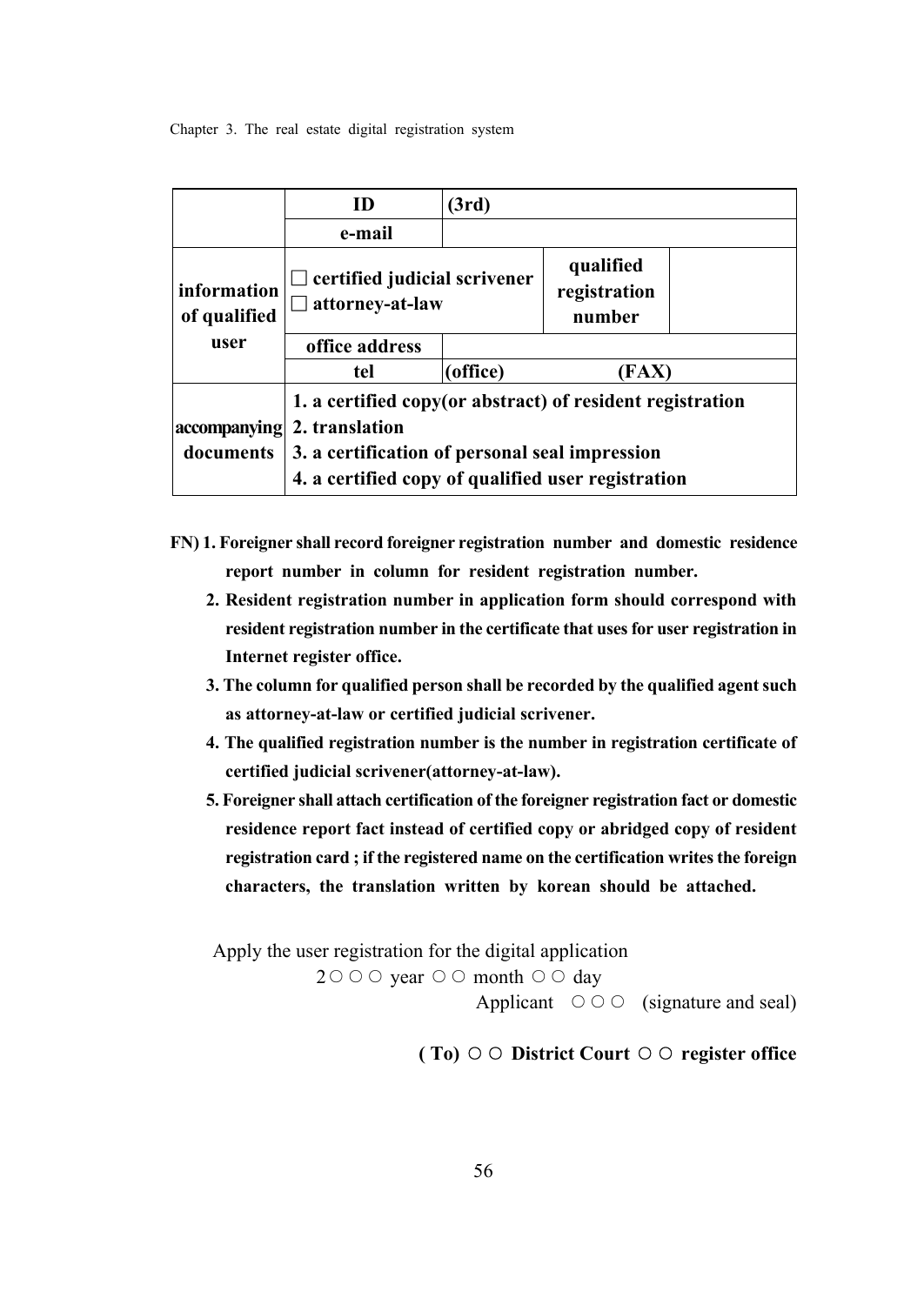3. The content of the concrete procedure

#### **Received the receipt of user registration application.**

 **Recipient** ○○○ (signature and seal)

## **(2) The attached document**

1) The applicant should attach certificate of personal seal impression of the applicant issued by 'Certification of Seal Imprint Act' and the document that prove address (within 3 months from the issued date) in application form for user registration.

2) Foreign applicant should attach the certification of the foreigner registration fact or the certification of domestic residence report fact(within 3 months from the issued date) as the document that prove address and if the registered name on the certification is written the foreign characters, the translation written by korean should be attached.

3) If the applicant is the qualified agent, the copy of the document which prove the certification should attach together.

#### **4. The receipt of application form**

# **(1) The presentation of identification card**

The person who receives the application form for user registration in the register office shall show the identification card which was issued by administrative agency to the person in charge of receipt for the identification.

# **(2) The delivery of the receipt**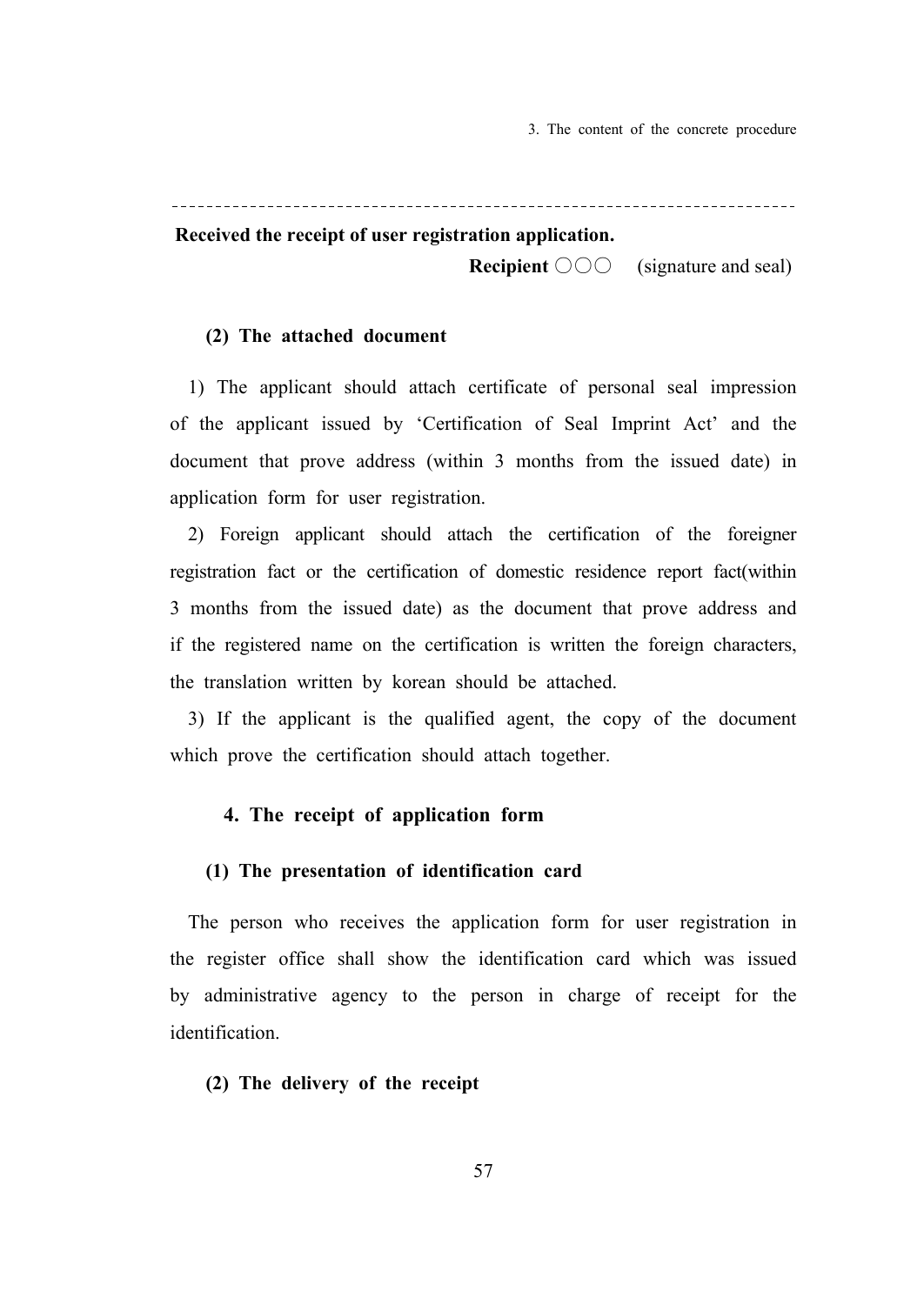The person in charge of receipt shall identify the principal through identification card and deliver the receipt for user registration of enclosure No.2 form that is recorded the number of receipt.

<Figure 2>

The operational process guideline related to the user registration procedures (enclosure No.2)

| receipt<br>number    | No.               |                                     |                                    |  |
|----------------------|-------------------|-------------------------------------|------------------------------------|--|
| type of<br>requester |                   | qualified<br>registration<br>number |                                    |  |
|                      | name              |                                     | resident<br>registration<br>number |  |
| requester            | address           |                                     |                                    |  |
|                      | internet registry |                                     |                                    |  |
|                      | office membership |                                     |                                    |  |
|                      | ID                |                                     |                                    |  |
| access-code          |                   |                                     |                                    |  |

# **Receipt for user registration**

주**) In case of unqualified agent, do not fill out the column for qualified registration number.**

 **[The user registration method for using the digital application in Internet register office]** 

- **1. Fast, easy and convenient http://www.iros.go.kr/**
- **2. Choosing the Internet registration application**
- **3. Choosing the first user registration Input of**
- **4. Input the user access number : [**○○○○**-**○○○○**-**○○○○**-**○○○○**]**
- **5. Register the certification**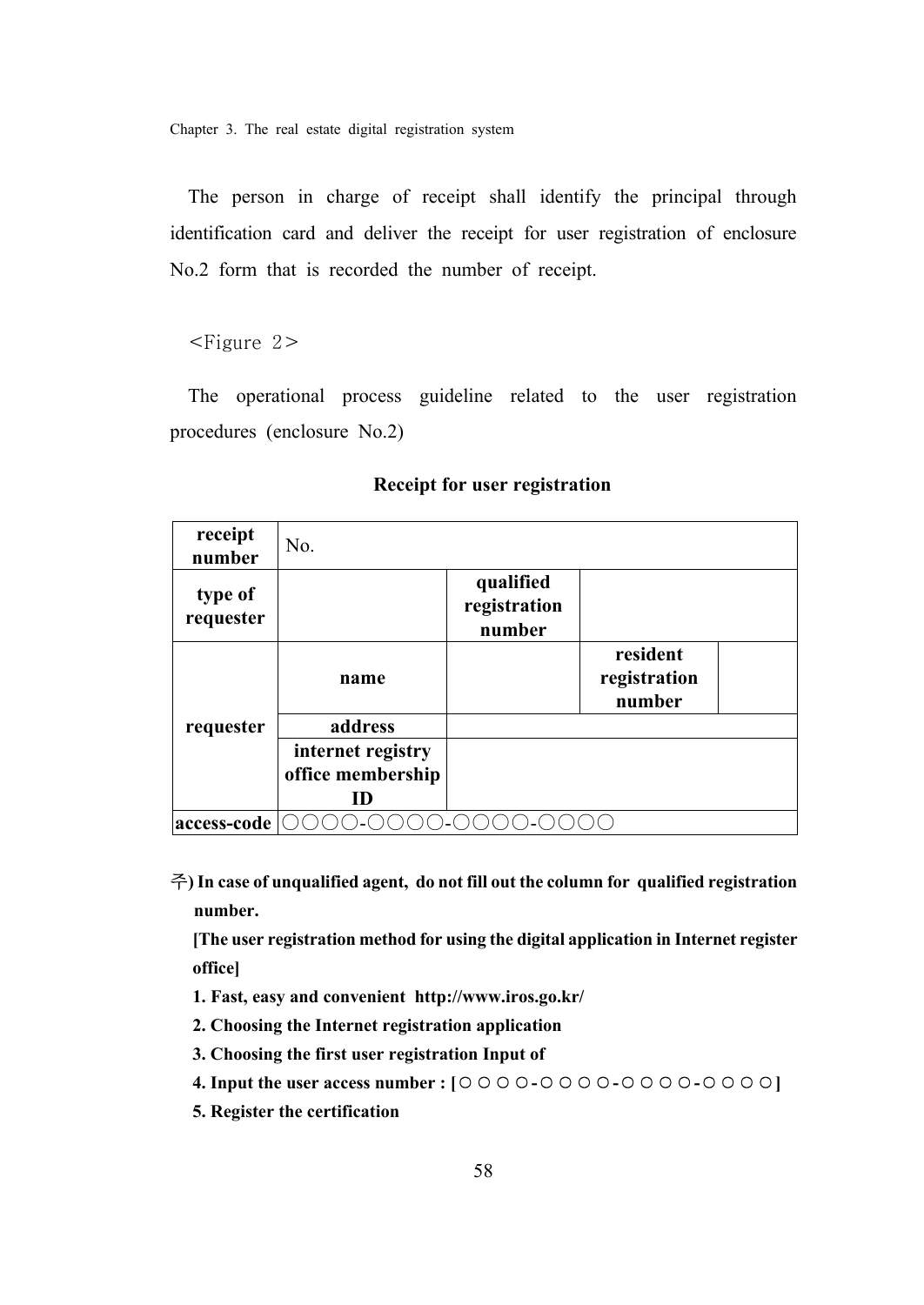3. The content of the concrete procedure

#### **6. Register the user registration number**

#### ※ **The user registration should do within 10 days after taking access number.**

 $2\circ \circ \circ \circ \text{year} \circ \circ \circ \text{month} \circ \circ \circ \text{day}$ 

○○ District Court ○○ register office

#### **(3) The preparation of receipt book**

When the user registration application case is received, the prepared application in RAM(random access memory) is used ; name, resident registration number, receipt date, receipt number, membership ID of Internet registry office are inputted in there.

# **(4) The return of application form**

In case falling under any of the following sub-paragraphs, the person in charge of receipt shall return the application form for user registration to the applicant.

- 1) In case that the principal do not attend directly.
- 2) Application of the person who is not the user registration object.
- 3) In case that the application form for user registration is not suitable for the method.
- 4) In case that the attached document for application is not submitted.

#### **5. The method of user registration**

#### **(1) The time limit of user registration**

The user registration should be done within 10 days after taking access number from the register office.

# **(2) The method of user registration**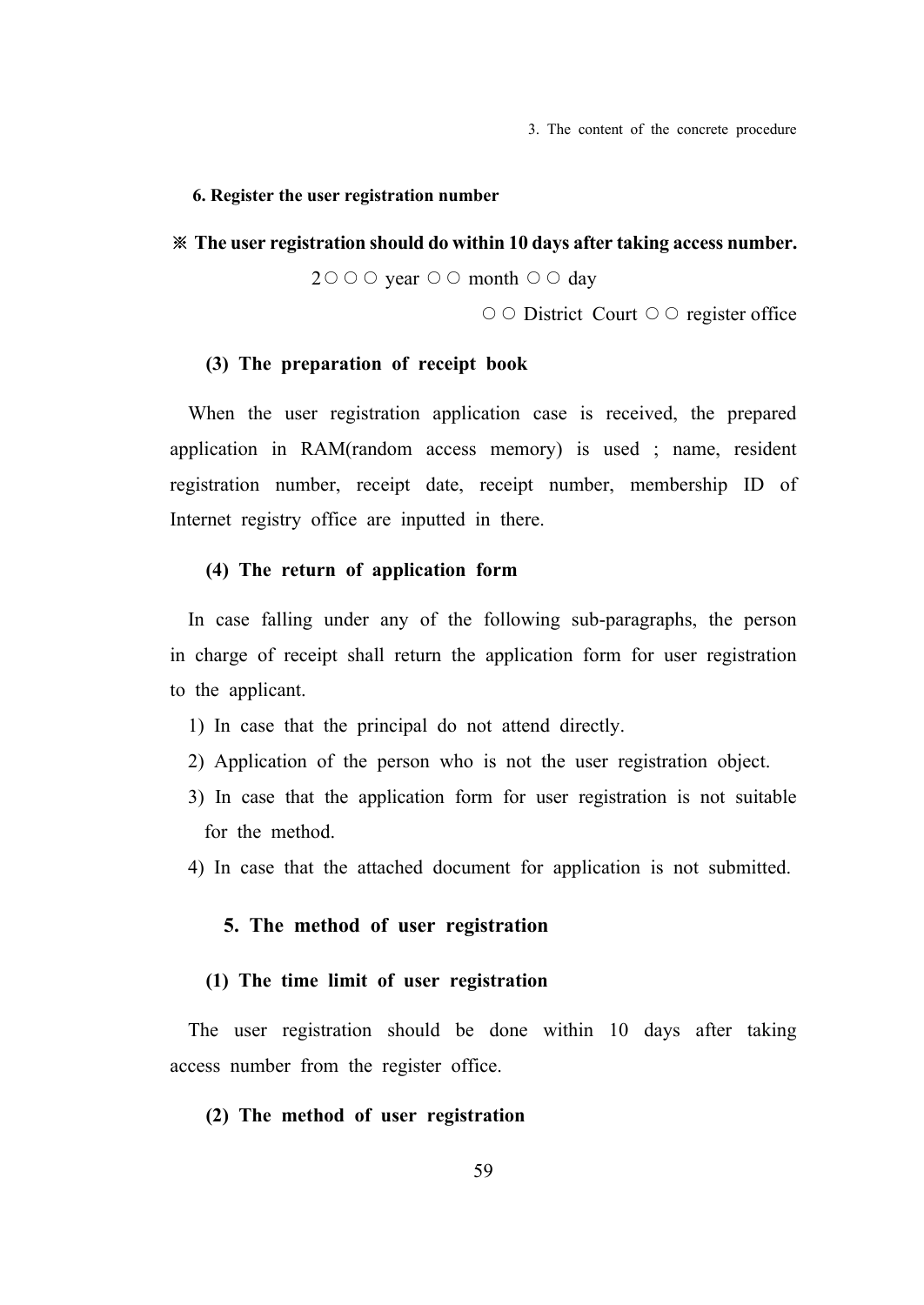The applicant who takes access number from the register office shall register in order of entry in user registration receipt ; the certificate which will be registered of foreign applicant should have the following requirement.

- 1) The name of subscriber in certificate should be written by korean.
- 2) The foreigner registration number or the domestic residence report number of subscriber of certification should be contained.
- 3) In case of the qualified agent, korean mark of subscriber`s name in certification should be the same with the registered korean mark in Korean Bar Association or Korean Certified Judicial Scriveners Association.

### **(3) The alteration of user registration information.**

- 1) After user registration, when the name or the resident registration number of user are changed, the alteration of user registration information should be applied by attending to the register office directly. In this case, the document which proves the fact like certified copy of resident registration should be attached in application form.
- 2) The alteration of information about certification can be done using User Registration Management System. In this case, user authentication shall be taken by inputting the information of user(name, resident registration number) and user registration number.
- 3) If a person wants to alter the existing user registration number or address using User Registration Management System, user authentication shall be taken by inputting the certification information and the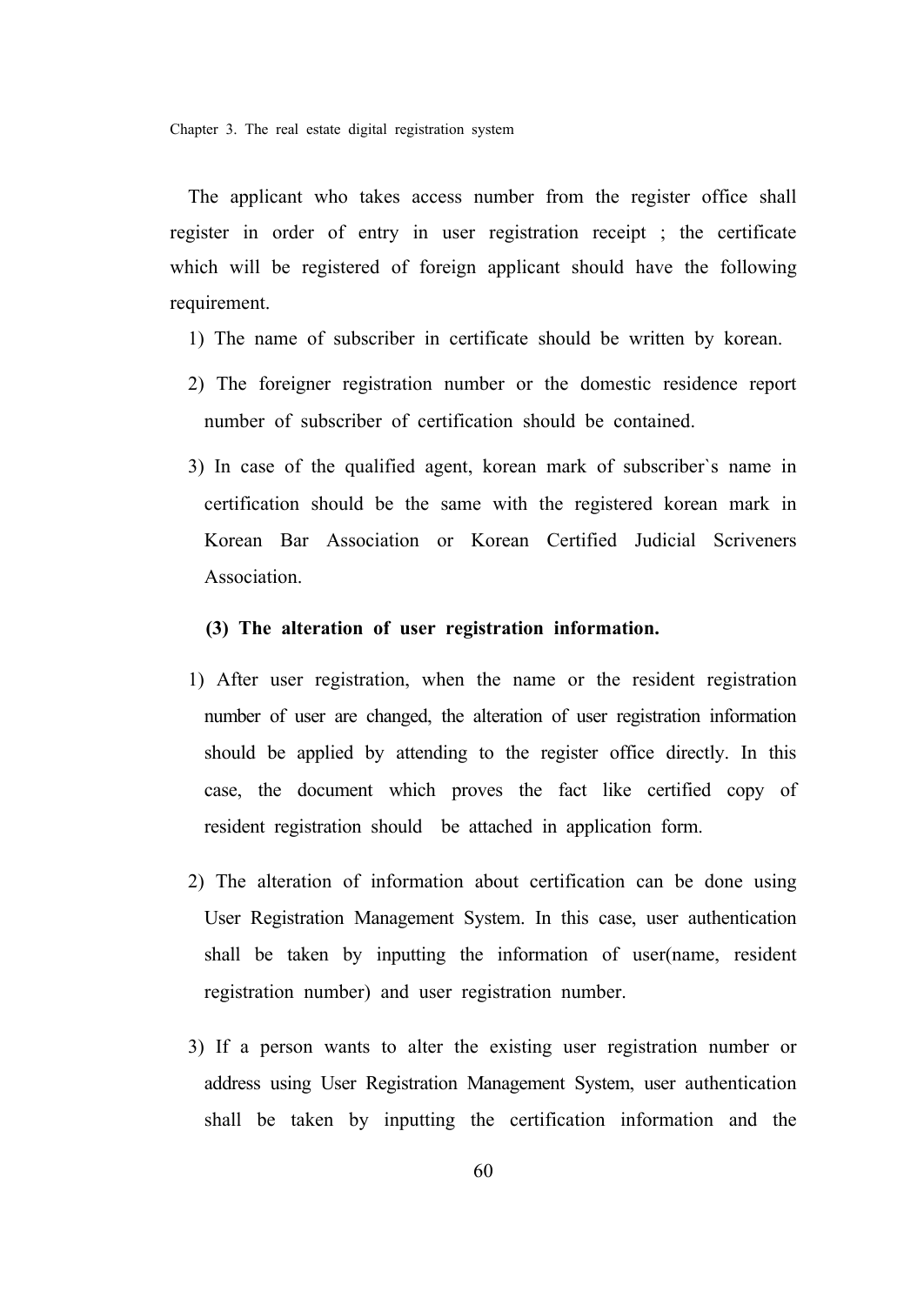3. The content of the concrete procedure

existing user registration number.

# **6. The valid period of user registration and the extension of valid period**

## **(1) The valid period**

The valid period of user registration shall be 3 years. In case of user re-registration because of lapse of the valid period, it shall be done by the same one like the first procedure.

# **(2) The extension application of valid period**

- 1) The person who did the user registration can apply the extension application of valid period from the day before 3 months of expiration date to expiration date.
- 2) The extension application of valid period can be done by User Registration Management System; In this case, user authentication shall be taken by using the certification and the existing user registration number.

# **7. The termination of user registration**

# **(1) The termination of user registration**

In case falling under any of the following sub-paragraphs, user registration shall be terminated.

1) In case of the application for termination of user registration.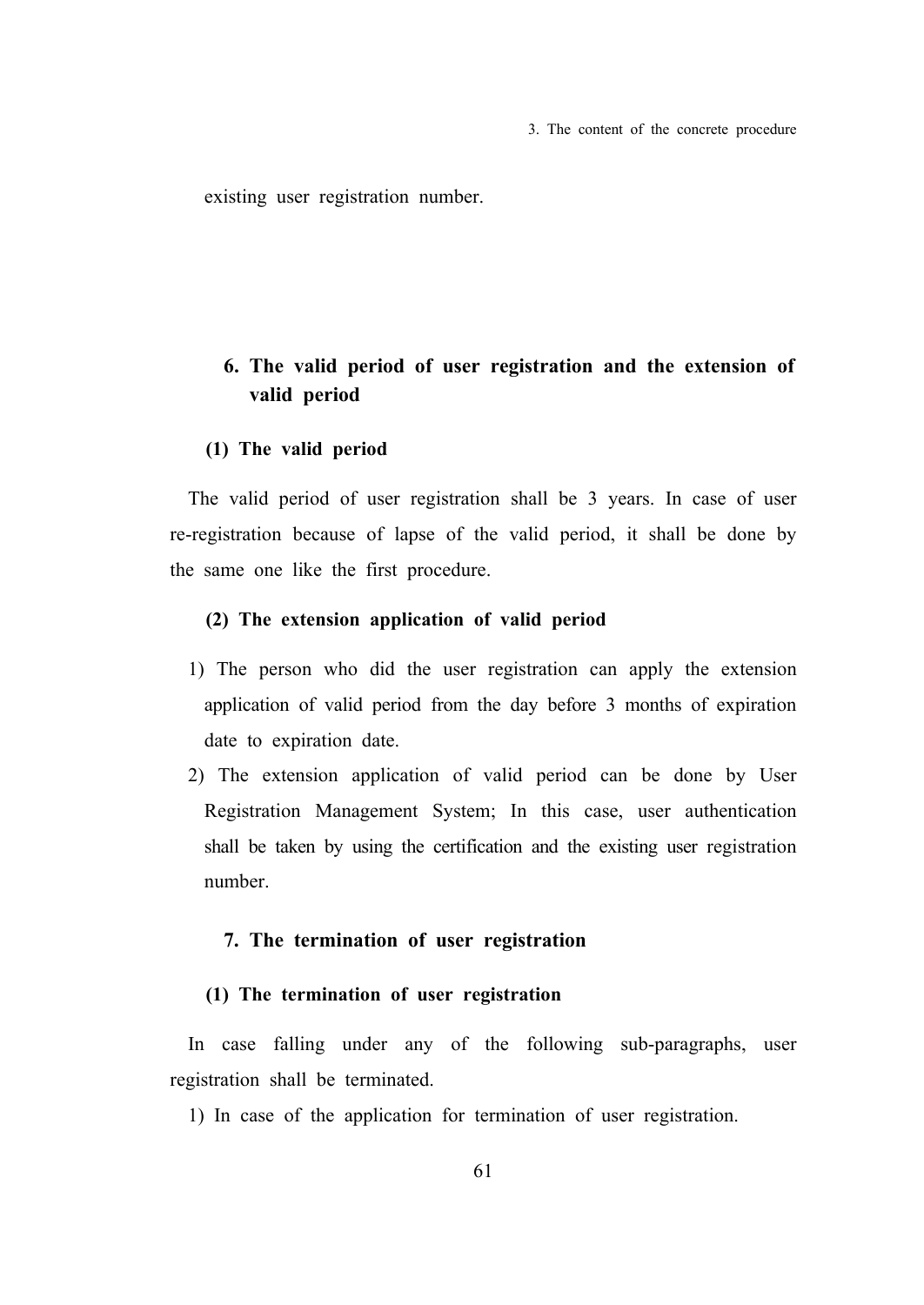- 2) In case of the death of user.
- 3) In case of the qualified agent`s loss of qualification or suspension of qualification.
- 4) Turn out the fact that the user registration had done by illegal way.

# **(2) The validity suspension and recovery of user registration**

# **1) The validity suspension by application**

The validity of user registration shall be suspended when a user applies the validity suspension or termination of user registration by visiting the register office or using User Registration Management System.

## **2) The validity suspension by official authority**

When a user inputs wrong registration number 5 times continuously, the validity of user registration shall be suspended in User Registration Management System.

# **3) The application for recovery of user registration effect**

a. To recover the suspended validity of user registration, a user should apply the recovery by visiting the register office. In this case, affixation of signature or signature shall be done in application form and certificate of personal seal impression is not need to be attached.

b. In case of application for recovery of user registration effect, the person in charge of receipt should identify the principal by identification card and should bind the copy of identification card to application form.

#### **(3) The loss of user registration number**

When the user want to re-register due to the loss of user registration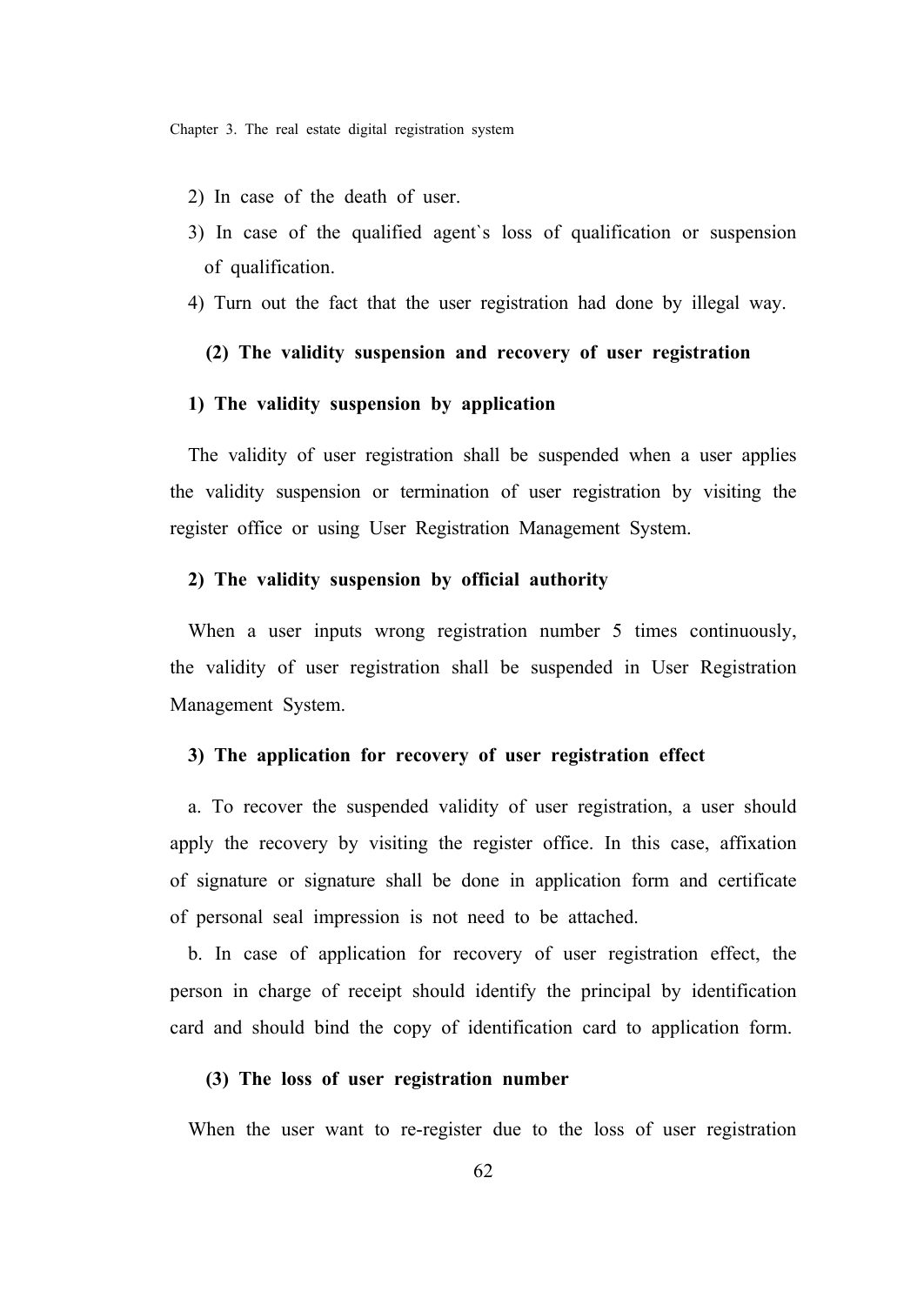number, user registration shall be applied newly after applying termination relate to the existing user registration.

## **8. The binding of application form for user registration**

# **(1) Furnishing of application form for user registration and other annexed document book.**

The application form for user registration and other annexed document book shall be furnished in register office.

## **(2) The binding of application form for user registration.**

The person in charge of general affairs should bind the application form for user registration, the related application form and its supplementary document in order of receipt number in binding book until every Fridays.

# **(3) The preservation period**

Above (2) application form, etc shall be preserved for 5 years.

# Ⅲ**. Special rules of the digital application procedure**

#### **1. Applicant who can do the digital application**

# **(1) The people of republic of korea who register the user registration**

The digital application shall be done by the person who has the nationality of korea and the juristic person which issued the digital certificate. Therefore, incorporate body or incorporated foundation which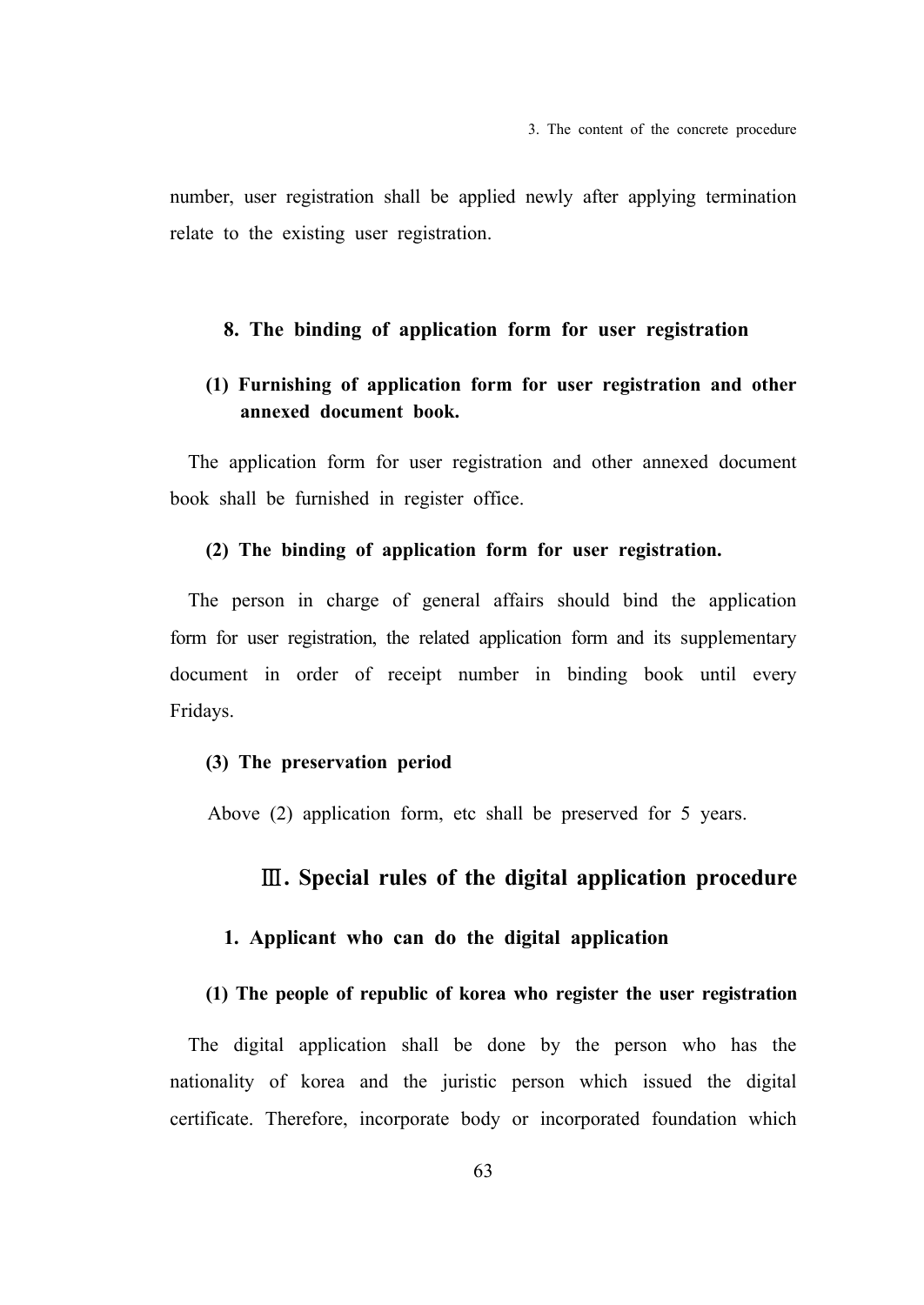are not the juristic person and the foreigner can not apply the digital application.

# **(2) The application by deputy**

The person who is not attorney-at-law or certified judicial scrivener(law firm, law firm(limited) and joint corporation of certified judicial scriveners) can not apply by agency.

# **2. Special rules of receipt procedure**

(1) The receipt of application form shall be done when the information of registration application recorded in the computerized data processing organization. (Registration of Real Estate Rules Article 145-16).

(2) The number of receipt shall be made automatically by the computerized data processing organization.

(3) In case of the paper application, the printed label shall be attached the left-upper portion of the application form.

# **3. The elimination of the principle of the attendance application**

In case of digital application, Registration of Real Estate Act Article 55, paragraph 3 shall not be applied (Registration of Real Estate Act Article 177-8, paragraph 3). The pertinent registration application shall not be rejected even though the party or the agent do not attend.

#### **4. Special rules about submission of the document and signature**

In case of digital application, the document of Registration of Real Estate Act Article 40, paragraph 1 can be replaced by digital documents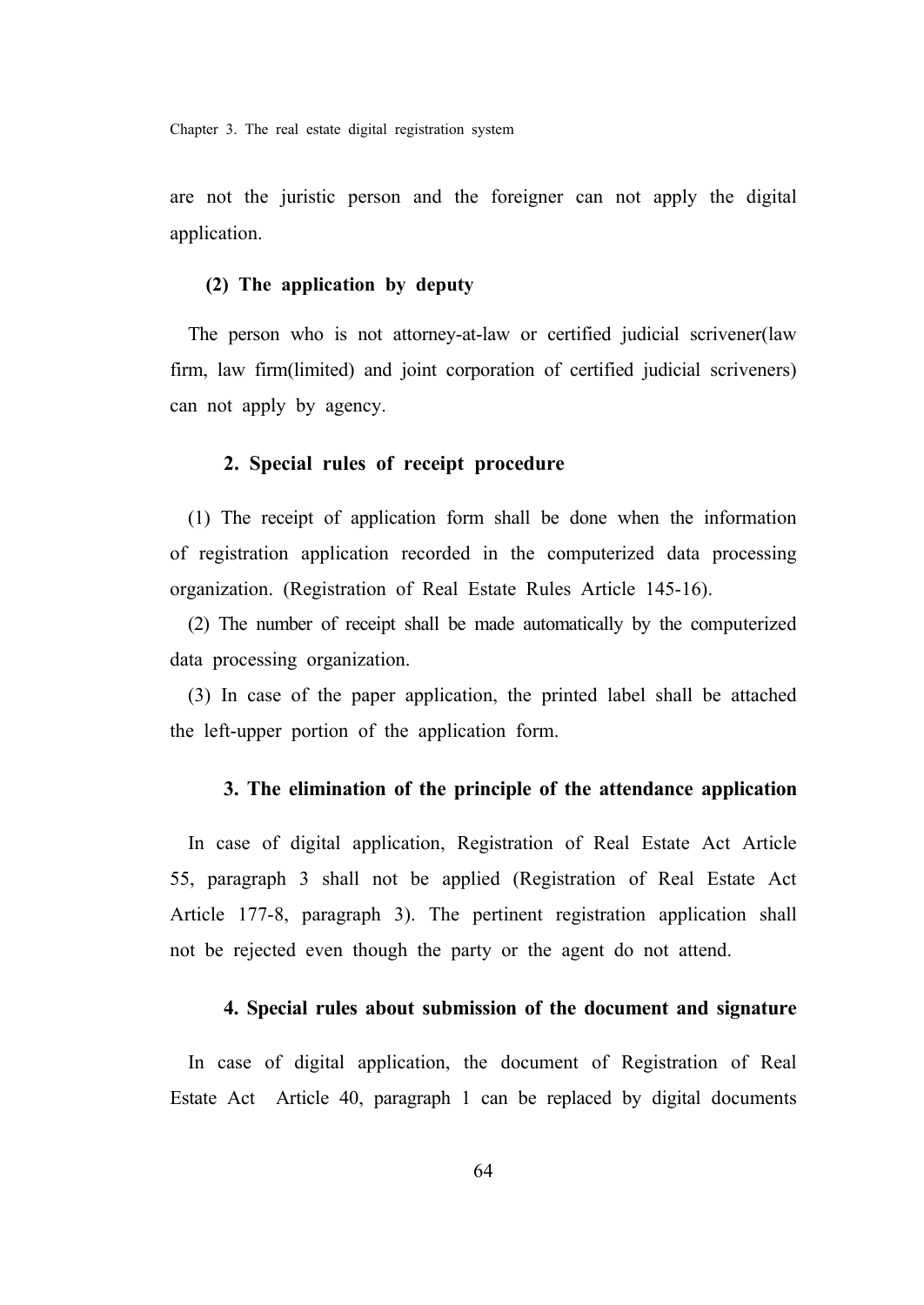or other methods ; in case of digital document, affixation of signature or signature of the applicant, preparing person or issuer can be replaced by digital signature. (Registration of Real Estate Act Article 177-8, paragraph 2).

# **5. Special rules about submitting registration certificate**

(1) When obligator for registration has the information of registration certificate, submit of registration certificate of him/her can be replaced by offering that information (Act Article 177-9, paragraph 2) ; it is the entries of application form so the notice should not be submitted.

(2) The person who delivered registration certificate prior to the digital registration application office has the problem because the information of registration certificate are not existed ; To improve this, the qualified agent revised Registration of Real Estate Rules for replacing of transmission by scanning and transmitting to the register office.(Rules Article 145-14, the proviso of paragraph 1).

# **6. kind of agreed registrations that are able to digital request (Minister of National Court Administration is able designate and announce)**

# **(1) Kind of maintenance/establishment/transfer**

Maintenance of land/building ownership, maintenance of aggregate building ownership, maintenance of aggregate building ownership about indicational registration, establishment of the right to collateral security, creation of right to lease, establishment of mortgage, creation with right to lease on a deposit basis, creation with exchanging right to lease on a deposit basis, creation of superficies, establishment of easement, establishment of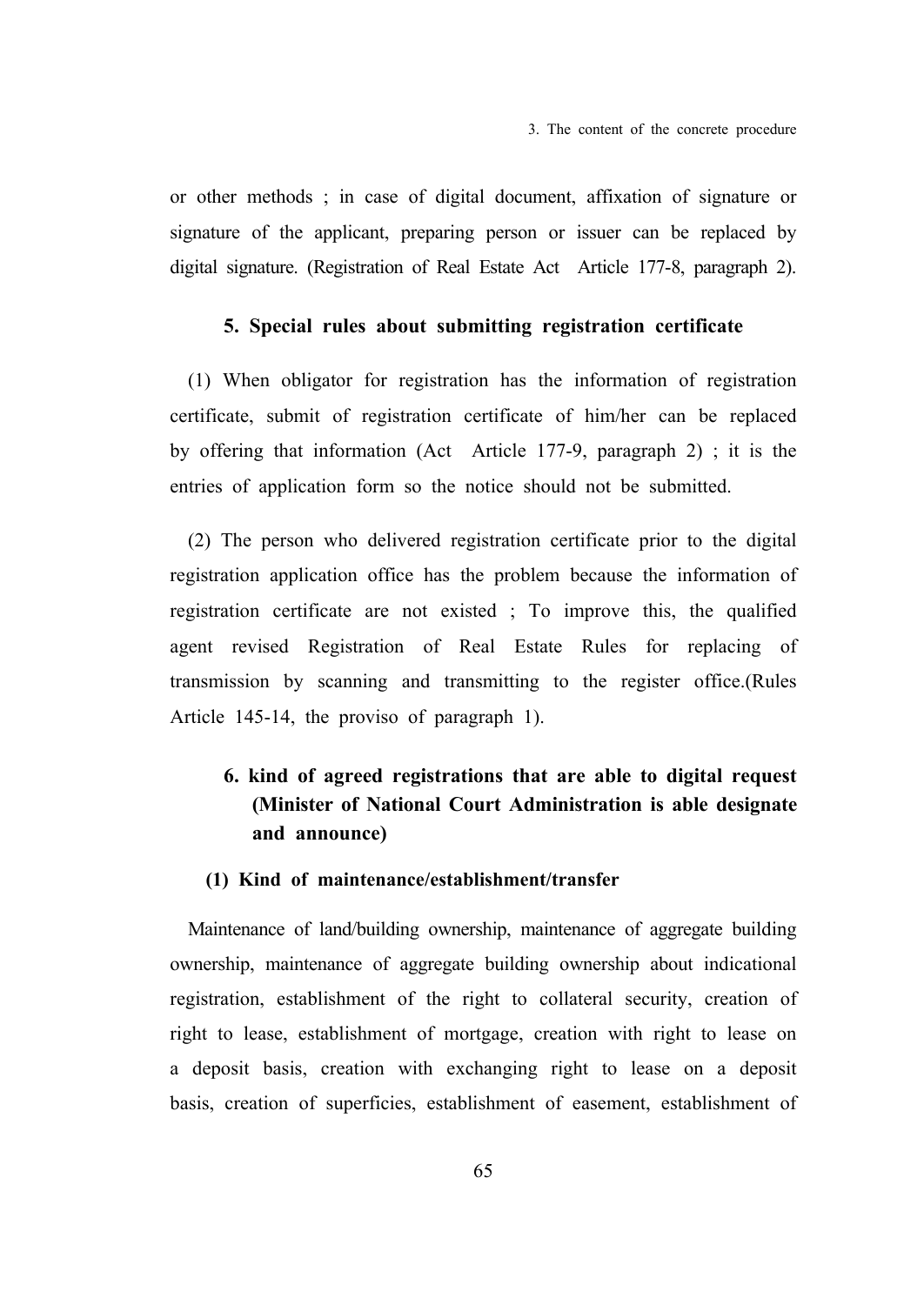pledge right, transfer of the right to collateral security, transfer of ownership provisional registration, transfer of ownership(sale, expropriation, Acquisition of agreed Lands for Public Use, payment in substitutes), transfer of right to lease, transfer of mortgage, transfer with right to lease on a deposit basis, transfer of superficies.

#### **(2) Kind of exchange/correction**

Correction of the right to collateral security, exchange of the right to collateral security, correction of indication name on the register, exchange of indication name on the register, correction of cause and date of registration, correction of ownership provisional registration, exchange of ownership provisional registration, correction of ownership, exchange of ownership, exchange of agreement/particulars of prohibition, correction of right to lease, exchange of right to lease, exchange of mortgage, correction with right to lease on a deposit basis, exchange with right to lease on a deposit basis, correction of superficies, exchange of superficies, exchange of pledge right.

# **(3) Kind of deregistration**

Deregistration of provisional registration, deregistration of the right to collateral security, deregistration of registration about correction of indication name on the register, deregistration of registration about exchange of indication name on the register, deregistration of definite registration, deregistration of preservation ownership, deregistration of transfer of ownership, deregistration of trust registration, deregistration of agreement/ particulars of prohibition, deregistration of right to lease, deregistration of mortgage, deregistration with right to lease on a deposit basis, deregistration with exchanging right to lease on a deposit basis, deregistration of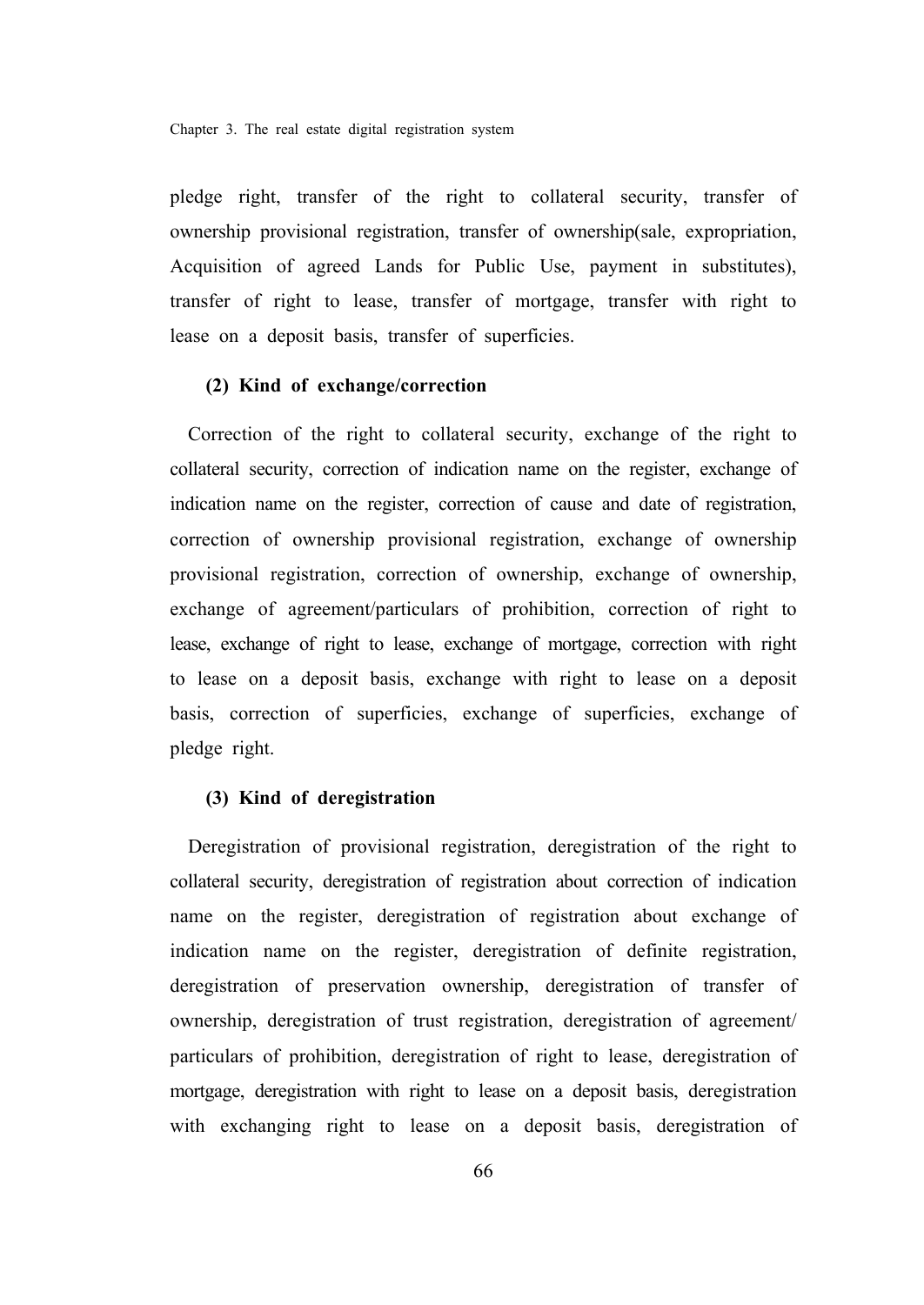superficies, deregistration of easement, deregistration of pledge right, deregistration of registration about land combination of lots, deregistration of redemptive right, deregistration of 1dong-destroyed registration.

# **(4) kind of exchange of indication**

building destruction, building installment, correction of indicational building, exchange of indicational building, partition of apart building, exchange of apart building(renovation), in the event that the building other than the apart building became apart building, general annexation of apart building, annexation of apart building, correction of indicational land right, exchange of indicational land right, ownership destruction, land destruction, land division, correction of indicational land, exchange of indicational land, land combination of lots.

#### **(5) The type of provisional registration and original registration**

provisional registration of claim for establishment of the right to collateral security, claim for establishment of the right to collateral security, definite registration about provisional registration, provisional registration of claim for transfer of ownership(sale promise), definite registration about provisional registration of claim for transfer of ownership, provisional registration of ex-claim in claim for transfer of ownership, definite registration about provisional registration of ex-claim in claim for transfer of ownership, provisional registration of ex-claim for right to lease, definite registration about provisional registration of ex-claim for right to lease.

# **(6) The others**

registration of purport about section for common use in agreement, registration of purport that is own property of trustee, trust by recovery of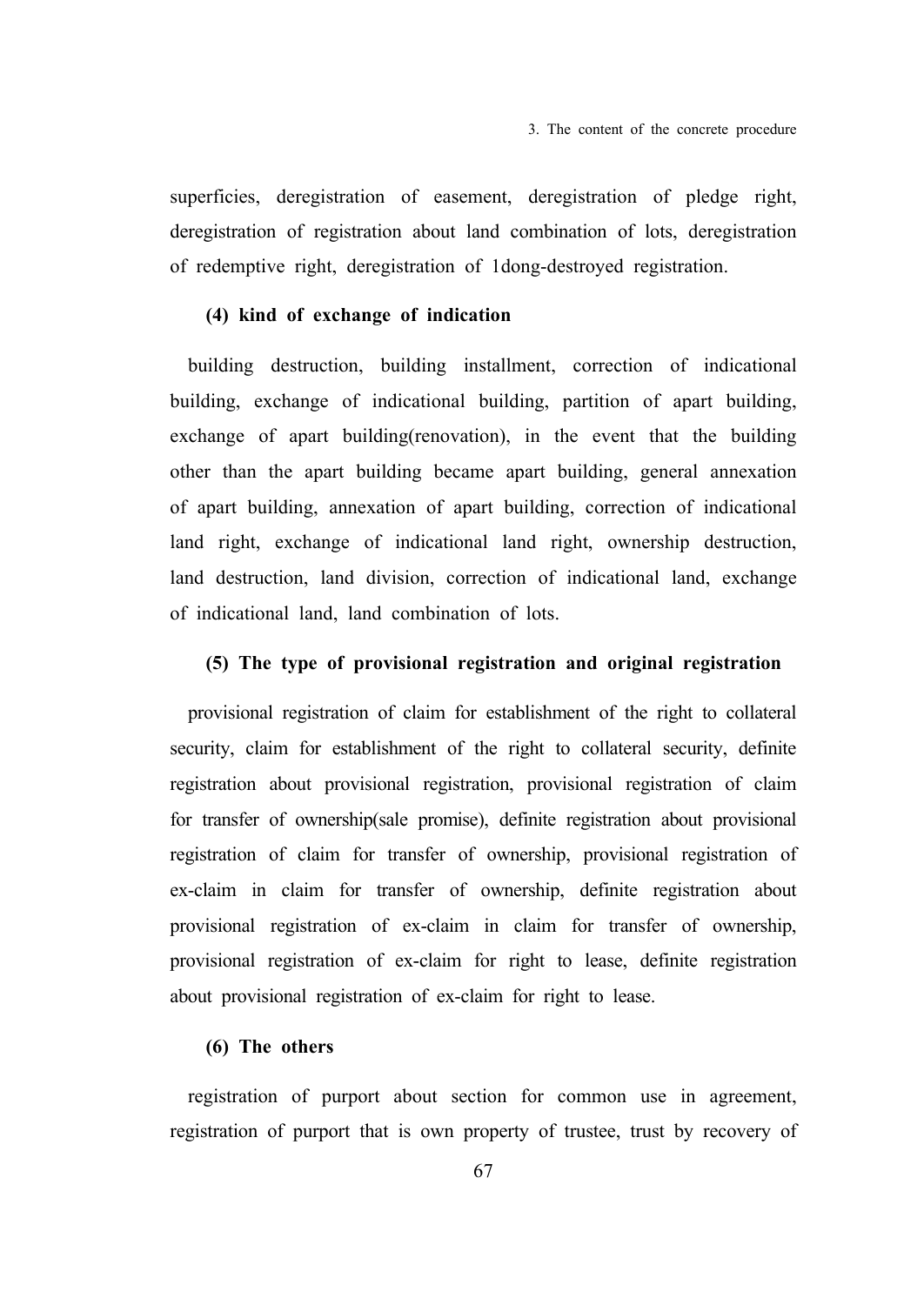trust property, trust by disposition of trust property, attachment·agreement/ particulars of prohibition.

# Ⅳ**. The concrete method of the digital application**

# **1. The scan and submission of the attached document**

The digital application system relate to the real estate registration was enforced in June 1, 2006, but the digital application have not been activated. Because the digitalization of the whole document attached to the application for registration has the limitation. Therefore, to solve this problems, the digital application procedure had been improved in June, 2007.

Therefore, when the applicant is the qualified agent, the paper can be scanned to the digital image information and transmitted with the additional information which is the same with the original copy and the information of written certification to the registry office.(Registration Established Rule Article.1277).

- 1) The document for certificate agency authority(only the registration which do not have the certification of cause of registration) and administrative information or the document including the confirm information of registration tax payment.
- 2) All of document which is contained attached information about application of ownership transfer registration after nation, local government or public corporation(including local corporation which is built by Local Public Enterprises Act) consume or acquire land as holder of the right of registration by 'Act on the Acquisition of Land, etc. for Public Works and the Compensation Therefor'.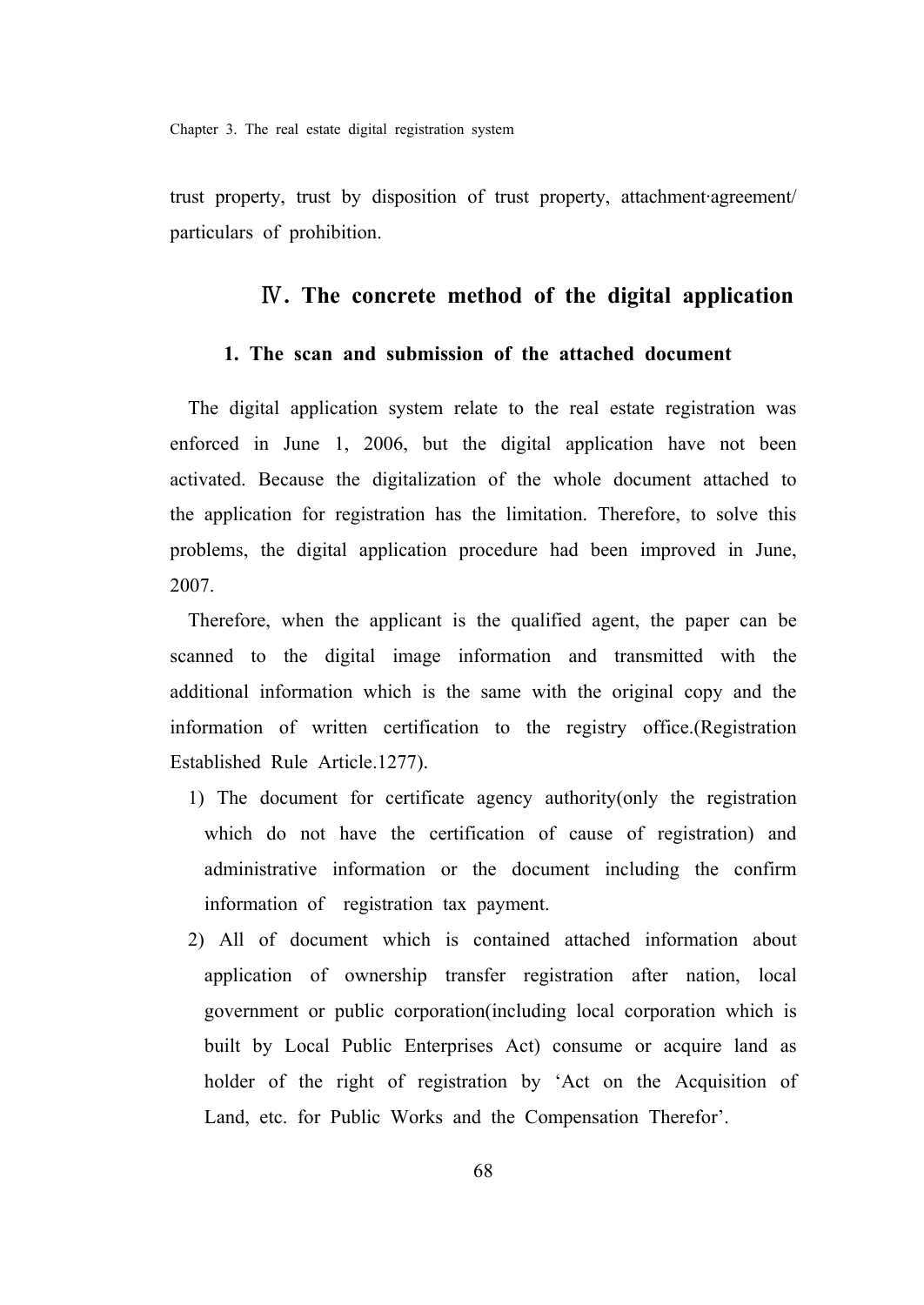- 3) All of document which is contained attached information that financial institution designated by Real Estate Registration Rules Article 145-14, paragraph 1, item 2 apply registration of the creation of mortgage, registration of change of mortgage, registration of cancellation of mortgage or registration of transfer of mortgage as mortgagee.
- 4) All of document which is contained attached information that nation, local government or public corporation(including local corporation which is built by Local Public Enterprises Act) or financial institution designated by Real Estate Registration Rules Article 145-14, paragraph 1, item 3 apply registration of creation of superficies or registration of cancellation of superficies as the person with superficies.

# **2. The attachment of required information, etc**

(1) For the digital application about the case that is included the type of registration in the operational process guideline related to the registration application of real estate by computerized information processing organization enclosure No.3 by holder of the right of registration and obligator for registration, the required information should be attached electronically ; if the information do not attach, then the application information can not be transmitted.

# <Figure 3>

The operational process guideline related to the registration application of real estate by computerized information processing organization [enclosure No.3]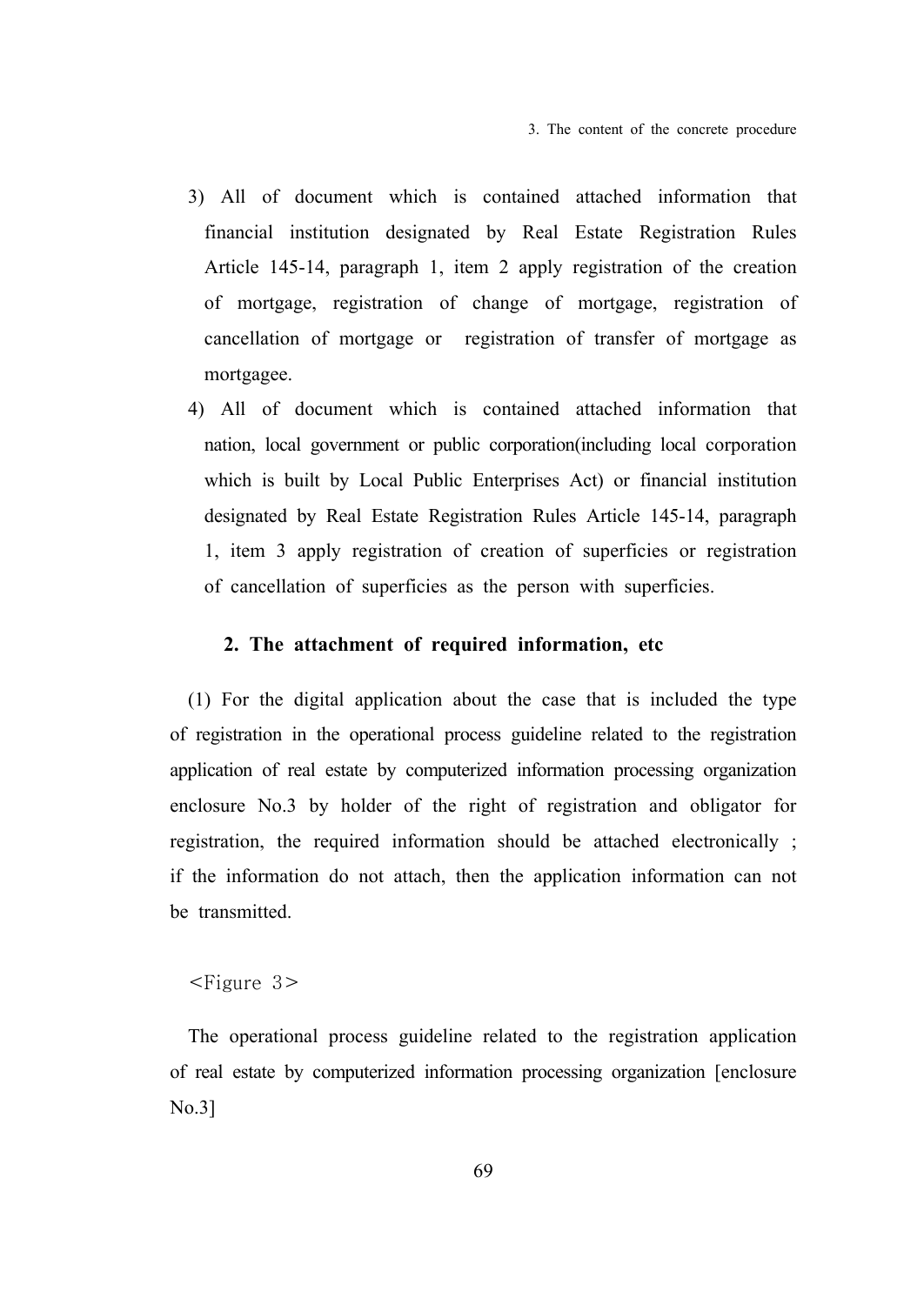| purpose of registration cause of registration               |                                                         | essential information                                                      |
|-------------------------------------------------------------|---------------------------------------------------------|----------------------------------------------------------------------------|
|                                                             | sale                                                    | contract document for sale                                                 |
|                                                             | partition of<br>co-owned property                       | contract document for partition of<br>co-owned property                    |
| transfer of                                                 | exchange                                                | contract document for exchange                                             |
| ownership                                                   | payment in<br>substitutes                               | contract document for payment in<br>substitutes                            |
|                                                             | trust                                                   | contract document for trust                                                |
|                                                             | donate                                                  | contract document for donate                                               |
| creation of<br>superficies                                  | creation of<br>superficies                              | contract document for creation of<br>superficies                           |
| deregistration of<br>superficies                            | termination                                             | certification for termination                                              |
| creation with right to<br>lease on a deposit<br>basis       | creation with right<br>to lease on a<br>deposit basis   | contract document for creation with right to<br>lease on a deposit basis   |
| deregistration with<br>right to lease on a<br>deposit basis | termination                                             | certification for termination                                              |
| establishment of the<br>right to collateral<br>security     | establishment of the<br>right to collateral<br>security | contract document for establishment of the<br>right to collateral security |
|                                                             | transfer of<br>confirmed claim                          | contract document for transfer of<br>confirmed claim                       |
| transfer of the right                                       | payment by<br>subrogation                               | certification for performance                                              |
| to collateral security                                      | transfer of contract                                    | contract document for transfer of the right<br>to collateral security      |
|                                                             | subscription<br>contract                                | certification for transfer of the right to<br>collateral security          |
| exchange of the<br>right to collateral<br>security          | takeover                                                | contract document for exchange                                             |
| deregistration of the<br>right to collateral<br>security    | termination                                             | certification for termination                                              |
| creation of right to<br>lease                               | creation of right to<br>lease                           | contract document for creation of right to<br>lease                        |
| deregistration of<br>right to lease                         | termination                                             | certification for termination                                              |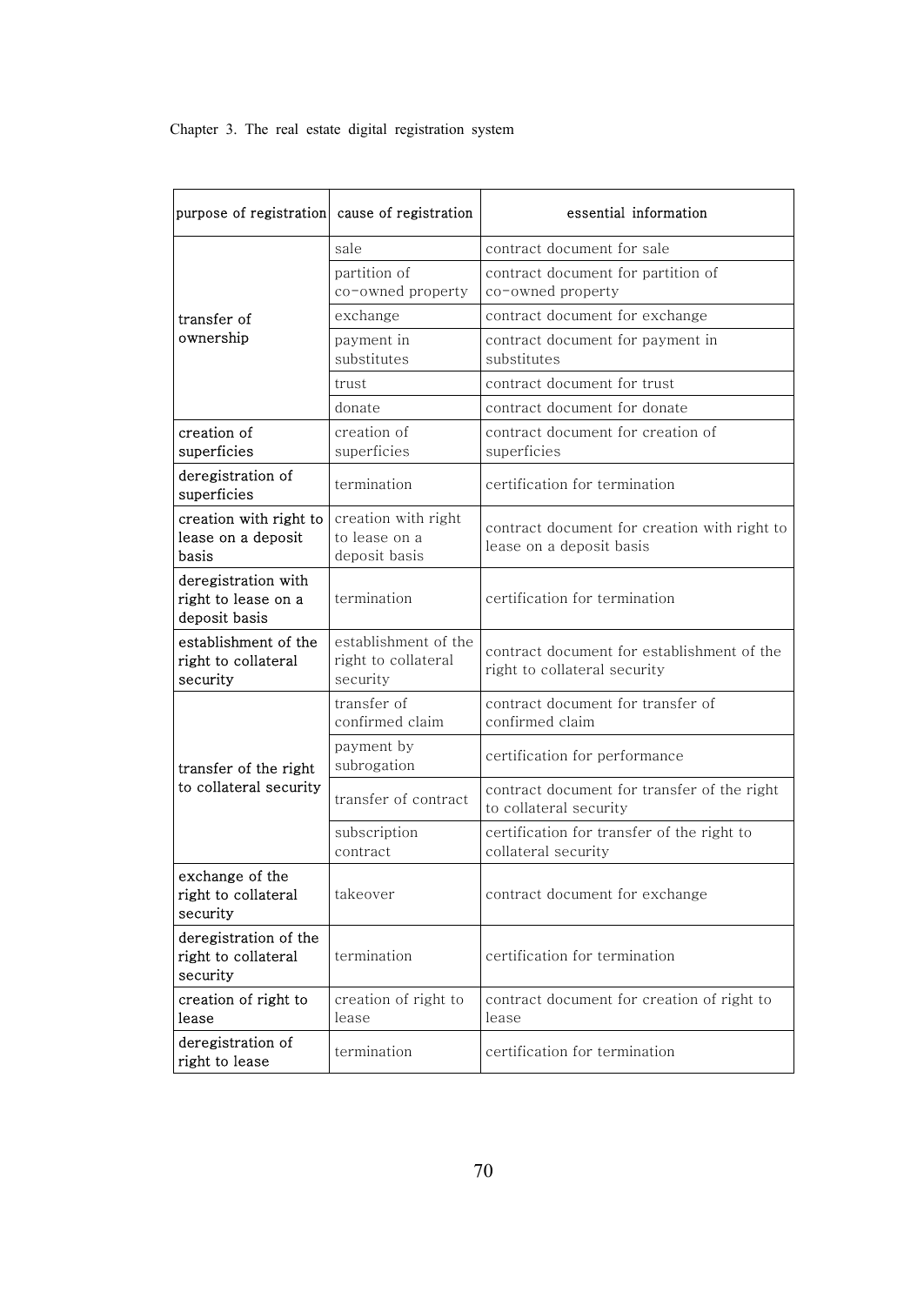(2) The information which becomes the object of joint use of administrative information(about resident registration, land cadastre, cadastre of forest land, building register, etc) and the information that can be conform directly in the register office should be mark only.

# **3. The approval**

#### **(1) The joint application**

When the party applies directly or mandates to different agents in the joint application for registration, one party should assign the object of the approval after inputting the application information and the attached information and the person who is assigned as the object of the approval should approve by attaching the user registration number and the information of written certification.

### **(2) The application by the agent**

In case of the application by the agent, the agent should approve by inputting the information related to delegation and attaching the information of written certification.

## $\leq$ Figure 4 $>$

The operational process guideline related to the registration application of real estate by computerized information processing organization [enclosure No.4]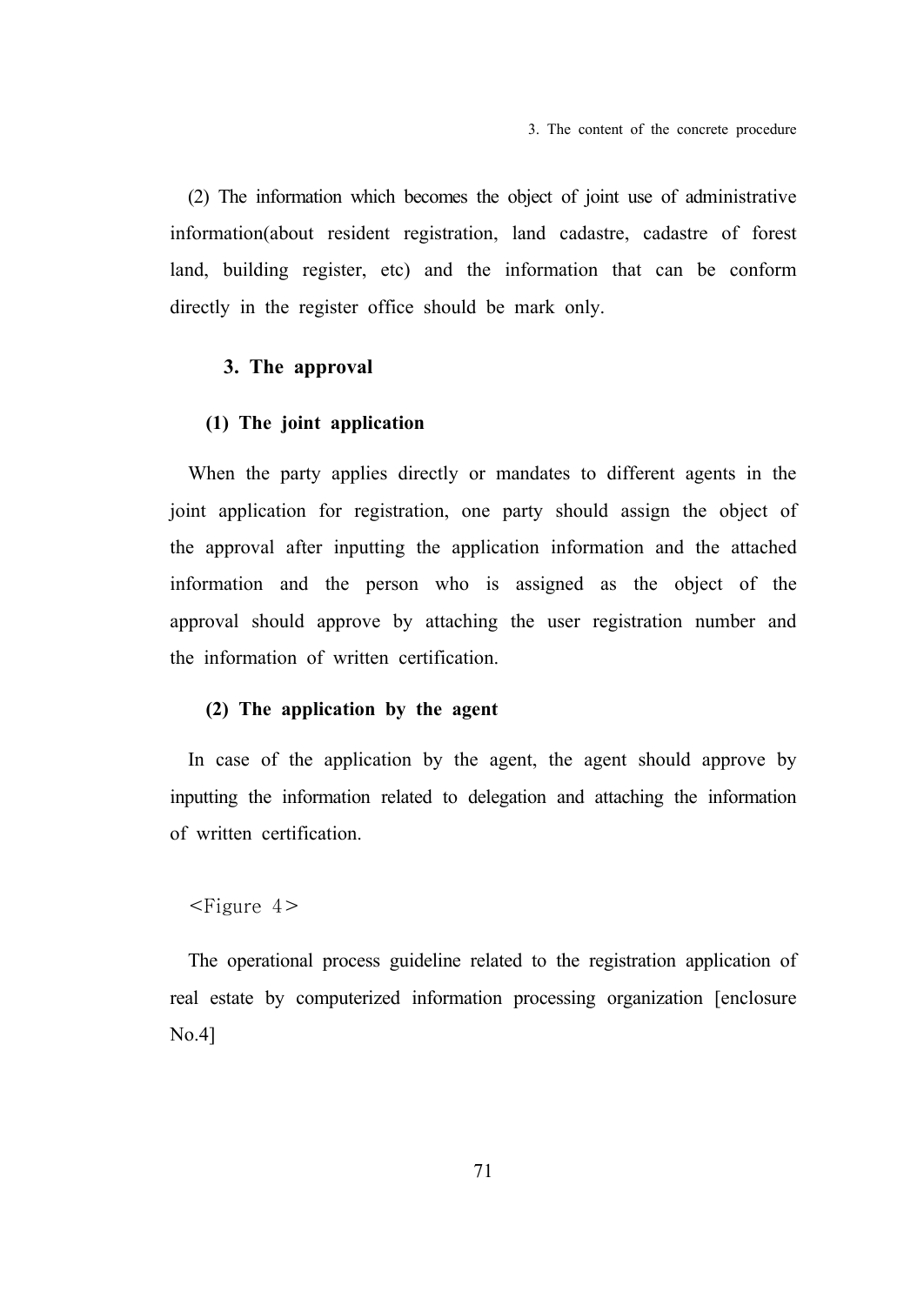① In case of the a obligator for registration or the a holder of the right of registration.

| The letter of attorney                                                                                                                                                                                                                                                                                   |                                    |                                             |      |  |
|----------------------------------------------------------------------------------------------------------------------------------------------------------------------------------------------------------------------------------------------------------------------------------------------------------|------------------------------------|---------------------------------------------|------|--|
| indication of real<br>estate                                                                                                                                                                                                                                                                             |                                    |                                             |      |  |
| cause and date of<br>registration                                                                                                                                                                                                                                                                        |                                    |                                             |      |  |
| purpose of<br>registration                                                                                                                                                                                                                                                                               |                                    |                                             |      |  |
|                                                                                                                                                                                                                                                                                                          |                                    |                                             |      |  |
|                                                                                                                                                                                                                                                                                                          |                                    |                                             |      |  |
|                                                                                                                                                                                                                                                                                                          |                                    |                                             |      |  |
|                                                                                                                                                                                                                                                                                                          |                                    |                                             |      |  |
| agent                                                                                                                                                                                                                                                                                                    |                                    |                                             |      |  |
| He/She may appoint above the man as his/her agent and delegate an<br>application of real estate for registration, cancellation, and receipt, confirmation<br>and any acts about finished informations of the register to the agent. And<br>he/she may appoint the man as his/her subagent.<br>(dd/mm/yy) |                                    |                                             |      |  |
|                                                                                                                                                                                                                                                                                                          | person eligible for registration : |                                             | seal |  |
| agent                                                                                                                                                                                                                                                                                                    |                                    | person who holds a right for registration : | seal |  |

※ When the agent seal the letter of attorney, please take notice that your seal shall be out of the line.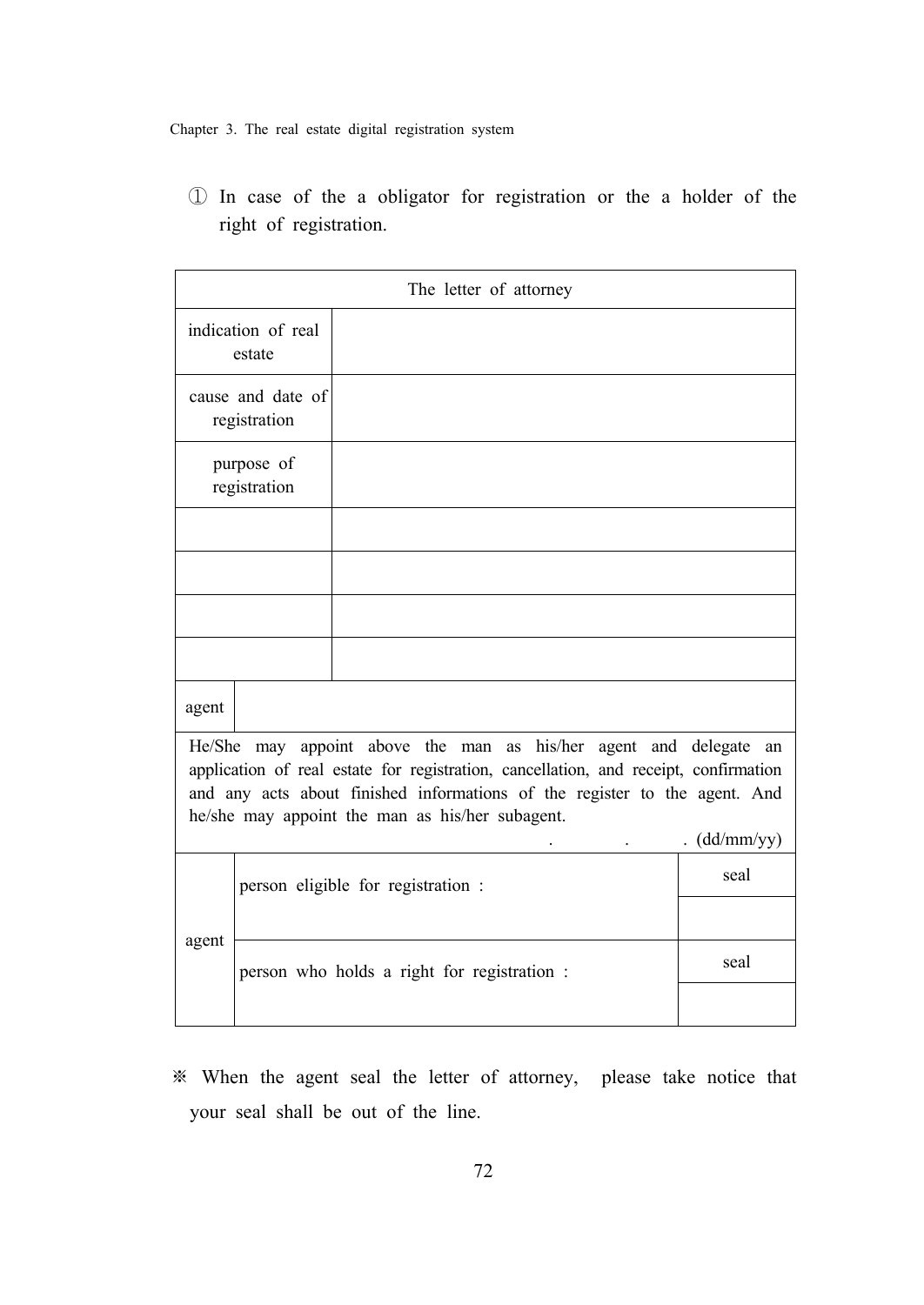3. The content of the concrete procedure

② In case of the several obligator for registration or the several holder of the right of registration.

|                                                                                                                                                                                                                                                                                                          | The letter of attorney |                                    |      |  |  |
|----------------------------------------------------------------------------------------------------------------------------------------------------------------------------------------------------------------------------------------------------------------------------------------------------------|------------------------|------------------------------------|------|--|--|
| indication of<br>real estate                                                                                                                                                                                                                                                                             |                        |                                    |      |  |  |
| cause and date<br>of registration                                                                                                                                                                                                                                                                        |                        |                                    |      |  |  |
| purpose of<br>registration                                                                                                                                                                                                                                                                               |                        |                                    |      |  |  |
|                                                                                                                                                                                                                                                                                                          |                        |                                    |      |  |  |
|                                                                                                                                                                                                                                                                                                          |                        |                                    |      |  |  |
|                                                                                                                                                                                                                                                                                                          |                        |                                    |      |  |  |
|                                                                                                                                                                                                                                                                                                          |                        |                                    |      |  |  |
| agent                                                                                                                                                                                                                                                                                                    |                        |                                    |      |  |  |
| He/She may appoint above the man as his/her agent and delegate an<br>application of real estate for registration, cancellation, and receipt,<br>confirmation and any acts about finished informations of the register to the<br>agent. And he/she may appoint the man as his/her subagent.<br>(dd/mm/yy) |                        |                                    |      |  |  |
|                                                                                                                                                                                                                                                                                                          |                        | person eligible for registration : | seal |  |  |
|                                                                                                                                                                                                                                                                                                          |                        |                                    |      |  |  |
| agent                                                                                                                                                                                                                                                                                                    |                        |                                    | seal |  |  |
|                                                                                                                                                                                                                                                                                                          |                        |                                    |      |  |  |

- ※ 1. When the agent seal the letter of attorney, please take notice that your seal shall be out of the line.
	- 2. If holder of the right of registration or obligator for registration are the number of people, obligator for registration must not seal before all holder of the right of registration has sealed.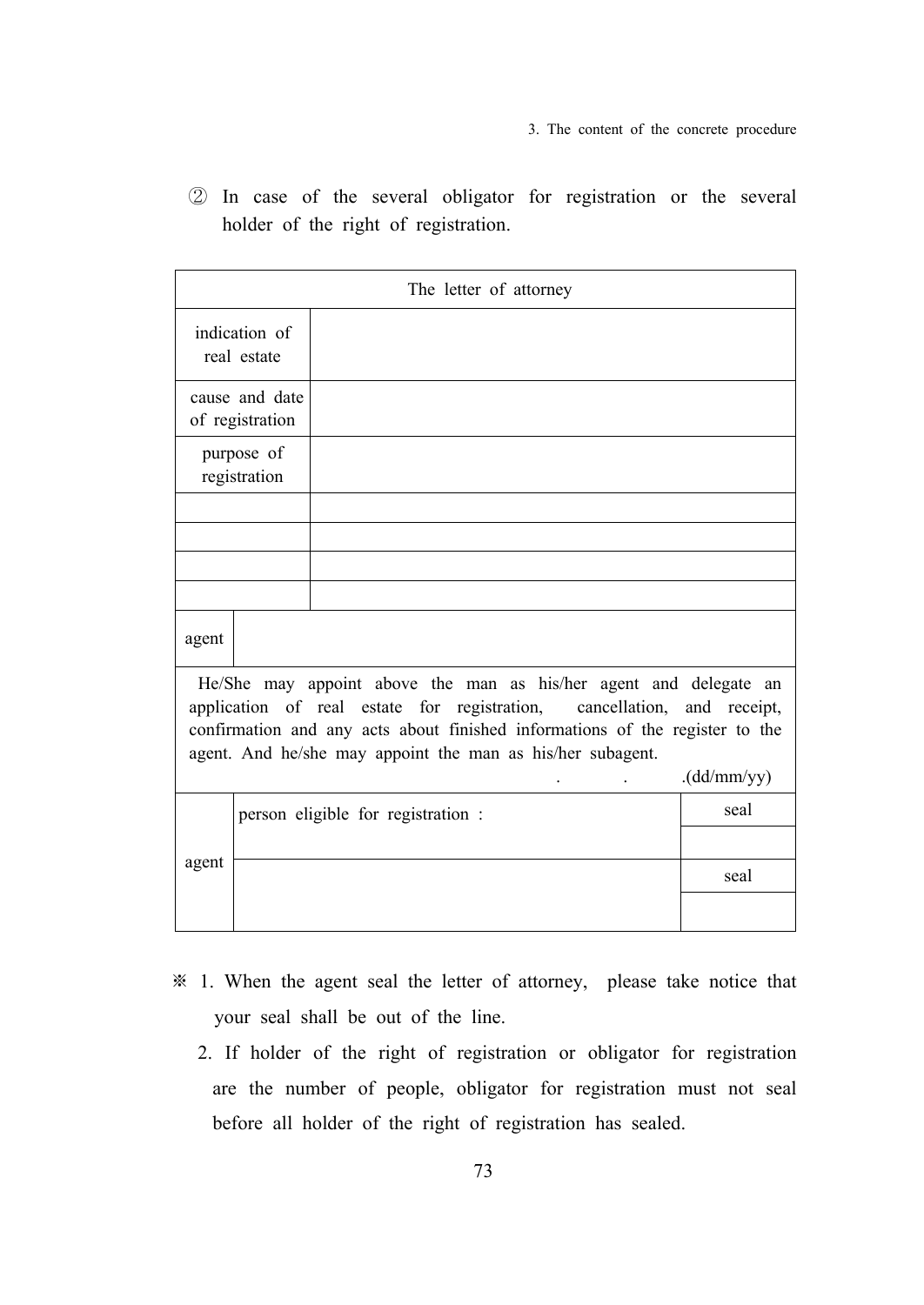|       | seal                  |
|-------|-----------------------|
|       |                       |
| agent |                       |
|       |                       |
|       | $\operatorname{scal}$ |
|       |                       |
| agent |                       |
|       |                       |
|       |                       |
|       | seal                  |
|       |                       |
| agent |                       |
|       |                       |
|       | seal                  |
|       |                       |
| agent |                       |
|       |                       |
|       |                       |
|       | seal                  |
|       |                       |
| agent |                       |
|       |                       |
|       | seal                  |
|       |                       |
| agent |                       |
|       |                       |
|       |                       |

- ※ 1. When the agent seal the letter of attorney, please take notice that your seal shall be out of the line.
	- 2. If holder of the right of registration or obligator for registration are the number of people, obligator for registration must not seal before all holder of the right of registration has sealed.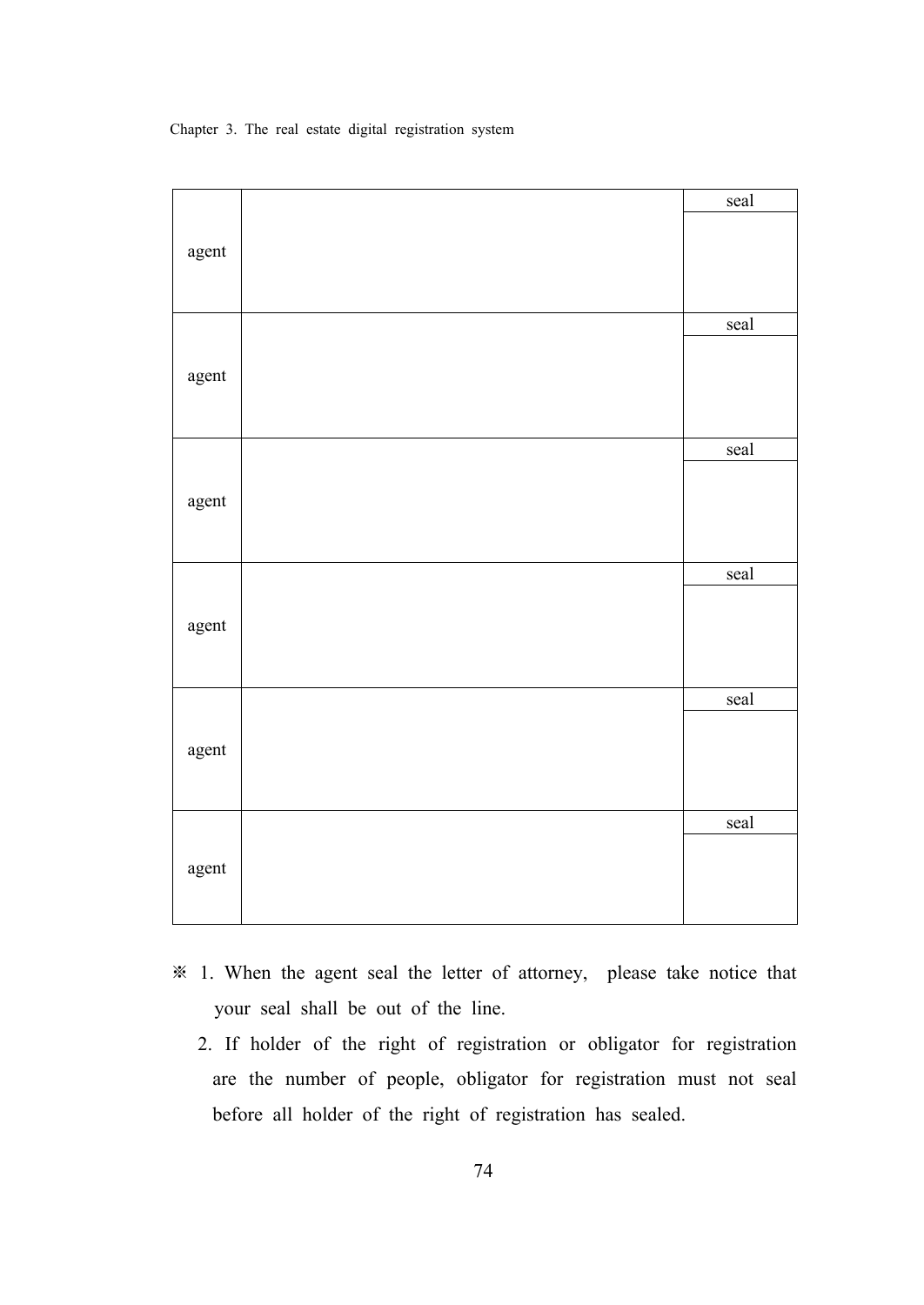3. The content of the concrete procedure

## **(3) The unnecessariness of the approval**

The person who registers as user in the unilateral application case shall not pass the approval procedure when he apply the digital one by himself.

#### **4. The payment of the registration fee**

The party or the agent should pay the fee by the digital way if they receive the approval after inputting the information.

#### **5. The registration tax**

To confirm the information about the registration tax payment electronically, the local tax payment system and The real estate registration system should be connected ; because of that, the registrar does not have the way to confirm the payment about the real estates which locate in other area so the digital application is impossible ; when the applicant is the qualified agent, the paper can be copied and sent with the additional information which is the same with the original copy and the information of written certification.

#### **6. The revenue-stamp duty**

The revenue-stamp duty about the digital document do not pay because it is recognized as the special case of non-taxable, but Ministry of Strategy and Finance is going to levy the revenue-stamp duty by establishing the payment system.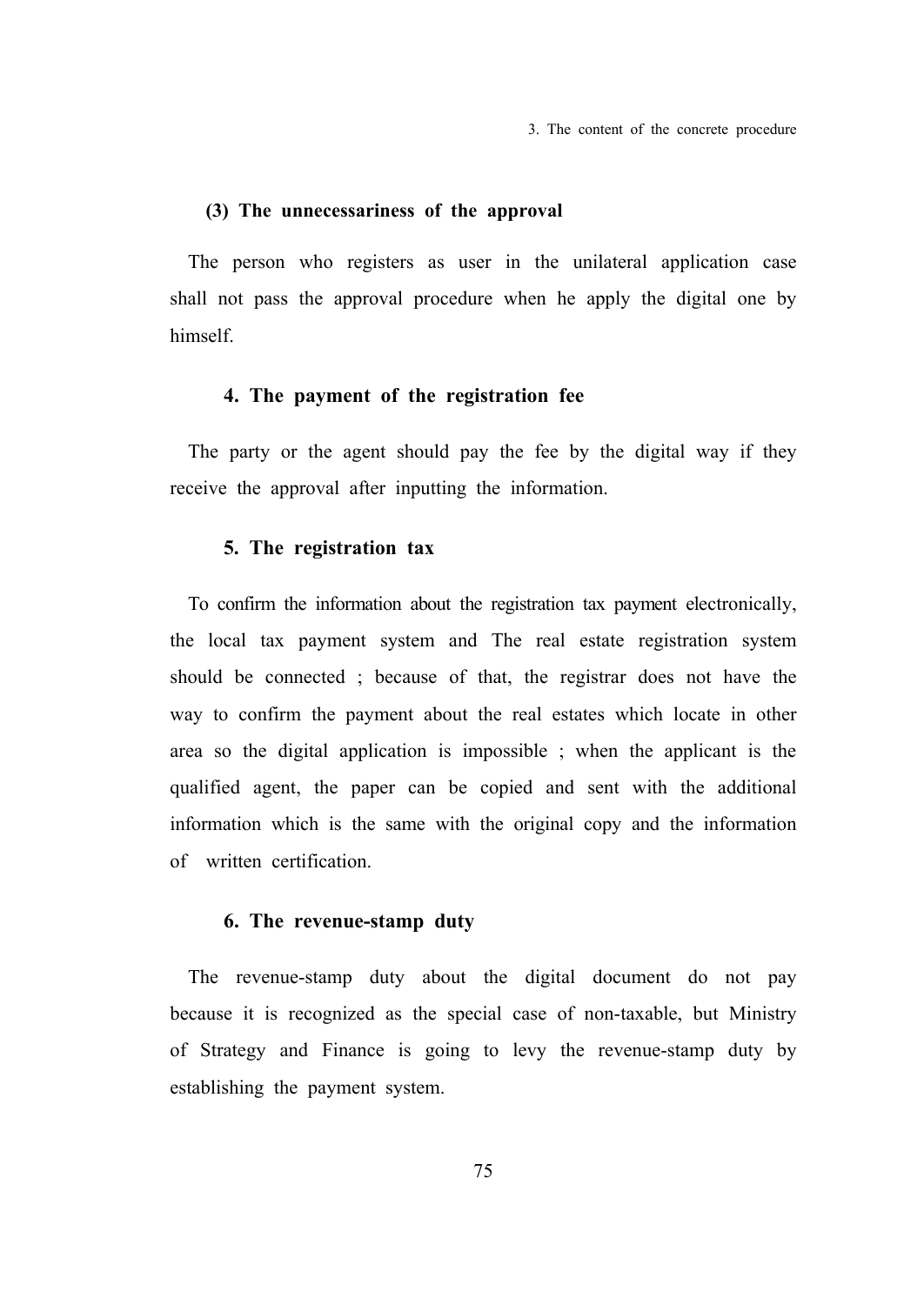#### **7. The transmission**

The party and the agent who pay the fee of the registration application should transmit the application information to the register office within 7 days after paying.

## **8. The unnecessariness of the transmission of information about certificate of personal seal impression**

When the person who should submit the certificate of personal seal impression by the Registration of Real Estate Regulations Article 53, 54, etc. transmit the information of written certification, the transmission of the information about the certificate of personal seal impression shall not be requested.

# Ⅴ**. The withdrawal, supplement and rejection of the digital application**

## **1. The withdrawal**

The electronic information processing organization shall be used after taking the user authentication by the same way in the digital application.

#### **2. The supplement**

#### **(1) The method of the supplement notice**

The registrar should be notified to the applicant about the reason by digital mail, word of mouth, telephone and the similar method after registration of the supplement reason.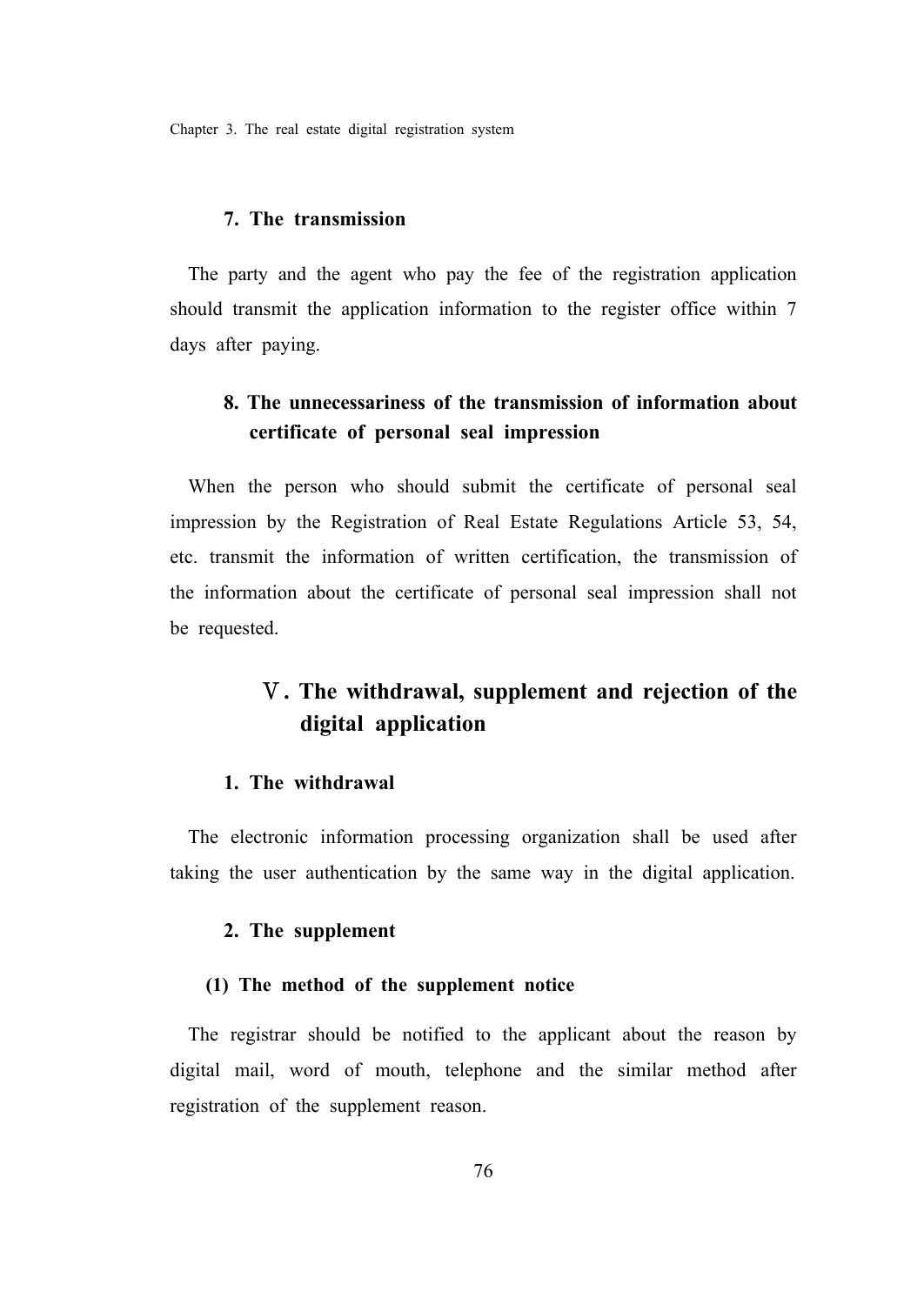3. The content of the concrete procedure

#### **(2) The method of the supplement in the digital application**

The supplement of the digital application should use the computerized information processing organizations ; when the registrar can not acquire the attached information which become the object of joint use of administrative information because of various obstacles, the document that contained that information is able to be submitted ; when the applicant is the qualified agent, the paper can be copied and sent with the additional information which is the same with the original copy and the information of written certification.

### **(3) The print of the application information**

When the applicant corrects by the way which submits the document to the register office directly, the registrar shall print the paper that contains the application information and bind it to the bind book of application and the supplementary document.

#### **3. The rejection of the digital application**

The way of the decision of rejection and the way of notice about the digital application are the same with the paper application.

## Ⅵ**. The execution of the registration**

The registrar shall correct in order of number of receipt after investigation and shall notify the transmission of the information of registration certificate and the fact of registration completion in 24 hours expect the delayed case or the correction case ; the delayed case should be processed within 50 days from the receipt time.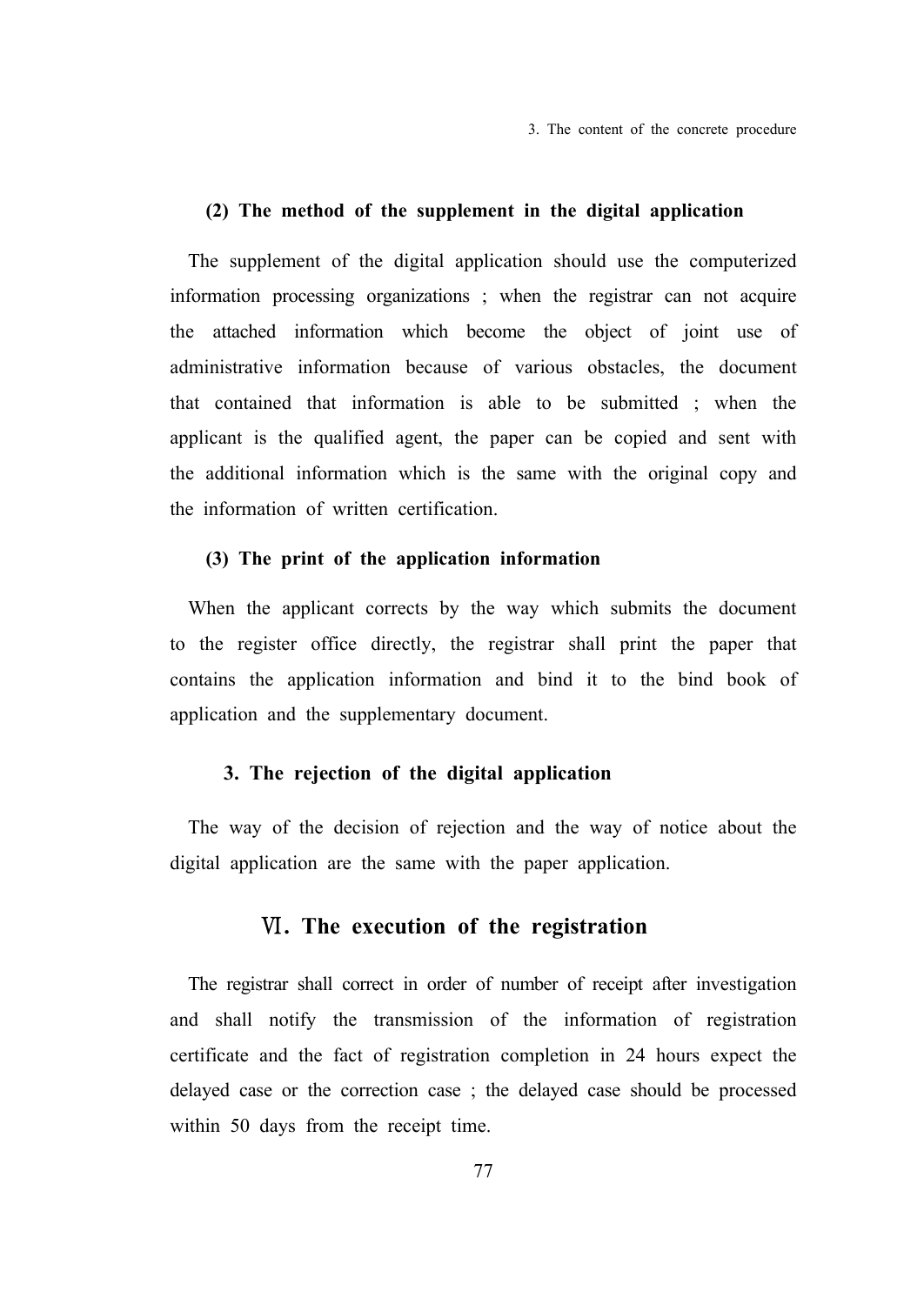## Ⅶ**. The procedure after the registration completion the notice of the information of registration certificate17)**

## **1. The preparation of the information of registration certificate**

## **(1) The object registration of the information of registration certificate**

The registrar shall record the information of registration certificate in case falling under any of the following sub-paragraphs ; he shall not record the information of registration certificate except that.

- 1) The registration for preservation, establishment and movement of the right which are provided by Registration of Real Estate Act Article 2.
- 2) The provisional registration for establishment of the right or preservation of the claim for transfer of a right of above 1).
- 3) The registration of correction or the registration for modification for addition of the person who holds a right.
	- **(2) The object registration of the notice of registration completion**

All the other type of registration except above.

## **2. The entered matter and The construction**

## **(1) The entered matter**

Holder of a right, (resident) registration number, inherent number of real estate, location of real estate, date of receipt, number of receipt, purpose of registration, serial number and password shall be recorded in the information of registration certificate.

<sup>17)</sup> Guidelines for the preparation and notification, etc. of matters required to be registered as prescribed by the registration regulation No.1151.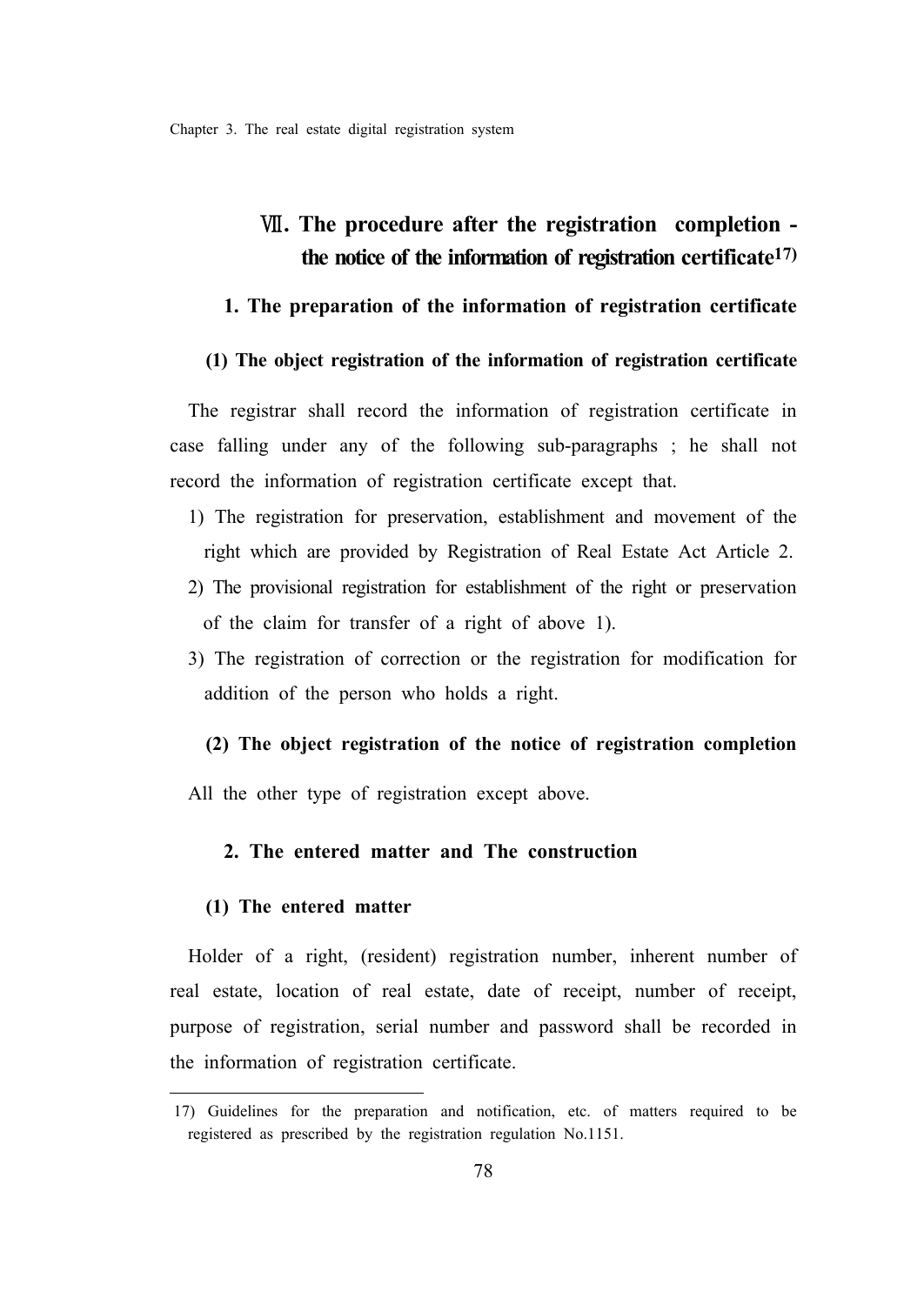3. The content of the concrete procedure

#### **(2) The construction of the information of registration certificate**

The serial number of the information of registration certificate are consisted of 12 combinations of English or Arabic numerals and the password shall be given 50.

#### **3. The framing method**

#### **(1) The general application**

The information of registration certificate shall be made out by real estate and each applicant who became the registered person ; but if the date and number of application form for registration are same, then it can be made out by each registered person even though they have different real estate ; therefore, if the registered person choose the one of follow registration, the information of registration certificate for the registered person shall not be made out.

- ① The registration by the subrogation of creditor.
- ② The preservation registration by authority of registrar.
- ③ The registration by application of obligator for registration who won the lawsuit.

#### **(2) The entrustment of the public office**

When the public office requests the registration, the information of registration certificate shall be made out ; however, it is not in case of the entrustment of the registration for holder of the right of registration.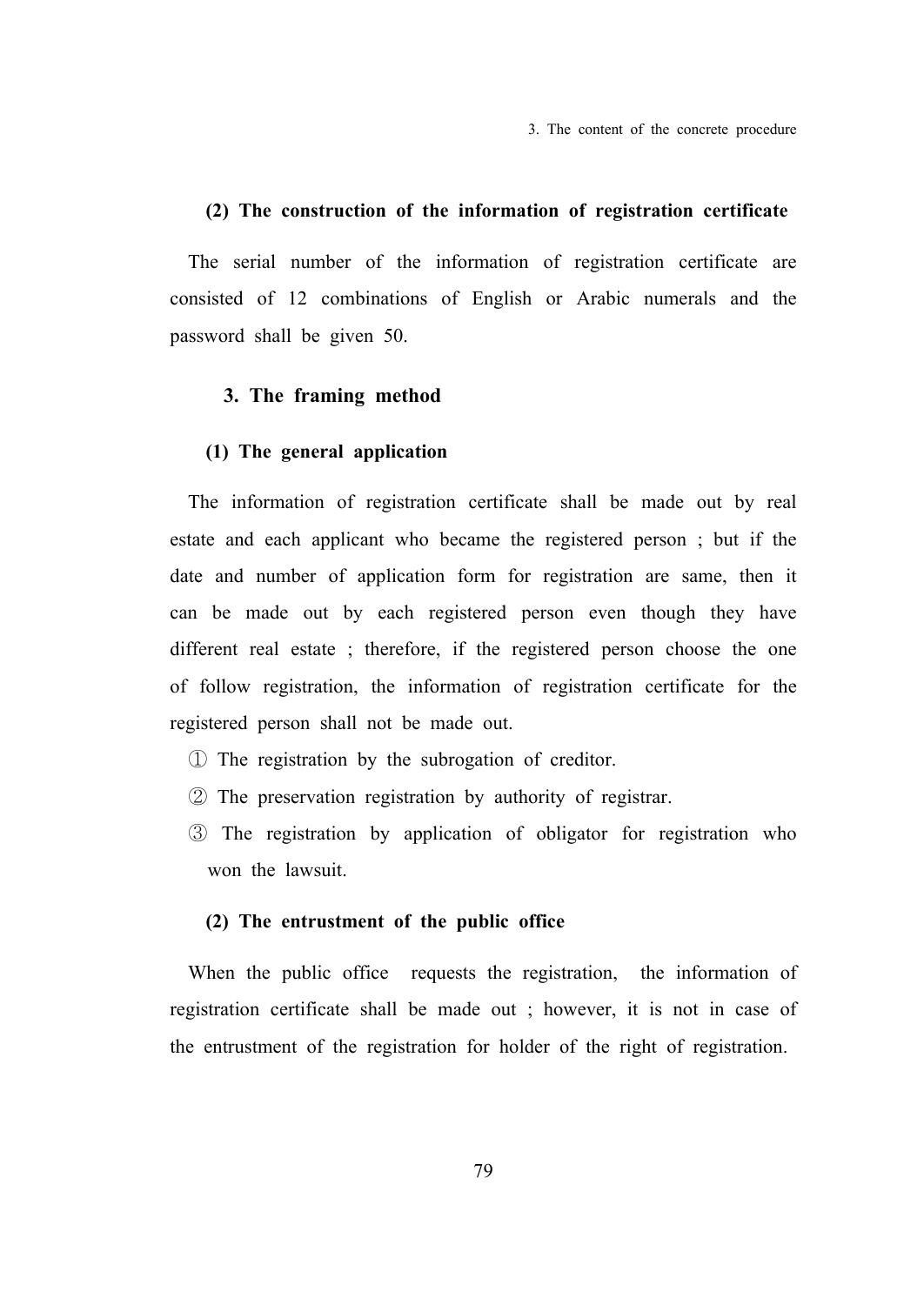#### **4. The way to notify of the information of registration certificate**

### **(1) The digital application**

## **1) The case of application by the party directly**

Holder of the right of registration shall receive the information of registration certificate by following order.

- a. After connecting Internet register office, choose the reference of application details in menu of digital application for registration ; and then, take the authentication by inputting the information of qualified certificates and registration number of user.
- b. After finding and marking the recorded case as completed registration, transmit the information of registration certificate(it can be transmitted only 3 times) ; the information of registration certificate related to the other can not be transmit when several persons are marked in the same application for registration.
- c. To confirm the transmitted information of registration certificate, the information of qualified certificates of holder of the right of registration should be entered.

#### **2) The case of application by the representative**

The person who holds a right can not be transmitted directly the information of registration certificate when the digital application is entrusted to agent; the agent shall send the file by digital mail or deliver directly to holder of the right of registration after transmitting the information by the above procedures  $a, b$ ; if the holder of the right give the whole right about receipt and confirm of the information, the agent can confirm the transmitted information by inputting his own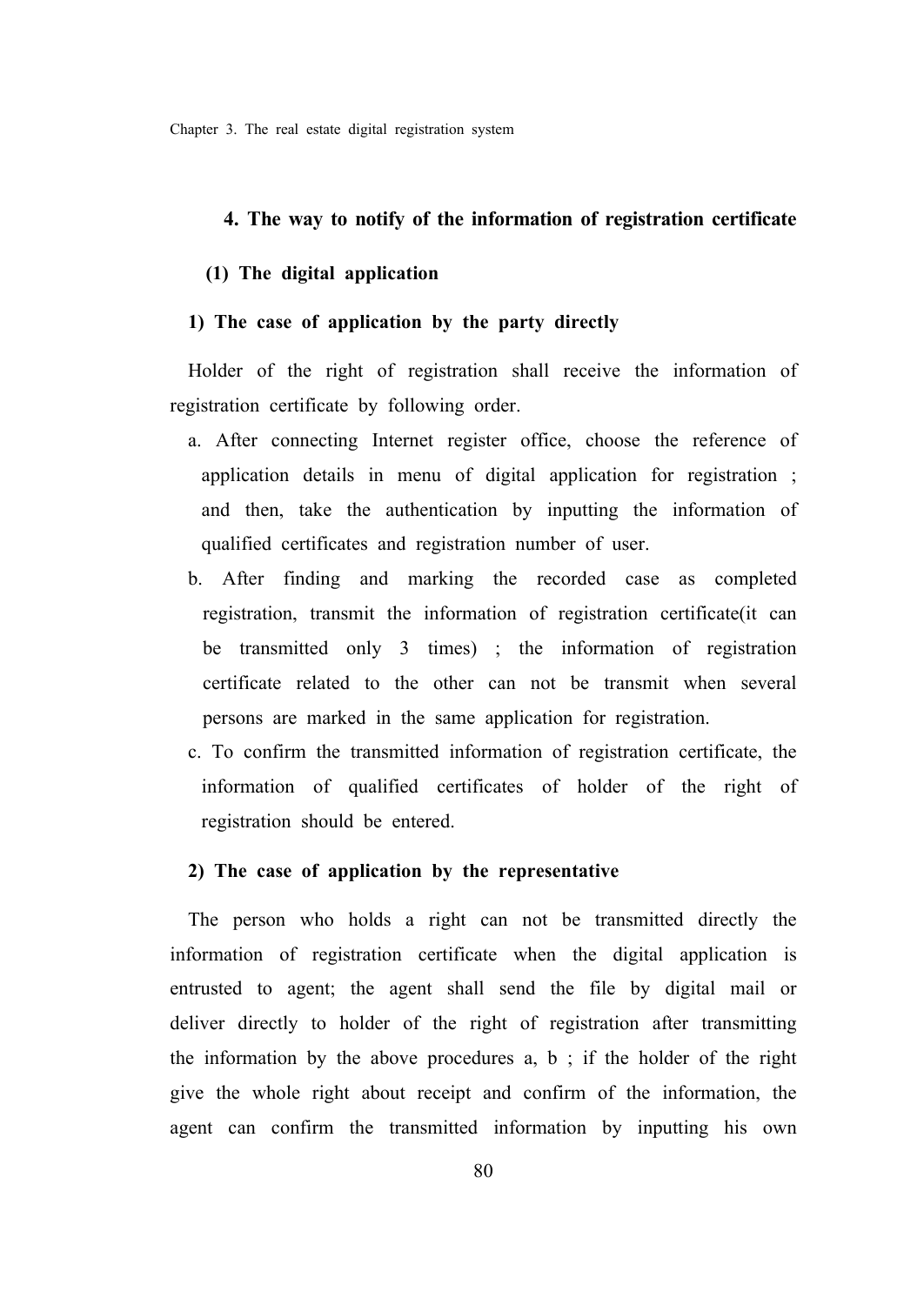information of qualified certificates and deliver it to holder of the right of registration by printing.

#### **3) The digital entrustment**

When the public office requests ownership transfer registration in digital for holder of the right of registration, the public office can be sent or delivered directly by printing the notice about that; in this case, the public office shall give the sealed notice to the holder of the right of registration.

### **(2) The paper application**

The person in charge of delivery shall deliver the notice by following order.

- 1) The target of delivery shall be confirmed by choosing the function of information management in the computerized information processing organization.
- 2) After choosing the specific registered person in the target of delivery, the notice shall be printed.
- 3) The sticker shall be attached on the part of serial number and password to be invisible.
- 4) When the notice that attached the sticker is delivered, the date of delivery and the name of recipient should be made out and the seal of recipient should be taken in recipient book of application form for real estate registration.
- 5) When the applicant or the agent deliver the notice directly, the signature can replace the affixture of a seal ; when the clerk of the agent deliver the notice, the affixture of a seal by agent`seal should be taken.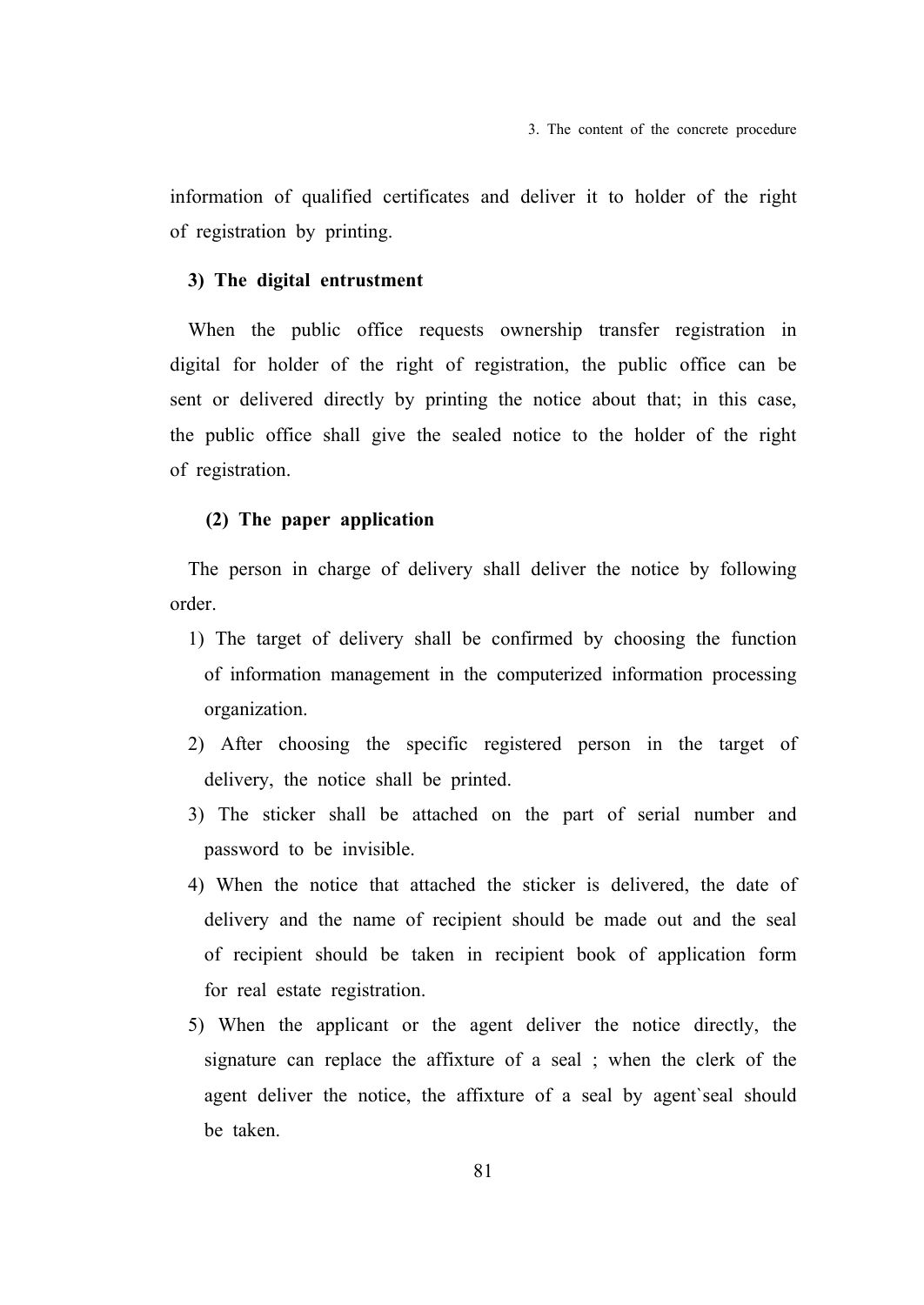- 6) When the applicant want to deliver the notice by mail, application form for registration and the envelope that is recorded the column for addressee with the stamp correspondence with the fee of registered mail or express mail.
- 7) In case of above 6), the person in charge of delivery should send the notice to recipient instantly after processing the registration work and keep the receipt in the receipt binder of mail after recording ' mailing' in the column for addressee of the receipt book of real estate registration. This mail should be preserved for a year.
- 8) The notice of the information of registration certificate shall be delivered only one time.

### **6. The way to provide of the information of registration certificate**

#### **(1) The digital application**

The applicant shall entry the serial number and password in the framing step of the application. However, the used password could use again after using 50 passwords entirely.

## **(2) The paper application**

The applicant shall input the serial number and password. The usage of the password are the same in case of the digital application.

## **7. The application for invalidation about the information of registration certificate**

 The application for invalidation about the information of registration certificate is able to be done by using the computerized information processing organization or visiting the register office.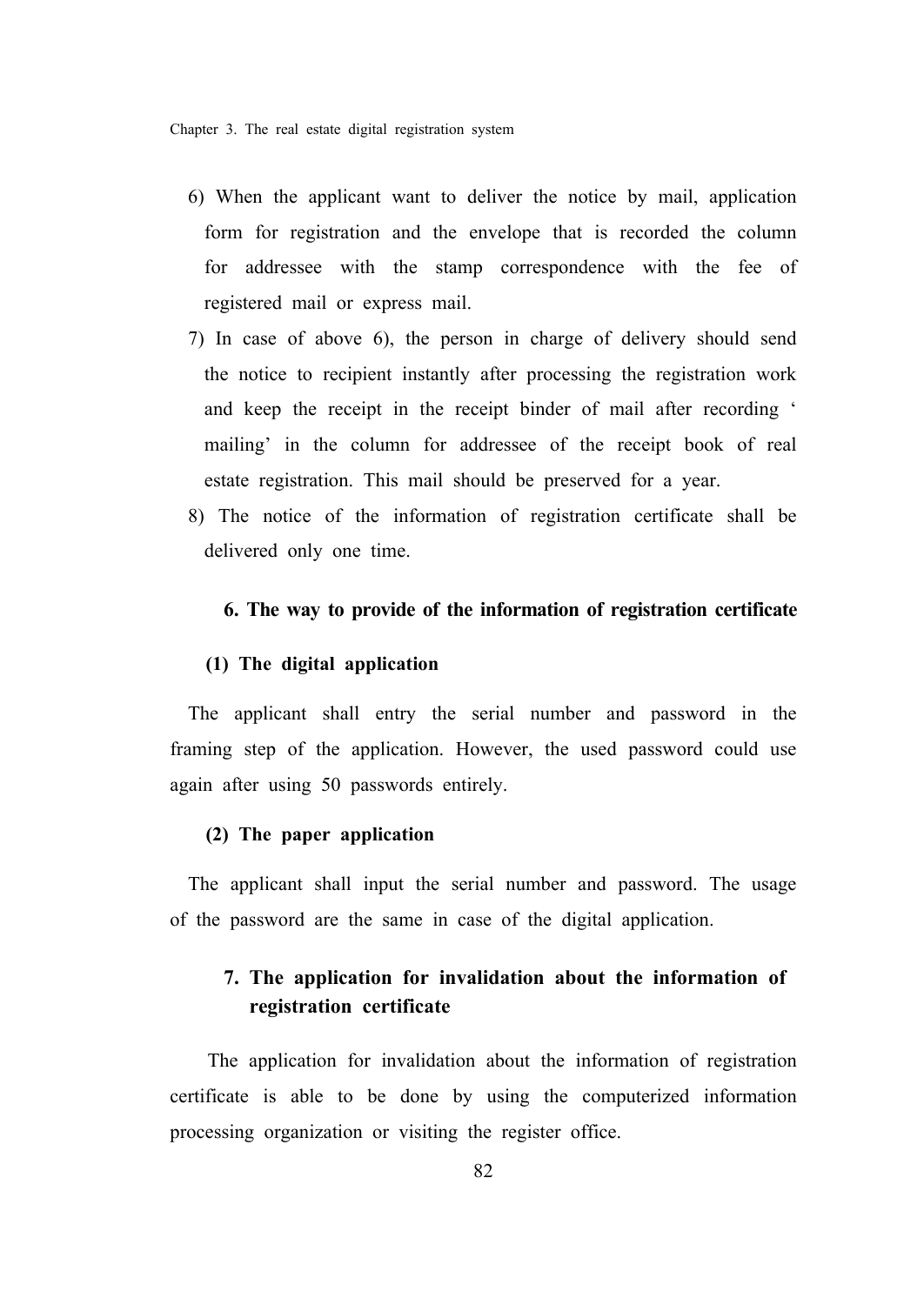3. The content of the concrete procedure

## **(1) The invalidation by using the computerized information processing organization**

The person who takes the information of registration certificate can do the application for invalidation by inputting the name, resident registration number and the information of written certification after connecting the Internet register office. In this case, the pertinent information of registration certificate shall be lost the validity.

## **(2) The invalidation by the paper application**

1) Holder of the right of registration apply the invalidation of the information of registration certificate by enclosure No.1 form after visiting the register office.

2) The person in charge of receipt shall be invalid the information of registration certificate by choosing the management function of the information of registration certificate after affirming the principal by identification card(resident registration certificate, passport, driver's license, etc) which are shown by the applicant and shall bind the duplicate in application form after copying the identification card.

3) In case of application by representative of holder of the right of registration, certificate of personal seal impression and letter of delegation of the principal shall be attached ; in this case, the person in charge of receipt should identify whether agents or not by the method of above 2) but the duplicate of identification card do not need to bind in the application form.

#### $\leq$ Figure 5 $>$

The operational process guideline related to preparation and notice of the information of registration certificate (enclosure No.1).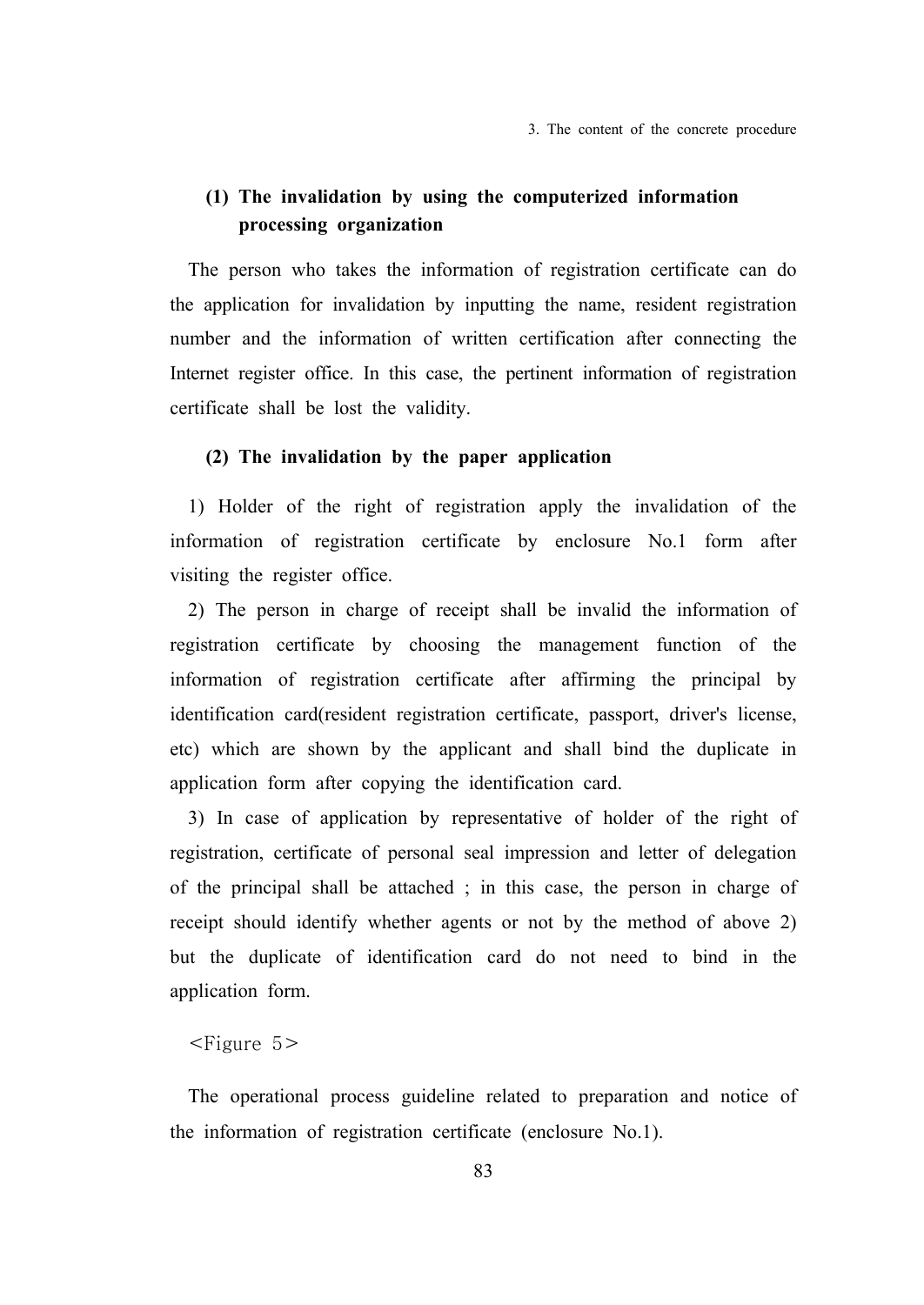| applications for invalidness                                                                                |                                                              |                                                                                           |  |                         |
|-------------------------------------------------------------------------------------------------------------|--------------------------------------------------------------|-------------------------------------------------------------------------------------------|--|-------------------------|
| on finished information of the register                                                                     |                                                              |                                                                                           |  |                         |
| name on the register<br>(trade name, title)                                                                 |                                                              |                                                                                           |  |                         |
| resident registration number<br>(registration number)                                                       |                                                              |                                                                                           |  |                         |
| number on site of real estate<br>(real estate's own number)                                                 |                                                              |                                                                                           |  |                         |
| purpose of registration                                                                                     |                                                              |                                                                                           |  |                         |
| receipt date of<br>registration case                                                                        | receipt<br>(dd/mm/yy)<br>No.<br>number                       |                                                                                           |  |                         |
| invalid reason                                                                                              | loss<br>counterfeit $\Box$ the others<br>$\lambda$           |                                                                                           |  |                         |
| I accept applications for invalidness on finished information of the register<br>which is based above data. |                                                              |                                                                                           |  |                         |
|                                                                                                             | (dd/mm/yy)                                                   |                                                                                           |  |                         |
| principal                                                                                                   |                                                              | (tel.                                                                                     |  |                         |
| (or) agent                                                                                                  |                                                              | (tel.                                                                                     |  |                         |
| To.                                                                                                         | district court                                               |                                                                                           |  | registry office         |
|                                                                                                             |                                                              | *if he/she is agent,<br>1. a certification of<br>documents<br>personal seal<br>impression |  |                         |
| evidential documents                                                                                        | *if he/she is principal,<br>evidential<br>shall be exempted. |                                                                                           |  |                         |
|                                                                                                             |                                                              |                                                                                           |  | 2. a letter of attorney |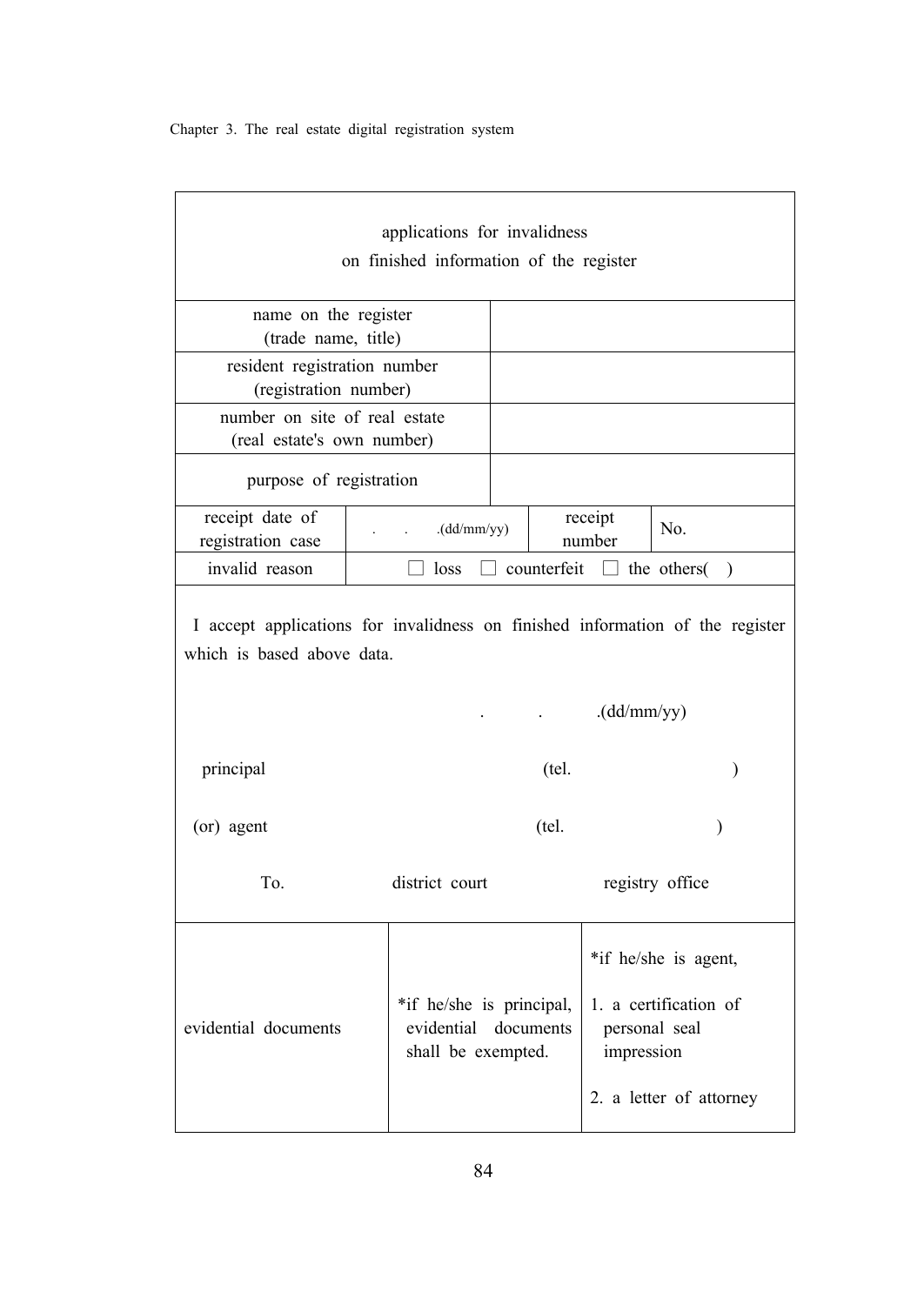## **8. The input error and cancellation of error about the information of registration certificate**

### **(1) The error of entering password**

If the applicant enter wrong password 5 times continuously, then the information of registration certificate would be processed as the input error and the validity shall be suspended until the input error is cancelled.

#### **(2) The application for cancellation of input error**

1) For cancellation of input error about the information of registration certificate, the application for cancellation of input error shall be done by the application form in the register office.

2) The person in charge of receipt shall cancel the input error by choosing the management function of the information of registration certificate after affirming the principal by identification card(resident registration certificate, passport, driver's license, etc) which are shown by the applicant and shall bind the duplicate in application form after copying the identification card.

3) In case of application by representative of holder of the right of registration, certificate of personal seal impression and letter of delegation of the principal shall be attached ; in this case, the person in charge of receipt should identify whether agents or not by the method of above 2) but the duplicate of identification card do not need to bind in the application form.

85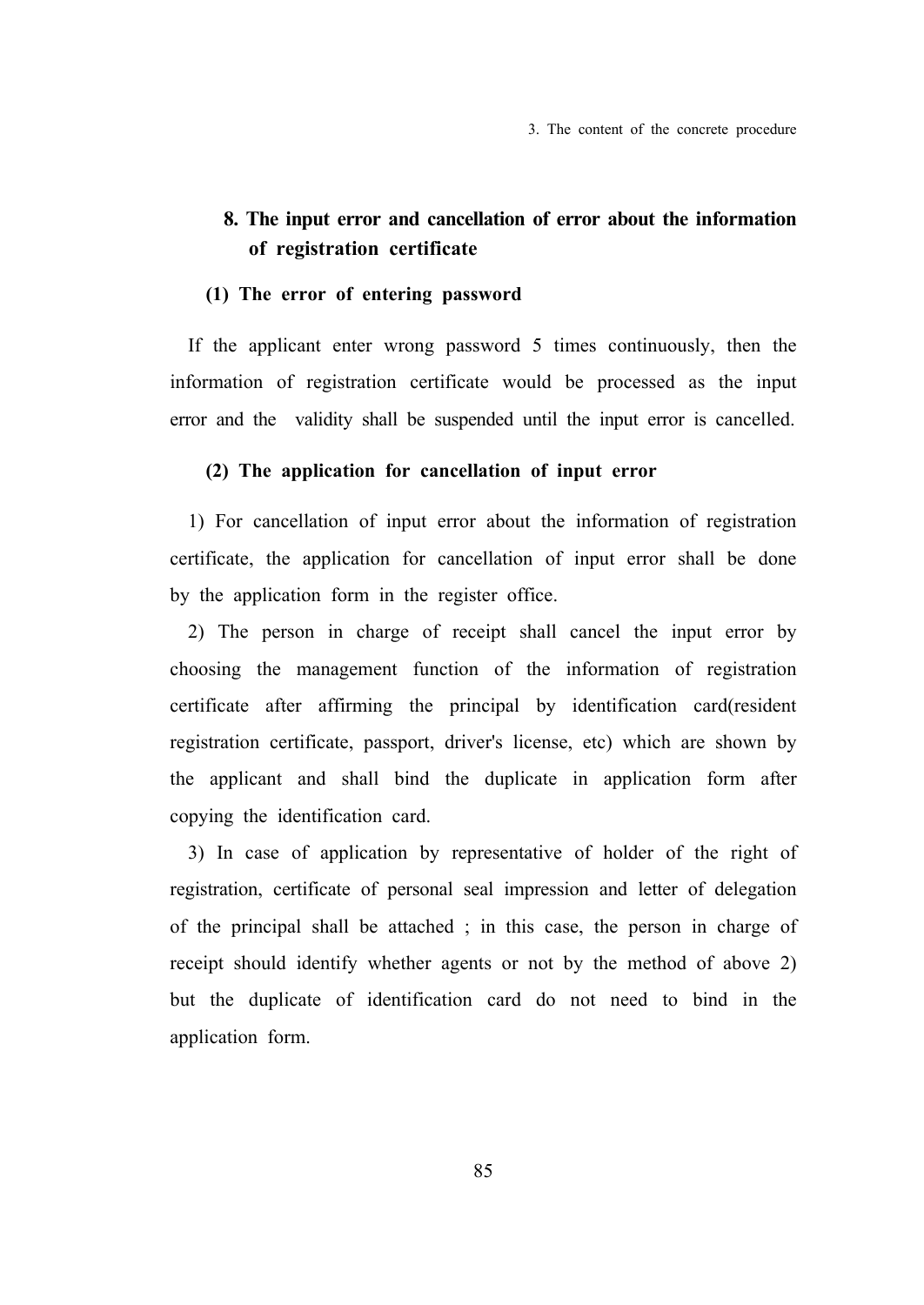## **9. The binding of the application form for invalidation about the information of registration certificate and so on**

## **(1) Furnishing binding book of the application form for invalidation about the information of registration certificate and its supplementary document.**

The binding book of the application form for invalidation about the information of registration certificate and its supplementary document shall be furnished ih the register office except nonexistence of the application about that.

# **(2) The binding of the application form for invalidation about the information of registration certificate and the application form for cancellation of input error.**

The person in charge of administrative affairs should bind the application form for invalidation and the application form for cancellation of input error about the information of registration certificate and its supplementary document in order of receipt number until every Fridays.

## **(3) The preservation period**

The application form for invalidation and the application form for cancellation of input error about the information of registration certificate shall be preserved for 5 years.

## $<$ Figure 6 $>$

The operational process guideline related to preparation and notice of the information of registration certificate (enclosure No.2)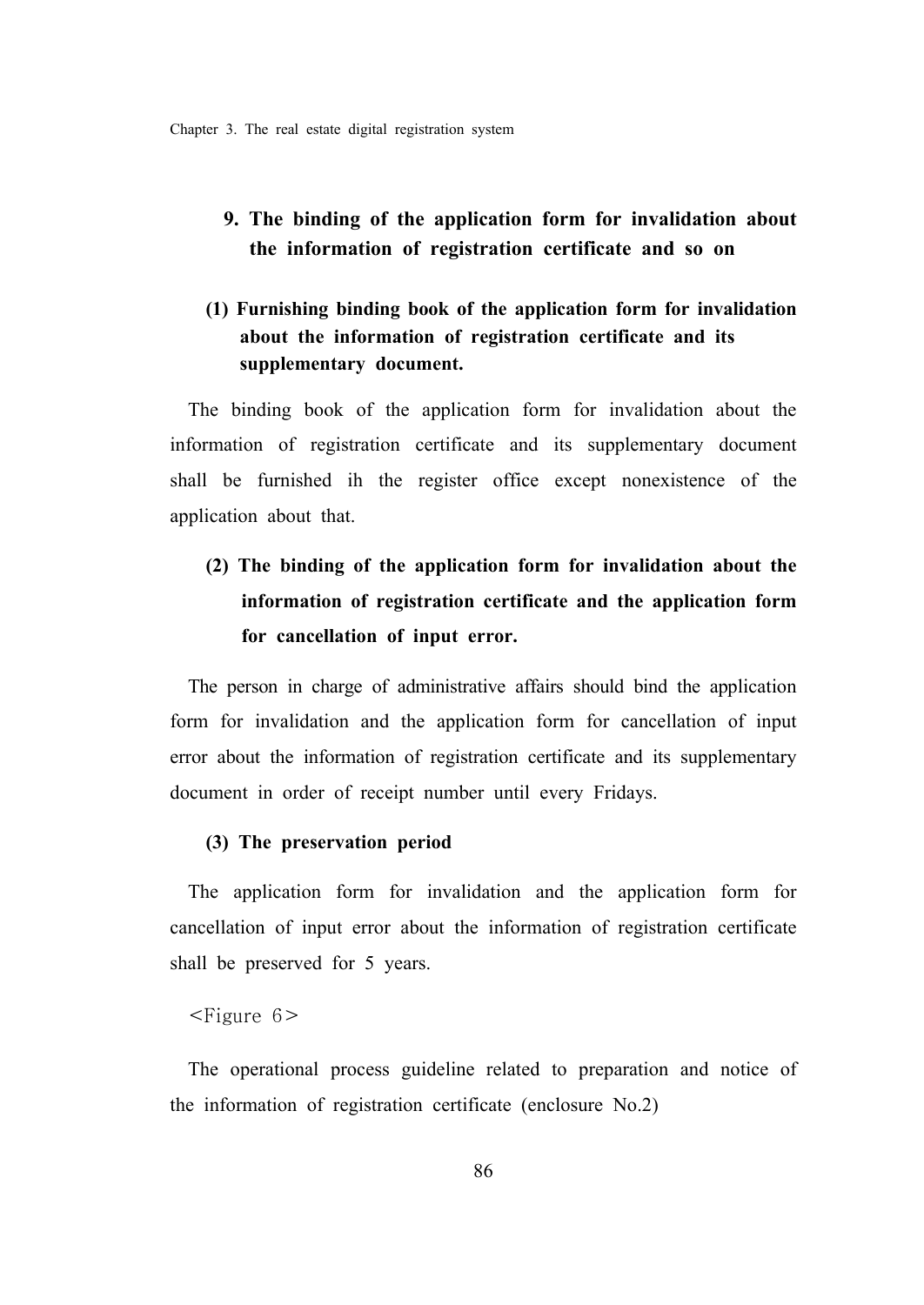3. The content of the concrete procedure

| applications for cancellation of entry-error<br>on finished information of the register                                     |                                                                    |                          |               |                                                                                                    |
|-----------------------------------------------------------------------------------------------------------------------------|--------------------------------------------------------------------|--------------------------|---------------|----------------------------------------------------------------------------------------------------|
| name on the register(trade name,<br>title)                                                                                  |                                                                    |                          |               |                                                                                                    |
| resident registration number<br>(registration number)                                                                       |                                                                    |                          |               |                                                                                                    |
| number on site of real estate<br>(real estate's own number)                                                                 |                                                                    |                          |               |                                                                                                    |
| purpose of registration                                                                                                     |                                                                    |                          |               |                                                                                                    |
| receipt date of<br>registration case                                                                                        | receipt<br>(dd/mm/yy)<br>number                                    |                          | No.           |                                                                                                    |
| finished<br>information of the<br>register(serial<br>number)                                                                |                                                                    |                          |               |                                                                                                    |
| I accept applications for cancellation of entry-error on finished information<br>of the register which is based above data. |                                                                    |                          |               |                                                                                                    |
|                                                                                                                             |                                                                    | (dd/mm/yy)               |               |                                                                                                    |
| principal                                                                                                                   |                                                                    | (tel.                    |               | $\mathcal{E}$                                                                                      |
| (or) agent                                                                                                                  |                                                                    | (tel.<br>$\lambda$       |               |                                                                                                    |
| T <sub>0</sub>                                                                                                              | district court                                                     | registry office          |               |                                                                                                    |
| evidential documents                                                                                                        | $*if$<br>he/she<br>principal, evidential<br>documents<br>exempted. | <i>is</i><br>shall<br>be | $1_{-}$<br>a. | *if he/she is agent,<br>certification<br>of<br>personal seal impression<br>2. a letter of attorney |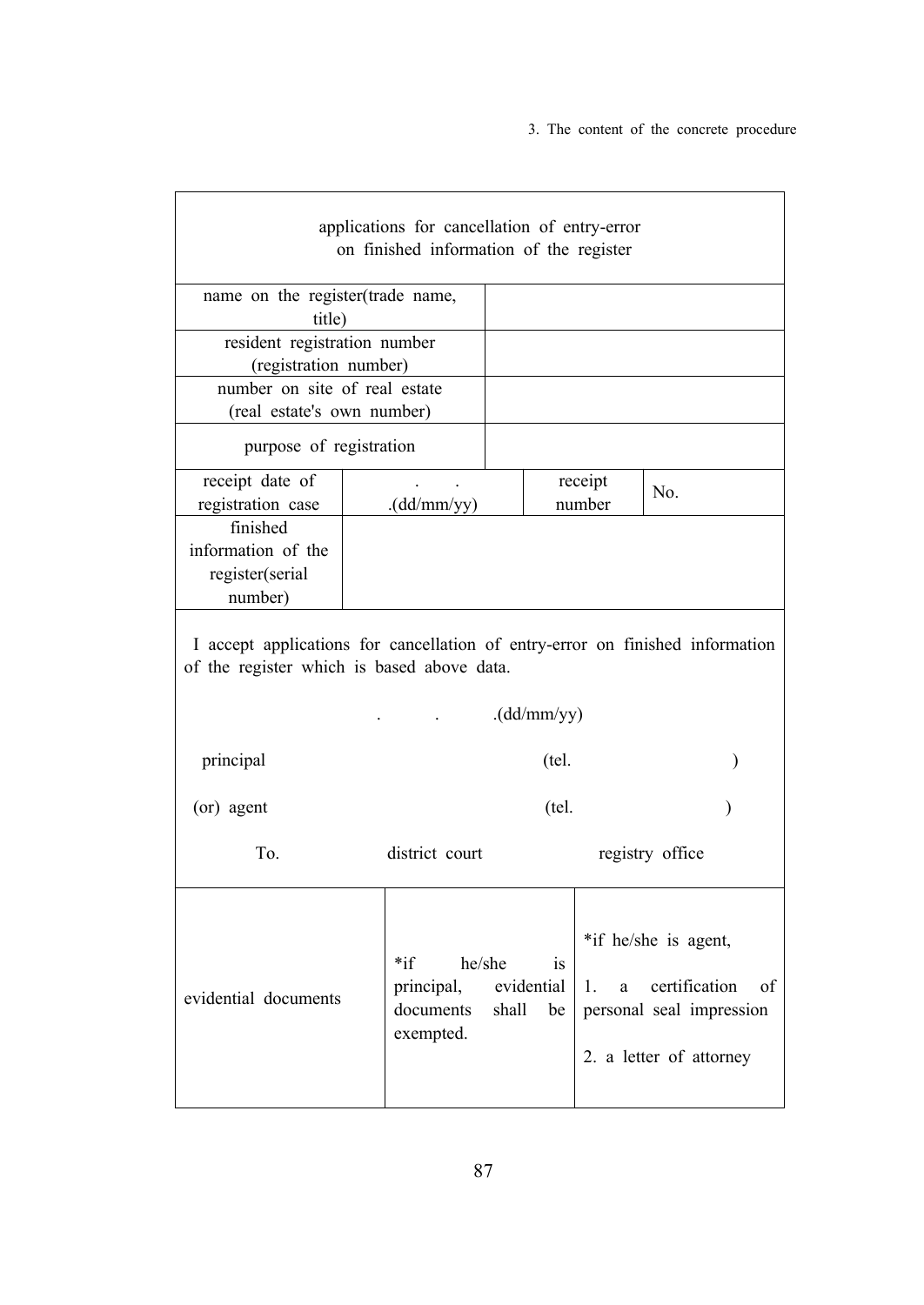## **10. The transmission method of the digital confirmation document in case of nonexistence of the information of registration certificate**

 When the information that qualified representative affirmed the principal send to the register office by Registration of Real Estate Regulations Article 145-14, paragraph 1, latter part, the copies of the document which contains Woomuin(the fingerprint of the right hand`s thumb)of obligator for registration and resident registration certificate(or passport, driver's license) shall be sent together.

# Ⅷ**. The procedures after registration completion - the notice of completed registration18)**

### **1. The person who takes the notice of completed registration**

When registrar completed the registration in the designated register office as the place which can apply the registration through the computerized information processing organizations by chief of the office of court administration, the notice of completed registration shall be made out and be notified to applicant and any person who falls under the following sub-paragraphs.

- (1) Holder of the right in registration application of obligator for registration who won a lawsuit.
- (2) Holder of the right in registration application of subrogating creditor.
- (3) Registered person in ex officio registration of preservation.

<sup>18)</sup> Guidelines for the preparation, etc. of the completed registration statement as prescribed by the registration regulation No.1240.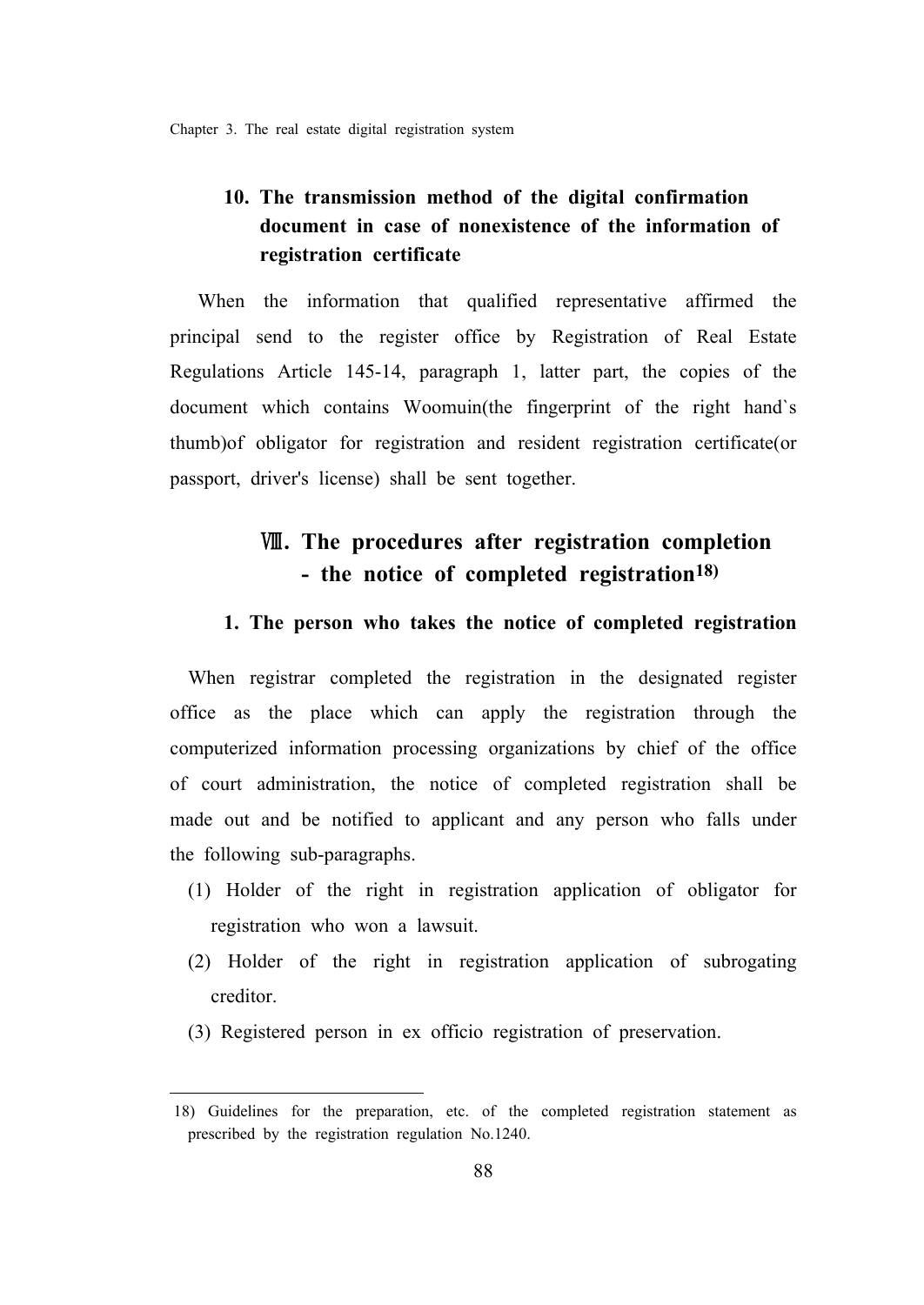- (4) Holder of the right of registration application which offers the information of affirmation in registration application that should be offered the information of registration certificate(including the registration certificate).
- (5) The administrative agency in commission of registration of administrative agencies.

## **2. The matter to be entered and the preparation method of the notice of completed registration**

The name and address of applicant(or holder of a right), the location of real estate, date of receipt, number of receipt, purpose of registration, cause and date of registration and date of preparation shall be entered and the digital official seal shall be recorded in the notice of the completed registration. In case of application of representative, the name and the qualification of representative shall be entered.

## **3. The method of the completed registration notice**

## **(1) Notifying to the person who will take the information of registration certificate**

## **1) The digital application**

It shall be sent together when the information of registration certificate is sent.

#### **2) The paper application**

In this case, the notice of the completed registration shall be done by the information of registration certificate and the notice of completed registration.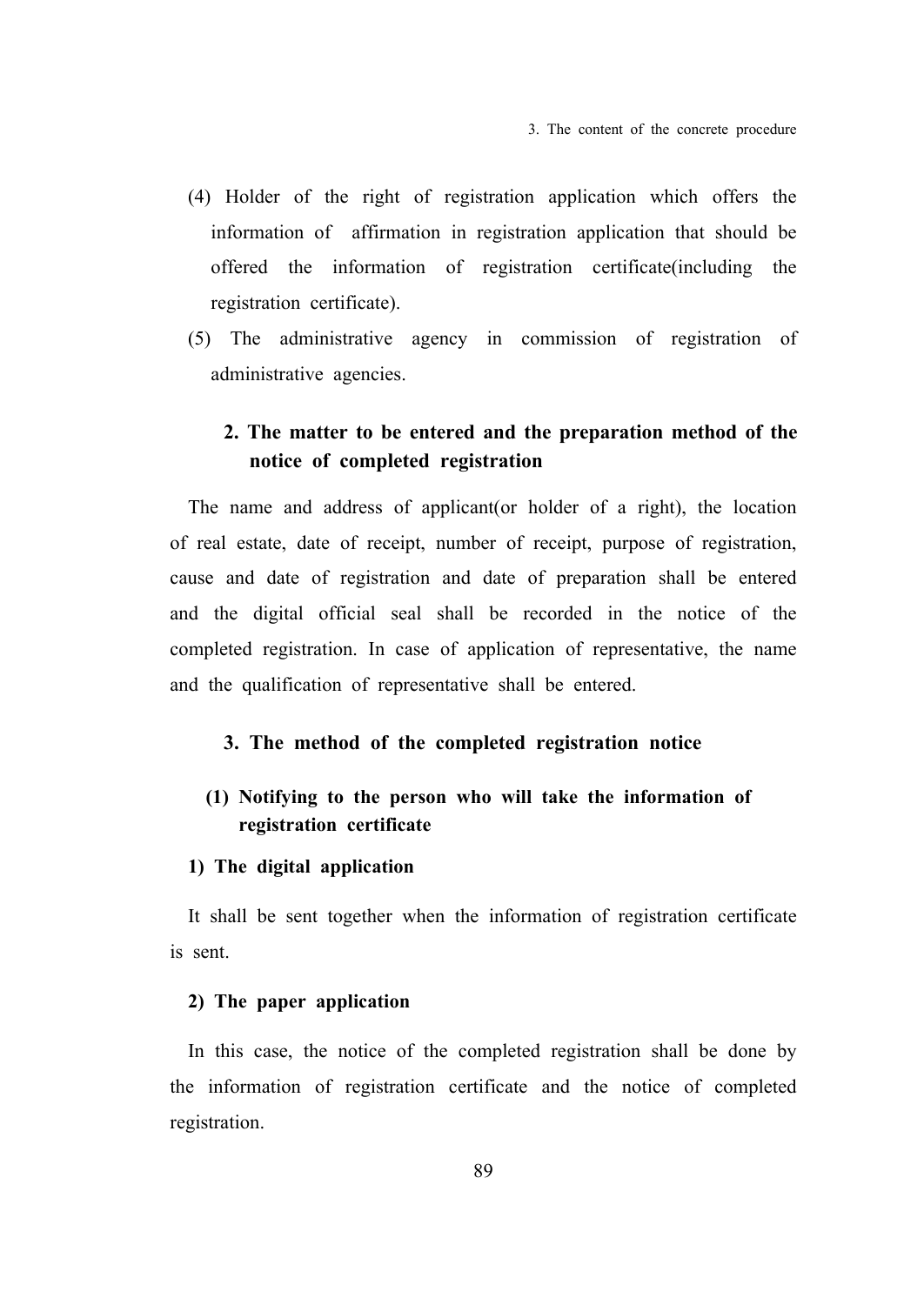## **(2) The notice to the person who does not take the information of registration certificate**

#### **1) The notice to obligator for registration in joint application**

Only the occasion that declaration of will of obligator for registration which wants to notify the fact of completed registration entries in the application form shall be notified the fact of completed registration and it shall be sent by using the computerized information processing organizations in case of the digital application ; in case of the paper application, the fact of completed registration shall be notified in the Internet registry office; however, if a person who may take the notice requests the delivery of the document directly, then it shall be delivered directly by printing it.

### **2) The notice to the applicant except above 1)**

The notice of the fact of completed registration to any person who falls under the following sub-paragraphs shall be sent by using the computerized information processing organizations in case of the digital application ; in case of the paper application, the fact of completed registration shall be notified in the Internet registry office; however, if a person who may take the notice requests the delivery of the document directly, then it shall be delivered directly by printing it.

- a. Holder of the right of registration who does not be given the information of the registration certificate in joint application.
- b. Applicant of unilateral application.
- c. Obligator for registration in registration application of obligator for registration who won a lawsuit by Registration of Real Estate Act Article 29.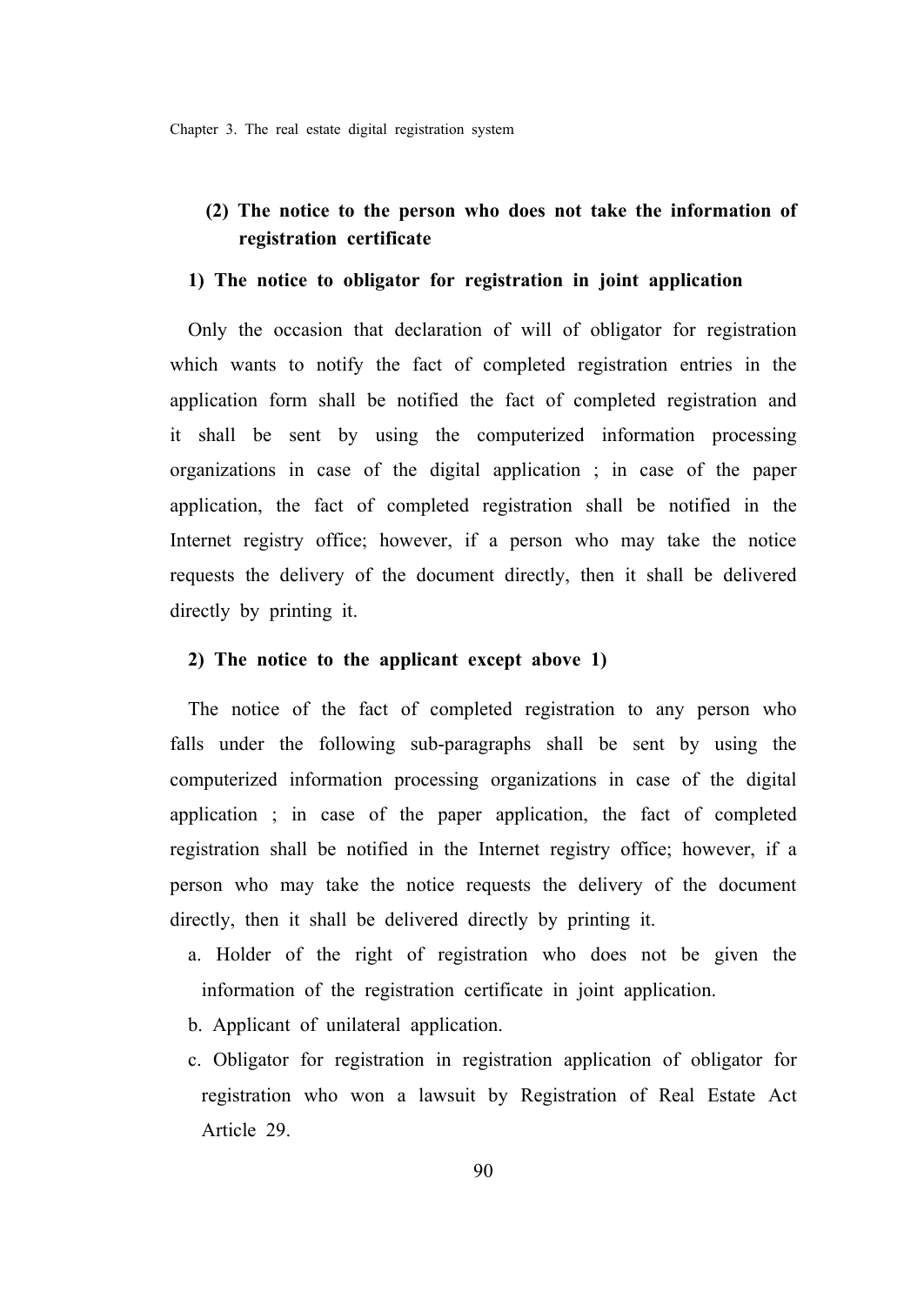d. Subrogating person in registration application of subrogating creditor by Registration of Real Estate Act Article 52.

### **(3) The notice of registered person, etc(not the applicant)**

The notice of the fact of completed registration to any person who falls under the following sub-paragraphs shall be sent to the recorded address in the registry by printing the notice of completed registration.

- 1) Holder of the right of registration in registration application of the obligator for registration who won a lawsuit by Registration of Real Estate Act Article.
- 2) Holder of the right of registration in registration application of subrogating creditor by Registration of Real Estate Act Article 52.
- 3) Title holder of registration of preservation of ownership in registration commission for disposing limitation of ownership by Registration of Real Estate Act Article 134.
- 4) Obligator for registration in Registration of Real Estate Act Article 69.

### **(4) The notice to the administrative agency**

### **1) The digital commission**

The way which sends the notice by computerized information processing organizations shall apply.

### **2) The paper commission**

#### a. The court

After printing the notice of completed registration, it shall be given directly or sent by mail ; Mail sending shall be limited the case of the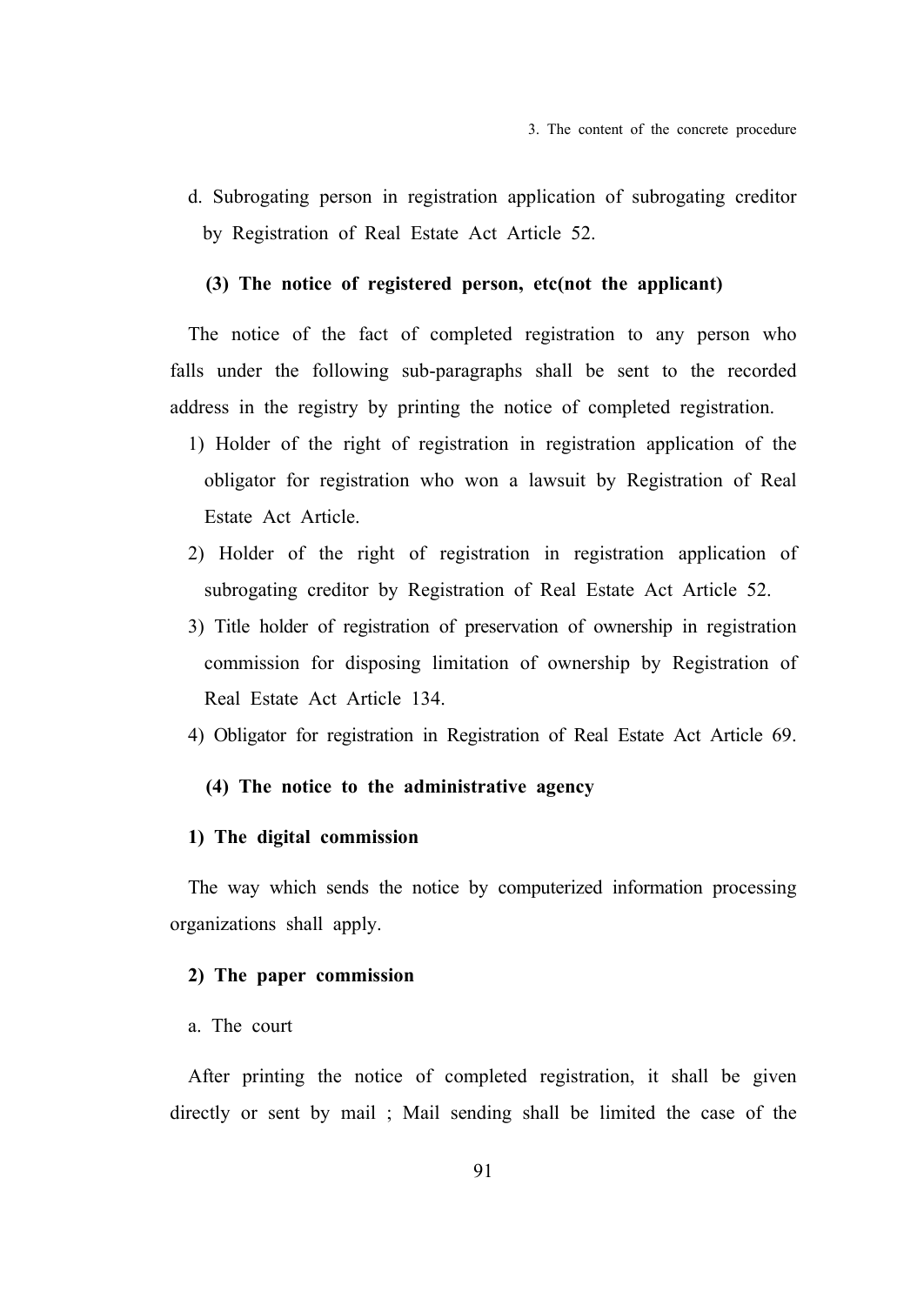envelope for sending is attached in the document for registration commission except compulsory auction.

b. The other administrative agency

The fact of completed registration shall be notified in the Internet registry office.

#### **4. The form of the notice of completed registration**

(1) If the person who have to take the notice of completed registration is the registration applicant, then notice it by the operational process guideline related to preparation of notice of completed registration, etc. enclosure No.1 form; if a applicant is the subrogating person, then notice it by enclosure No.4 form of the same guideline.

(2) If the person who have to take the notice of completed registration is the administrative agency, then notice it by the enclosure No.2 form of the same guideline; in case the notice by computerized information processing organizations, only the information which means completion of the registration can be sent, not by the enclosure No.2 form of the same guideline.

(3) If the person who have to take the notice of completed registration is the person who takes the notice of the operational process guideline related to preparation of notice of completed registration, etc. (except the administrative agency), then notice it by from the enclosure No.5 to No.8 form of the same guideline.

92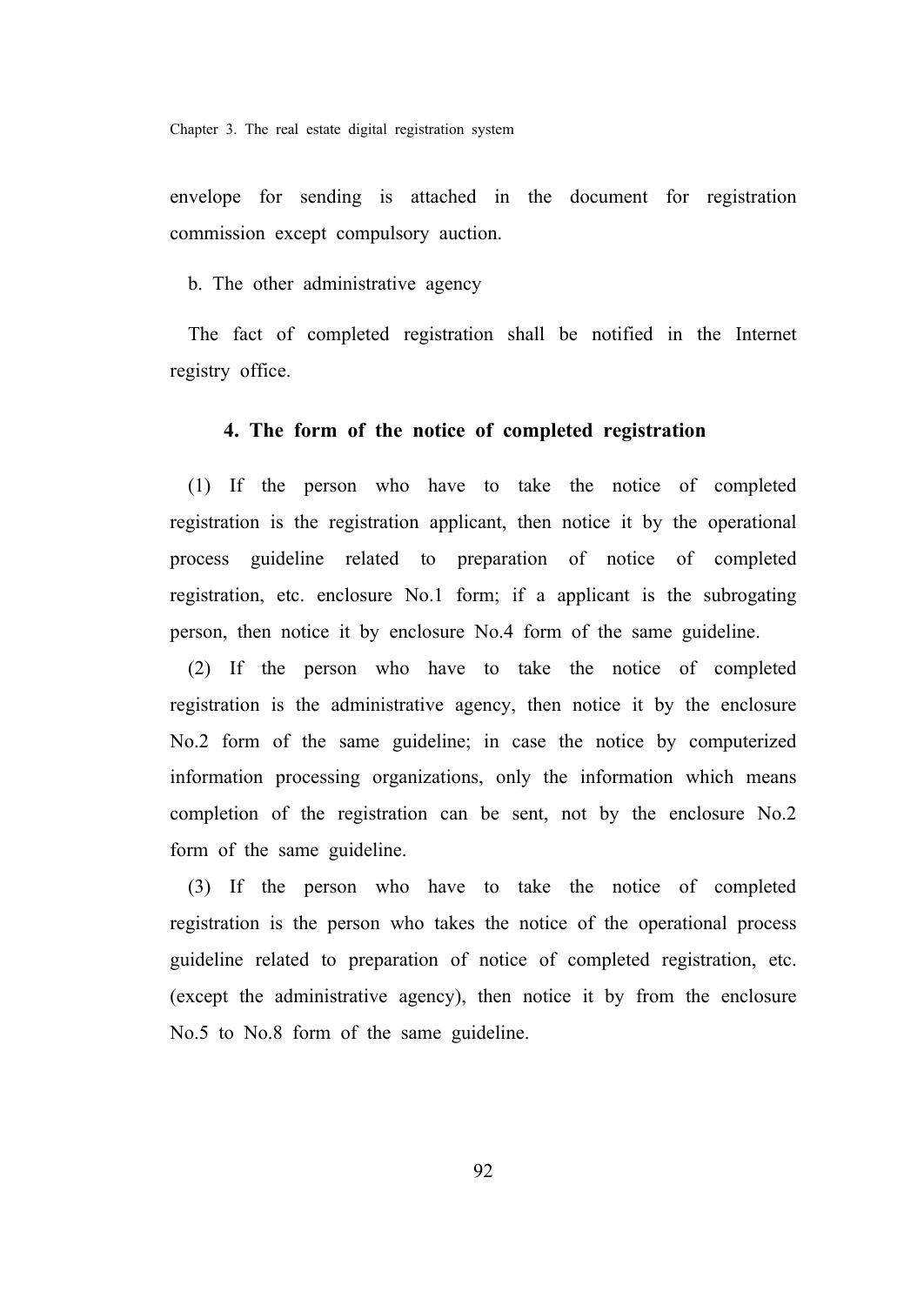3. The content of the concrete procedure

<Figure 7>

The operational process guideline related to preparation of notice of completed registration, etc. (enclosure No.1)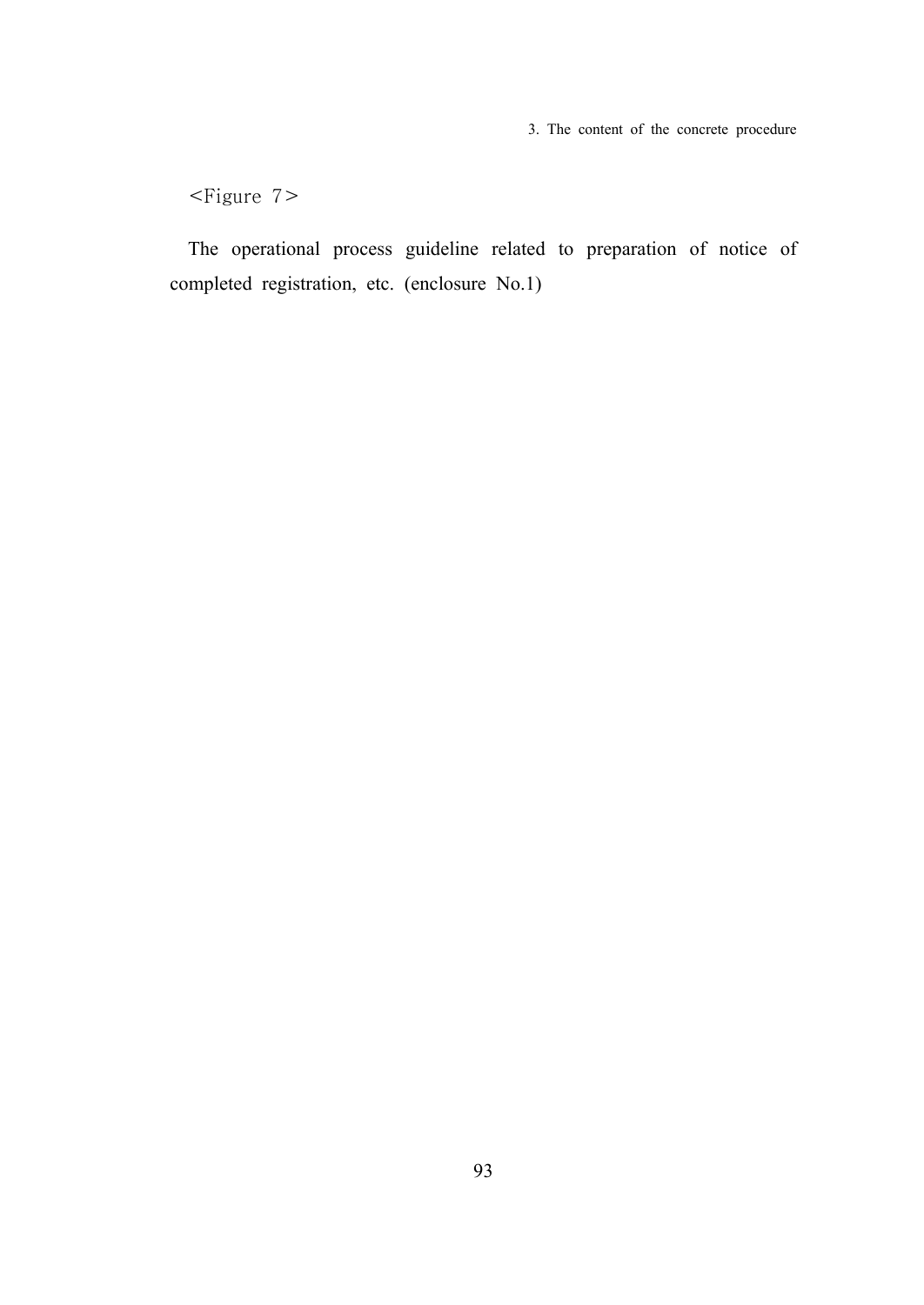| attorney: certified judicial scrivener, Hong Gil Dong                                                                 |  |  |
|-----------------------------------------------------------------------------------------------------------------------|--|--|
| Notice of completed registration                                                                                      |  |  |
| The registration is completed about the following applications for<br>registration.                                   |  |  |
| <b>Applicant : Kim Gap Dong</b>                                                                                       |  |  |
| (resident) Registration Number: 730305-1******                                                                        |  |  |
| Address: 200, Seochodong, Seochogu, Seoul                                                                             |  |  |
| Inherent Number of real estate: 1102-2006-002634<br>Location of real estate : [land] 111, Seochodong, Seochogu, Seoul |  |  |
| <b>Date of receipt : March 14, 2008</b>                                                                               |  |  |
| Number of receipt : 3456                                                                                              |  |  |
| <b>Purpose of registration :</b> cancellation of registration for establishment                                       |  |  |
| of the right to collateral security                                                                                   |  |  |
| Cause and Date of registration : March 12, 2008. Termination                                                          |  |  |
| March 17, 2008                                                                                                        |  |  |
| The Seoul Central District Court<br><b>Registration Department</b>                                                    |  |  |

registration official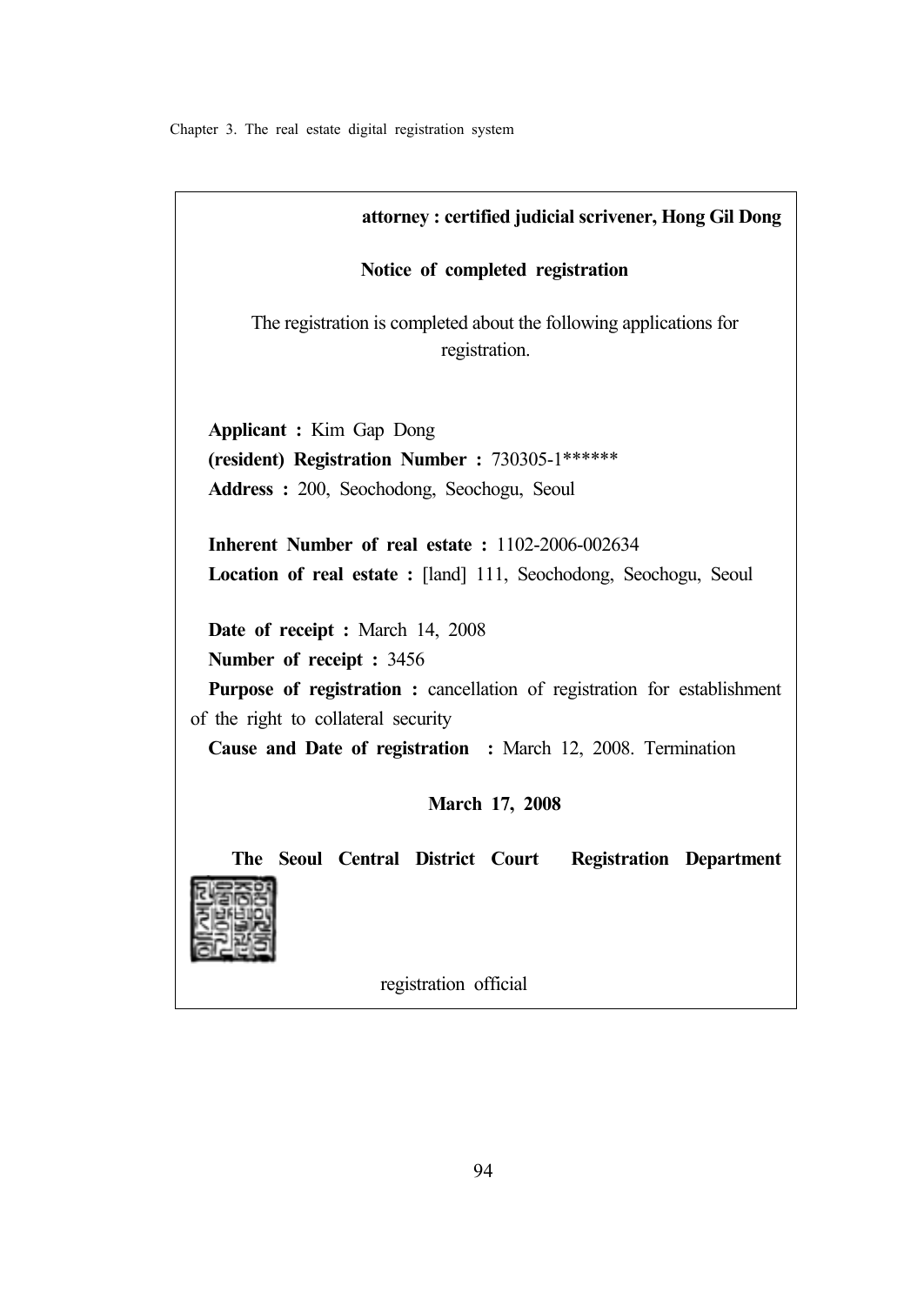3. The content of the concrete procedure

The operational process guideline related to preparation of notice of completed registration, etc. (enclosure No.2)

**Entrustment government office: The Seoul Central District Court**

**Notice of completed registration**

The registration is completed about the following applications for registration.

**Holder of a right :** Kim Gap Dong **(resident) Registration Number :** 730305-1\*\*\*\*\*\* **Address :** 200, Seochodong, Seochogu, Seoul

**Inherent Number of real estate :** 1102-2006-002634 **Location of real estate :** [Land] 111, Seochodong, Seochogu, Seoul

**Date of receipt :** March 14, 2008 **Number of receipt :** 3456 **Purpose of registration :** Provisional Disposition **Cause and Date of registration :** March 12, 2008. Provisional Disposition by The Seoul Central District Court (2008Kahap323)

**March 17, 2008**

**The Seoul Central District Court Registration Departme** registration official

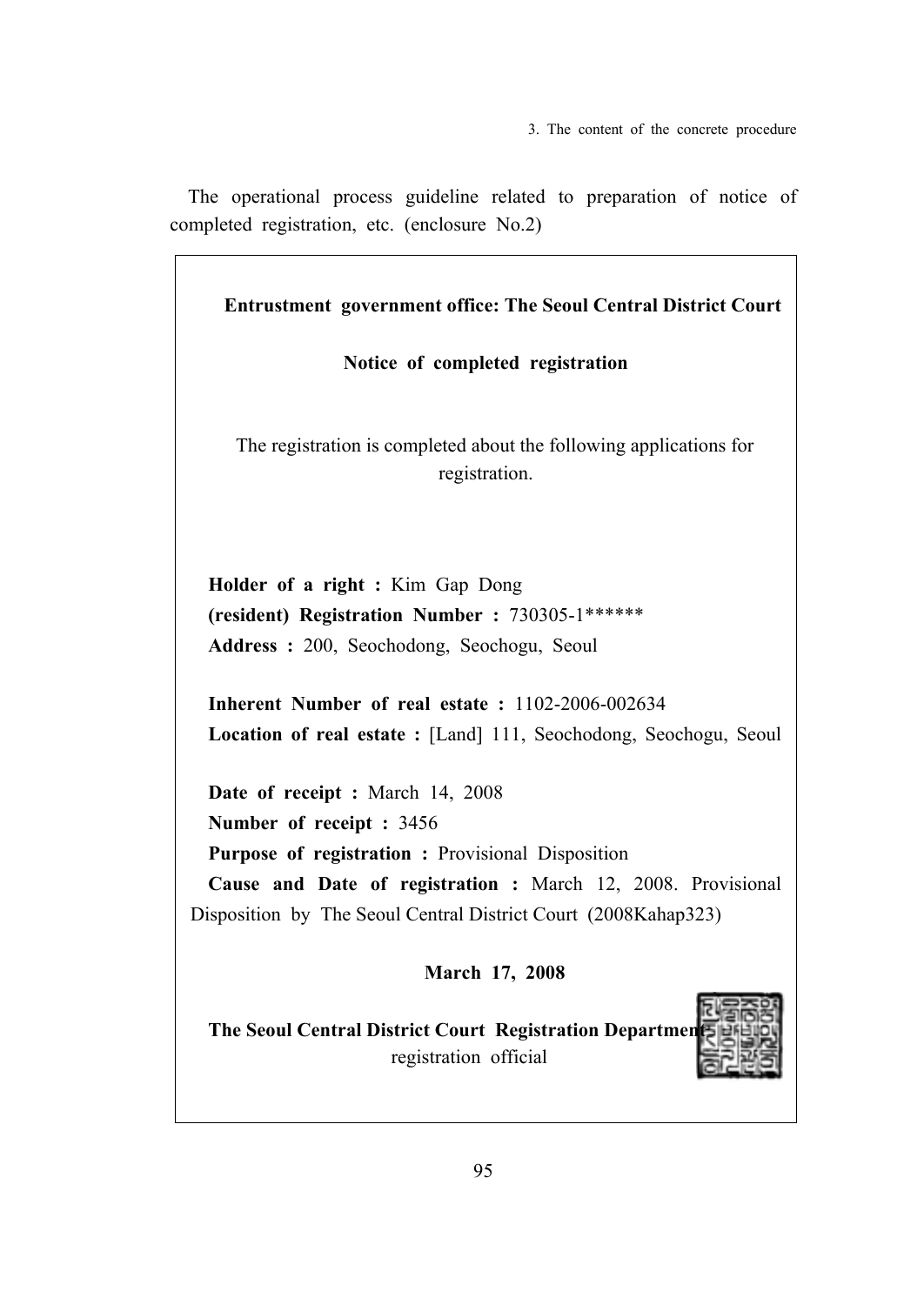The operational process guideline related to preparation of notice of completed registration, etc. (enclosure No.3)

**Information of the completion of registration & Notice of completed registration** 

 **attorney : certified judicial scrivener, Hong Gil Dong**

 **Holder of a right :** Kim Gap Dong  **(resident) Registration Number :** 451111-1\*\*\*\*\*\*  **Address :** 123-4, Seochodong, Seochogu, Seoul

 **Inherent Number of real estate :** 1102-2006-002634  **Location of real estate :** [Land] 362-24, Seochodong, Seochogu, Seoul

 **Date of receipt :** March 14, 2008 **Number of receipt :** 9578  **Purpose of registration :** Change of Ownership  **Cause and Date of registration :** January 9, 2008 Transactions

the attached baseline  $\Gamma$ 

Serial Number : WTDI-UPRV-P6H1 Password(entered order:order-password )

| 11-7072     | $21 - 2009$ | 31-8842     | 41-3168                                       |
|-------------|-------------|-------------|-----------------------------------------------|
| 12-7320     | 22-5102     | $32 - 1924$ | 42-7064                                       |
| 13-9724     | $23 - 1903$ | $33 - 1690$ | 43-4443                                       |
| 14-8752     | 24-5554     | 34-3155     | 44-6994                                       |
| 15-8608     | 25-7023     | 35-9695     | 45-2263                                       |
| 16-5164     | 26-3856     | $36 - 6031$ | $46 - 2140$                                   |
| $17 - 1538$ | $27 - 2339$ | 37-8569     | $47 - 3151$                                   |
| 18-3188     | $28 - 8119$ | 38-9800     | 48-5318                                       |
| 19-7312     | $29 - 1505$ | 39-6977     | 49-1314                                       |
| $20 - 1396$ | 30-3488     | 40-6557     | $50 - 6459$                                   |
|             |             |             | <b>Passworu</b> tentered order.order-password |

### **March 7, 2008**

**The Seoul Central District Court Registration Department**

registration official

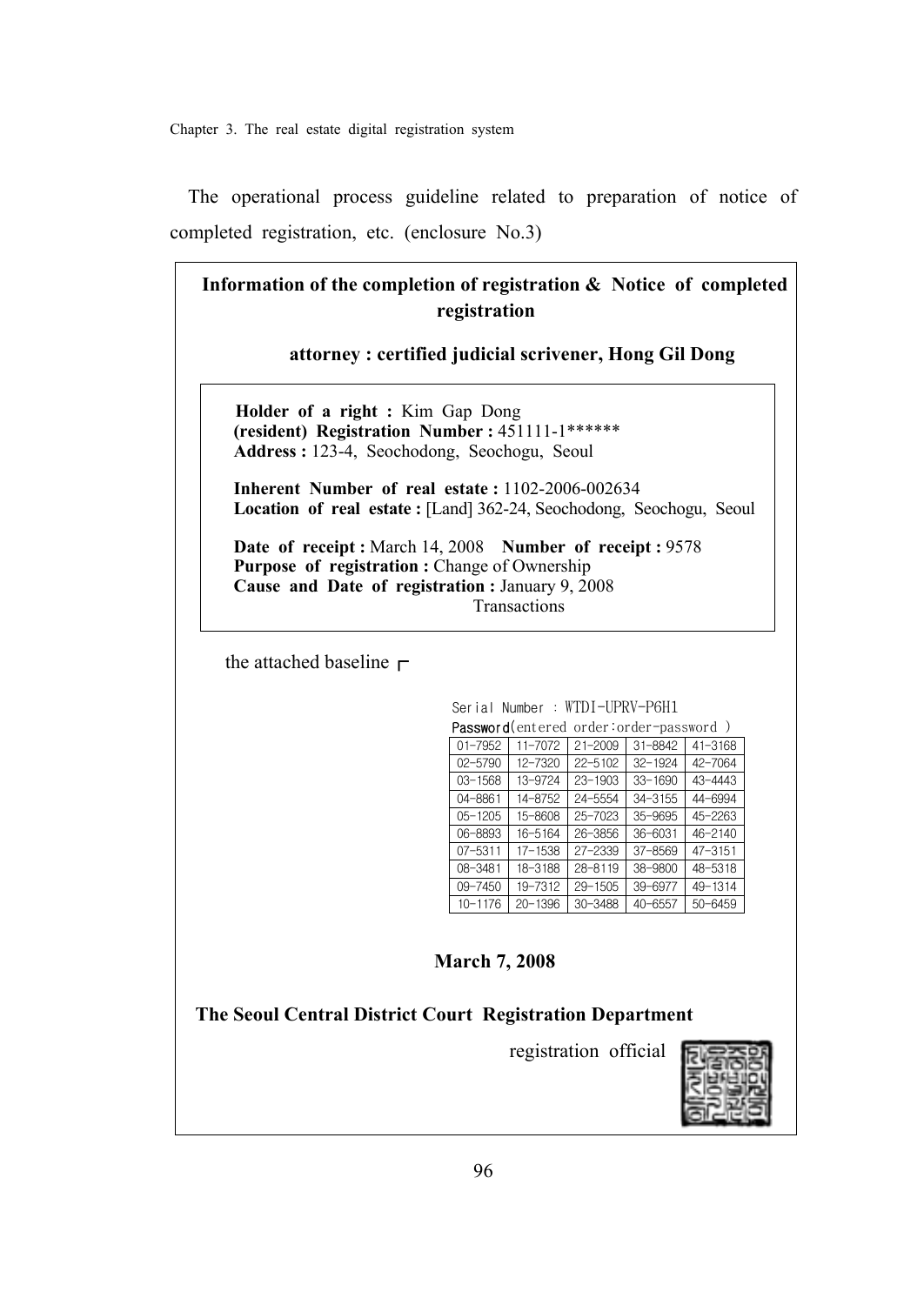## ※ **NOTICE**

- ☞ **Information of the completion of registration is issued instead of the existing registration certificate.**
	- ◈ In digital application register office, registration certificate is not delivered after the completion of registration. Instead, information of the completion of registration or notice of completed registration is issued depending on the type of registration.
- ☞ **Usage and Management Method of Information of the completion of registration** 
	- ◈ Serial Number and 50 passwords which needs to request for registration are recorded in Security Sticker
	- ◈ When applying for registration, record them in application form with the order after removing Security Sticker and choosing Serial Number and a password randomly. Then it has the same effect with the existing registration certificate. Please don`t attach information document of the completion of registration itself.
	- ◈ Therefore, when applying for registration, you don`t need to give the information document of the completion of registration to other party to a transaction or attorney.
	- ◈ If others know the password of information of the completion of registration, etc, then the risk will be occurred just as missing of the existing registration certificate so manage them thoroughly.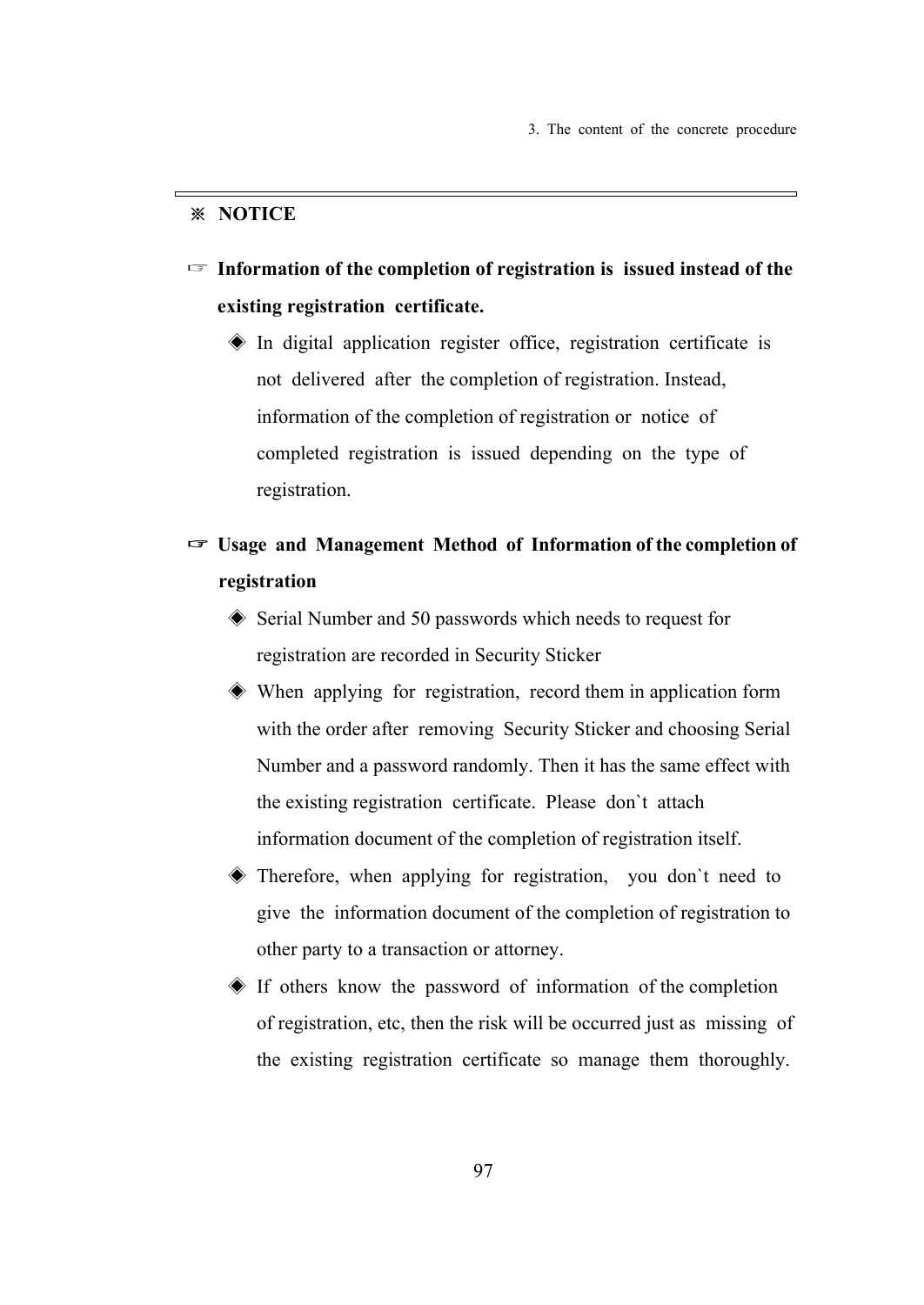The operational process guideline related to preparation of notice of completed registration, etc. (enclosure No.4)

| attorney: certified judicial scrivener, Hong Gil Dong                               |
|-------------------------------------------------------------------------------------|
| Notice of completed registration                                                    |
| The registration is completed about the following applications for<br>registration. |
| <b>Subrogating person: Park Byoung Dong</b>                                         |
| Address: 300, Chungdamdong, Kangnamgu, Seoul                                        |
| Holder of a right : Kim Gab Dong                                                    |
| (resident) Registration Number: 730305-1******                                      |
| Address: 200, Seochodong, Seochogu, Seoul                                           |
| Inherent Number of real estate: 1102-2006-002634                                    |
| Location of real estate : [Land] 111, Seochodong, Seochogu, Seoul                   |
|                                                                                     |
| Date of receipt : March 14, 2008                                                    |
| Number of receipt : 3456                                                            |
| <b>Purpose of registration : Change of Ownership</b>                                |
| Cause and Date of registration : January 3, 2008. Succession                        |
|                                                                                     |
| March 17, 2008                                                                      |
| The Seoul Central District Court Registration Department                            |
| registration official                                                               |

高心歌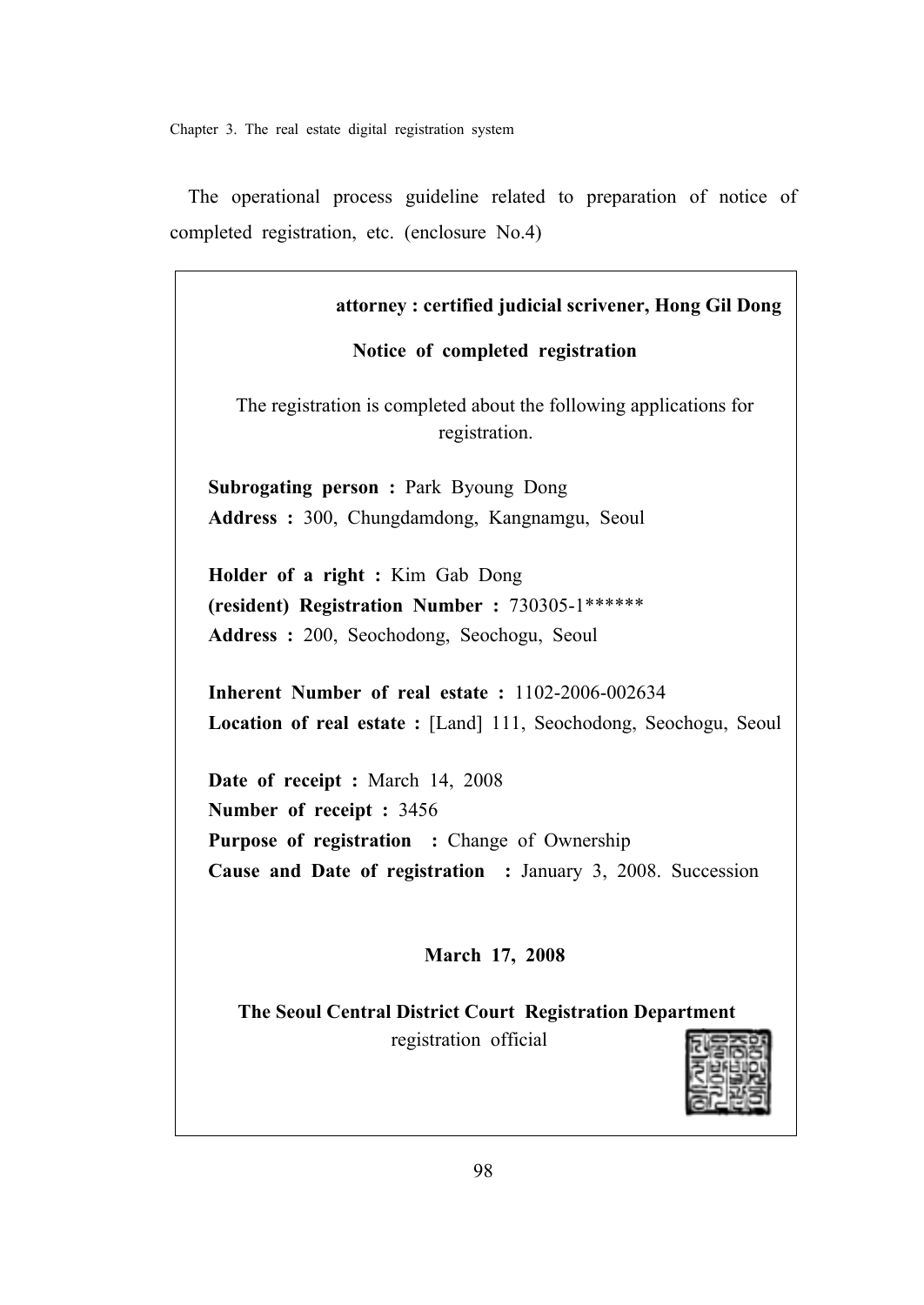The operational process guideline related to preparation of notice of completed registration, etc. (enclosure No.5)

 Separate Copies No. 35 (computing) Notice of completed registration by obligator for registration Inherent Number of real estate : 1102-2006-002634 Location of real estate : [Land] 111, Seochodong, Seochogu, Seoul Date of receipt : March 14, 2008 Number of receipt : 3456 Purpose of registration : Change of Ownership Cause and Date of registration : January 3, 2008. Transactions Holder of a right : Kim Gab Dong (resident) Registration Number : 730305-1\*\*\*\*\*\* Address : 200, Seochodong, Seochogu, Seoul Obligor : Lee Eul Dong (resident) Registration Number : 700407-1\*\*\*\*\*\* Address : 300, chungdamdong, Kangnamgu, Seoul Registration is completed by obligator`s application for registration as above, so the notice is given under 'Registration of Real Estate regulations' Article 145-15 March 17, 2008 The Seoul Central District Court Registration Department registration official Kim Gab Dong 200, Seochodong, Seochogu, Seoul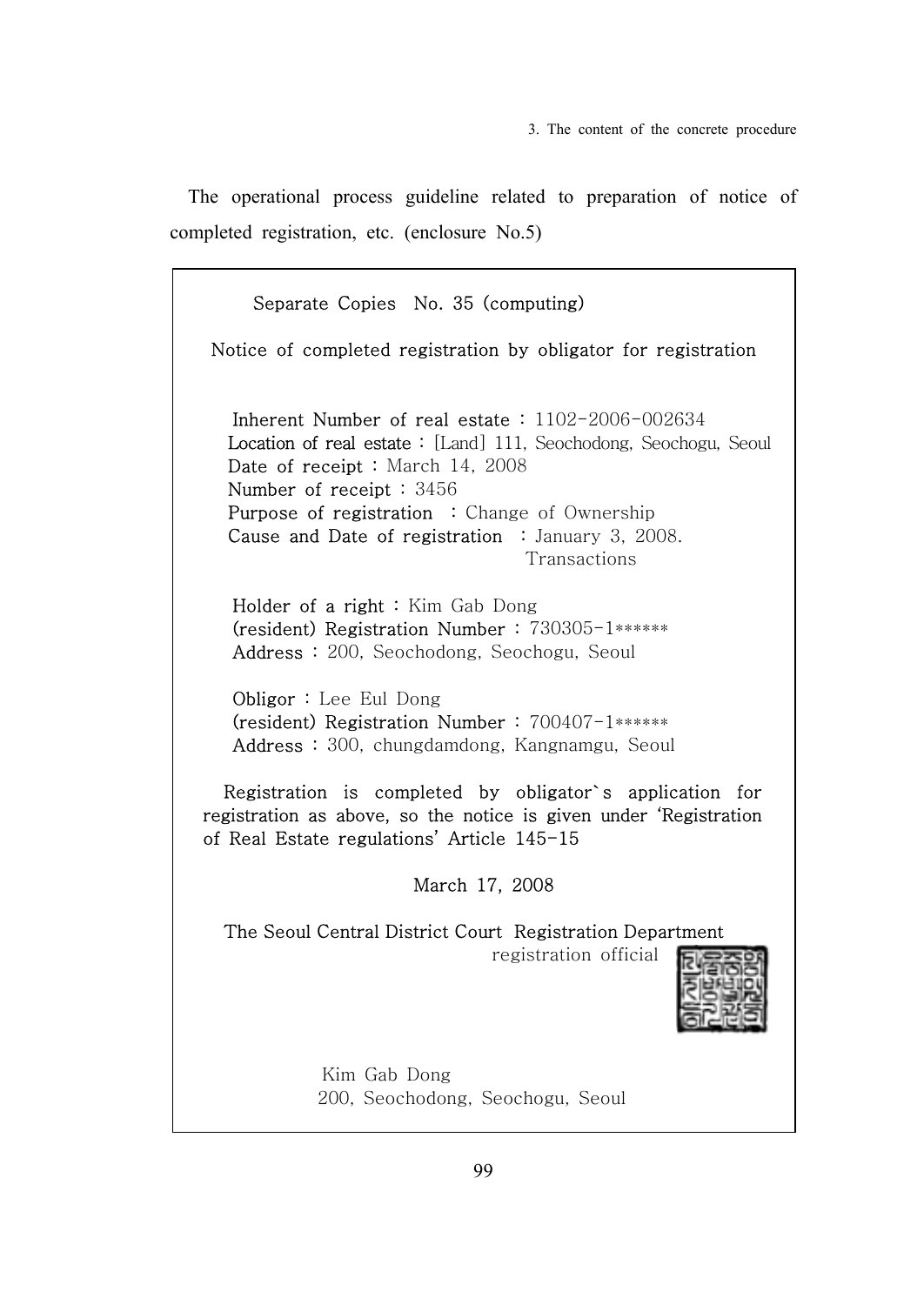The operational process guideline related to preparation of notice of completed registration, etc. (enclosure No.6)

 Separate Copies No. 36 (computing) Notice of completed registration of subrogation Inherent Number of real estate : 1102-2006-002634 Location of real estate : [Land] 111, Seochodong, Seochogu, Seoul Date of receipt : March 14, 2008 Number of receipt : 3456 Purpose of registration: Change of Ownership Cause and Date of registration : January 3, 2008 Succession Holder of a right : Kim Gab Dong (resident) Registration Number : 730305-1\*\*\*\*\*\* Address: 200, Seochodong, Seochogu, Seoul Cause of subrogation : March 13, 2008. decision of provisional seizure by The Seoul Central District Court Subrogating person : Park Byoung Dong Address : 300, chungdamdong, Kangnamgu, Seoul Registration is completed as above, so the notice is given under 'Registration of Real Estate regulations' Article 145-15 March 17, 2008 The Seoul Central District Court Registration Department registration official Kim Gab Dong 200, Seochodong, Seochogu, Seoul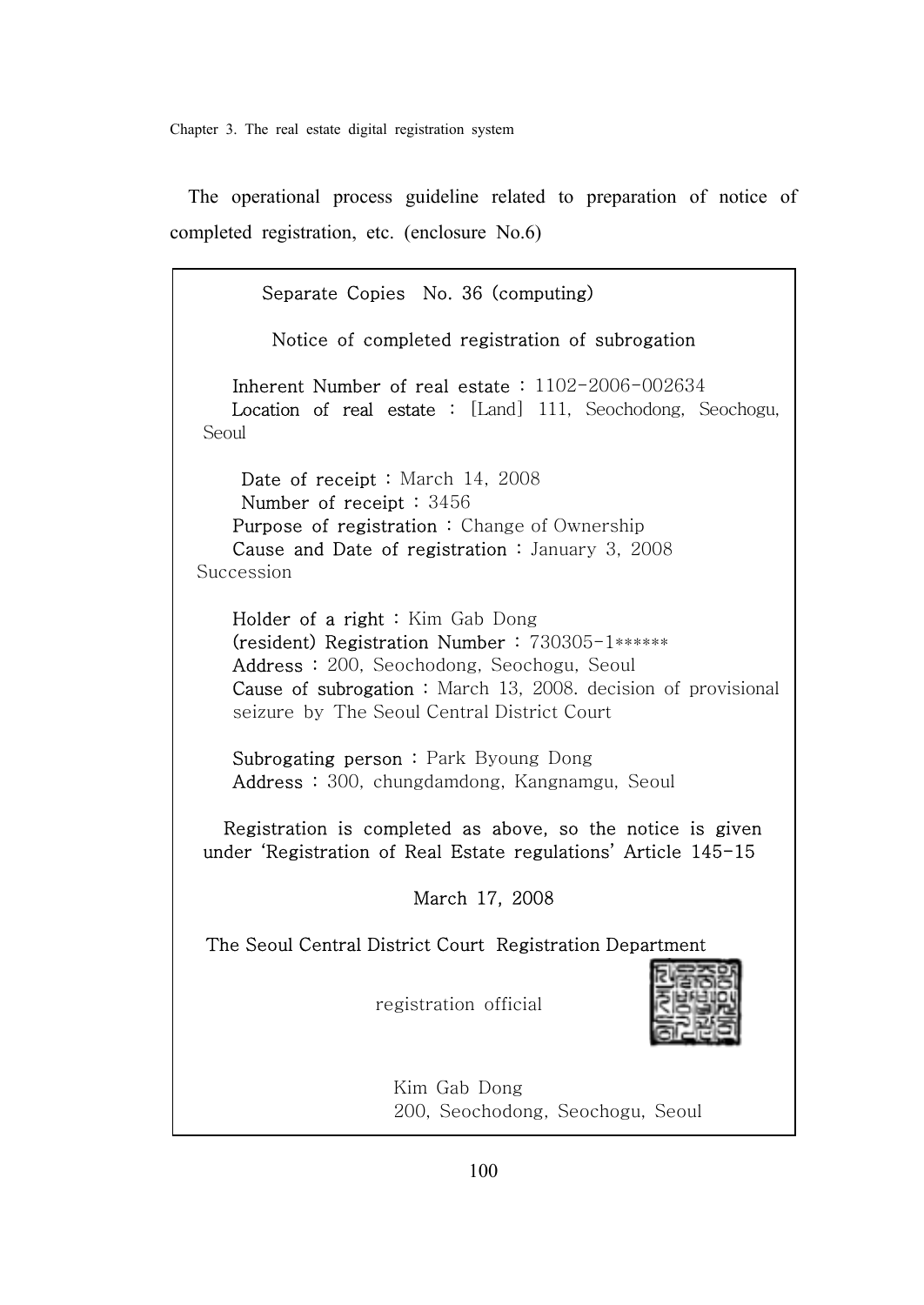The operational process guideline related to preparation of notice of completed registration, etc. (enclosure No.7)

 Separate Copies No. 37 (computing) Notice of completed registration by official authority Inherent Number of real estate : 1102-2006-002634 Location of real estate : [Land] 111, Seochodong, Seochogu, Seoul Date of receipt : March 14, 2008 Number of receipt : 3456 Purpose of registration : Provisional Disposition Cause and Date of registration : March 12, 2008. Provisional Disposition by The Seoul Central District Court (2008Kahap323) Holder of a right : Kim Gab Dong (resident) Registration Number : 650203-1\*\*\*\*\*\* Address: 200, Seochodong, Seochogu, Seoul Ownership preservation was registered by official authority for registration as above, so the notice is given under 'Registration of Real Estate regulations' Article 145-15 March 17, 2008 The Seoul Central District Court Registration Department registration official Lee Eul Dong 100, Seochodong, Seochogu, Seoul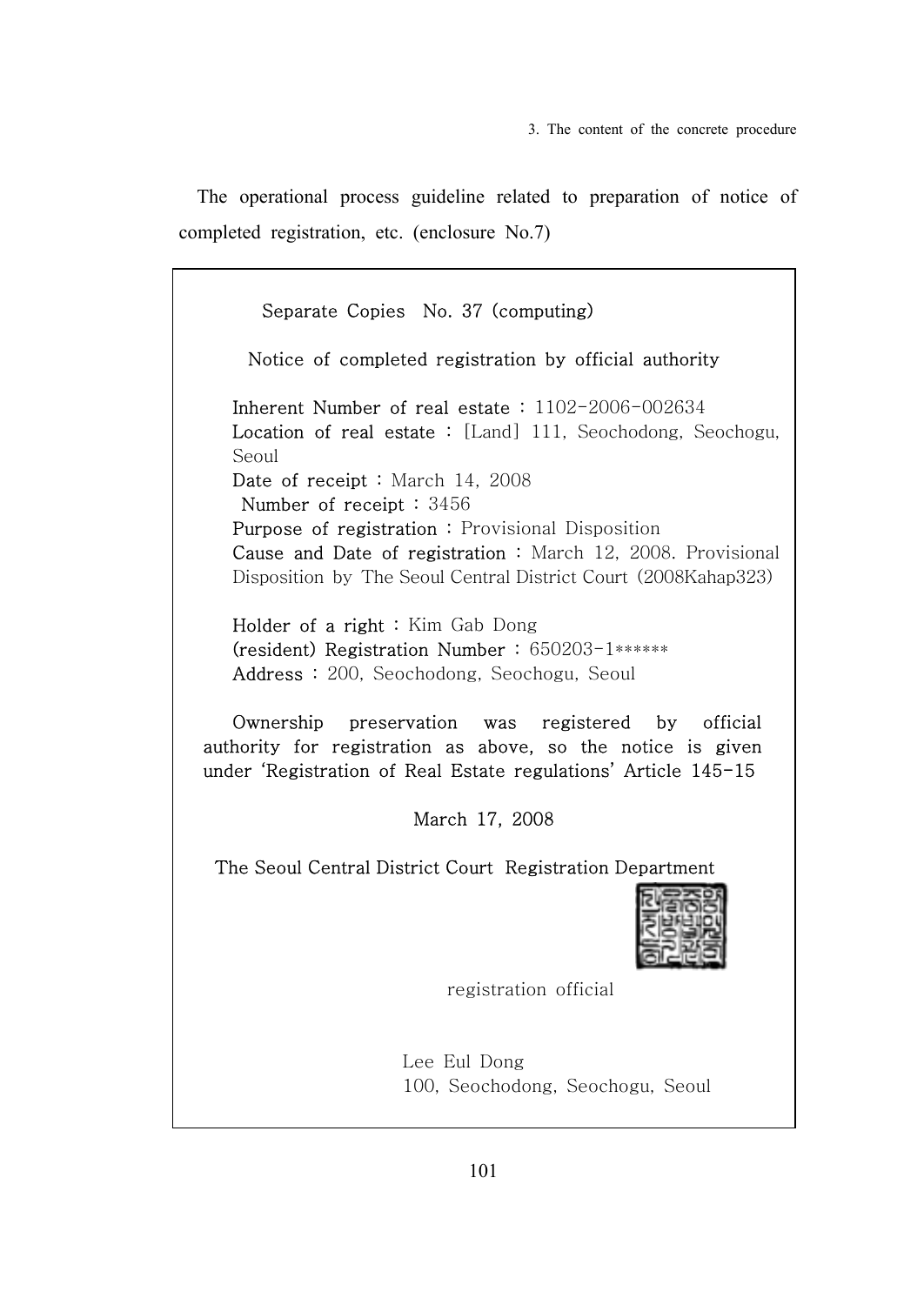The operational process guideline related to preparation of notice of completed registration, etc. (enclosure No.8)

 Separate Copies No. 38 (computing) Notice of completed registration by authentic document Inherent Number of real estate : 1102-2006-002634 Location of real estate: [Land] 111, Seochodong, Seochogu, Seoul Date of receipt : March 14, 2008 Number of receipt : 3456 Purpose of registration : Change of Ownership Cause and Date of registration : February 13, 2008. Transactions Holder of a right: Kim Gab Dong (resident) Registration Number : 701102-1\*\*\*\*\*\* Address : 200, Seochodong, Seochogu, Seoul Registration is completed by attaching authentic document owing to loss of registration certificate as above, so the notice is given under 'Registration of Real Estate regulations' Article 145-15 March 17, 2008 The Seoul Central District Court Registration Department registration official

 Lee Eul Dong 100, Seochodong, Seochogu, Seoul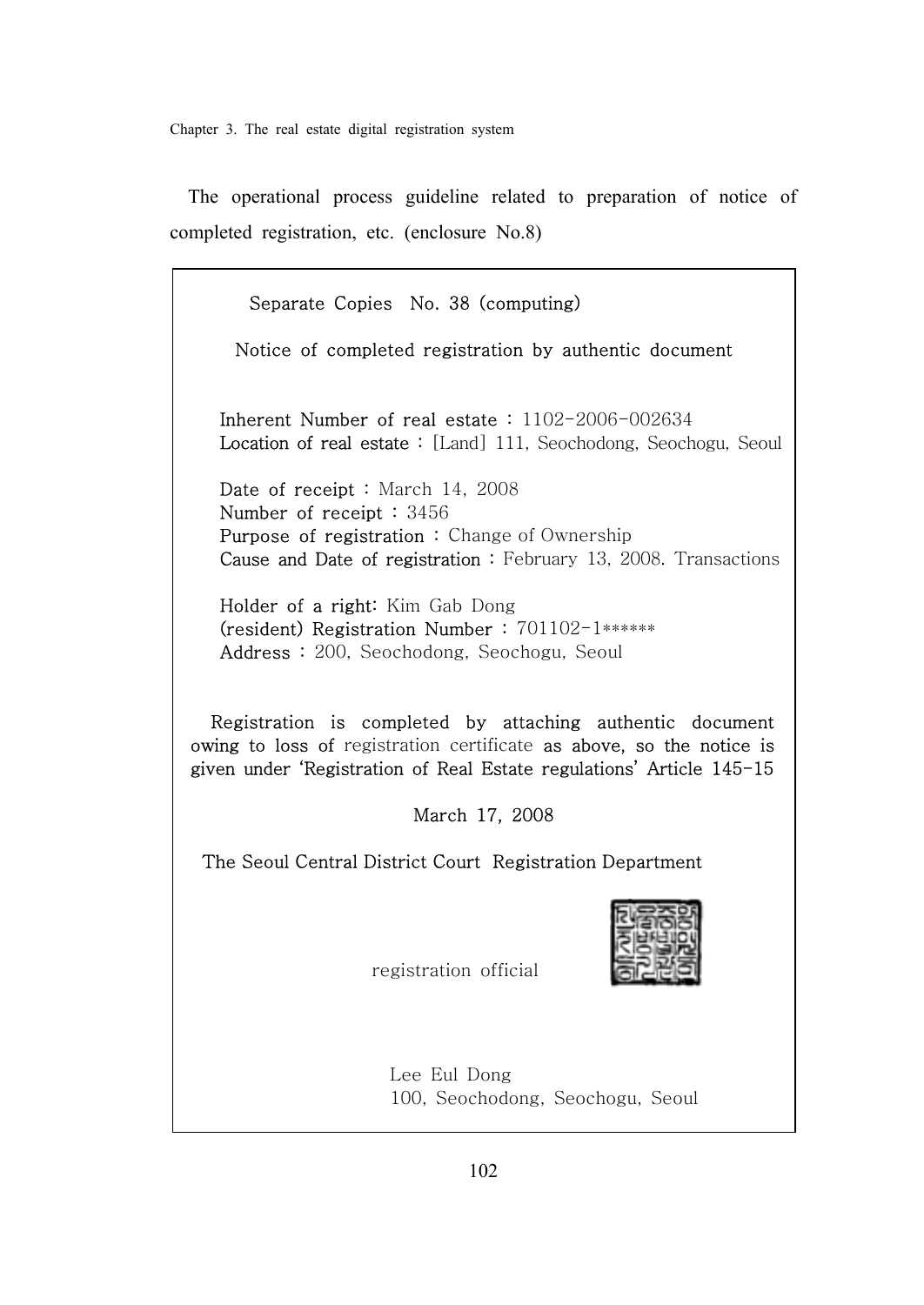# **Chapter 4. The effectiveness and the Direction of Development**

## **1 . The effectiveness**

## Ⅰ**. The various effectiveness**

#### **1. Enhancing the convenience of citizens**

The most important purpose that enhances the convenience of citizens who offer the registration service had been accomplished through digitalization of registration work.

## **(1) The unnecessariness of visiting register office**

The civil petitioner should visit register office to read the registry or issue certified copies or abstracts before the digitalization so the time, the effort, and the cost should be paid for comings and goings to register office. In some cases, comings and goings to register office take more time or money than issuing certified copies or abstracts.

The certified copies or abstracts are able to read/issue easily in the house or the office where the Internet connection is available by developing the Internet reading/issue system through the digitalization. Through this, the spatial and geographical limitation has been overcome and the quality of the registration service has been upgraded. Also, it became the opportunity which prepares the foundation to handle registration application, offer the information related to various registration and treat accompanying documents by using the Internet.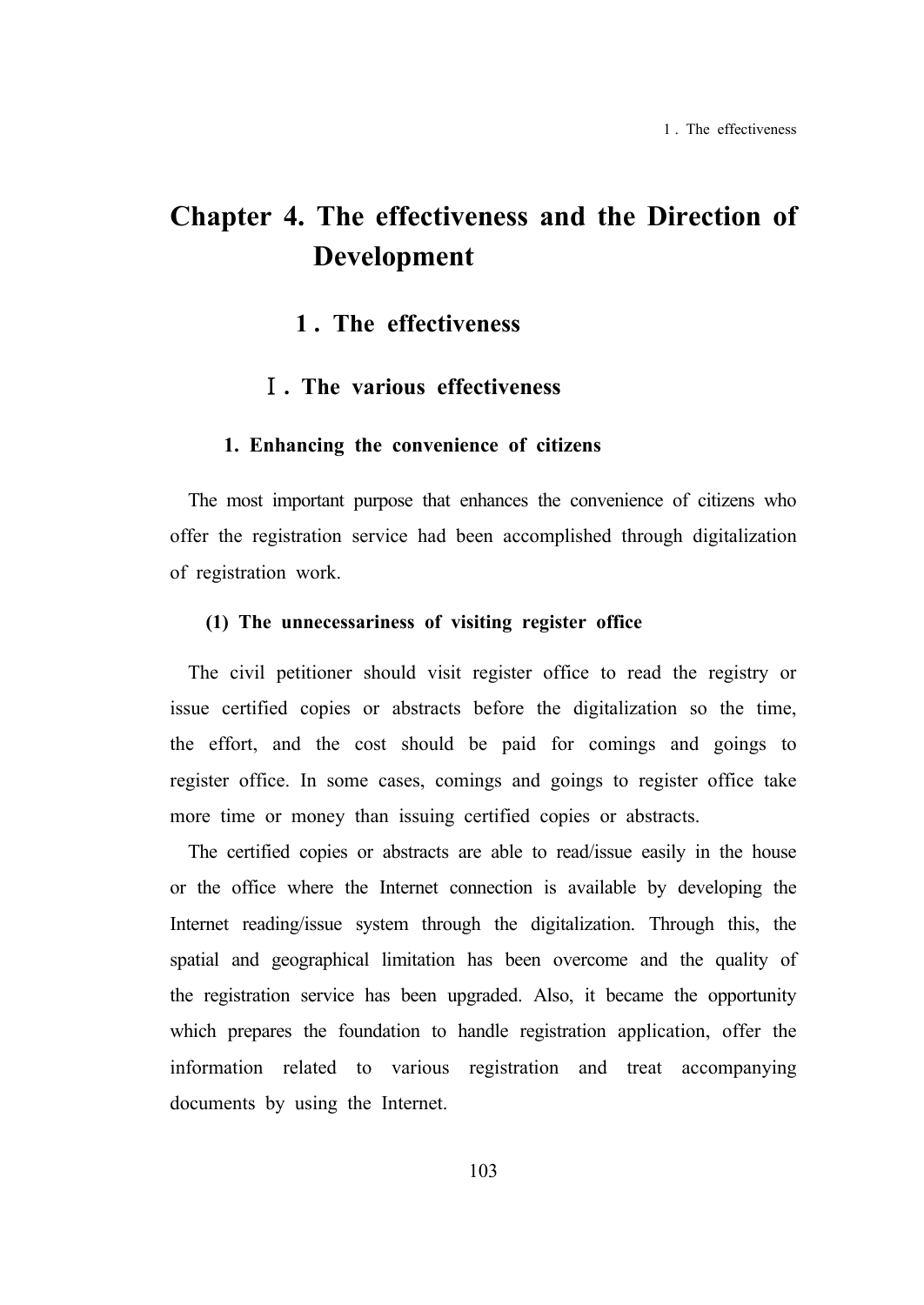Chapter 4. The effectiveness and the Direction of Development

Besides, civil petitioner can submit not a paper but the digital application form without the need to attend the register office by utilizing the function of digital application started to offer through the business about Internet register office construction. Also, people`s time and cost has been able to reduce by becoming possible to write application form for registration anytime, anywhere, conveniently and accurately through the Internet without attending to competent registry office.

#### **(2) The service beyond district**

To issue certified copies or abstracts in the register office beyond district prior to the digitalization should visit the pertinent register office. For example, civil petitioner who lives in Seoul should go the local area to issue certified copies or abstracts about real-estate of distant provinces. By developing the society, however, the habitat of transaction parties or the birthplace of transactions are different the place where the registry of the pertinent real-estate is existed so inconvenience of the people was aggravated. To solve this, the method by mail or fax was introduced but the inconvenience was still existed in processing time or expediency.

By establishing the network which connects national register offices after the digitalization, the local limitation of issuing certified copies or abstracts have been overcome. Namely, regardless of jurisdiction, the issue of certified copies or abstracts about any real estate in the country is able to be possible in the nearest register office.

### **(3) The reduction of waiting time**

Through the digitalization, waiting time of civil petitioner for issuing certified copies or abstracts in register office has been greatly shortened about 50 minutes to 10 minutes on average.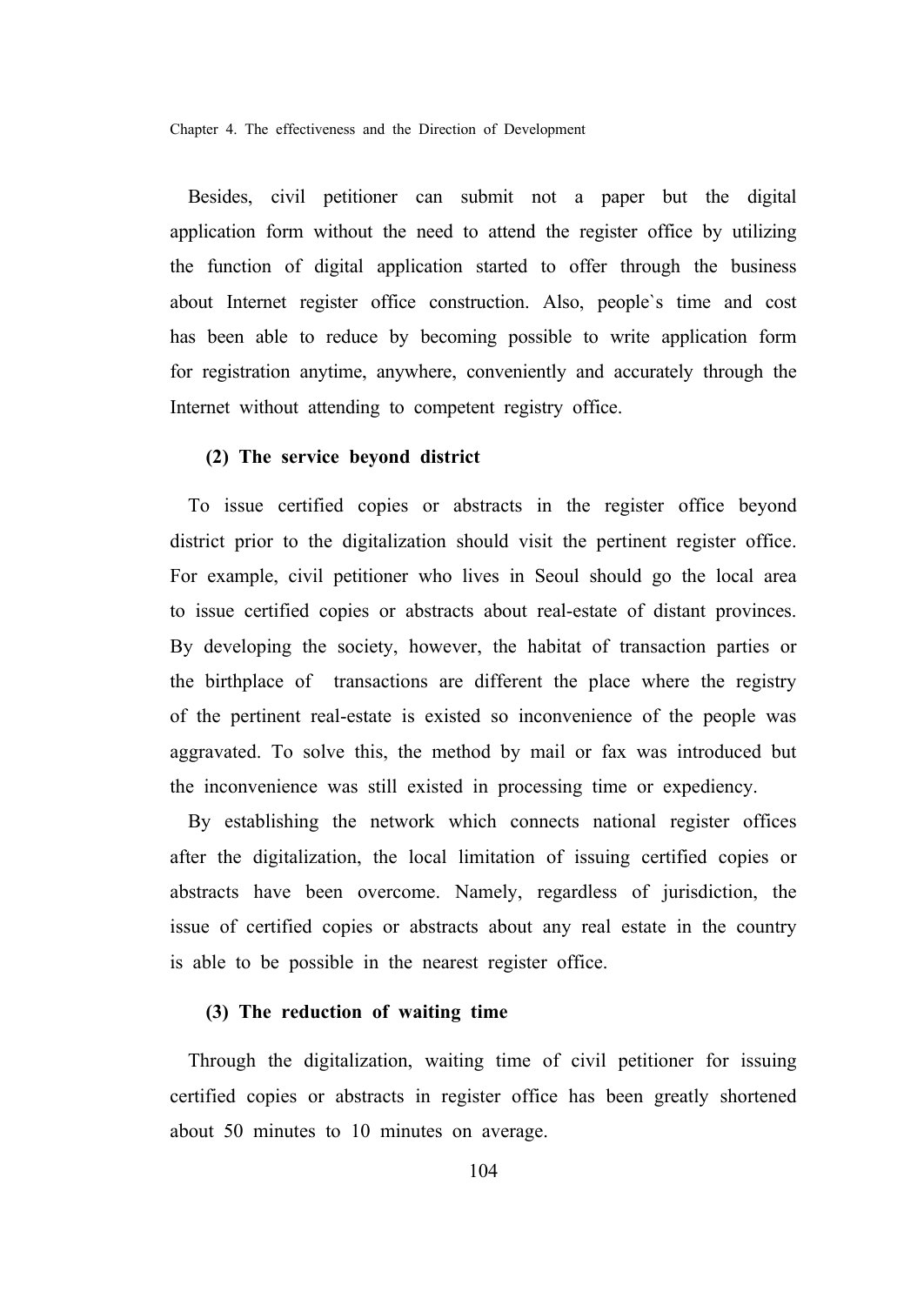If civil petitioner visit the register office for issuing certified copies or abstracts, then he or she should wait in long line of issued front desk from the step of receipt prior to the digitalization.

After that, civil petitioner would get the receipt which marks the issuance time and should wait again until that time. Because the work time for searching and copying the registry and the processing time were needed.

To solve this problem, therefore, the issue service using telephone was offered prior to the digitalization. This method is that civil petitioner visits the register office and finds the documents after having a phone call for requesting the issuance. However, because the number of employees who takes charge of the telephone issuance was very a little so civil petitioner has a difficulty in speaking with staff. Besides, the quantity of certified copies or abstracts which does not get back was a lot after requesting the issuance.

After the digitization is completed, such inconvenience by waiting was solved. Namely, because certified copies or abstracts can be issued automatically using the issuance system and the dispenser by searching the registry digitally from the database of the local management office throughout the country after the digitization, the document have been issued directly without waiting ; the process of issuance was able to be treated in order through the waiting number ticket so a disturbance or a shame in front of the reception ; the unattended dispenser which can issue certified copies or abstracts directly were established in the place such as the registry office and subway station so the quick issuance service could be offered.

105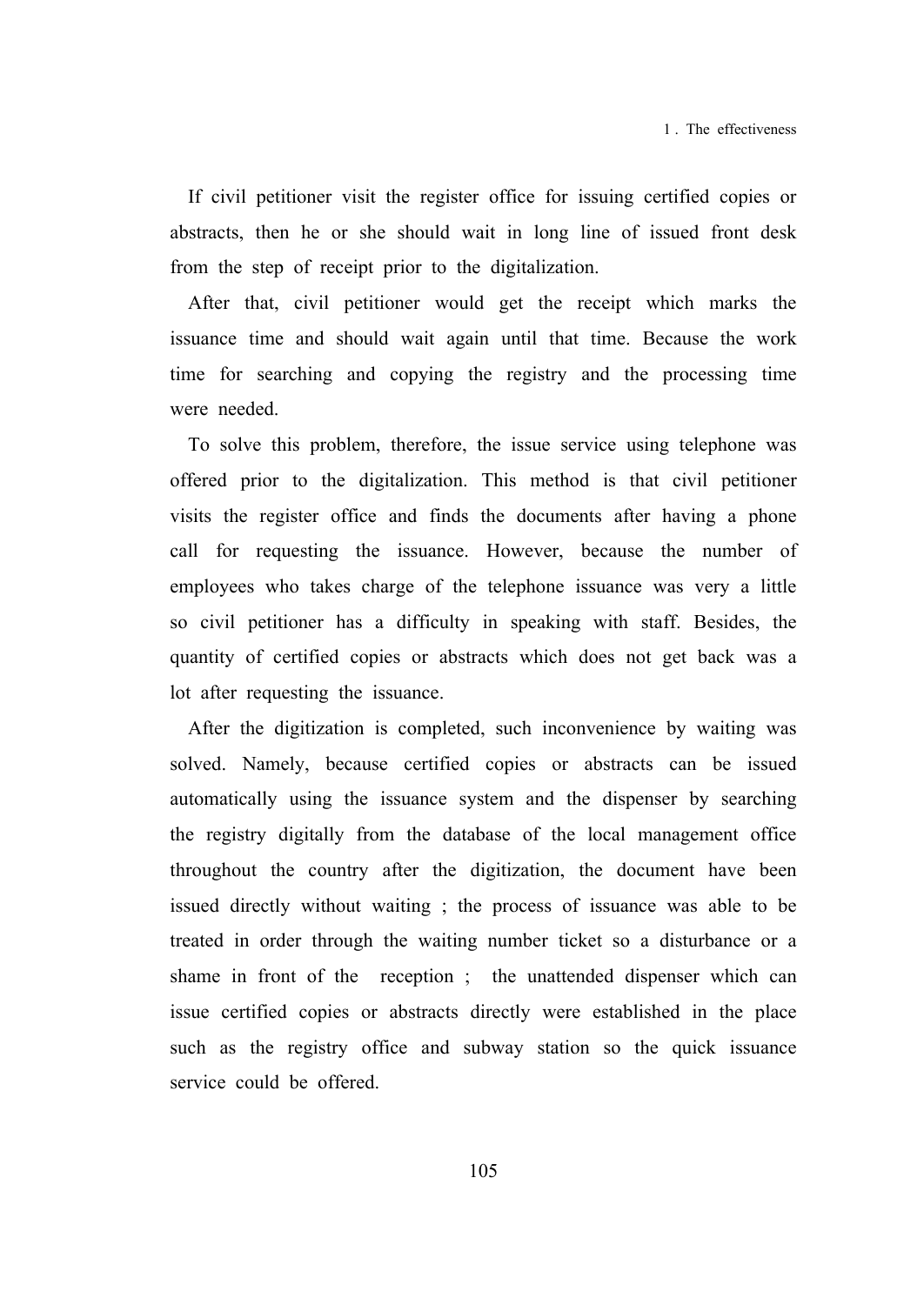Chapter 4. The effectiveness and the Direction of Development

#### **(4) Minimizing visit of the related agencies**

To apply for registration, national housing bond, certificate of buying, etc should be submitted for processing tax data and application prior to the digitalization, but after the digitalization, it could be supported by computer so application for registration became more convenient ; the document which should be attached when submitting an application for registration such as certified copies or abstracts of resident registration, certified copies of land cadastre and certified copies of building ledger could be processed connectively by computer so the people did not need to visit the related agencies anymore for issuing attached papers ; the people did not need to visit financial institution anymore due to payment of registration tax, etc.

#### **(5) The high quality service**

The old certified copies or abstracts were issued by copying the hand-written registry so the unclean part which had been occurred when making the original registration or modification could be existed or the problem like the spread or drop of readability caused by copying way itself; the face by typing was hard to read.

However, the new certified copies or abstracts are issued through the registration system so contents of registration have been arranged to understand easily and the neat face have need used ; also, the clean and high quality output resolution could be offered by printing so the high quality service could be provided to the people.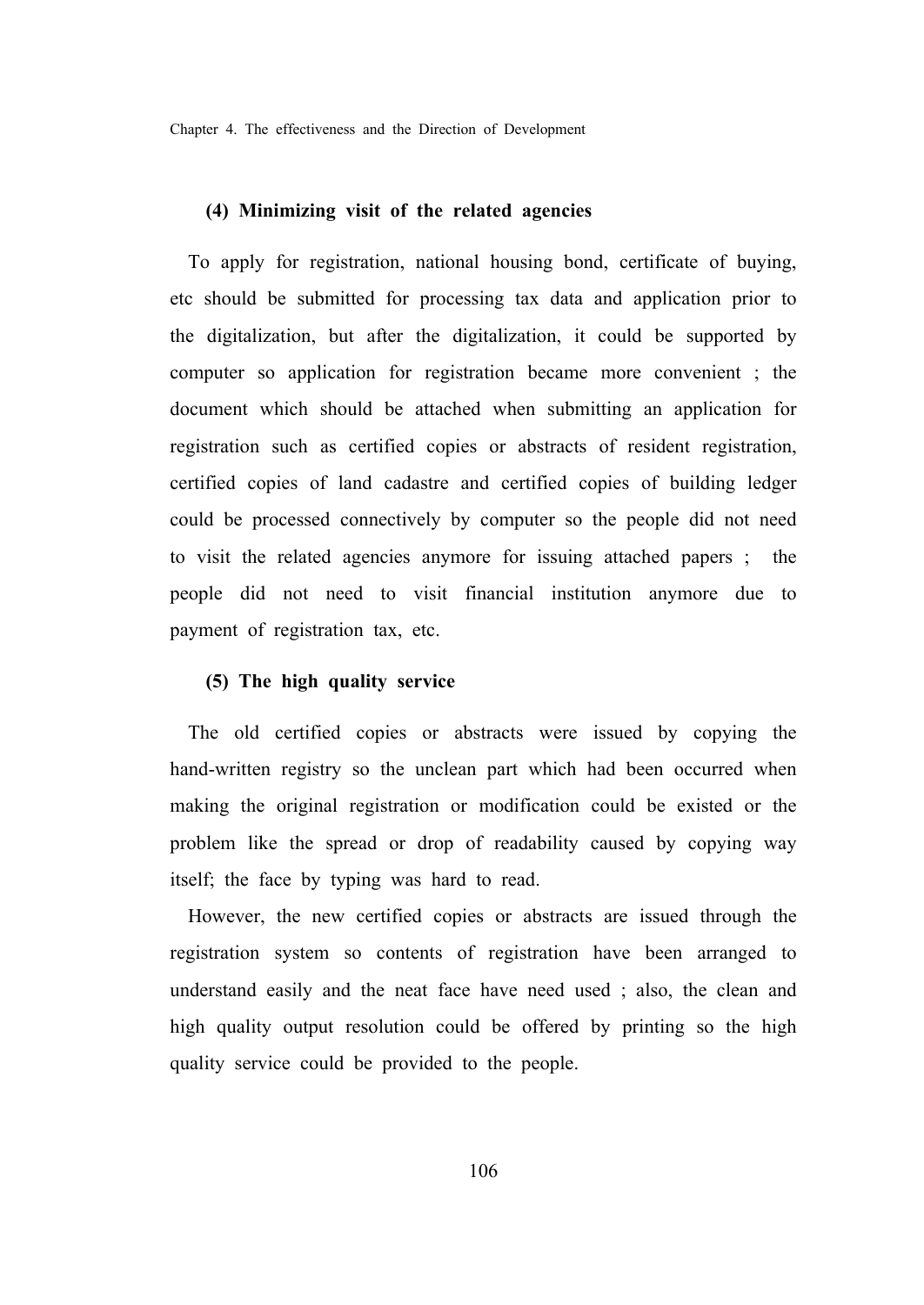1 . The effectiveness

## **(6) The offer of the pleasant circumstance**

Civil petitioner who visits the registry office was able to receive a public service in the pleasant circumstance because of the digitalization.

#### **2. Enhancing efficiency and accuracy of the registration work**

The digitalization of the registration work have increased the benefit of the people and have significantly changed the registration work itself.

## **(1) The elimination of simple and repetitive manual tasks**

The simple and repetitive manual tasks like copying, sealing, handling of paper-feeding, searching or carrying in the registry were eliminated through the digitalization. It reduced the work processing time or the labor power and improved the work satisfaction of the staff. Through this, the staff of the register office has been able to perform more creative work.

#### **(2) The improvement of efficiency in business process procedures**

The registration work have been processed through application system and standardization of the data so recycling of the data, automation of making or printing the notice, use of the computer equipment, etc have been available. Because of that, the efficiency of the registration work such as treat of registration application and issue certified copies or abstracts of had been improved ; it had reduced the work process time and labour power and had become the basis which offers the high quality service to the people.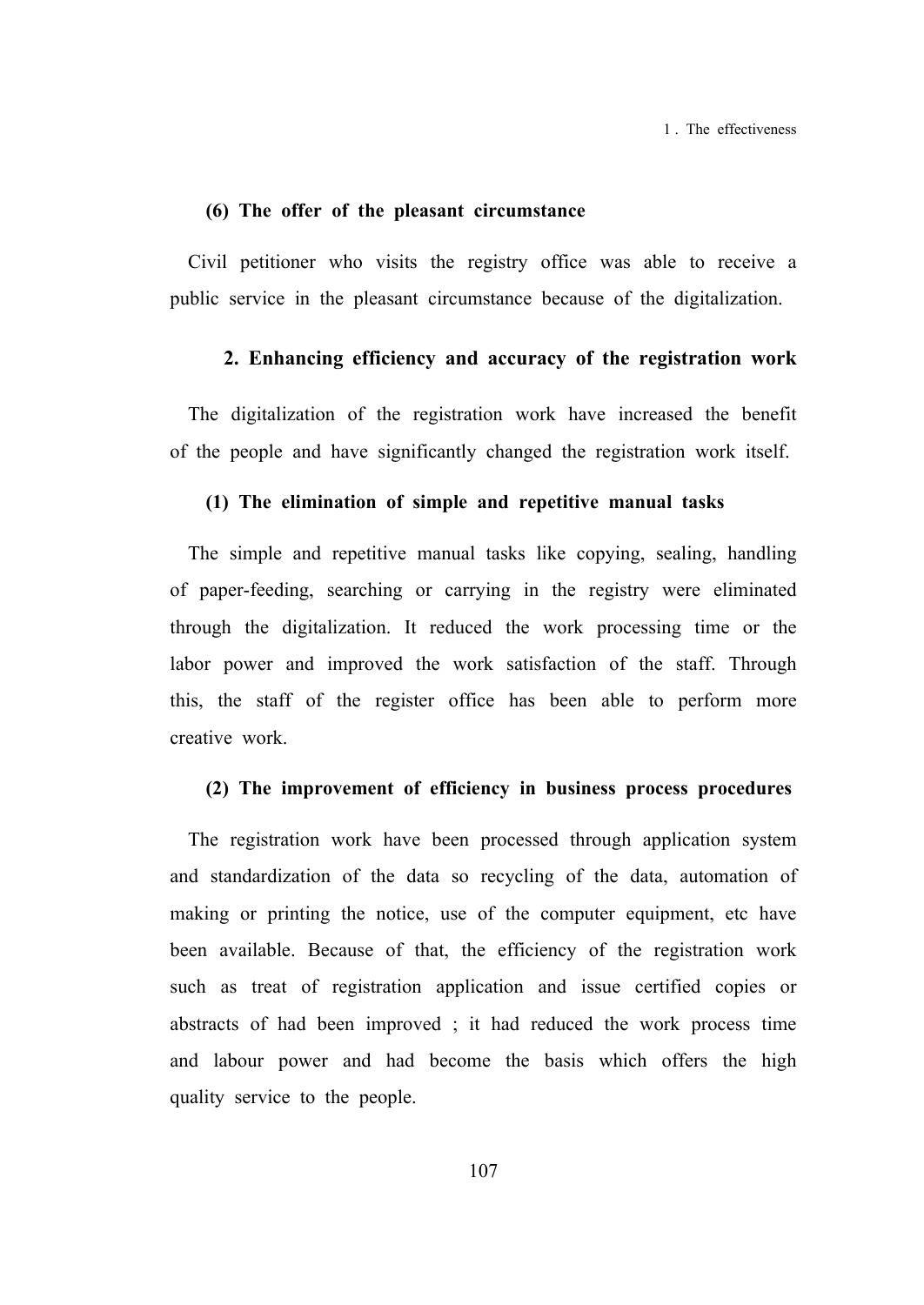Chapter 4. The effectiveness and the Direction of Development

Also, in case of digital application, the receipt and the entry were completed with application at once so the efficiency of business process procedures could be improved.

### **(3) The improvement of accuracy**

The registry system manages the registry data as the data base so the registration which has the problem like the registration without purpose or the registration without portion can not be formed basically.

Also, by calculating the portion, etc automatically through application system, error or mis-statement which could be occurred by manual handling in the past have become removed in advance. Therefore, more accurate registration service could be offered to the people.

#### **(4) The offer of various type of public notice**

1 certified copy and 1 abridged copy were offered respectively prior to the digitalization. The certified copy was issued by copying the actual registry so there was not the distinction between certified copy including cancellation matters and certified copy including valid matters ; also, the issuance of the abridged copy was difficult because validity of requested matters was identified separately ; In case of mass application or complicated entries, it was more difficult to issue.

After the digitalization, the various type of certified copies or abstracts have been offered due to computerization of registration. Namely, certified copy including cancellation matters and certified copy including valid matters, abridged copy about the current ownership, abridged copy about share of specific person and abridged copy about the history of acquisition of share have been offer through Application System so the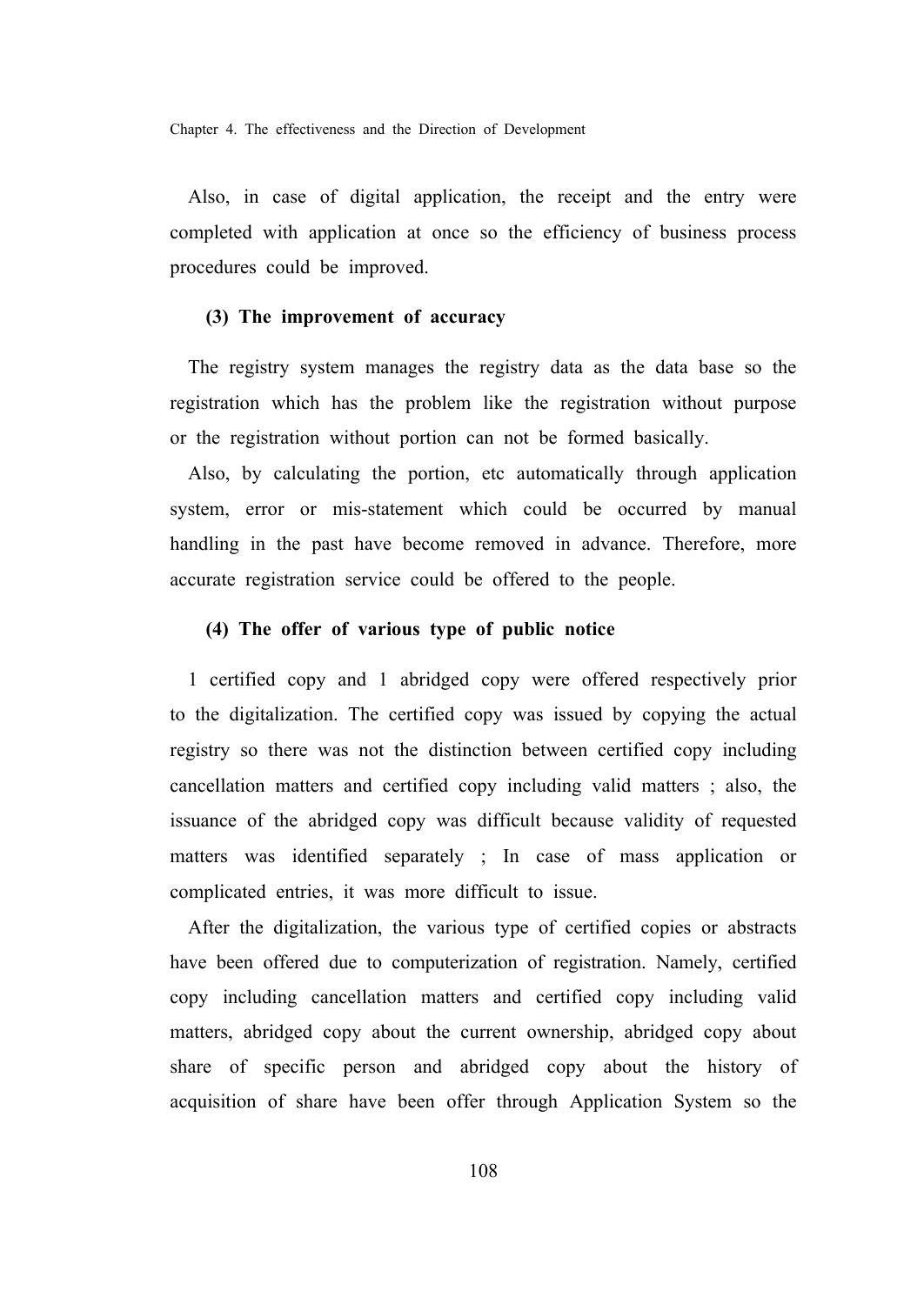various type of the registration information have been offered to the people.

#### **(5) The automation of statistics and offering information**

There were the statistics related to the registration like issuing and reading certified copies or abstracts, processing application for registration, etc in the statistical information prior to the digitalization ; there were the statistics based on various situation except registration-related work such as definite date.

To make this kind of statistics, a series of aggregate work called 'finish work' should be performed. Before the digitalization, all of them were manually processed so a lot of time was taken and it has been a significant burden on business. Besides, the accuracy of statistics was lacked so finish work should be done again.

The circumstance that can reference the information related to issue of certified copies or abstracts and the information which inputs for handing application for registration was made so a daily report, a monthly report, a previous report and an annual report have been generated after the digitalization.

Through computerized processing of the statistical information, the accuracy improved greatly and the bulk of the statistical information was totalled quickly so the productivity of the statistical information had been improved remarkably. Also, the value of the statistical information was able to be improved by offering the various statistical data such as the present situation about property ownership or valid registry instantly.

Moreover, because of the digitalization, the information that need to the court's policy makers could be offered accurately and promptly so the policy relate to the registration was able to be made effectively.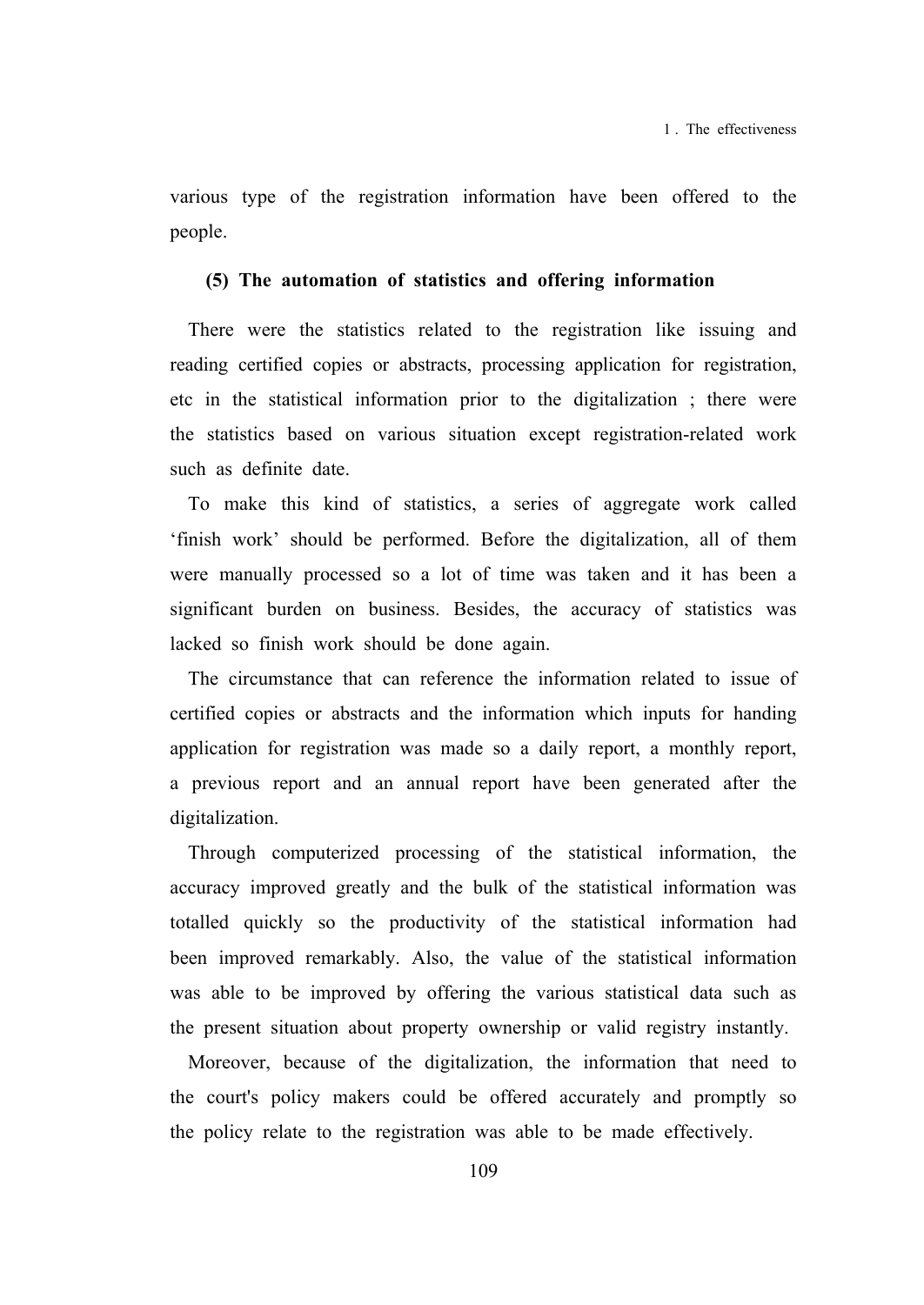Also, the establishment of the policies related to fast registration work will be supported by introducing the new statistical system as well as the effect related to the registration work ; the level of the civil petition service will be improved b y building the enlarged user supporting system ; the share of information and knowledge among the register office staff will be able to be supported by establishing the inner portal system ; the basis for the realization of the paperless register office will be able to be prepared by introducing the digital document management system.

#### **(6) The prevention of missing and destruction**

Before the digitalization, the process of the application for registration and the issuance of certified copies or abstracts were performed by pulling out the card-type registry from the safekeeping binding so sometimes the registry was extinguished or was bound in the other registry. In this case, title holder of real-estate should receive confirmation or application matter for recovery of destruction and the time of civil petition process was increased for searching the changed registry.

After the digitalization, the problem of paper registry was solved by using the digital registry so convenience of civil petitioner have been able to be increased more and more.

### **(7) The reduction of the budget**

The certified copies or abstracts have been able to be issued without the intervention of the registry staff by developing unattended issuing system or Internet system and the number of cases that one person can handle have been increased in the application case or the manned issuing according to the digitalization.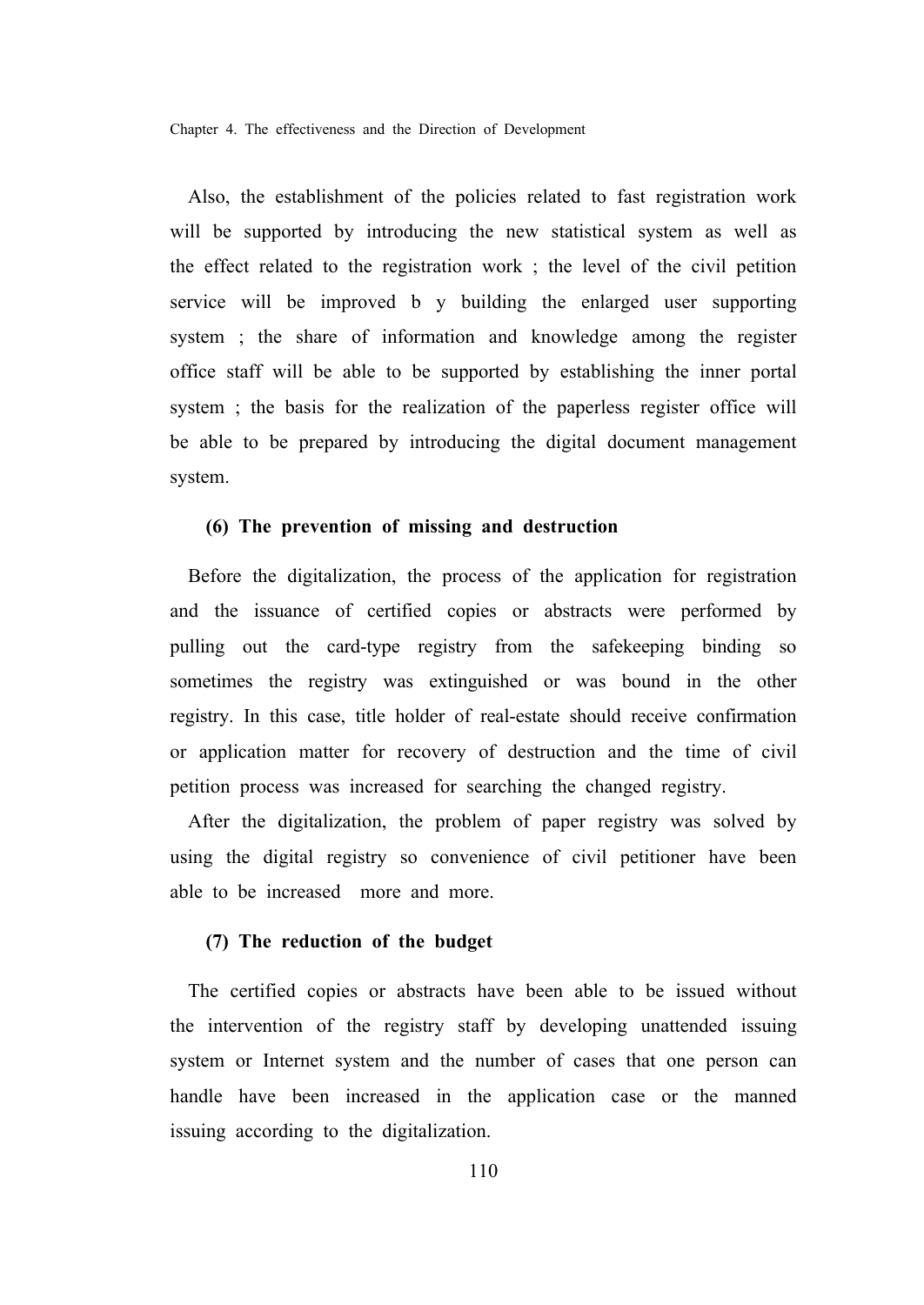Also, the few registry office have controled the whole region, compared with the past, so the register office have been able to work beyond district. Following this change, the labor costs related to the registration work have been reduced remarkably and the cost of maintenance or the site cost of the registry office have been reduced, too. It means the reduction of the budget so it has the effect of saving the tax ultimately.

## **(8) The stable storage of registration materials and enhancing effectiveness of emergency measure**

The paper registry which was kept in register library have been transformed as the digital data through the digitalization. Because of that, the registry can be kept semi-permanently and stably.

Also, the computerized registry and the computerized information are able to be backed up easily so the backup file can be stored simply to the near local office in real time. Though this, the registration information can be recovered safely in the emergency like the natural disaster.

## **(9) The conversion of innovative registration system and the construction of office automation environment**

The registration work procedures were redesigned for the digitalization of the registration work and the effective procedures were established through it. Also, The office automation environment was built for construction of the pleasant office circumstance.

#### **3. Preparing the basis for connection with related agencies**

The manual document sending or material sending through diskette were mainly occupied in the work exchange with related agencies before the digitalization.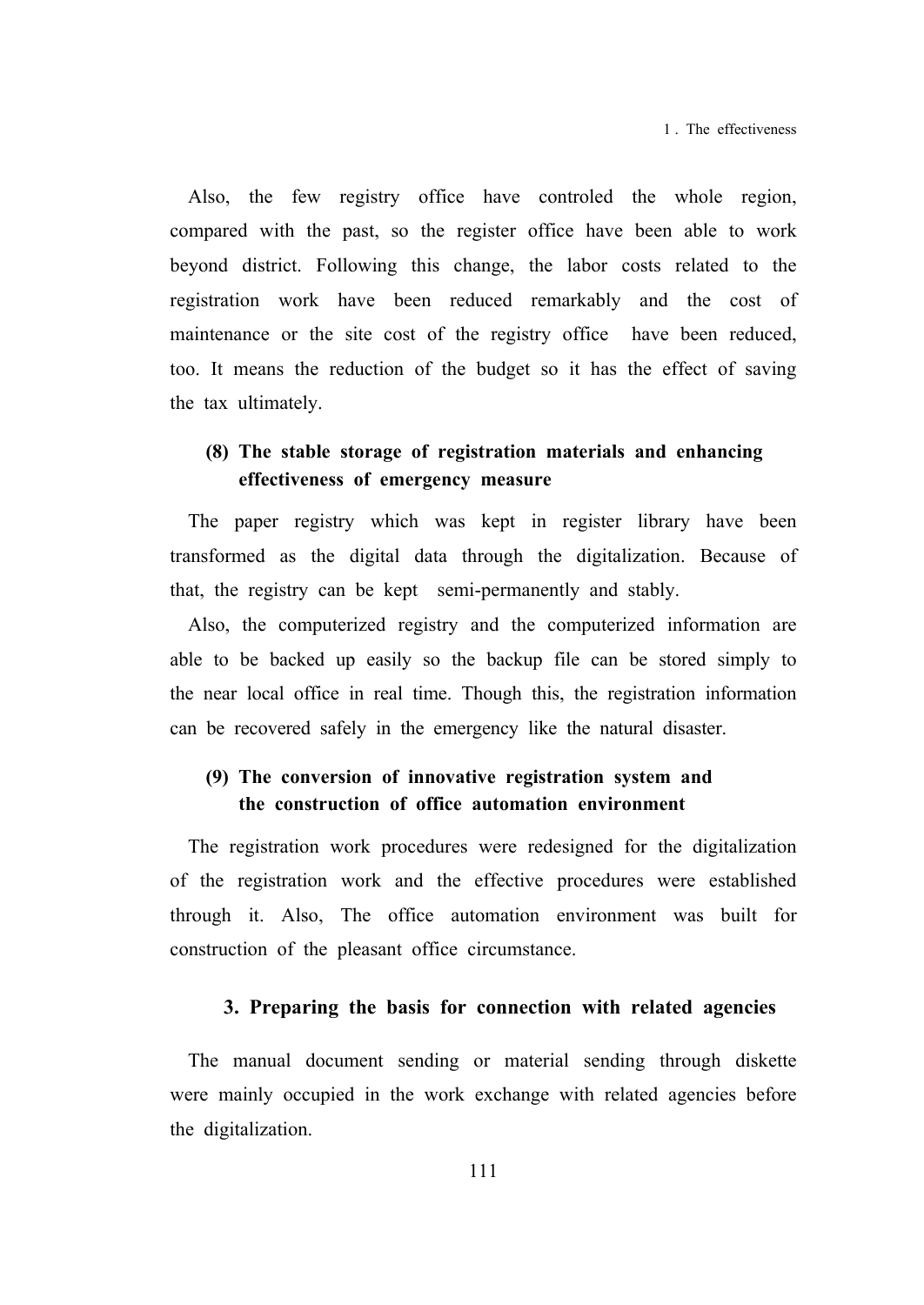This work handled by hand so the error is generated frequently in handling process or sending process and the process of the work was inefficient because of the enormous throughput.

After the digitalization, the information about the duplicate of application form for registration of real estate for estimating taxation data could be sent by establishing the connection system between the registration system and the national tax network and the national information resource could be utilized effectively. Also, through G4C connection, the information relate to the registration have been offered to the agencies like Ministry of Public Administration and Security by computer and the purchase value of credit have been able to be confirmed easily be computer.

On the other hand, the connection of residents information system of Ministry of Public Administration and Security, the connection of land cadastre/building ledger, the connection between financial Institutions related to the registration tax and local governments, etc were promoted in the business of Internet register office establishment; through this, the effect of information sharing among related agencies have been maximized.

### Ⅱ**. Improvement Effect of The Public Service**

The improvement effect of the public service have made a lot of benefit to the people such as decreasing waiting time of civil petitioner by digitalization of registration work, the unnecessariness of visiting register office, the effect by offering service beyond jurisdiction, diminishing the burden of fee and so on.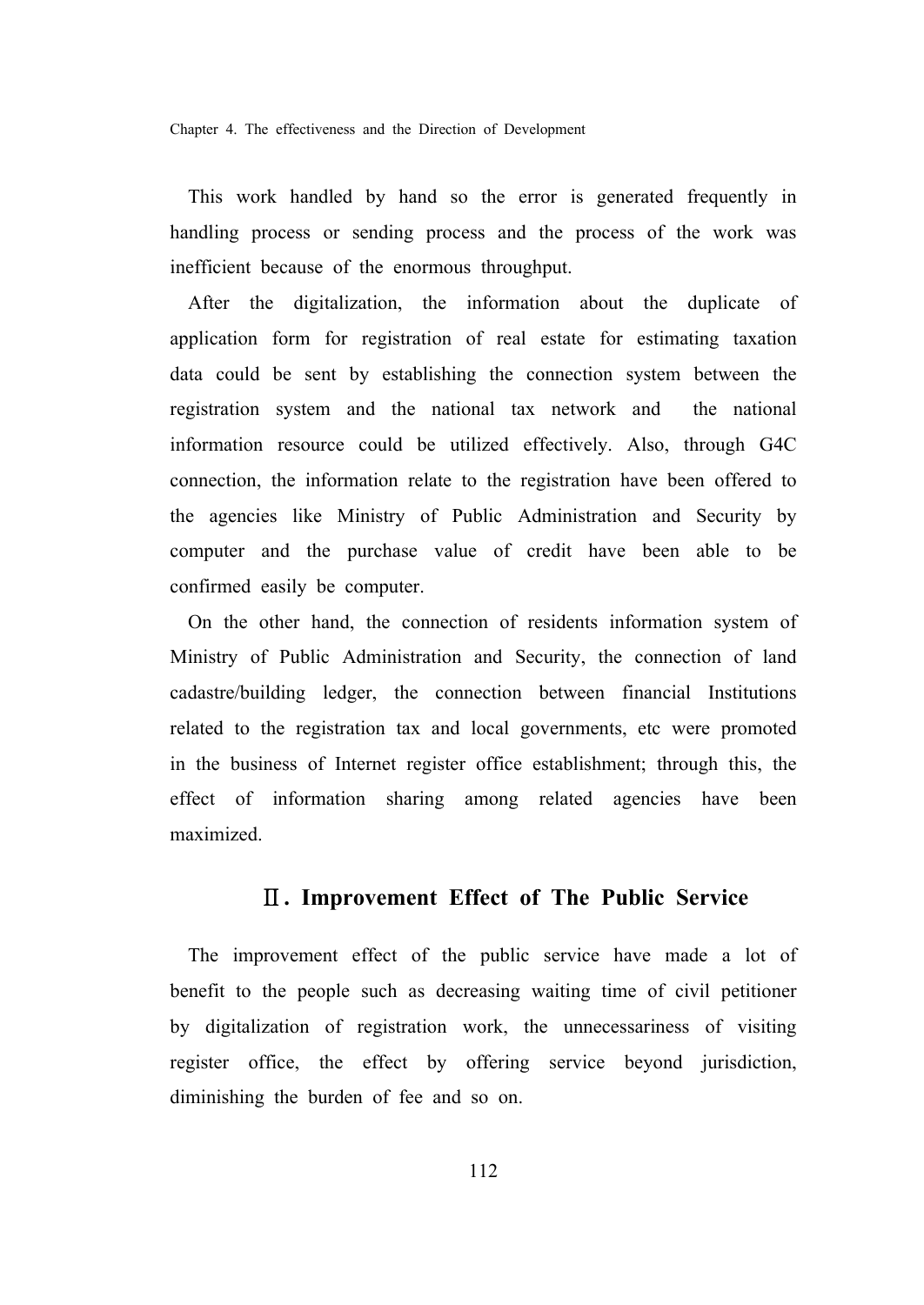And also the budget reduction is occurred because of the workforce reduction by the digital registration service. Therefore, the burden of tax have diminished.

| division                                 |                         | before digitalization                                                                                                                                                                                                                                                                                       | after digitalization                                                                                                                                                                         |
|------------------------------------------|-------------------------|-------------------------------------------------------------------------------------------------------------------------------------------------------------------------------------------------------------------------------------------------------------------------------------------------------------|----------------------------------------------------------------------------------------------------------------------------------------------------------------------------------------------|
| The case of<br>application<br>processing | settlement<br>procedure | $\cdot$ acceptance $\rightarrow$<br>examination $\rightarrow$ entry<br>$\rightarrow$ rectification $\rightarrow$<br>post-management                                                                                                                                                                         | • the same                                                                                                                                                                                   |
|                                          | acceptance              | · receiving application<br>of civil petitioner,<br>receiving request of<br>public office<br>· confirmation of the<br>principal or the<br>agent<br>· affix his/her seal to<br>the received number<br>and date<br>· input registers into a<br>personal computer<br>· deliver to the<br>investigation division | • the same<br>• the same<br>• the same<br>$\cdot$ input into the<br>registration system<br>of real estate<br>· distribute division<br>into automatic<br>operation                            |
|                                          | investigation           | · search paper<br>registration by hand<br>· process<br>paper-feeding<br>· contrast application<br>with registration and<br>search<br>· conduct<br>correction/withdrawal<br>/rejection by hand                                                                                                               | · offer automatically<br>him/her monitor of<br>computerized<br>registration (search<br>by computer)<br>· set-up<br>key-lock(automatically<br>set-up on a receive)<br>· the same<br>· process |

<graph> The comparison of before and after digitalization of Real-estate registration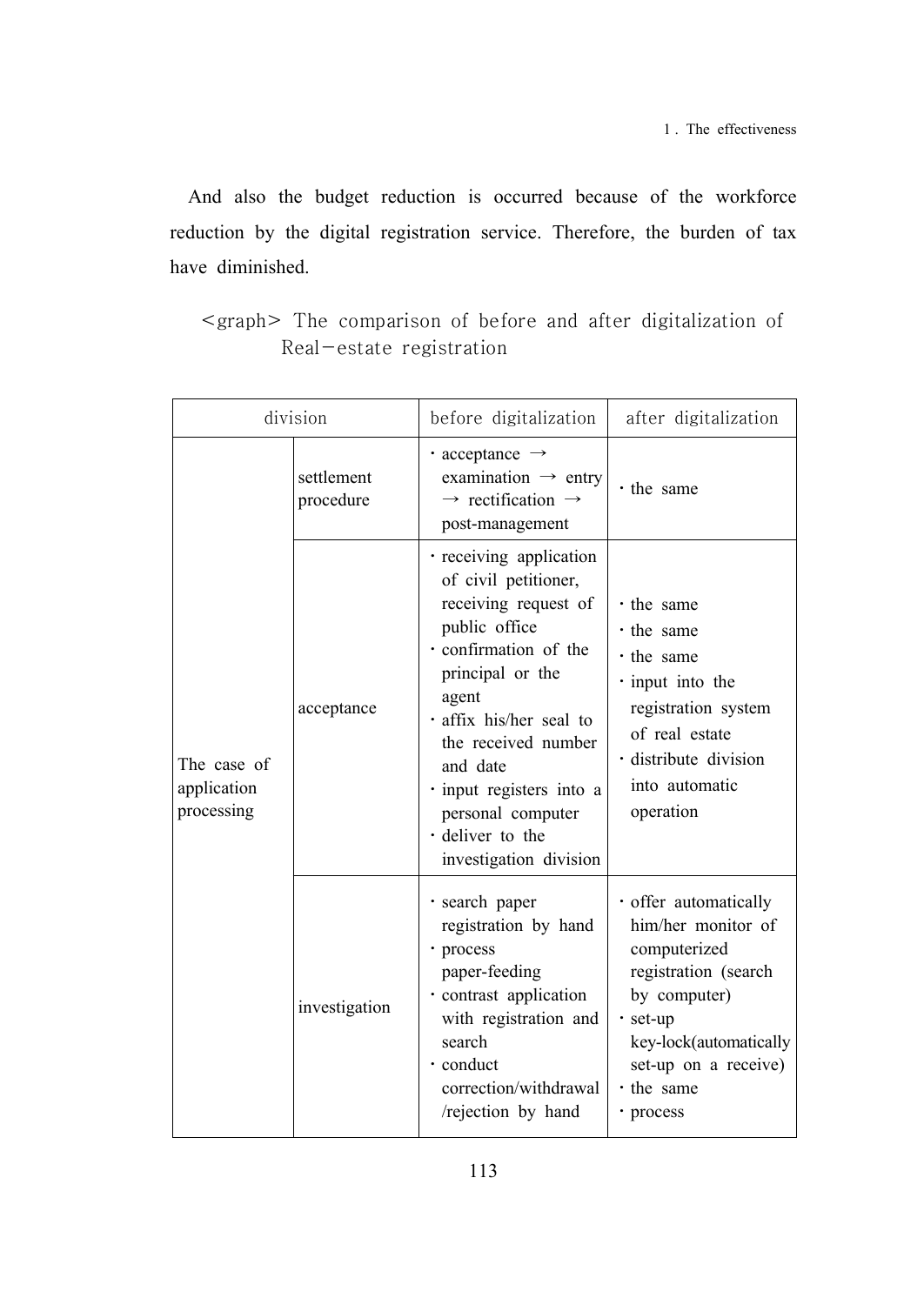| division                                               |                                                                     | before digitalization                                                                                                                                                        | after digitalization                                                                                                                                                                                                |
|--------------------------------------------------------|---------------------------------------------------------------------|------------------------------------------------------------------------------------------------------------------------------------------------------------------------------|---------------------------------------------------------------------------------------------------------------------------------------------------------------------------------------------------------------------|
|                                                        |                                                                     | $\cdot$ deliver to<br>input-office -assistant                                                                                                                                | correction/withdrawal<br>/rejection by<br>computer<br>· the same                                                                                                                                                    |
|                                                        | entry                                                               | · record in paper<br>registration by<br>hand(use typing,<br>copy, seal etc.)<br>· confirm paper entry<br>· deliver to<br>registration-official                               | · input into the<br>registration system<br>of real<br>estate(computer<br>typing)<br>· offer computerized<br>entry<br>· the same                                                                                     |
|                                                        | revision                                                            | · revise by sealing<br>· enter paper<br>registration by hand<br>· remove<br>paper-feeding by<br>hand                                                                         | · computerized<br>revision, blanket<br>revision<br>· computerized-entering<br>by the registration<br>system of real estate<br>· auto-remove<br>key-lock                                                             |
|                                                        | post processing                                                     | · report notification by<br>hand<br>· submit tax amount<br>data by mail etc.                                                                                                 | · report notification<br>and print by the<br>registration system<br>of real estate<br>• tax amount data's<br>computerized-<br>submission                                                                            |
| The issuance<br>of certified<br>copies or<br>abstracts | The issuing<br>procedures of<br>certified<br>copies or<br>abstracts | · civil petitioner's<br>request<br>· receipt and pay the<br>handling fees<br>· search and copy<br>register by hand<br>· manned certification,<br>be sure to issue<br>receipt | · get a number through<br>the order machine<br>$\cdot$ the same<br>· print and auto-search<br>computerized<br>registration by<br>applied system<br>· auto-certification,<br>punch, be sure to<br>issue receipt etc. |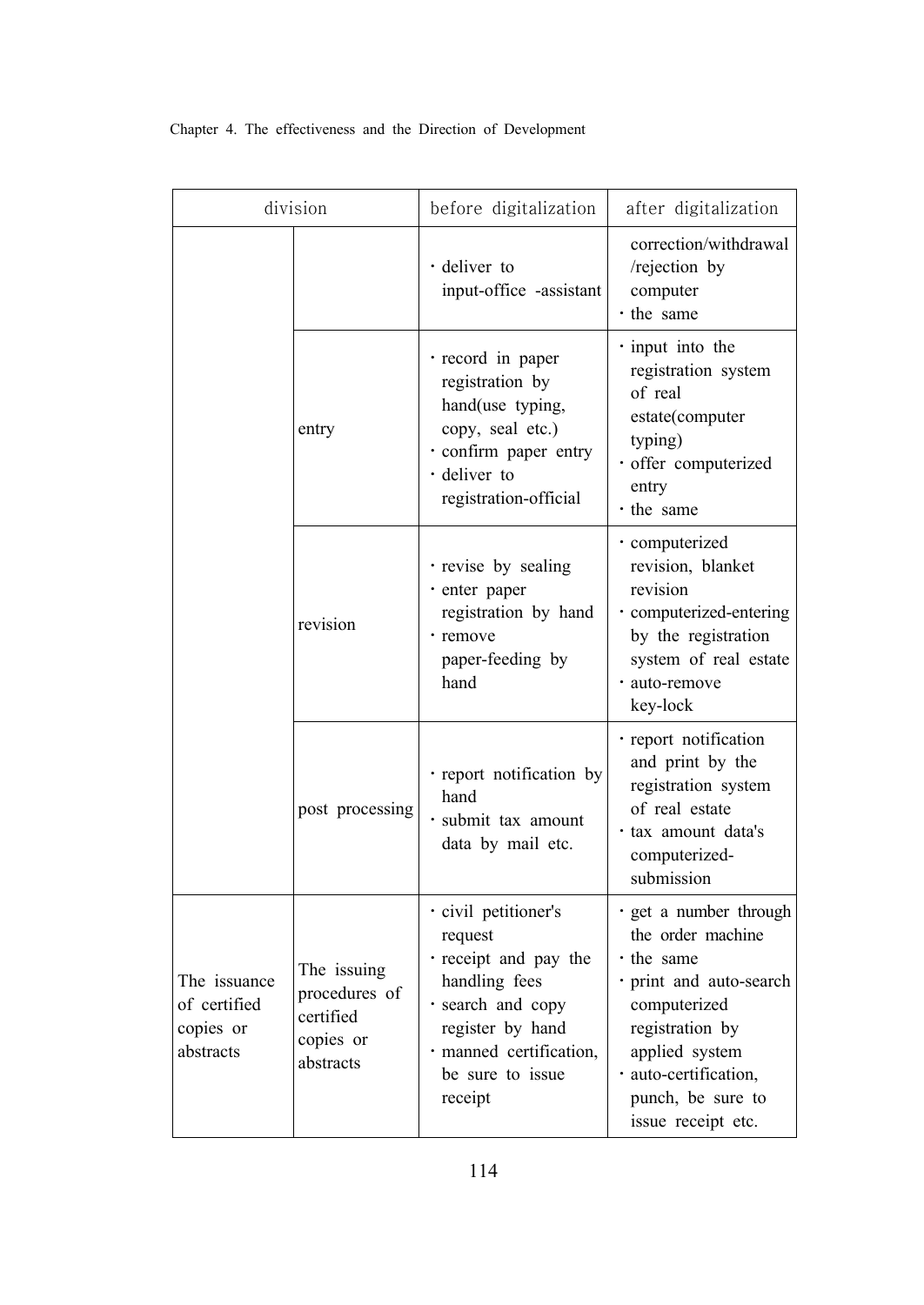| division          |                                                                 | before digitalization                                                                                     | after digitalization                                                                          |
|-------------------|-----------------------------------------------------------------|-----------------------------------------------------------------------------------------------------------|-----------------------------------------------------------------------------------------------|
|                   |                                                                 | · deliver abstract and<br>certified copy of<br>register                                                   | · the same                                                                                    |
|                   | The issuing<br>method of<br>certified<br>copies or<br>abstracts | · manned issue                                                                                            | · manned or<br>unmanned issue,<br>internet issue or<br>inspection                             |
|                   | The issuing<br>service outside<br>the jurisdiction              | · cannot issue except<br>competent public<br>office(copy<br>delivering or mail)                           | · can issue not only<br>competent public<br>office                                            |
|                   | The type of<br>certified<br>copies or<br>abstracts              | · abstract and certified<br>copy of register,<br>respectively (abstract<br>of register fills out<br>hard) | · Two kinds of<br>certified copies and<br>three kinds of<br>abstracts                         |
|                   | The form of<br>certified<br>copies or<br>abstracts              | · Vertical Form                                                                                           | · Horizontal Form                                                                             |
| <b>Statistics</b> | The type of<br>Statistical<br>information                       | · Limited information<br>available to<br>manually aggregate                                               | · The various<br>information by<br>automatism and<br>mass processing of<br>Application System |
|                   | The proper<br>time of<br>Statistical<br>information             | · Delays caused by<br>manual aggregation                                                                  | $\cdot$ The offer of<br>Statistical<br>information in real<br>time                            |
|                   | The finish<br>work                                              | · the manual<br>processing                                                                                | · The night blanket<br>work by Application<br>System                                          |
|                   | offering<br>graphic                                             | · the virtual<br>impossibility                                                                            | · offering various<br>graphic                                                                 |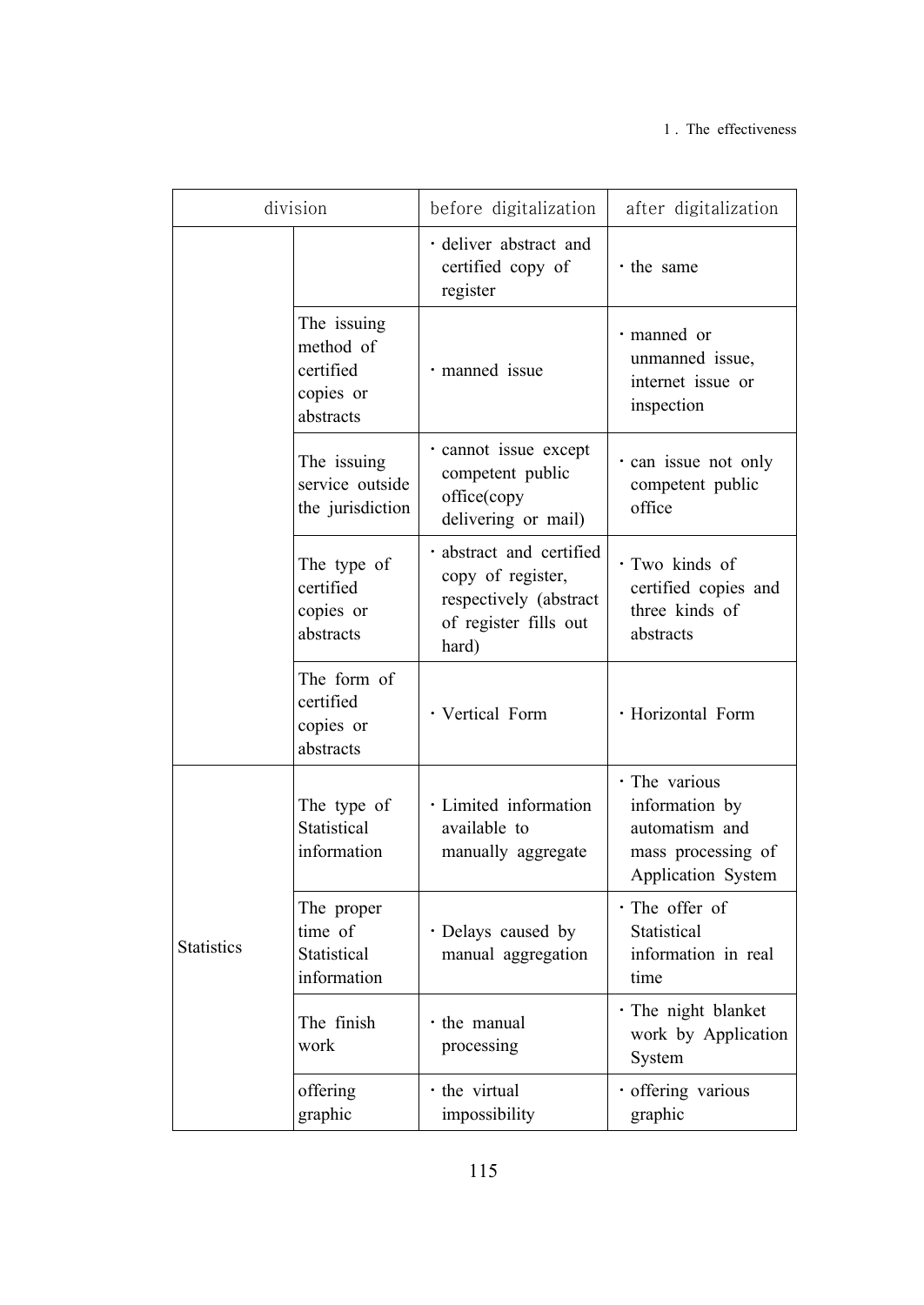# **2 . Direction of Development in the Registration System**

# Ⅰ**. Expanding the role of courts for strengthening of the public trust and protection of the property right**

### **1. The necessity**

The legal relationship shall be given a public notice through strict registration conditions and procedures in Korean registration system, but the registered contents are not given the public trust. Therefore, uneasiness of citizens related to alteration of the property right has been existed at all times.

In fact, the trouble in real-estate transaction includes the accident by false impersonation or forgery of registration documents, dual contract trouble by using the time difference of real-estate bargain and registration process, and so on, so it has the huge damage.

In terms of protecting people's property, the public trust of registration should be guaranteed but to accomplish this, the financial or institutional preparations such as the compensation fund highly need so the effort of the court to strengthen the public trust of registration shall be required first.

For this, the registration system should strengthen the service to guarantee the public notice of alteration of the property right as well as the safety of whole transaction process, and then it should be able to guarantee the public trust of registration.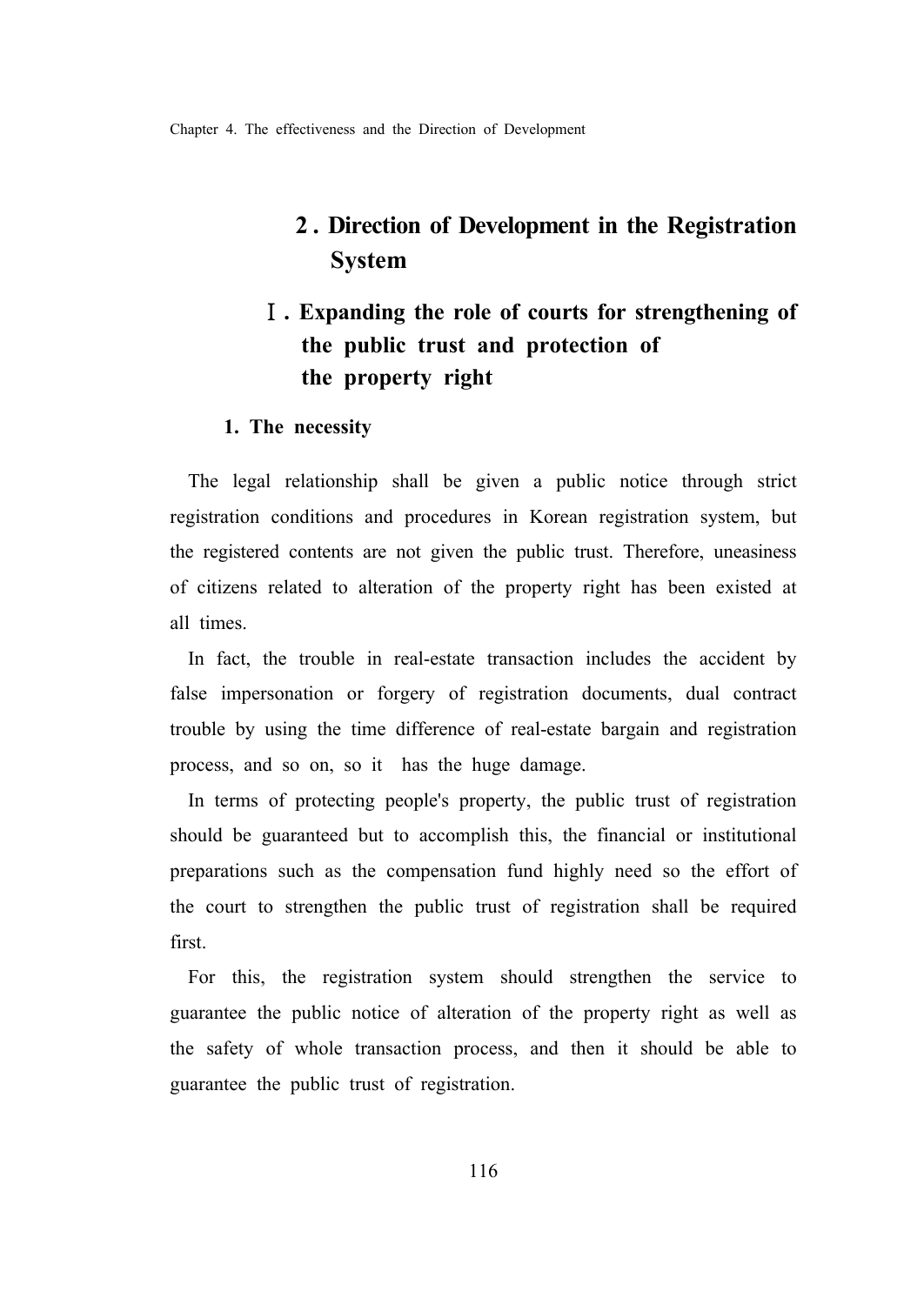2 . Direction of Development in the Registration System

#### **2. The main challenges**

- ① The creditability of real estate transactions through digital authentication and registration of the document for cause of registration shall be strengthened.
- ② The system which can offer the comprehensive information about transfer of a real right and a claim shall be established.
- ③ Fund flow and the right flow shall be matched through Escrow Services to be accordance with the time of the completion of trading, the registration receipt and the transfer of funds between the parties.

# Ⅱ**. The continuous enhancement of the completed registration service**

#### **1. The necessity**

The court has made the World-class registration service system until now; the existing service has been developed, based on the independent registry digitalization by the court. However, value-added production is becoming available through the sharing of administrative information between related agencies owing to the development of E-government business.

The current registration information service lacks the diversity of service because it is aimed at users who have the knowledge about registration work and only supports text-centered user experience and the PC screen or the registration output, for that reason it should be strengthened to user-centric.

Therefore, the existing service should be improved easier and more convenient for offering it to the people and it is necessary to offer the more valuable registration information by cooperating with other institutions.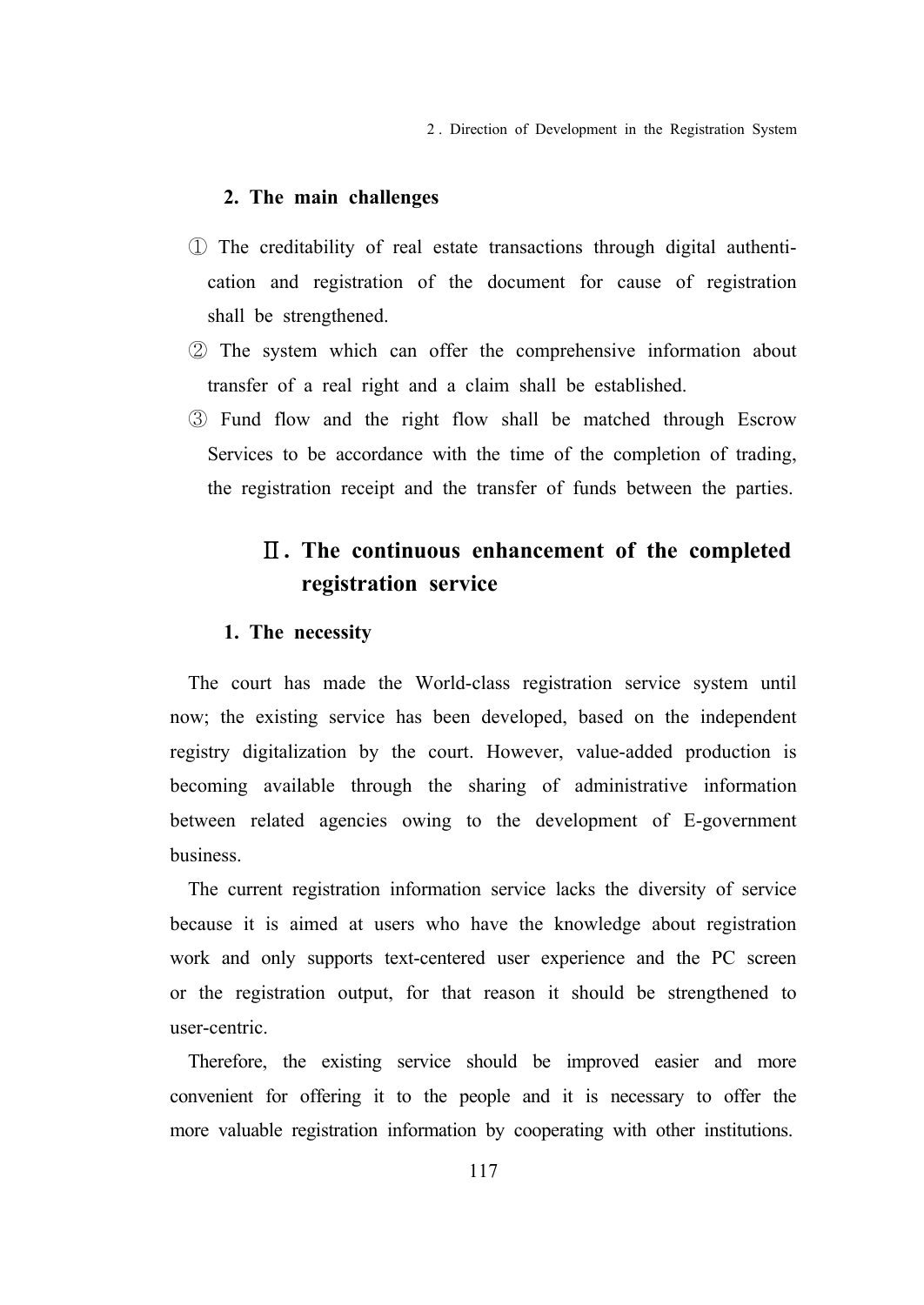### **2. The main challenges**

- ① The registered terms which are the word-centric written in Japanese style-Chinese characters shall be purified and the function of interpretation and explanation of terms shall be made up.
- ② In connection with Geographic Information System(GIS), the location number of the registry shall be able to be identified by choosing maps of desired area and the various administrative public record related to real-estate shall be offered with the registry.
- ③ The offer of registration information by using various digital devices (cell phone, PDA, etc.) and digital TV.
- ④ In the short term, computerized many-sided registry shall be solved and in the long term, the registry performance shall be optimized by improving the organization of computerized registry for computational suitability.

# Ⅲ**. The securement of the infrastructure for the performance of the next generation of registration work**

#### **1. The necessity**

For expanding the role of courts for guarantee of the people's property and the performance of the next generation of registration work such as target of public notice, it is necessary to ensure the information system infrastructure for embodiment of new business models with the material infrastructure like register office in metropolitan areas.

In the next generation of registration work, namely, the realm of operational process is expanded such as authentication of the document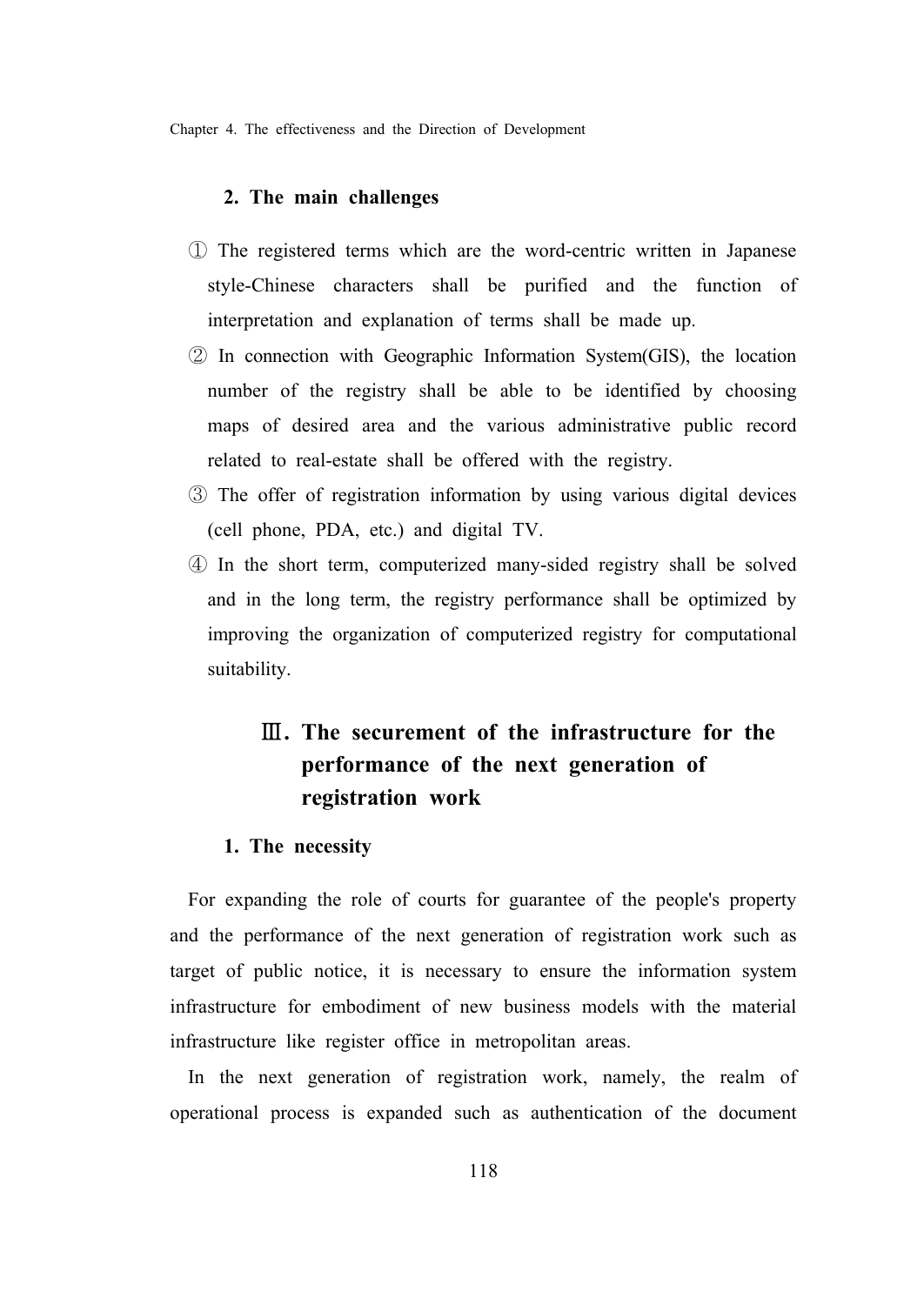for cause of registration, sharing information about Life cycle of Real estate transaction among certified judicial scrivener, brokers, financial institution, seller and buyer, Escrow Services and so on. Therefore, securing of the suitable information system infrastructure needs for this.

### **2. The main challenges**

## **(1) The establishment of i-Registration infrastructure(intelligent Registration)**

- ① The authentication system of the document for cause of registration : the authentic right of the document for cause of registration shall be expanded and the information about cause of registration shall be registered through computerized system.
- ② The cooperative service system for registration : the system is utilized jointly by seller, buyer, brokers and certified judicial scrivener conducts ; it treats whole process of real-estate transaction from the bargain to completion of registration.
- ③ Registration Escrow System : it treats the fund flow along with the change of ownership by real-estate transaction through connection of registration system and computerized system of financial institution.
- ④ The digital Deed of Grounds Archive : it offers the service such as authentication of the digital Deed of Grounds, keeping or reading of the digital authentic document and issuance of certificate.

## **(2) The extension of register office and the establishment of unified-receipt system and unified-management system for registration**

① Total 19 register offices in metropolitan areas shall be built until 2015.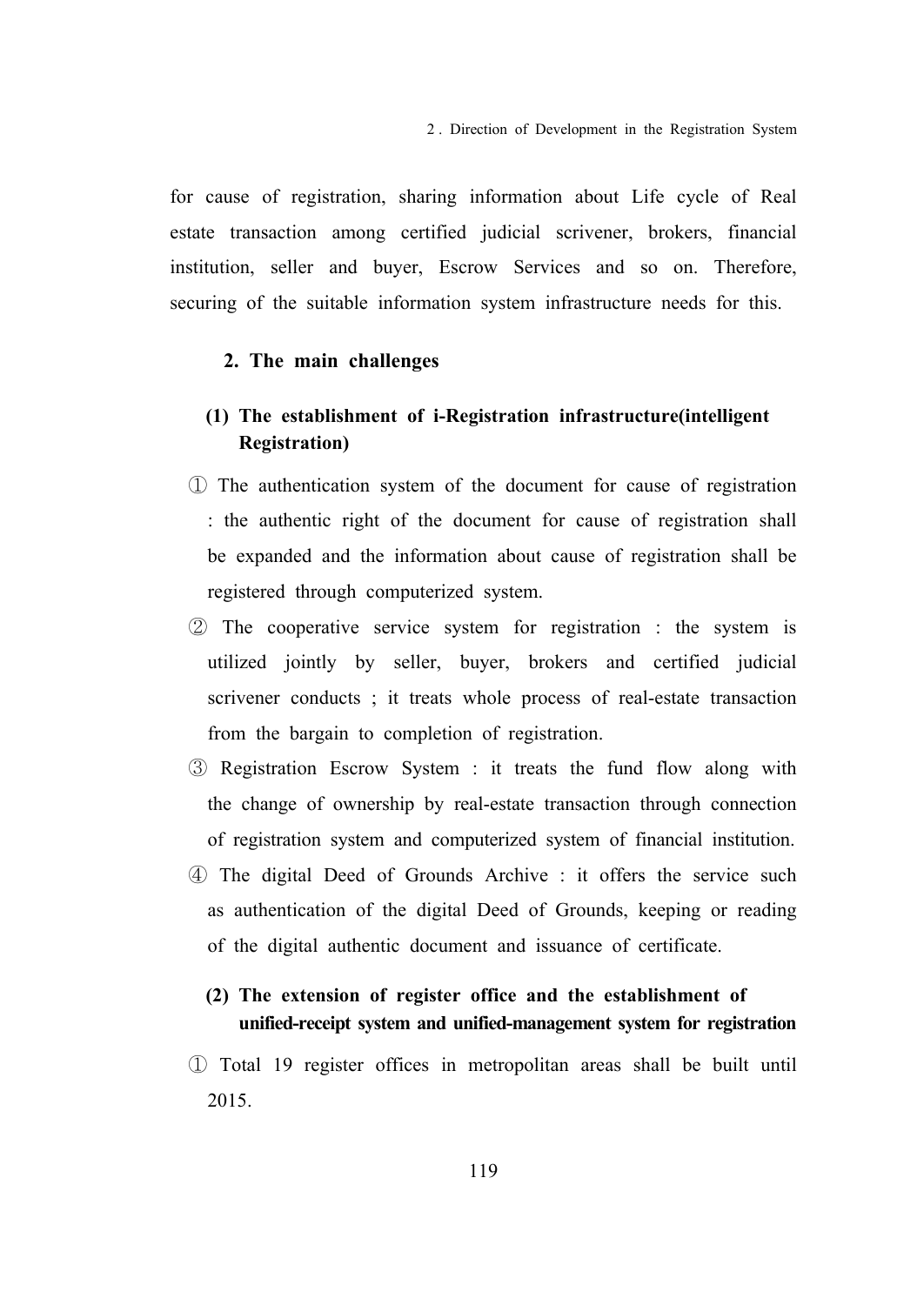- ② The unified-receipt system beyond district : the system that keeps application form for registration accepted as a paper in the digital Deed of Grounds Archive after quick scan and sends it to the registrar shall be established for registration application beyond district.
- ③ The unified-management system for registration : the business management system shall be established to share knowledges for registration work and allot details for registration application received by the unified-receipt system beyond district<sup>19</sup>).

<sup>19)</sup> National Court Administration, op. cit(2008), 329-349면.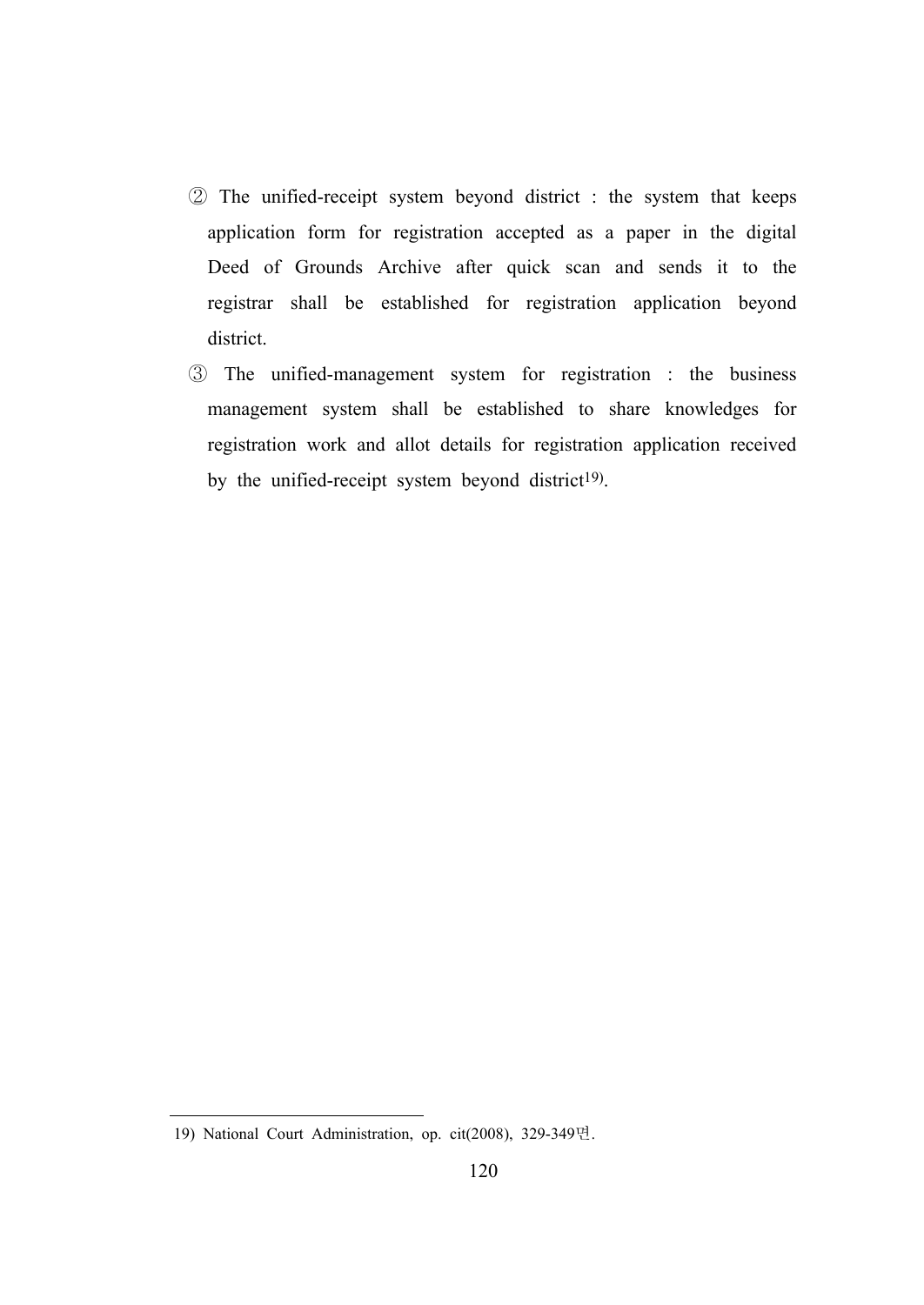## **Annex**

# **REGISTRATION OF REAL ESTATE ACT**

### **SECTION 4-2**

Special Cases of Dealing with Registration Duties by Electronic Data Processing System

- Article 177-2 (Dealing with Registration Duties, etc. by Electronic Data Processing System)
	- (1) Registration duties of the registry office designated and announced by the Chief Justice of the Supreme Court (hereinafter referred to as the "designated registry office") may be wholly or partially dealt with by the electronic data processing system. In this case, the auxiliary storage in which the registrated matters are recorded (including magnetic disc, magnetic tape, or other electromagnetic information storage media capable of securely recording or storing a specific registered matter by means similar thereto; the same shall apply hereinafter) shall be regarded as the register.
	- (2) Notwithstanding the provisions of Article 23 (1), the register under paragraph (1) may be kept and managed in such place as prescribed by the Supreme Court Regulations, and it shall not be moved outside of the said place except for the case to avoid a war, natural disaster, and other situations equivalent thereto.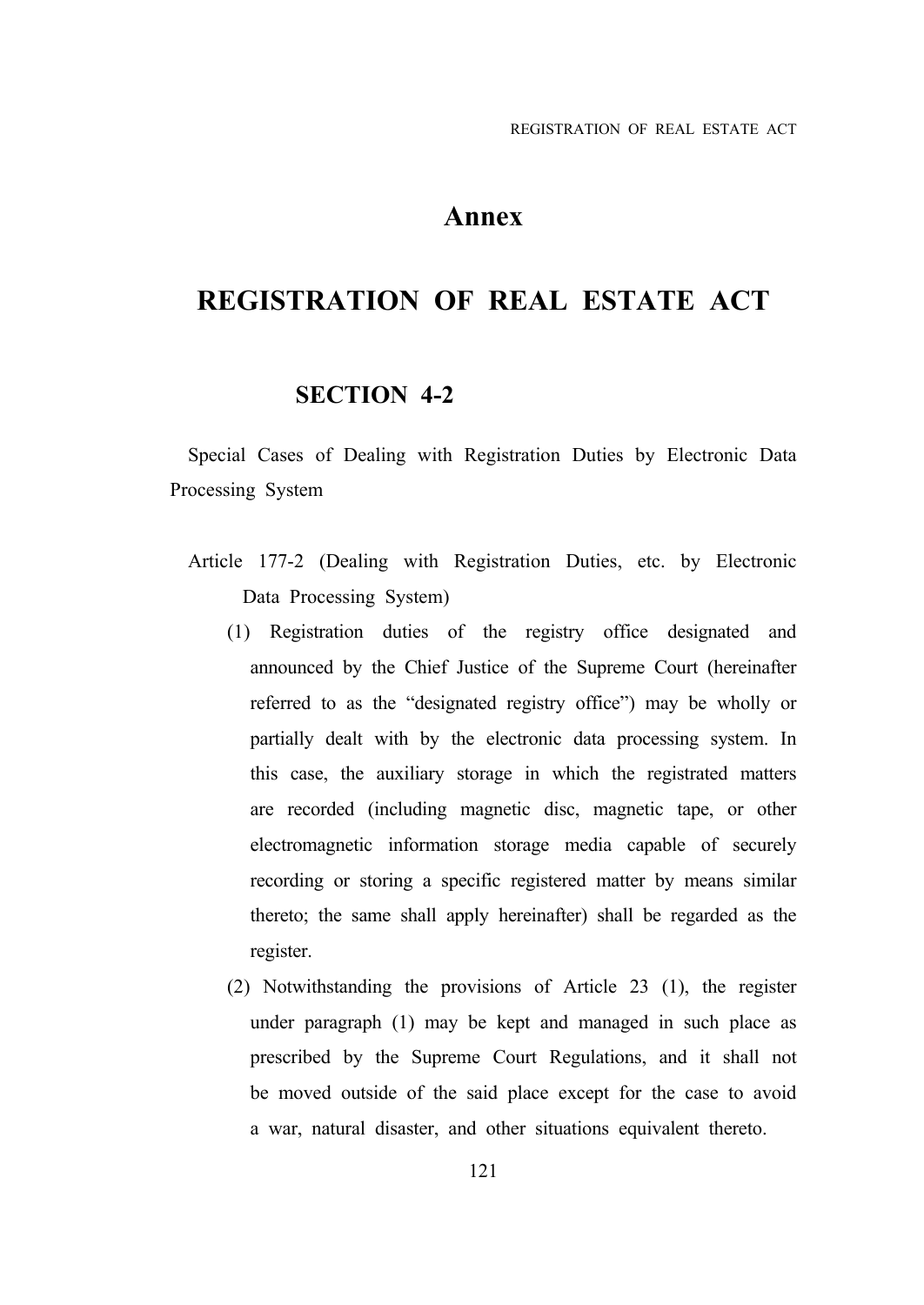- Article 177-3 (Delivery of Transcript or Abstract, and Perusal of Registry)
	- (1) In the case of dealing with the registration duties under Article 1772, the transcript or abstract of the registry means the document verifying the whole or part of the matters recorded in the register.
	- (2) Where dealing with the duties of registration under Article 177-2, a perusal of the registry may be done by means of issuing a document indicating the required matters from among the registry or by allowing to take a look at the relevant details by an electromagnetic means.
	- (3) Where dealing with the duties of registration under Article 177-2, even for the real estates under the jurisdiction of another designated registry offices, which is designated and announced by the Chief Justice of the Supreme Court, it may be done by means of issuing a transcript or abstract of the registry, or by allowing to take a look at the registry under paragraphs (1) and (2).

### Article 177-4 (Special Case of Dealing with Registration Duties)

 (1) Where dealing with the duties of registration under Article 177-2, the details relevant to the registration number and its column shall not be applied from among the provisions of Articles 14 (2), 17, 58, 61, 88 (3) and 102-4 (3), and those of Articles 16 (1) and (2), 81 (1), 93, 96 (1) and (4), 97, 104 (1) and (2), 104-2 (1) through (3), 105, 105-2, 108 (1) through (3), 108-2, 114 (3), 133 and 134 (1). <Amended by Act No. 5592, Dec. 28, 1998>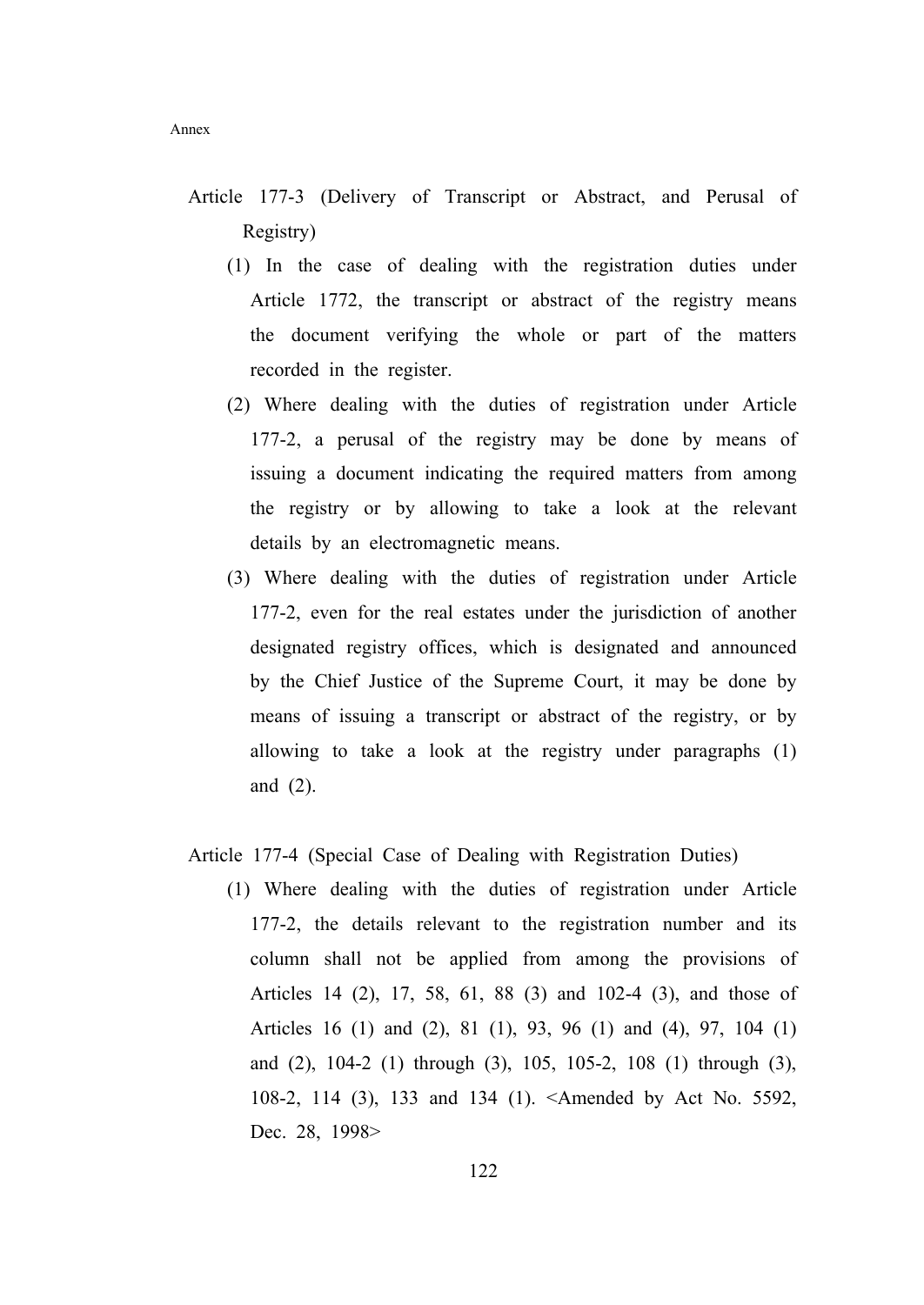(2) Where dealing with the duties of registration under Article 177-2, the term "registration form" or "form" in this Act shall be read as "registration record"; "entry" as "record"; "registrar shall affix his seal" as "measures to indicate a registrar who has dealt with the registration duties shall be taken"; "shall be crossed out with red lines" as "symbol indicating cancellation shall be recorded"; "excess of the number of sheets" as "excess of recorded matters"; and "item column " as "column for a rightful person and other matters"; respectively.

Article 177-5 (Exchange, etc. of Computer Information Data)

- (1) Where dealing with the duties of registration under Article 177-2, a notification on completion of registration or a forwarding of a duplicate of application form under Articles 68-2 and 68-3 may be substituted by forwarding an auxiliary storage wherein recorded the matters prescribed by the Supreme Court Regulations, or a document whereon entered the said matters, or by transmitting the said details by means of the computer communication networks.
- (2) The Head of the Office of Court Administration may receive the provision of computer information data related to the dealing with the registration duties by the state agencies or local governments.
- (3) Any person who intends to utilize or put to practically use the computer information data relevant to the registered matters, which have been recorded in the register under Article 177-2 (hereinafter referred to as the "computer information data on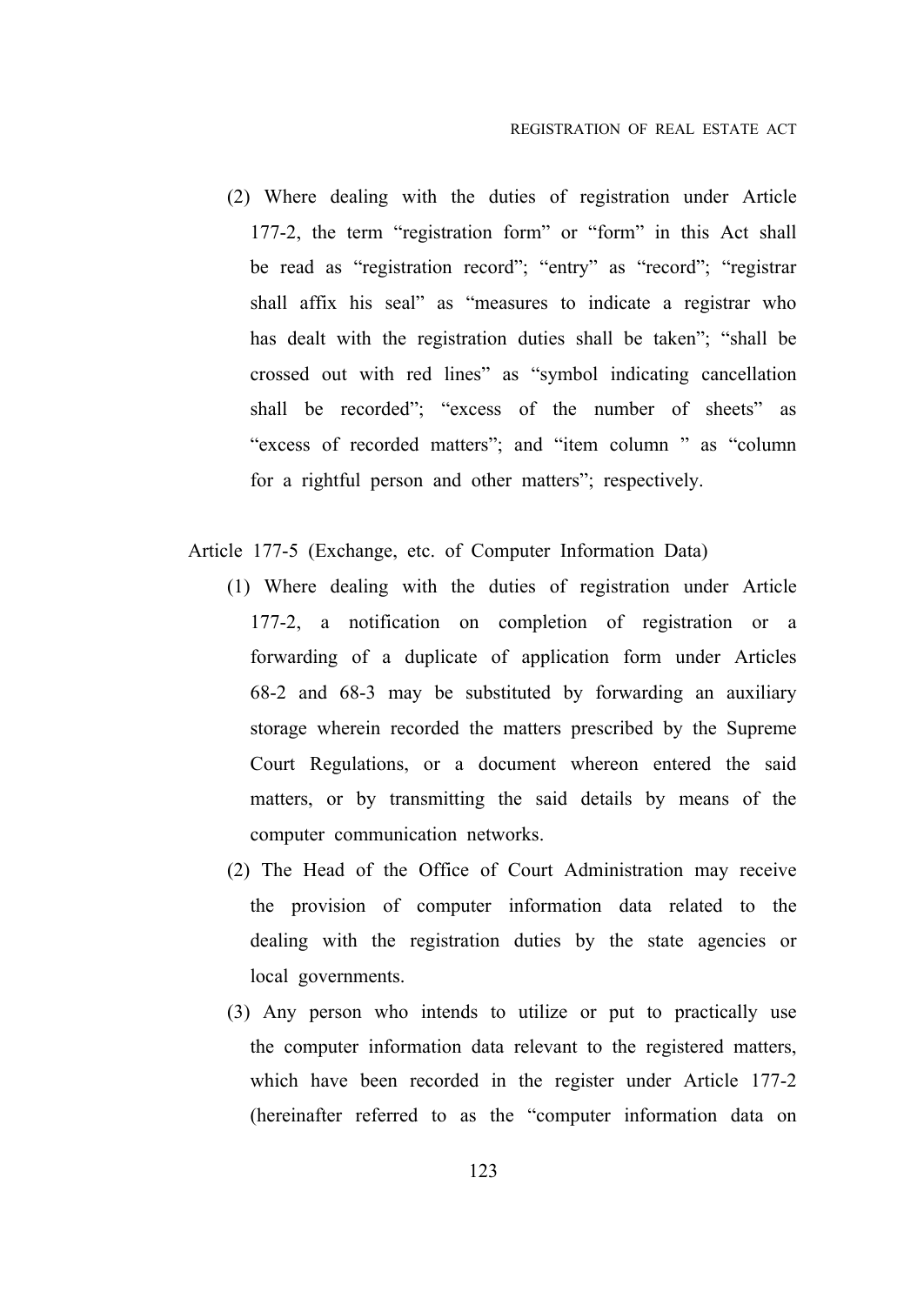registration"), shall obtain an approval of the Head of the Office of Court Administration by going through a screening of the head of the relevant central administrative agency: Provided, That where the head of any central administrative agency intends to utilize or put to practically use the computer information data on registration, he shall consult with the Head of the Office of Court Administration, and such approval shall be deemed to have been obtained when such a consultation has been achieved.

 (4) Matters necessary for the utilization or putting to practical use of the computer information data on registration under paragraph (3) and its fees shall be prescribed by the Supreme Court Regulations.

Article 177-6 (Special Case of Computerized Transfer of Registry)

- (1) The designated registry office shall, under the conditions as prescribed by the Supreme Court Regulations, record the registrations in the registration forms, currently existing at the time of such designation, in the auxiliary storage (hereinafter referred to as the "computerized transfer") by means of the electronic data processing system.
- (2) In the case of paragraph (1), a person who is designated by the Chief Justice of the Supreme Court may, notwithstanding the provisions of Article 12, take en bloc the measures indicating the purport that a computerized transfer has been made under his own name from the previous registration forms to the registered records under computerized transfer, in lieu of a registrar.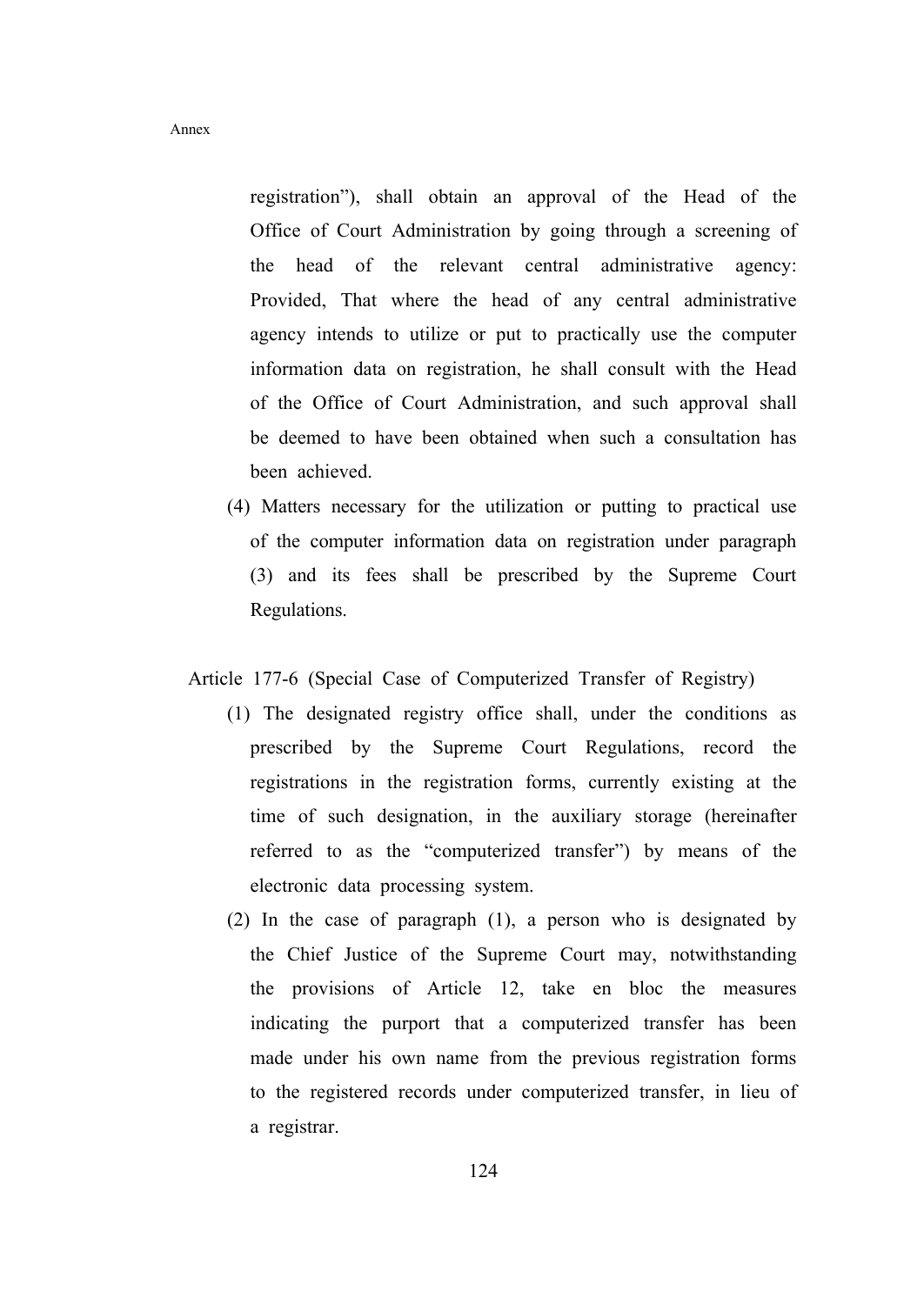- (3) The registered records under computerized transfer pursuant to paragraph (1) shall be deemed to be the registered record of the register under Article 177-2 from the time when the previous registration forms have been closed.
- (4) Upon making a computerized transfer under paragraph (1), the full name or title, address or location of a business office, resident registration number or a registration number under Article 41-2 of the registration titleholder, may be put under a computerized transfer.
- Article 177-7 (Financial Guarantee)

 The Head of the Office of Court Administration may stipulate and operate the matters concerning the financial guarantee of a registrar dealing with the registration duties by means of the electronic data processing system, and of a person designated by the Chief Justice of the Supreme Court under Article 177-6 (2).

### Article 177-8 (Special Examples of Application for Registration)

- (1) Any party concerned or agent applying for registration may apply for registration using the electronic data processing system. In this case the relevant party concerned or agent shall register as a user in advance.
- (2) Where dealing with registration duties by means of the electronic data processing system, electronic documents or other methods may substitute for the documents falling under each subparagraph of Article 40 (1), and, in case of electronic documents, signing and sealing, or autographing by the applicant, writer or publisher may be substituted with electronic signing.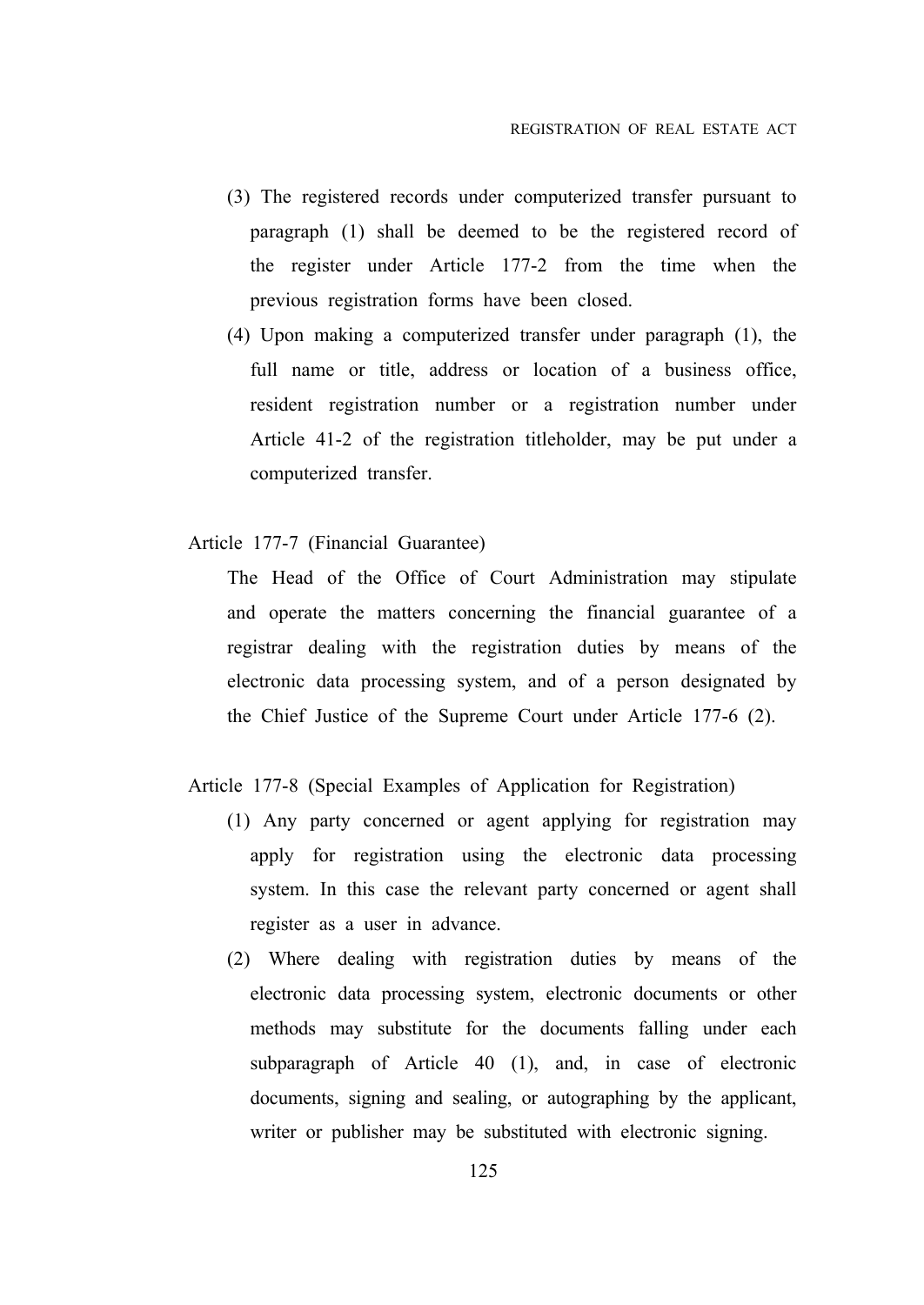- (3) Subparagraph 3 of Article 55 shall not apply to the case where registration is applied for under paragraph (1).
- (4) The application for registration under paragraph (1) shall apply only to the registry office or registration type designated and noticed by the Head of the Office of Court Administration.
- Article 177-9 (Special Examples of Certificate for Completion of Registration)
	- (1) Where registration is completed by way of the electronic data processing system, the registrar may give notice about information substituting for the certificate for completion of registration (hereinafter referred to as the "information on completion of registration") in lieu of issuing the certificate for completion of registration under Article 67 (1).
	- (2) Where registration is applied for under Article 177-8 (1), the party concerned or the agent applying for registration may offer the information on completion of registration in lieu of presenting the certificate for completion of registration referred to in Article 40 (1) 3.

#### Article 177-10 (Time for Receipt of Registration)

 Where dealing with registration duties by way of the electronic data processing system, the application form for registration shall be considered to have been received at the time when the information on application for registration determined by the Supreme Court Regulations is electronically recorded in the electronic data processing system.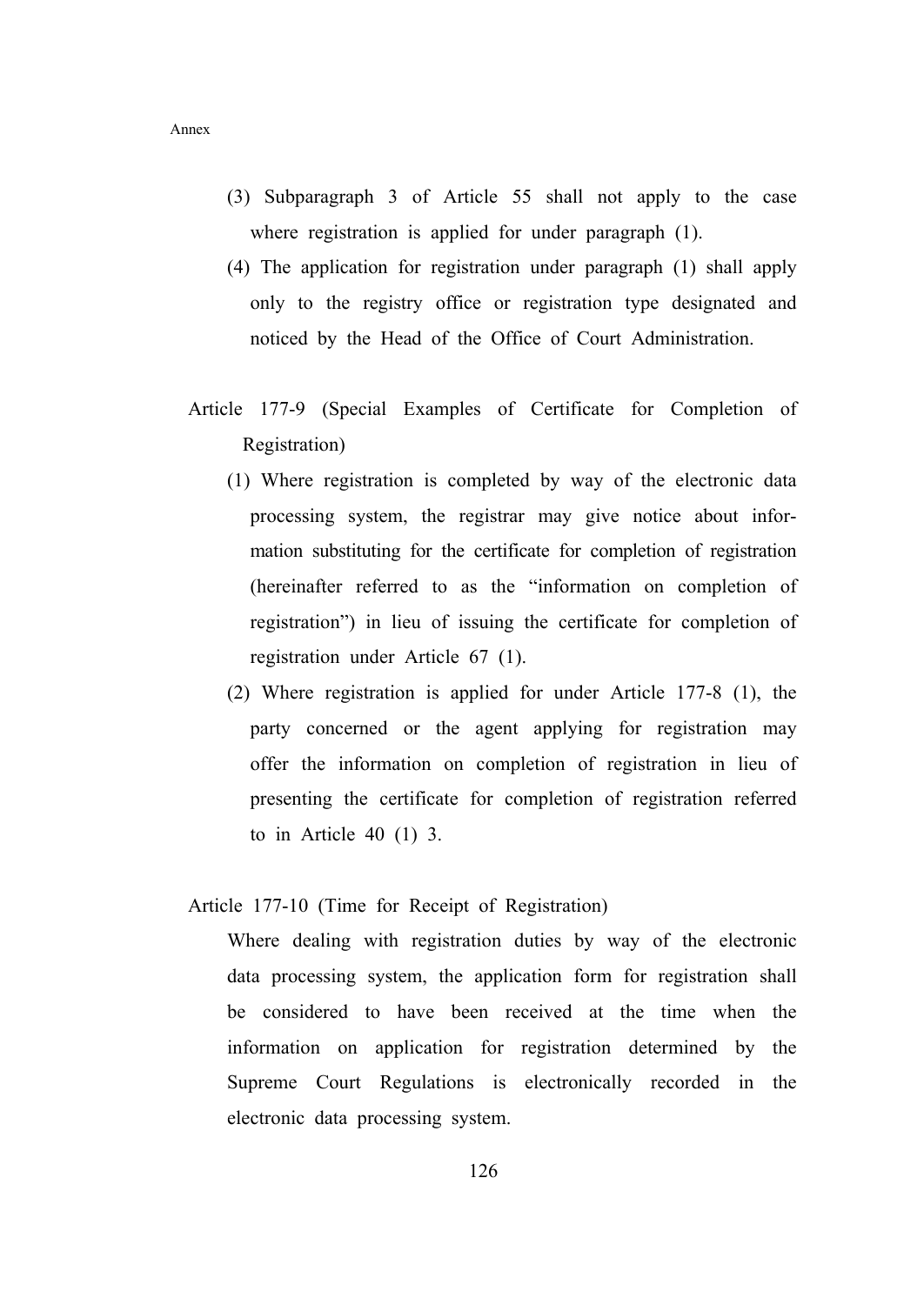Article 177-11 (Delegation to Supreme Court Regulations)

 Matters necessary for the management of registry and registration duties in dealing with registration duties under Article 177-2, the application for registration under Article 177-8, and the information on completion of registration under Article 177-9 shall be prescribed by the Supreme Court Regulations.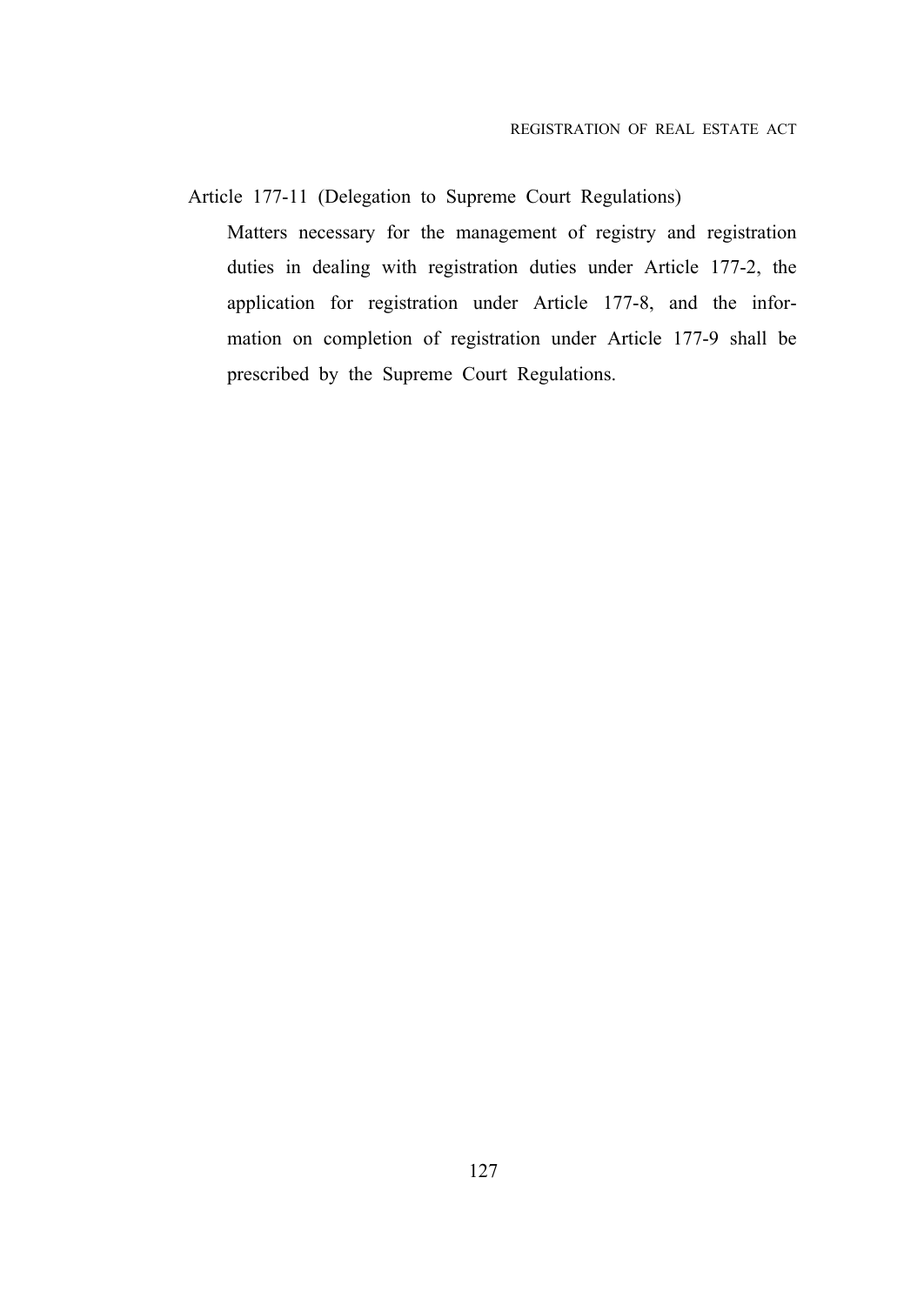## **Bibliographies**

- National Court Administration, Current status and prospect of computerization of registration services, National Court Administration, 2008.
- National Court Administration, Registration services for real estate [I], National Court Administration, 2007.
- Sang-Tae Lee, Real Right Act, Bubwonsa, 2009.
- Kwang-Dong Park, *Current status of the digital registration system of Korea's immovable and movable property, and support for legal exchanges*, A statement at the briefing session for CALE foreign researchers, Center for Asian Legal Exchange Nagoya University JAPAN, 2008. 8. 28.
- Kwang-Dong Park, *The rationalizing method of law system about application of real-estate digital registration*, Comparative Private Law No.13(2), The Korean Association of Comparative Private Law, 2006.6.
- Kwang-Dong Park, *A Study on the Revision Direction of Real Estate Registration Act*, Legislation Research No.30, Korea Legislation Research Institute, 2006. 6.

http://www.iros.go.kr/index.html.